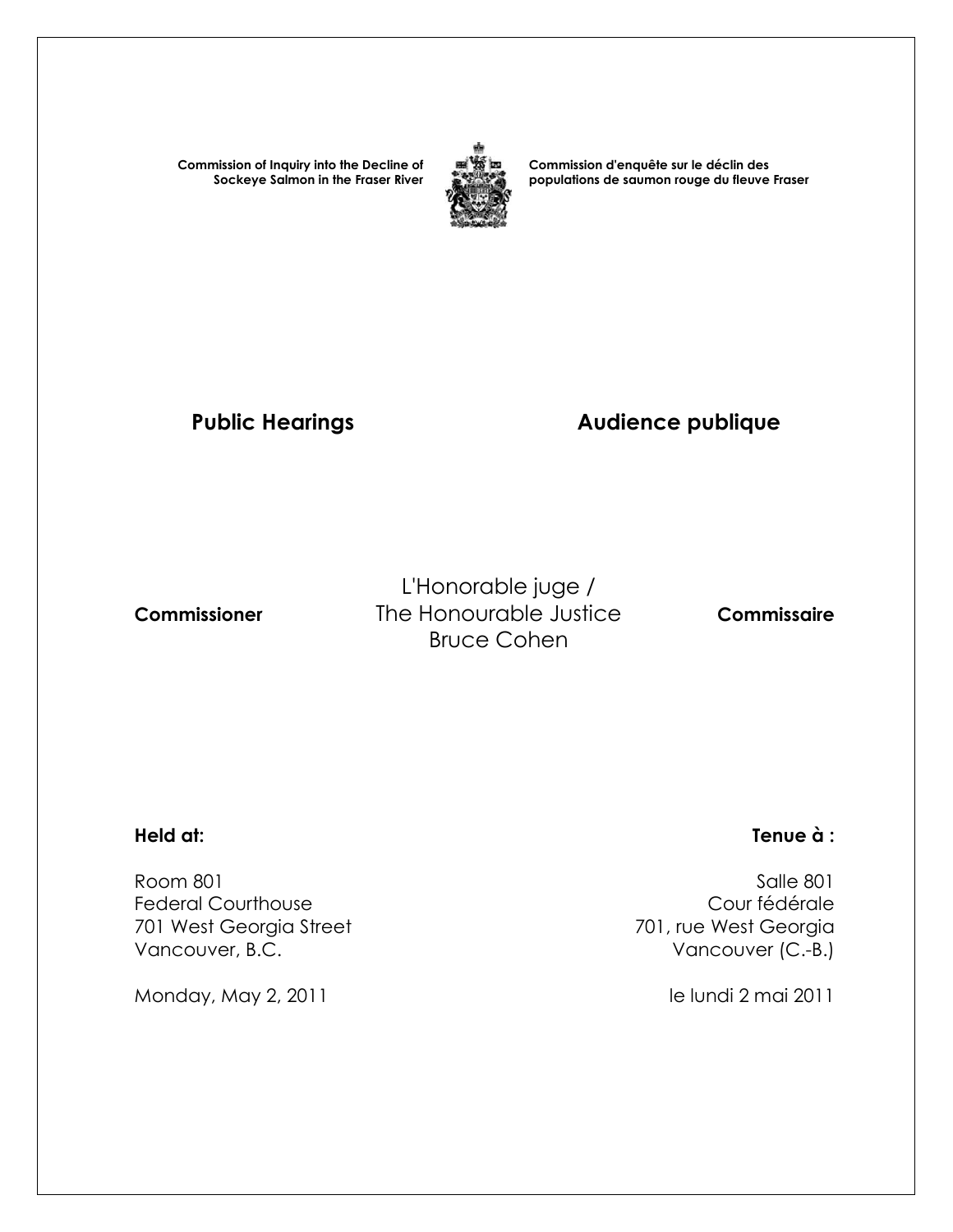# **APPEARANCES / COMPARUTIONS**

| Wendy Baker, Q.C.<br>Maia Tsurumi        | <b>Associate Commission Counsel</b><br><b>Junior Commission Counsel</b>                                                                                                                                                                                               |
|------------------------------------------|-----------------------------------------------------------------------------------------------------------------------------------------------------------------------------------------------------------------------------------------------------------------------|
| Mitchell Taylor, Q.C.<br>Charles Fugère  | Government of Canada ("CAN")                                                                                                                                                                                                                                          |
| Boris Tyzuk, Q.C.                        | Province of British Columbia ("BCPROV")                                                                                                                                                                                                                               |
| No appearance                            | Pacific Salmon Commission ("PSC")                                                                                                                                                                                                                                     |
| No appearance                            | <b>B.C. Public Service Alliance of Canada</b><br>Union of Environment Workers B.C.<br>("BCPSAC")                                                                                                                                                                      |
| No appearance                            | Rio Tinto Alcan Inc. ("RTAI")                                                                                                                                                                                                                                         |
| Alan Blair<br><b>Shane Hopkins-Utter</b> | <b>B.C. Salmon Farmers Association</b><br>("BCSFA")                                                                                                                                                                                                                   |
| No appearance                            | Seafood Producers Association of B.C.<br>('SPABC")                                                                                                                                                                                                                    |
| No appearance                            | Aquaculture Coalition: Alexandra<br>Morton; Raincoast Research Society;<br>Pacific Coast Wild Salmon Society<br>("AQUA")                                                                                                                                              |
| <b>Judah Harrison</b>                    | <b>Conservation Coalition: Coastal Alliance</b><br>for Aquaculture Reform Fraser<br>Riverkeeper Society; Georgia Strait<br>Alliance; Raincoast Conservation<br>Foundation; Watershed Watch Salmon<br>Society; Mr. Otto Langer; David Suzuki<br>Foundation ("CONSERV") |
| Don Rosenbloom                           | Area D Salmon Gillnet Association; Area<br>B Harvest Committee (Seine) ("GILLFSC")                                                                                                                                                                                    |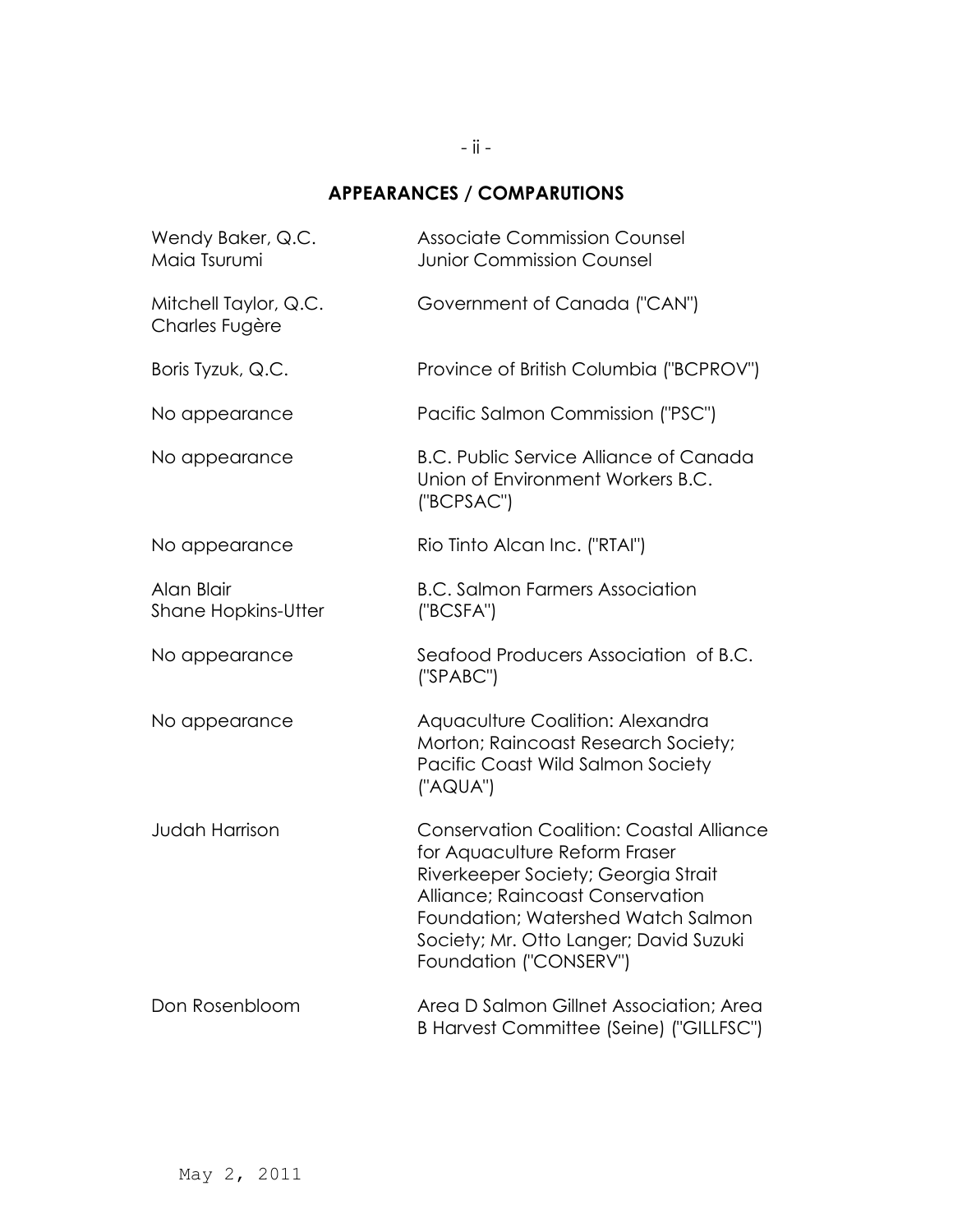# **APPEARANCES / COMPARUTIONS, cont'd.**

- iii -

| No appearance                                   | Southern Area E Gillnetters Assn.<br>B.C. Fisheries Survival Coalition ("SGAHC")                                                                                                                                                                                                                                                                                                                                                                                                                                                                                                                     |
|-------------------------------------------------|------------------------------------------------------------------------------------------------------------------------------------------------------------------------------------------------------------------------------------------------------------------------------------------------------------------------------------------------------------------------------------------------------------------------------------------------------------------------------------------------------------------------------------------------------------------------------------------------------|
| No appearance                                   | West Coast Trollers Area G Association;<br>United Fishermen and Allied Workers'<br>Union ("TWCTUFA")                                                                                                                                                                                                                                                                                                                                                                                                                                                                                                 |
| Keith Lowes                                     | B.C. Wildlife Federation; B.C. Federation<br>of Drift Fishers ("WFFDF")                                                                                                                                                                                                                                                                                                                                                                                                                                                                                                                              |
| No appearance                                   | Maa-nulth Treaty Society; Tsawwassen<br>First Nation; Musqueam First Nation<br>("MTM")                                                                                                                                                                                                                                                                                                                                                                                                                                                                                                               |
| No appearance                                   | Western Central Coast Salish First<br>Nations:<br>Cowichan Tribes and Chemainus First<br><b>Nation</b><br>Hwlitsum First Nation and Penelakut Tribe<br>Te'mexw Treaty Association ("WCCSFN")                                                                                                                                                                                                                                                                                                                                                                                                         |
| <b>Brenda Gaertner</b><br><b>Crystal Reeves</b> | <b>First Nations Coalition: First Nations</b><br>Fisheries Council; Aboriginal Caucus of<br>the Fraser River; Aboriginal Fisheries<br>Secretariat; Fraser Valley Aboriginal<br>Fisheries Society; Northern Shuswap Tribal<br>Council; Chehalis Indian Band;<br>Secwepemc Fisheries Commission of the<br><b>Shuswap Nation Tribal Council; Upper</b><br>Fraser Fisheries Conservation Alliance;<br>Other Douglas Treaty First Nations who<br>applied together (the Snuneymuxw,<br>Tsartlip and Tsawout); Adams Lake<br>Indian Band; Carrier Sekani Tribal<br>Council; Council of Haida Nation ("FNC") |
| No appearance                                   | Métis Nation British Columbia ("MNBC")                                                                                                                                                                                                                                                                                                                                                                                                                                                                                                                                                               |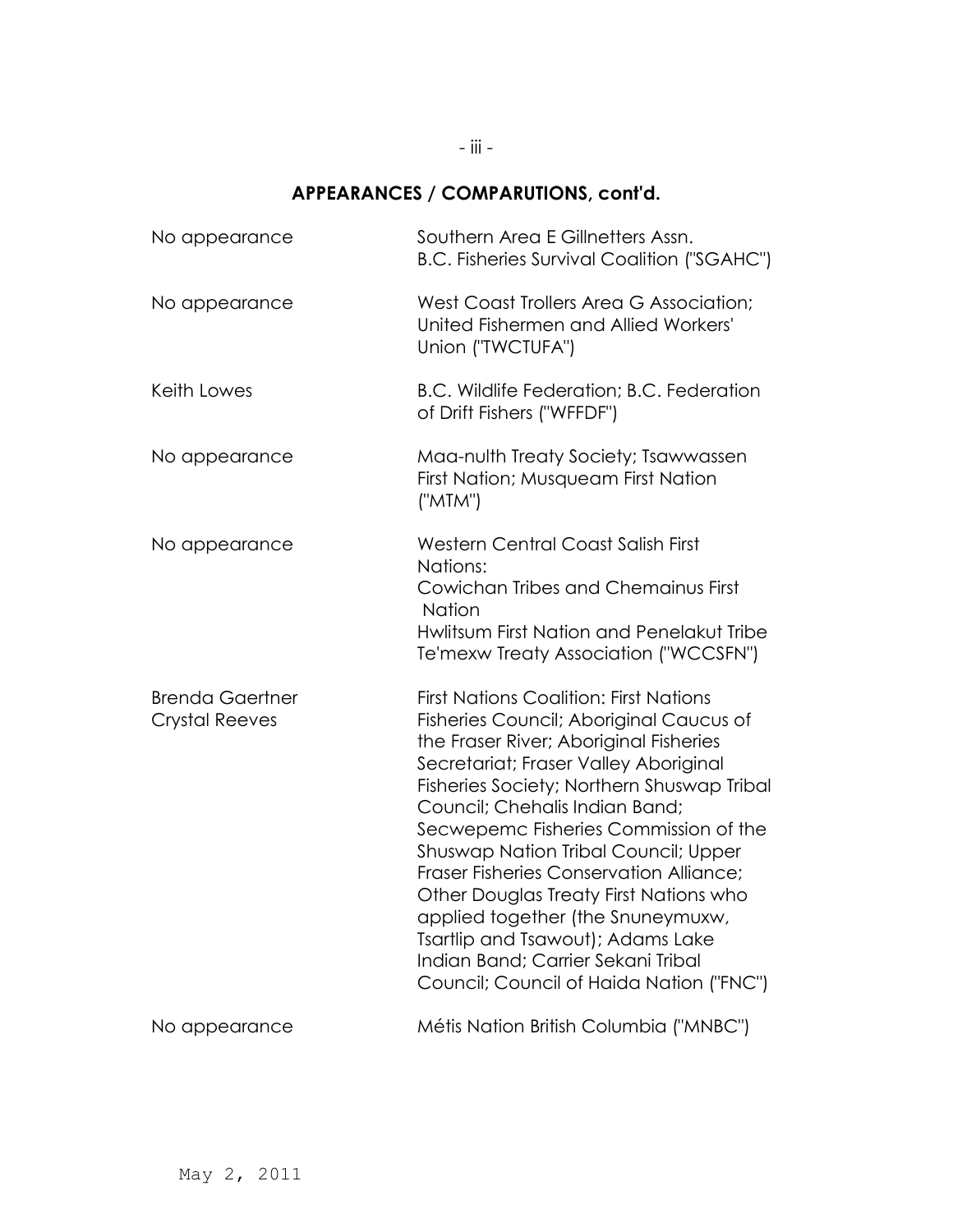#### - iv -

# **APPEARANCES / COMPARUTIONS, cont'd.**

| No appearance | Sto:lo Tribal Council<br>Cheam Indian Band ("STCCIB")                                                 |
|---------------|-------------------------------------------------------------------------------------------------------|
| No appearance | Laich-kwil-tach Treaty Society<br>Chief Harold Sewid, Aboriginal<br>Aquaculture Association ("LJHAH") |
| No appearance | Musgamagw Tsawataineuk Tribal<br>Council ("MTTC")                                                     |
| Lisa Fong     | Heiltsuk Tribal Council ("HTC")                                                                       |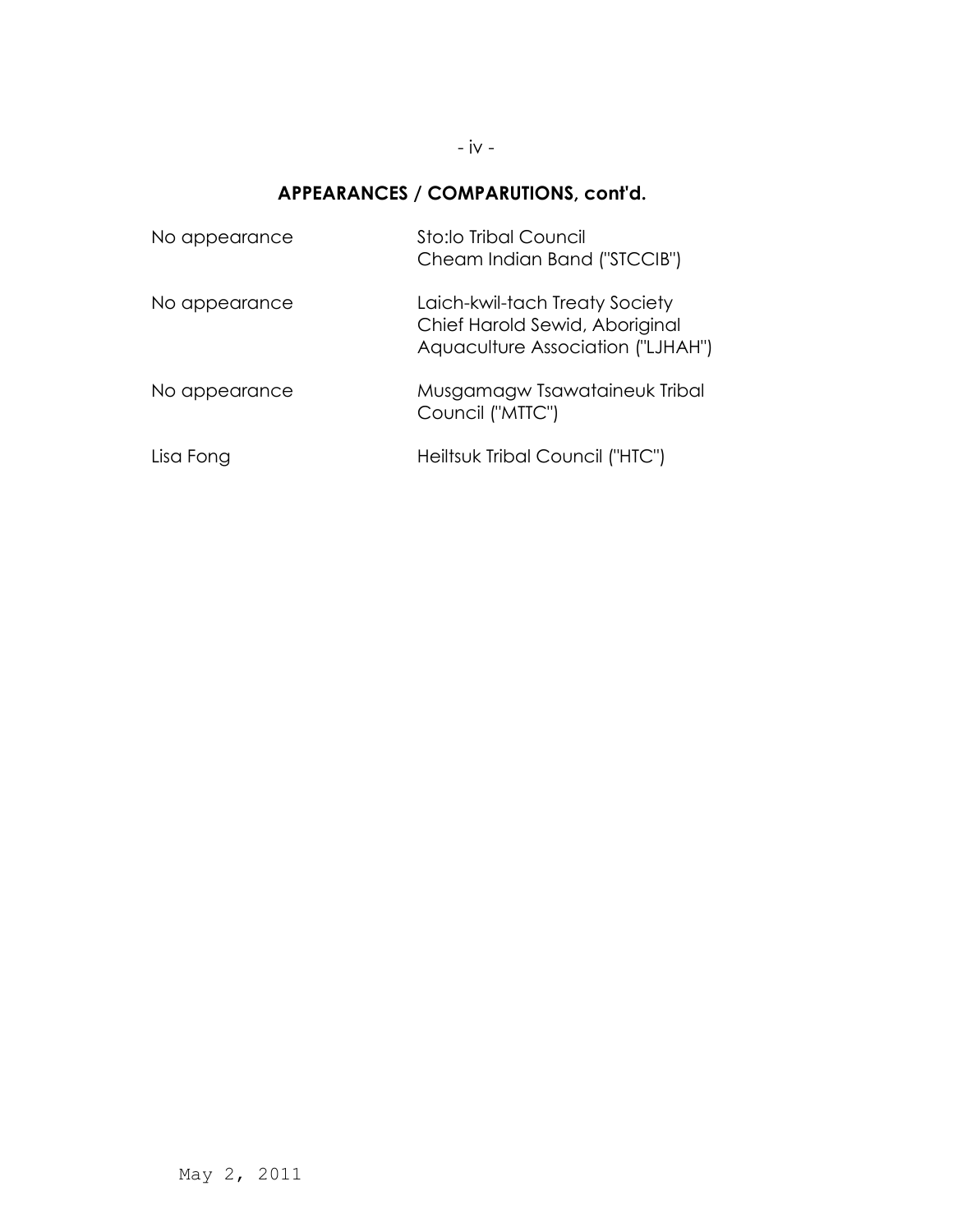#### $-V -$

#### **TABLE OF CONTENTS / TABLE DES MATIERES**

en de la provincia de la provincia de la provincia de la provincia de la provincia de la provincia de la provi

#### PANEL NO. 30

| <b>RANDALL PETERMAN (Recalled)</b>                        |                               |
|-----------------------------------------------------------|-------------------------------|
| In chief by Ms. Baker                                     | 8/10                          |
| In chief on qualifications by Ms. Baker                   | 10 <sup>°</sup>               |
| Ruling on qualifications                                  | 11                            |
| Cross-exam by Mr. Taylor                                  | 25/30/31/33/37                |
| Cross-exam by Mr. Blair                                   | 42/44/45/47/51/59/61          |
| Cross-exam by Mr. Harrison                                | 65                            |
| Questions by the Commissioner                             | 68                            |
| Cross-exam by Mr. Rosenbloom                              | 76/79/89                      |
| Cross exam by Ms. Gaertner                                | 90/113                        |
| Cross-exam by Ms. Fong                                    | 116/123/124                   |
|                                                           |                               |
| <b>CAROL CROSS (Affirmed)</b>                             |                               |
| In chief by Ms. Baker                                     | 9/11/12/13/15                 |
| Cross-exam by Mr. Taylor<br>Questions by the Commissioner | 18/19/21/25/30/31/32/36<br>40 |
| Cross-exam by Mr. Blair                                   | 41/42/45/46/50/54/59/61       |
| Cross-exam by Mr. Harrison                                | 63                            |
| Cross-exam by Mr. Rosenbloom                              | 69/74/87/89                   |
| Cross exam by Ms. Gaertner                                | 101/109                       |
| Cross-exam by Ms. Fong                                    | 122/123/124/127               |
|                                                           |                               |
| GREG SAVARD (Affirmed)                                    |                               |
| In chief by Ms. Baker                                     | 10/11/12/13/14                |
| Cross-exam by Mr. Taylor                                  | 18/19/28/36                   |
| Cross-exam by Mr. Blair                                   | 42/43/44/45/47/52/59          |
| Cross-exam by Mr. Harrison                                | 62/64                         |
| Cross-exam by Mr. Rosenbloom                              | 72/89                         |
| Cross exam by Ms. Gaertner                                | 103/113                       |
| Cross-exam by Ms. Fong                                    | 122/123/124/127               |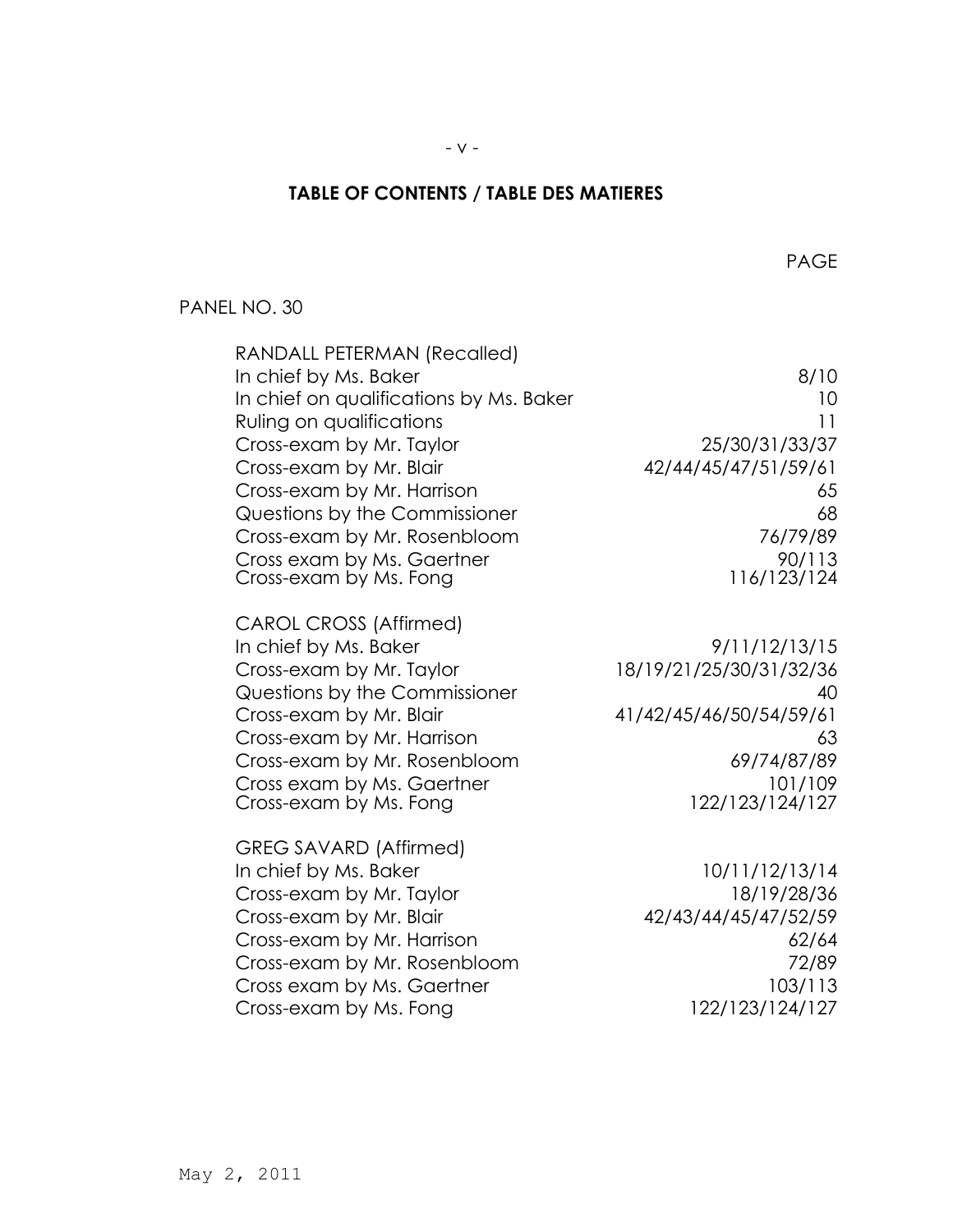# **EXHIBITS / PIECES**

| <u>No.</u>        | Description                                                                                        | <u>Page</u>     |
|-------------------|----------------------------------------------------------------------------------------------------|-----------------|
| 755               | Area G/UFAWU written questions and answers asked<br>of Paul Ryall, dated April 27, 2011            | $\mathbf{1}$    |
| 756               | First Nations Coalition written questions and answers<br>asked of Paul Ryall, dated April 21, 2011 | $\overline{2}$  |
| PPR <sub>11</sub> | Overview of Habitat Enhancement and Restoration,                                                   | $\overline{2}$  |
| 757               | April 1, 2011<br>Affidavit #1 of Carol Cross sworn April 26, 2011                                  | 10 <sup>°</sup> |
| 758               | Affidavit #1 of Greg Savard, sworn April 26, 2011                                                  | 10 <sup>°</sup> |
| 759               | Affidavit #1 of Randall Peterman, Sworn May 2, 2011                                                | 10 <sup>°</sup> |
| 760               | <b>Enhancement Guidelines for Salmon Enhancement</b>                                               |                 |
|                   | Programs, 3/31/28, Draft                                                                           | 12              |
| 761               | Curriculum vitae of Carol Cross                                                                    | 12              |
| 762               | Curriculum vitae of Greg Savard                                                                    | 12 <sup>2</sup> |
| 763               | Hatchery Risk Assessment Tool (HRAT), User and                                                     |                 |
|                   | <b>Administrator Guide</b>                                                                         | 13              |
| 764               | SEP Revitalization An Update, May 18, 2010                                                         | 13              |
| 765               | Perry et al, Salmon Stock Restoration and                                                          |                 |
|                   | Enhancement: Strategies and Experiences in British                                                 |                 |
|                   | Columbia                                                                                           | 14              |
| 766               | Request for Science Information and/or Advice,                                                     |                 |
|                   | Pacific Region                                                                                     | 14              |
| 767               | Salmonid Enhancement Program, A Presentation to                                                    |                 |
|                   | the Cohen Commission, March 2011                                                                   | 19              |
| 768               | Sandher, Cook and Irvine, Canadian Enhanced<br>Salmonid Production During 1978-2009 (1977 - 2008)  |                 |
|                   | Brood Years), September 2010                                                                       | 25              |
| 769               | Pacific Fisheries Resource Conservation Council,                                                   |                 |
|                   | Perspectives on Salmon Enhancement and                                                             |                 |
|                   | Hatcheries: What the Council Heard, May 2005                                                       | 33              |
| 770               | Fisheries Management Perspective article entitled                                                  |                 |
|                   | "The Controversy about Salmon Hatcheries", 2004                                                    | 36              |
| 771               | Evaluation Directorate, Salmonid Enhancement                                                       |                 |
|                   | Program, Final Evaluation Report September 22, 2009                                                | 36              |
| 772               | National Conservation Strategy for Cultus Lake                                                     |                 |
|                   | Sockeye Salmon (Oncorhynchus Nerka), Cultus                                                        |                 |
|                   | Sockeye Recovery Team, DFO, 2009                                                                   | 37              |
|                   |                                                                                                    |                 |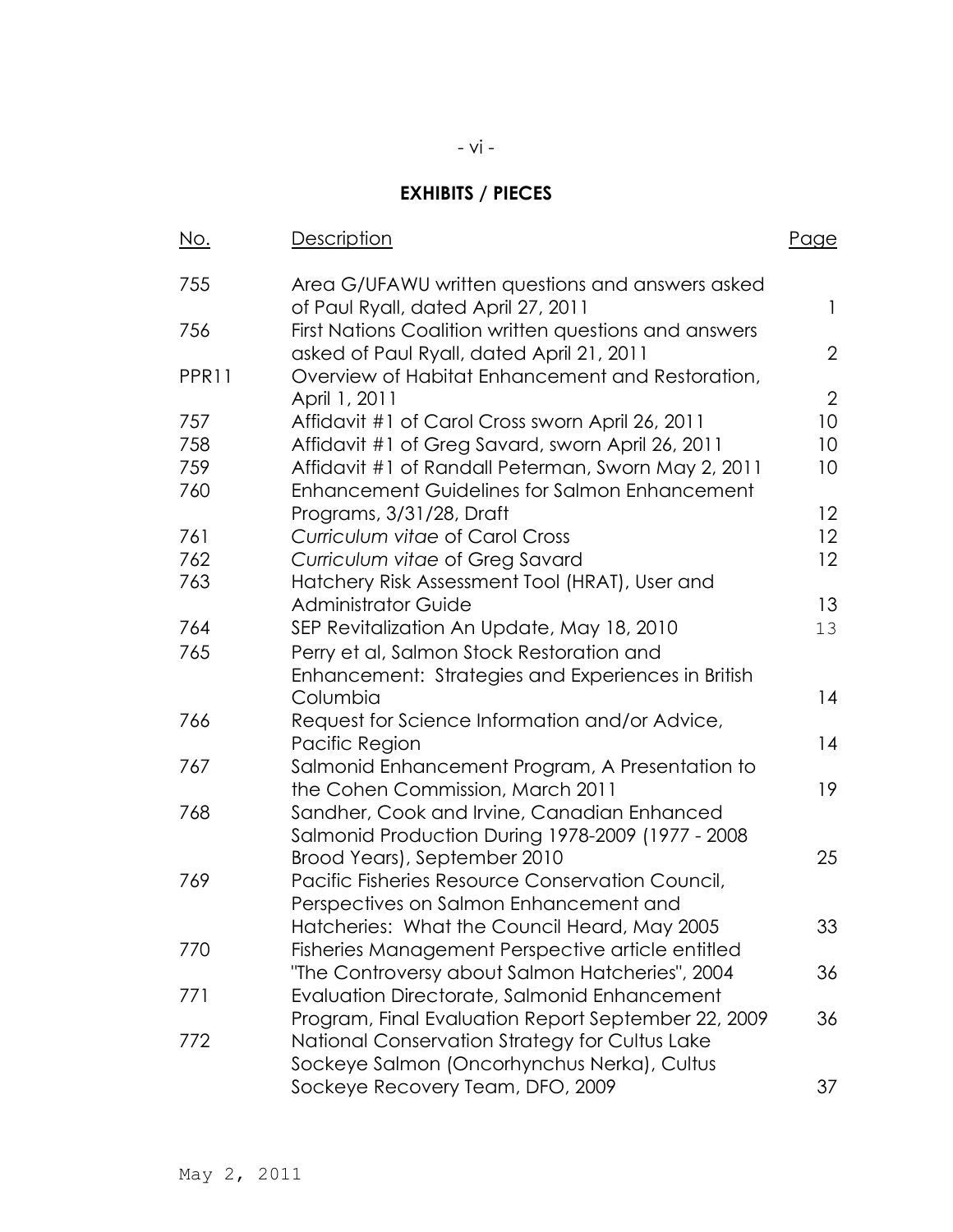# **EXHIBITS / PIECES (cont'd)**

| No.       | Description                                                                                                 | Page |
|-----------|-------------------------------------------------------------------------------------------------------------|------|
| 773       | General Press Release of Dr. Peterman, re Ruggerone<br>et al, dated October 1, 2010                         | 79.  |
| 774       | Draft 2 - WSP Enhancement Operational Guidelines,<br>Confidential - For Discussion Purposes Only - Feb. 3   | 101  |
| 775       | Salmonid Enhancement Program (SEP) Adjustments<br>for Alignment with Budget                                 | 104  |
| 775-A     | Attachment 1                                                                                                | 104  |
| $775 - B$ | Attachment 2                                                                                                | 104  |
| $775-C$   | Attachment 3                                                                                                | 104  |
| 776       | Email chain between Greg Savard and Paul Sprout                                                             | 108  |
| 777       | Email chain between Adrian Wall and Jason Hwang                                                             | 109  |
| 775D      | DFO Routing Slip from Paul Sprout to David Bevan via                                                        |      |
|           | Rebecca Reid, dated June 24, 2008, re: Salmonid                                                             |      |
|           | Enhancement Program (SEP) Adjustments for                                                                   |      |
|           | Alignment with Budget                                                                                       | 115  |
| 778       | Advice Related to Five "Big Picture" Science Issues for<br>BC Salmon, Report on 6-7 November 2004 Workshop, |      |
|           | Prepared by Karl English et al                                                                              | 116  |
|           |                                                                                                             |      |

#### **EXHIBITS FOR IDENTIFICATION / PIECES POUR L'IDENTIFICATION**

| No. | Description                                                                                                                                        | Page |
|-----|----------------------------------------------------------------------------------------------------------------------------------------------------|------|
| AA  | A Scientific Literature Review to Inform the<br>Investigation Into the Potential Effects of Salmonid<br>Enhancement on Fraser River Sockeye Salmon | 8.   |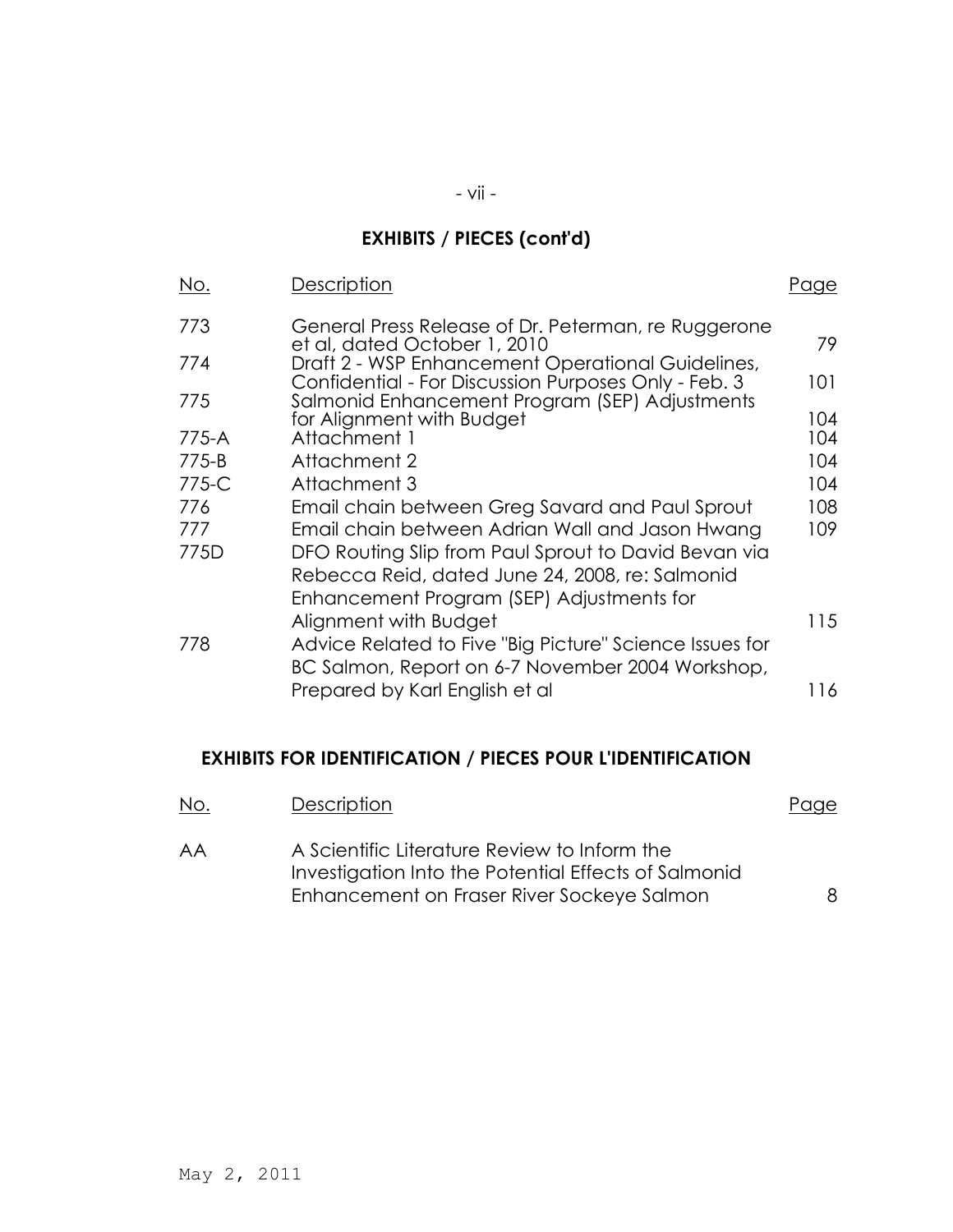1 Proceedings

1 Vancouver, B.C. /Vancouver<br>2 (C.-B.) 2  $(C.-B.)$ <br>3 May 2, 3 May 2, 2011/le 2 mai 2011  $\frac{4}{5}$ 5 THE REGISTRAR: Order. The hearing is now resumed. 6 MS. BAKER: Good morning, Mr. Commissioner. It's Wendy<br>7 Baker for the Commission, and with me is Maia Baker for the Commission, and with me is Maia 8 Tsurumi. I have a number of housekeeping matters<br>9 to take care of this morning. 9 to take care of this morning.<br>10 The way we're proceeding The way we're proceeding this morning is by 11 way of sworn evidence in chief that's been 12 distributed to all parties last week. We'll be 13 turning the witnesses over for cross-examination 14 once their affidavits are in evidence and I have a<br>15 couple of exhibits to take them to in relation to couple of exhibits to take them to in relation to 16 their affidavits, and then I'll be turning them<br>17 over for cross-examination. But before we get over for cross-examination. But before we get 18 there, I wanted to just go over a couple of 19 things.<br>20 Ti Timing, we're starting early this morning, 21 and I would like to suggest that we take our 22 morning break at about 10:45, ballpark that should 23 take us about halfway through the morning, 24 starting again around 11:00. 25 We have outstanding from the harvest 26 management hearings questions and answers that<br>27 were given to Paul Ryall, if you'll recall, on were given to Paul Ryall, if you'll recall, on his 28 last day of testimony we weren't able to complete. 29 So questions were posed to him by Area G and by 30 the First Nations Coalition, and those have now<br>31 been answered by Mr. Ryall, and I'd like those been answered by Mr. Ryall, and I'd like those 32 marked. The first one is the Area G questions and 33 answers, and those have been provided to all 34 parties. They were provided on April 27, 2011, 35 and I'd like those marked as the next exhibit. 36 THE REGISTRAR: Exhibit number 755. 37<br>38 EXHIBIT 755: Area G/UFAWU written questions 39 and answers asked of Paul Ryall, dated April 40 27, 2011 41<br>42 MS. BAKER: And the next questions and answers were 43 circulated, or are dated - I can't remember, 44 sorry, the date we circulated them - but they are 45 dated April 21 on their face, and they are 46 questions for Paul Ryall from the First Nations 47 Coalition with answers. If those could be marked,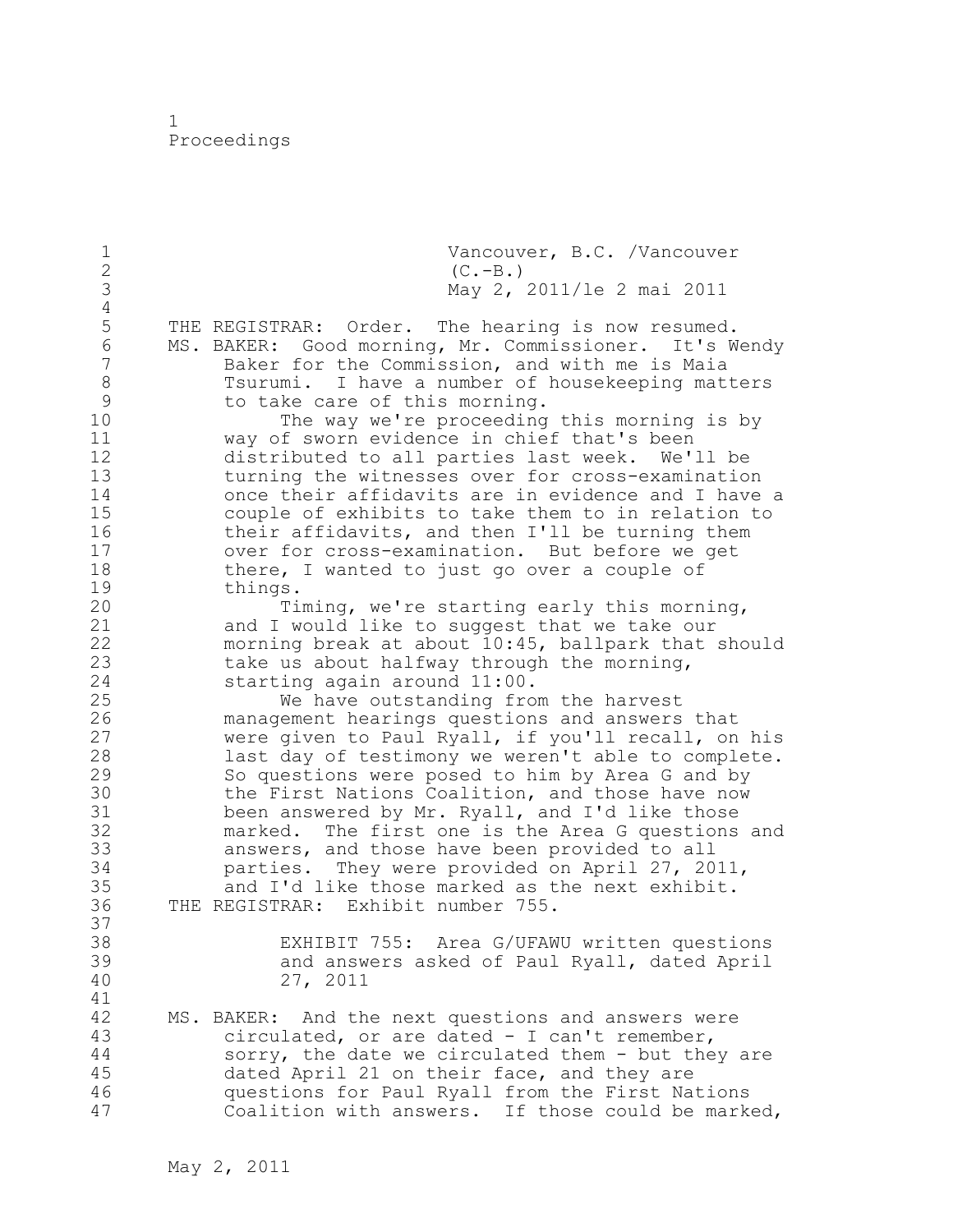2 Proceedings

1 please, as the next exhibit. 2 THE REGISTRAR: Exhibit 756. 3 4 EXHIBIT 756: First Nations Coalition written<br>5 General State of Paul Ryall, 5 questions and answers asked of Paul Ryall,<br>6 dated April 21, 2011 dated April 21, 2011 7 8 MS. BAKER: Mr. Lunn, perhaps you can call 755 up just<br>9 So people can see that document. Thank you. 9 so people can see that document. Thank you. All right. The next document to be marked 11 this morning is the Policy and Practice Report for 12 this section of the hearings, which is dealing 13 with habitat enhancement and restoration. This is 14 a Policy and Practice Report prepared by the 15 Commission on April 1, 2011, and I'd like that 16 marked as the next PPR in the proceedings.<br>17 THE REGISTRAR: That will be marked as PPR numb THE REGISTRAR: That will be marked as PPR number 11. 18 19 PPR11: Overview of Habitat Enhancement and<br>20 Restoration, April 1, 2011 20 Restoration, April 1, 2011 21 22 MS. BAKER: Thank you. On April 18, 2011, the 23 Commission circulated another Policy and Practice 24 Report called A Scientific Literature Review to 25 Inform the Investigation Into the Potential 26 Effects of Salmonid Enhancement on the Fraser<br>27 River of Fraser River Sockeye Salmon, and I'd River of Fraser River Sockeye Salmon, and I'd like 28 to have that marked as the next Policy and 29 Practice Report. 30 MR. BLAIR: Mr. Commissioner, Alan Blair, appearing for 31 the B.C. Salmon Farmers Association. On this<br>32 question of whether we ought to be marking the question of whether we ought to be marking the 33 scientific literature review, it appears in two 34 places in the Commission counsel's review of 35 documents for today. Firstly in Tab 10 of the 36 book which was circulated to all of us, and 37 there's also a reference to it at paragraph 165 of 38 the PPR which has just been marked as an exhibit. 39 We are unaware of any other scientific 40 literature reviews which have been tendered in the 41 process so far. So I think I'm correct in saying<br>42 that this is the first summary of scientific that this is the first summary of scientific 43 literature. I'm aware of at least one other 44 scientific literature review which has been 45 prepared and there may possibly be others that 46 would seek to be tendered. We object to it being 47 filed as an exhibit for the following fairly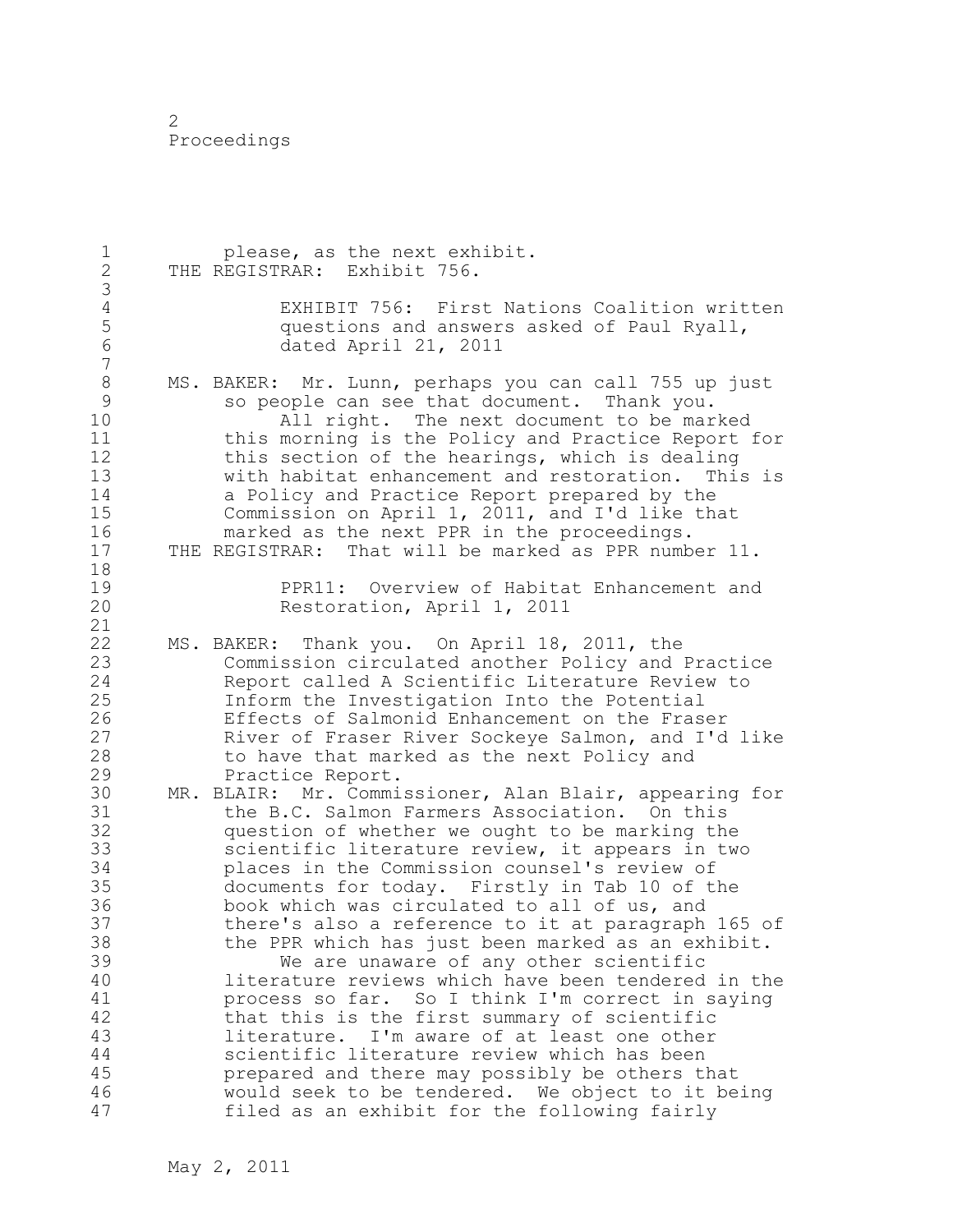| $\frac{1}{2}$<br>3<br>$\overline{4}$             | simple reason. It's an authorless report. It<br>goes on for several pages, and if you have it in<br>front of you at Tab 10, I'll pull my<br>We do know that it was prepared by staff at |
|--------------------------------------------------|-----------------------------------------------------------------------------------------------------------------------------------------------------------------------------------------|
| 5<br>$\overline{6}$<br>$\overline{7}$<br>$\,8\,$ | the Commission, but we don't know by whom. And in<br>the preamble of this document at page 1, it<br>describes it as a:                                                                  |
| 9<br>10<br>11<br>12                              | Summary and compilation of findings and<br>conclusions expressed by various authors in<br>the community.                                                                                |
| 13<br>14<br>15                                   | And it says towards the end of that first<br>paragraph:                                                                                                                                 |
| 16<br>17<br>18                                   | The purpose is to provide a bibliography of<br>research that has been conducted.                                                                                                        |
| 19                                               | For that purpose we have no objection to it. If                                                                                                                                         |
| 20                                               | it's an aid to the court, or in this case an aid                                                                                                                                        |
| 21                                               | to the Commission, we would have no difficulty.                                                                                                                                         |
| 22                                               | It's a useful document.                                                                                                                                                                 |
| 23                                               | But it purports to be entered as an exhibit                                                                                                                                             |
| 24                                               | and found as referenced in the PPR at paragraph                                                                                                                                         |
| 25                                               | 165, it's incorporated in that reference at                                                                                                                                             |
| 26                                               | paragraph 165 of the PPR also to be effectively an                                                                                                                                      |
| 27                                               | exhibit. And we think it's a dangerous precedent                                                                                                                                        |
| 28                                               | to set in these hearings that an authorless                                                                                                                                             |
| 29                                               | summary of scientific research could be tendered                                                                                                                                        |
| 30                                               | as an exhibit. In that fashion, it's not just a                                                                                                                                         |
| 31                                               | bibliography of research, but is entered as an                                                                                                                                          |
| 32                                               | exhibit. It perhaps erroneously takes the                                                                                                                                               |
| 33                                               | participants and, Mr. Commissioner, yourself to a                                                                                                                                       |
| 34                                               | conclusion summarized in the paragraph of a                                                                                                                                             |
| 35                                               | document or documents which may be dozens or                                                                                                                                            |
| 36                                               | hundreds of pages long. And we think it's a                                                                                                                                             |
| 37                                               | dangerous precedent that someone who we don't know                                                                                                                                      |
| 38                                               | has summarized a 200-page technical report into a                                                                                                                                       |
| 39                                               | paragraph of what it says.                                                                                                                                                              |
| 40                                               | I was thinking of lawyers and how we use head                                                                                                                                           |
| 41                                               | notes in cases, and I want to draw this analogy                                                                                                                                         |
| 42                                               | and as a distinction. We know that if we go to a                                                                                                                                        |
| 43                                               | reporting series and read a Court of Appeal of                                                                                                                                          |
| 44                                               | British Columbia or Ontario head note, as counsel,                                                                                                                                      |
| 45                                               | we have some confidence that that head note was                                                                                                                                         |
| 46<br>47                                         | prepared by people who are skilled in doing such<br>things.<br>We know that it summarizes the law and                                                                                   |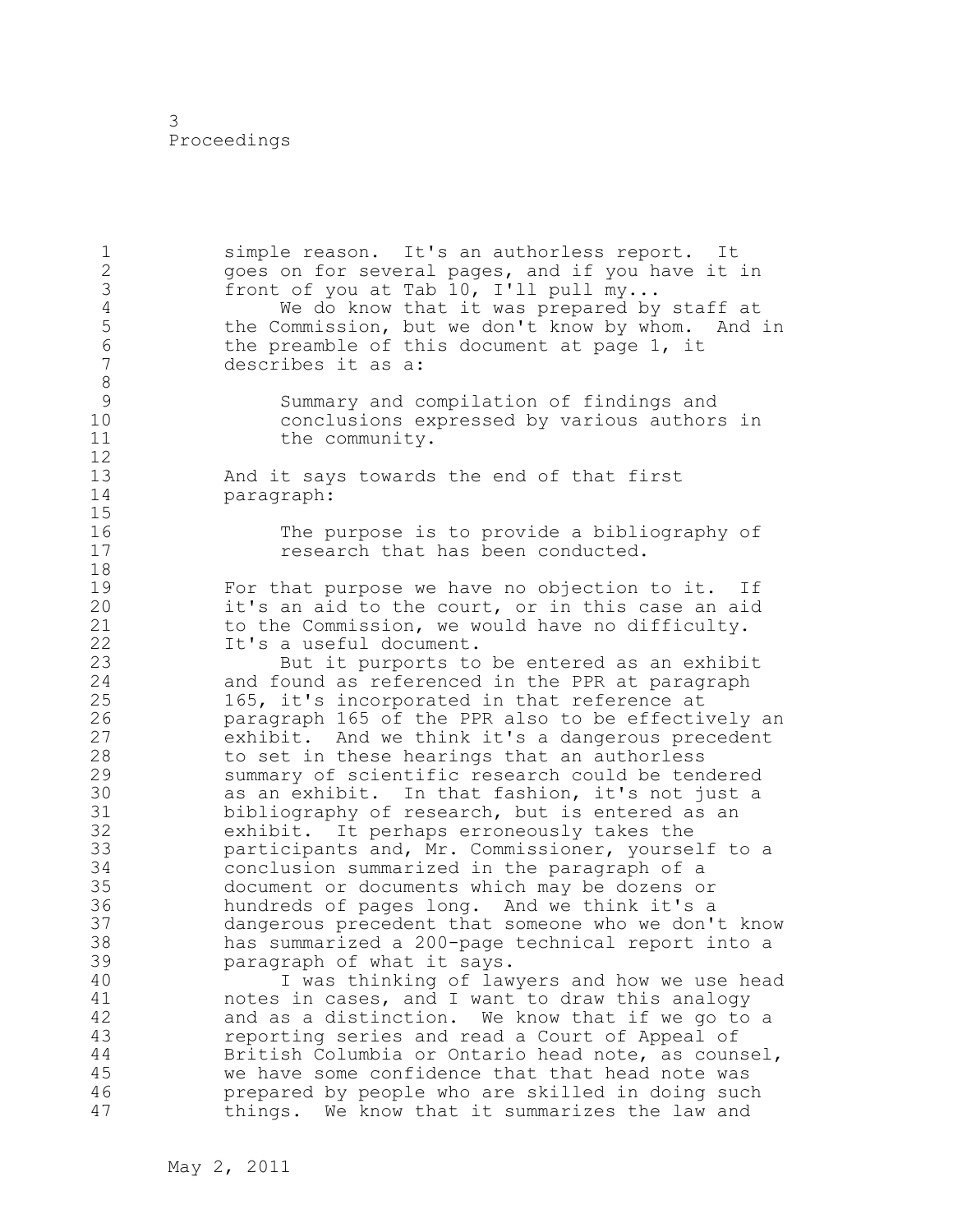1 the Court of Appeal decision on that particular 2 date, and we know there is only one Court of 3 Appeal of Ontario or British Columbia at a given 4 point in time.<br>5 This appe 5 This appears to do the same thing. It<br>6 This appears to summarize the case, or in this c 6 appears to summarize the case, or in this case the report or series of reports, to a point in time 8 with a conclusion, but we have no knowledge of the<br>9 accuracy of that summary, and given the vast 9 accuracy of that summary, and given the vast<br>10 amount of material that, Mr. Commissioner, v amount of material that, Mr. Commissioner, you'll 11 have to read in this process, we think it's a 12 dangerous precedent to allow you to be drawn, as 13 we might be in reading a head note to a case, to 14 say this case, this report stands for this 15 proposition. 16 More to the point, because in the Court of 17 Appeal analogy, there is only one Court of Appeal 18 in British Columbia or in Ontario at a given point 19 in time, so on the narrow points found in the head<br>20 hote, we know that that was the position in law in note, we know that that was the position in law in 21 that province at that date. 22 The dangerous thing about this is we don't 23 know what reports weren't referred to. We have no 24 idea whether the report referred to by this 25 authorless person who summarized this, or people 26 who summarized this, referred to the leading<br>27 authority at that point in time, whether it's authority at that point in time, whether it's a 28 dissenting opinion, whether it carries the weight 29 of evidence in the scientific community, and since 30 none of us really on this side of the bar are<br>31 biologists, although we have access to them, biologists, although we have access to them, and 32 since, if I may, infer that, Mr. Commissioner, 33 you're not a biologist, to my knowledge, I think 34 it's dangerous that we be drawn to a paragraph of 35 some authorless summary. 36 So an aid to the process, no objection. Mark 37 it for identification, no problem. But to mark it 38 as an exhibit so the Commission could rely upon it 39 and the summary, by picking a paragraph and 40 assuming that that paragraph accurately summarizes 41 either the case of the report for the body of<br>42 evidence on that point at that point in time evidence on that point at that point in time is a 43 dangerous precedent and we wouldn't want to see 44 it in this part of the hearing, nor in others 45 where I expect it's going to be tendered. 46 Thank you. 47 THE COMMISSIONER: Thank you.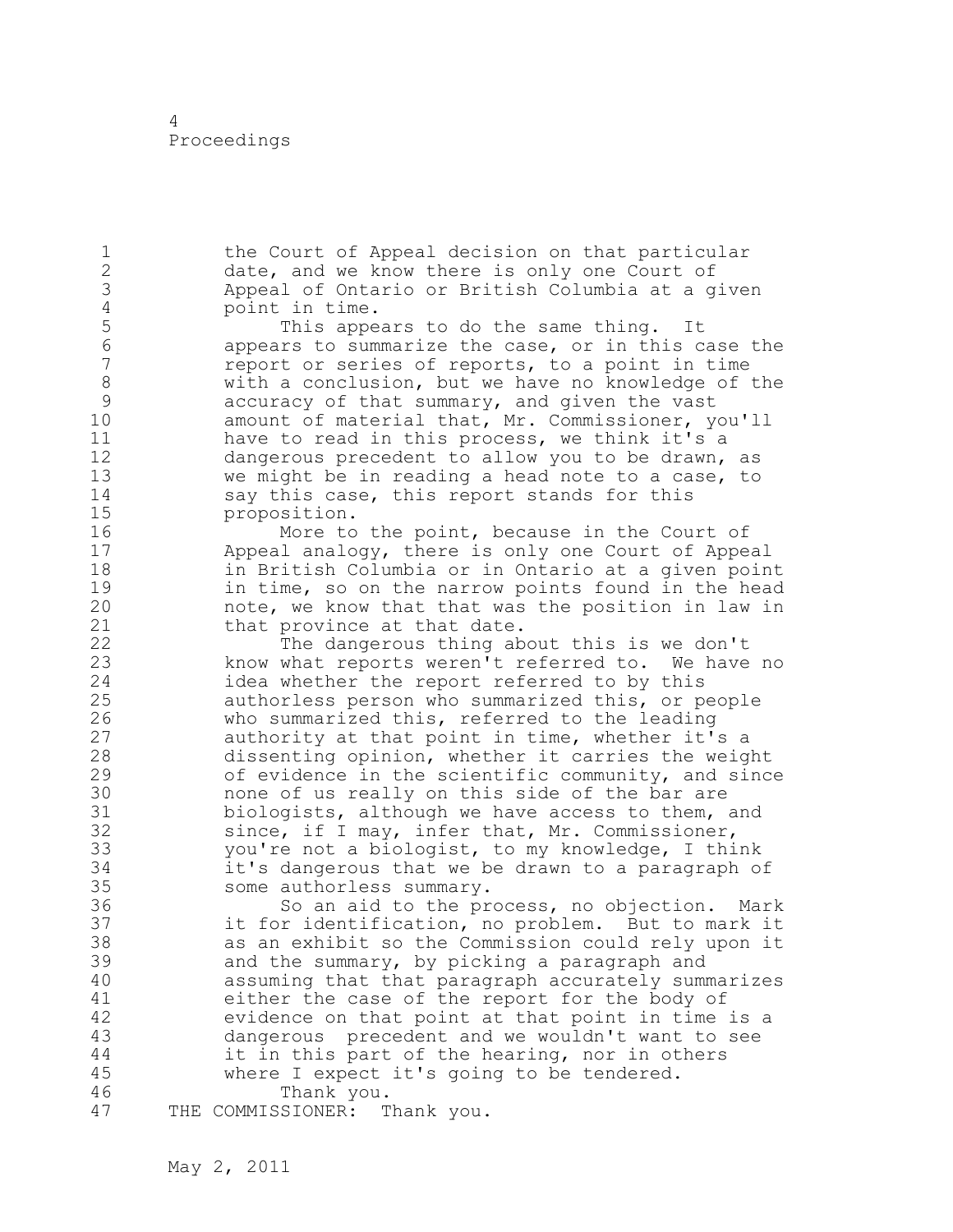5 Proceedings

1 MS. BAKER: Mr. Commissioner, this is intended as an 2 aid. It is intended to summarize the literature, 3 as you can see in the preamble to the review.<br>4 1t's identified that it is a non-critical rev 4 It's identified that it is a non-critical review.<br>5 It does not assess methods or assumptions behind 5 It does not assess methods or assumptions behind 6 the studies reported. So it is intended simply to summarize the papers that are set out. It doesn't 8 assess them, and as with the PPRs, the parties are<br>9 entitled to critique it in their final 9 entitled to critique it in their final<br>10 submissions, they're entitled to bring submissions, they're entitled to bring forward 11 their evidence to rebut what's in these articles 12 if they feel that it's necessary to do so. They 13 -- it is intended as a review because there is a 14 lot of literature that's of some relevance to this 15 issue, which we don't have an ability to get into 16 in the kind of depth suggested by the length of 17 this bibliography. 18 However, the weight that this would be given, 19 I submit, is simply that of a summary of articles,<br>20 and it's useful for the participants to understand and it's useful for the participants to understand 21 the issues that are before us. It's useful to the 22 Commission to understand the breadth of issues. 23 But the evidence on these issues will be dealt 24 with through sworn evidence, and through testimony 25 in the proceedings. So it is intended to be 26 marked as a PPR, not as an exhibit, and to be<br>27 elied on in that way at the Commission. relied on in that way at the Commission. 28 MR. BLAIR: If I may just a follow-up, Mr. 29 Commissioner. I do note that recent Commission 30 rules were amended, and Rule 27-1 says, and I am<br>31 summarizing, that any document identified and summarizing, that any document identified and 32 referenced in a PPR, or in this, the PPR, which is 33 how my friend wishes to have it marked, may be 34 relied on by the Commissioner. 35 So that recent rule change suggests to me 36 that perhaps the rules are contemplating that you 37 could use it, rely on it as if it were evidence. 38 And our point is simply that it can't be, 39 shouldn't be, given that it is an authorless 40 summary of somebody's opinion of some report, 41 which may be right or wrong, but certainly doesn't<br>42 canvass whether or not it's the only report on canvass whether or not it's the only report on 43 that subject that ought to have been referenced to 44 the Commission. Thank you. 45 MR. TYZUK: Mr. Commissioner, Boris Tyzuk for the 46 Province of British Columbia. We share some of 47 Mr. Blair's concerns. We see what Ms. Baker is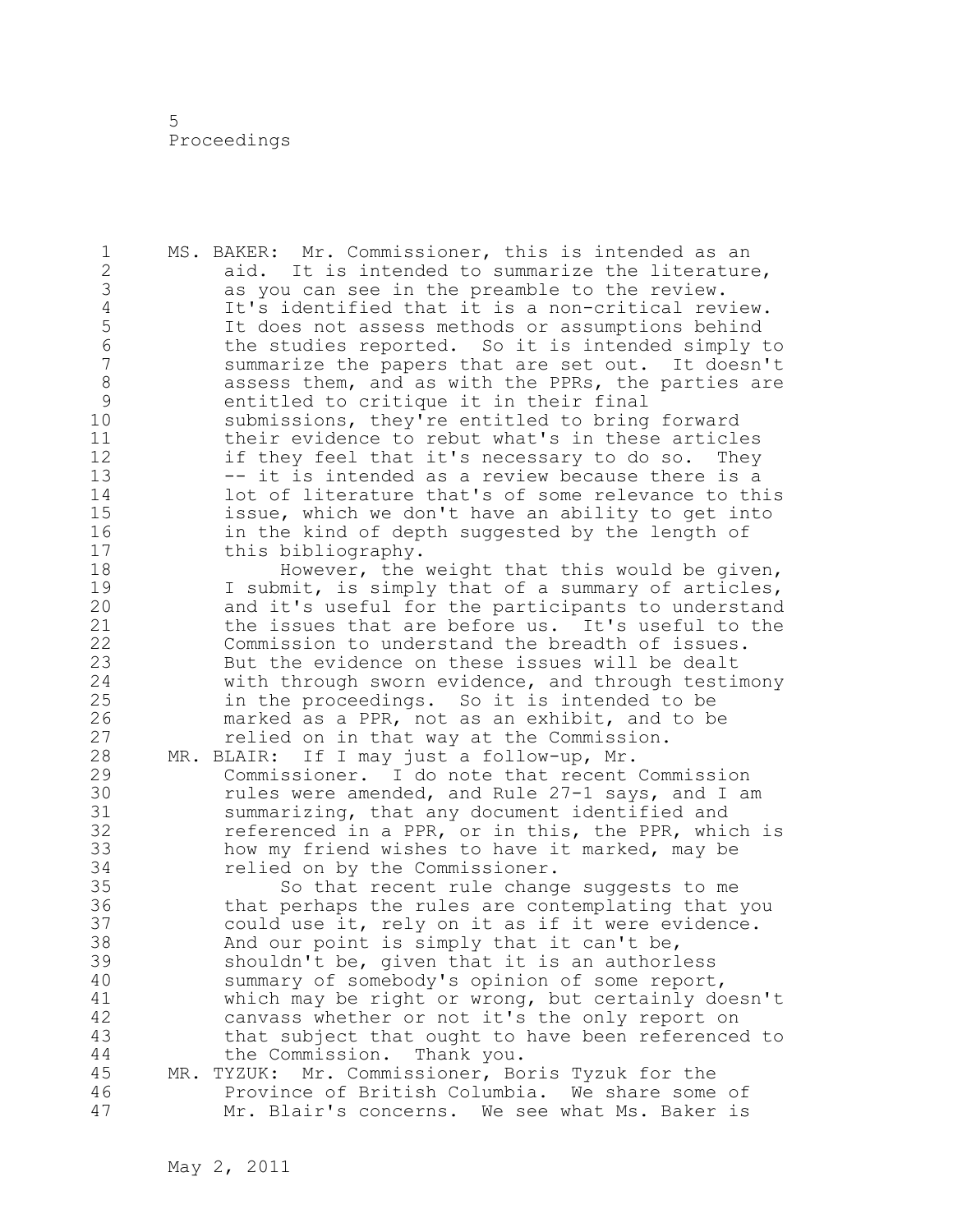1 trying to do with it. But given the way the rules 2 have been structured, where any document 3 referenced in a PPR can be used by you, that's<br>4 where some of our concerns sort of are; we have 4 where some of our concerns sort of are; we have<br>5 them for some of the reasons that Mr. Blair has 5 them for some of the reasons that Mr. Blair has<br>6 expressed. 6 expressed.<br>7 MS. BAKER: Tha MS. BAKER: Thank you. Again I -- oh, sorry, Mr. 8 Taylor. 9 MR. TAYLOR: I understand what Mr. Blair is saying and<br>10 Share some of those concerns. We recognize that share some of those concerns. We recognize that 11 as a public inquiry some of the strictures of the 12 rules of evidence that apply in litigation in the 13 courts don't need to be fully adhered to here, but 14 nonetheless it does seem to me that this shouldn't 15 be something more than an aid to the Commissioner. 16 It seems that that's what Ms. Baker is intending 17 and it's more a question of how that is put in so 18 that that understanding is clear. And I don't 19 have anything more to say on that.<br>20 **have anything more to say on things,** But I do add that two things, really. The 21 Commission counsel, and I understand why they're 22 doing this, time and moving forward is really the 23 main reason. Commission counsel have in a number 24 of respects put forward ways and means that 25 expedite the evidence but overshoot to some extent 26 any challenge to the evidence in many respects in<br>27 doing so, and I'm thinking of the PPRs, but then doing so, and I'm thinking of the PPRs, but then 28 the rule that now has anything that's referred to 29 in a PPR can be referred to by the Commissioner in 30 your report.<br>31 I under 31 I understand that to a certain extent, but it<br>32 buts a big onus on the participants to fathom puts a big onus on the participants to fathom 33 through hundreds of footnotes in PPRs, and there's 34 ten or 12 of them now, and figure out what to 35 respond to. That's a lot of work. And now this, 36 if you like, is one added thing that one would 37 have to sift through if one really wanted to go at 38 it and pick out what is wrong, and so forth. 39 At the same time, we, for the Government of 40 Canada as a participant, have been in a dialogue 41 with the Commission about getting some science<br>42 evidence in, and without belabouring or going evidence in, and without belabouring or going into 43 the detail, where that's at is we may put forward 44 draft affidavits that the Commission counsel will 45 then consider whether they go in or not. And 46 that's fine, but it's showing that if we want to 47 put in evidentiary material of a science nature,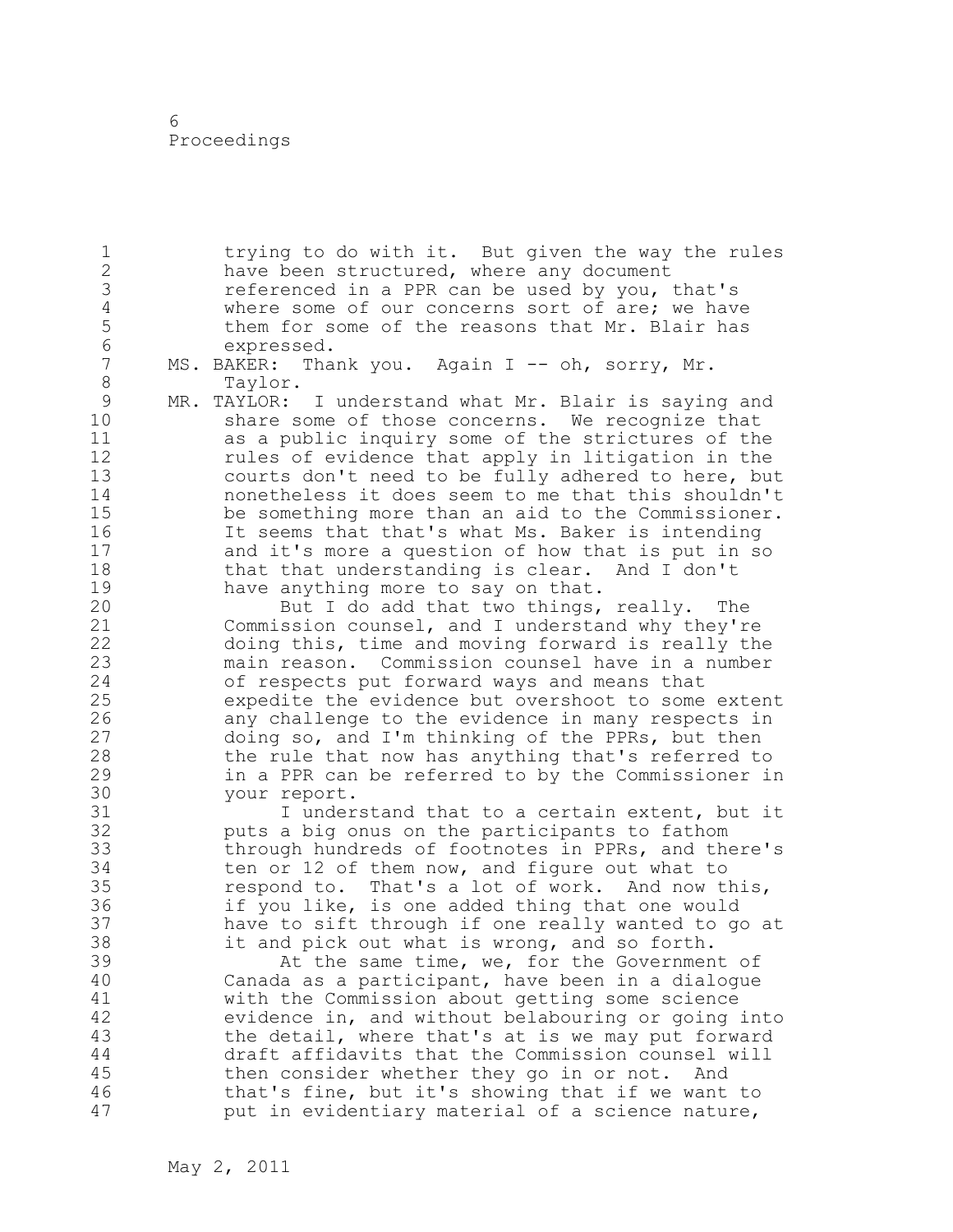1 and opinions and so forth, we have to go through 2 some hoops. And I certainly wouldn't want us 3 having to do that, see that any of the scientific<br>4 literature review and the commentary thereon is 4 literature review and the commentary thereon is<br>5 iust going in as an exhibit. Fine, as Mr. Blai: 5 just going in as an exhibit. Fine, as Mr. Blair<br>6 savs, as an aid to the Commissioner, but shouldn 6 says, as an aid to the Commissioner, but shouldn't be beyond that. Thank you. 8 MS. BAKER: Mr. Commissioner, as stated earlier, this<br>9 is intended as an aid. What we don't address, o 9 is intended as an aid. What we don't address, of course, is the weight to be given to anything in 11 this document, and that is a question for the 12 Commissioner. And that given that we are in a 13 public inquiry, and we are able to receive 14 evidence in a manner differently than in a court 15 proceeding, I submit that this should be marked as 16 a PPR as an aid to the Commission. As to the 17 weight that's given to anything contained in it, 18 that's for the Commissioner to determine and it 19 should go in on that basis.<br>20 THE REGISTRAR: Thank you, Ms. B THE REGISTRAR: Thank you, Ms. Baker and counsel, for 21 your submissions with respect to this particular 22 PPR, which is at Tab 10 of the binder I'm looking 23 at, and it is entitled "A Scientific Literature 24 Review to Inform the Investigation Into the 25 Potential Effects of Salmonid Enhancement on 26 Fraser River Sockeye Salmon". After hearing<br>27 submissions, my conclusion is that this part submissions, my conclusion is that this particular 28 document at Tab 10 should be marked for 29 identification purposes, and that in due course 30 when submissions are made with respect to the body<br>31 of the evidence before the Commission, I could 31 of the evidence before the Commission, I could<br>32 then hear further submissions from Commission then hear further submissions from Commission 33 counsel and participants' counsel with respect to 34 the issue of the content of this particular 35 document, and how much weight ought to be 36 attached, not only to it, but to any reference to 37 it in other documents. 38 I think that's the fair way to deal with the 39 concerns that have been raised, and I say that, 40 fully respecting the view that Ms. Baker has 41 expressed with respect to its intended use, but<br>42 also to try and balance the concerns that couns also to try and balance the concerns that counsel 43 have raised here this morning with respect to the 44 weight that I ought to attach to it.<br>45 MS. BAKER: Thank you. I'll move now to 45 MS. BAKER: Thank you. I'll move now to swearing the 46 witnesses. We -- 47 MR. TAYLOR: That should be exhibit for ID then,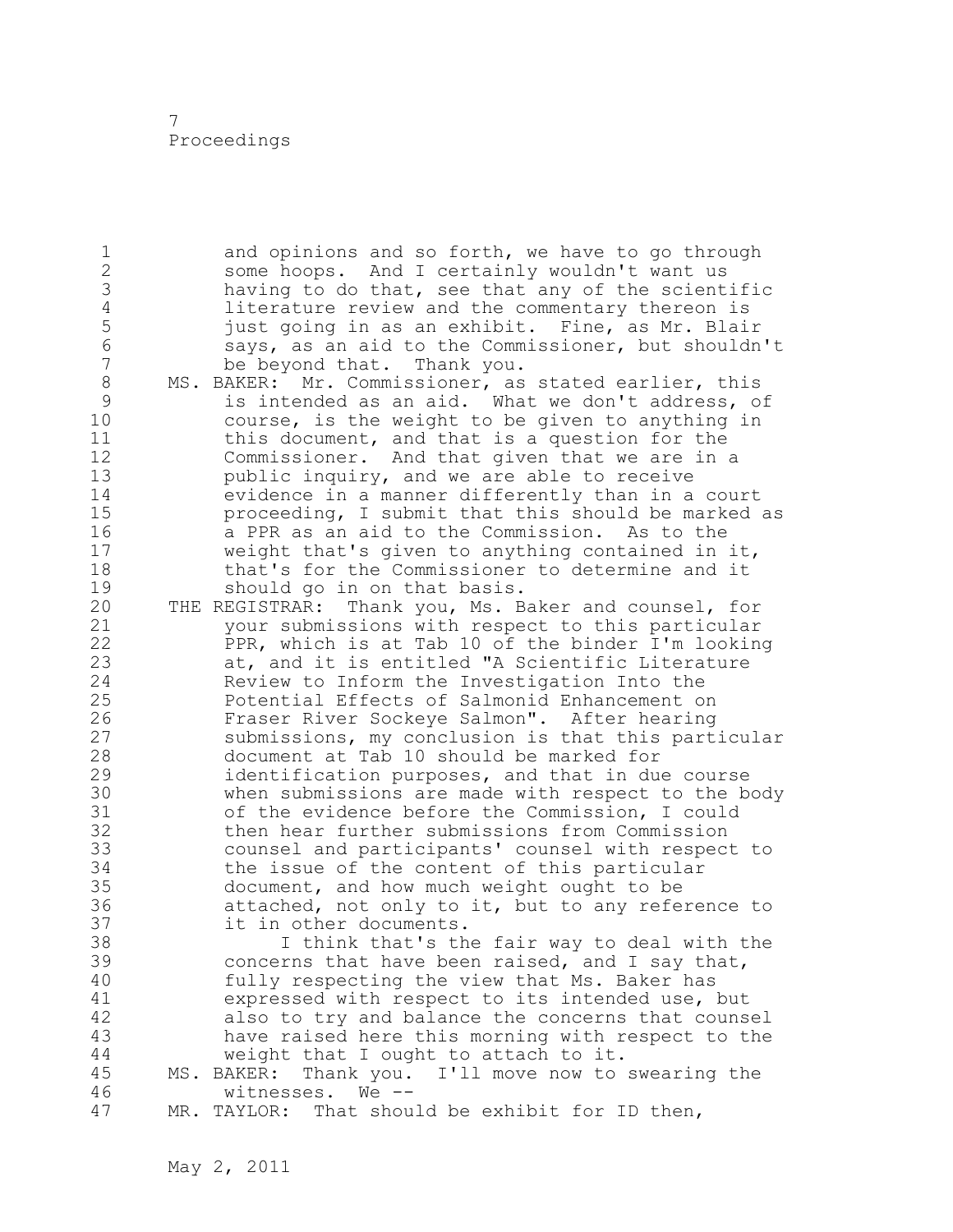1 whatever letter that is. 2 THE REGISTRAR: Yes, that will be marked for 3 identification as letters double A, AA. 4<br>5 5 MARKED AA FOR IDENTIFICATION: A Scientific 6 Literature Review to Inform the Investigation Into the Potential Effects of Salmonid 8 Enhancement on Fraser River Sockeye Salmon  $\begin{array}{c} 9 \\ 10 \end{array}$ MS. BAKER: Thank you. We'll move to swearing the 11 witness, then. Dr. Peterman was here on April 20 12 and 21, so his oath remains in place, but the 13 other witnesses can be sworn. 14 15 RANDALL PETERMAN, recalled.  $16$ <br> $17$ CAROL CROSS, affirmed. 18 19 GREG SAVARD, affirmed. 20 21 THE REGISTRAR: Will you state your name, please. 22 MS. CROSS: Carol Cross. 23 MR. SAVARD: Greg Savard.<br>24 THE COMMISSIONER: Thank THE COMMISSIONER: Thank you. Counsel. 25 26 EXAMINATION IN CHIEF BY MS. BAKER: 27 28 Q Thank you. Before we tender the affidavits from 29 these witnesses, I have one housekeeping matter to 30 take care of with Dr. Peterman. Dr. Peterman,<br>31 when you were here on April 21, you were asked when you were here on April 21, you were asked 32 some questions by Lisa Fong on behalf of the 33 Heiltsuk Tribal Counsel. Do you remember that? 34 DR. PETERMAN: Yes. 35 Q And you've had a look at the transcript of that 36 proceeding and you are concerned that you misheard 37 a question. And that if I could have that 38 transcript pulled up on page 97 on April 21. 39 Should I just read out the lines? Are you 40 close, or... 41 MR. LUNN: Here we are. 42 MS. BAKER: Okay, page 97. 43 Q Now, Mr. Peterman, at the top of this page, line 44 beginning at line 4, you were asked: 45 46 Now, do you know, looking at this map for 47 reference here, if there's Fraser River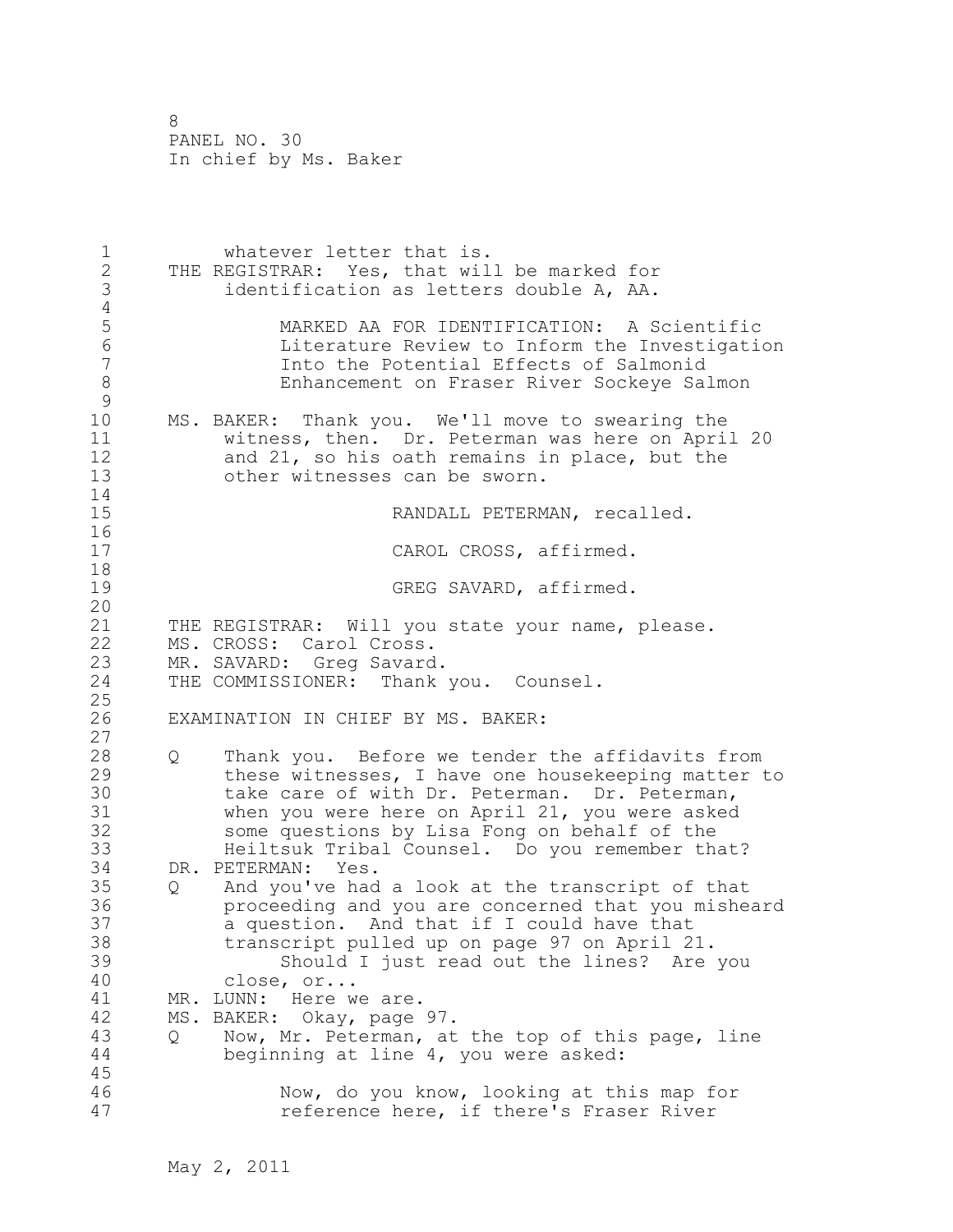| $\mathbf 1$<br>$\frac{2}{3}$<br>$\sqrt{4}$                                                              | sockeye salmon migration through areas --<br>Management Areas 7 and 8, either migrating<br>out or returning to spawn?                                                                                                                                                                                                                                                                                                                                                                                                                                                                                                                                                                                                                                                                                       |
|---------------------------------------------------------------------------------------------------------|-------------------------------------------------------------------------------------------------------------------------------------------------------------------------------------------------------------------------------------------------------------------------------------------------------------------------------------------------------------------------------------------------------------------------------------------------------------------------------------------------------------------------------------------------------------------------------------------------------------------------------------------------------------------------------------------------------------------------------------------------------------------------------------------------------------|
| 5<br>$\sqrt{6}$<br>$\boldsymbol{7}$<br>$\,8\,$<br>$\mathsf 9$<br>10<br>11<br>12<br>13<br>14<br>15       | And then your answers follow. Did you have<br>something you wanted to add there?<br>DR. PETERMAN: Yes. I unfortunately at the end of the<br>second day of hearings kind of missed the key<br>phrase there, "Fraser River", and I thought Ms.<br>Fong was asking me whether Fraser River sockeye<br>migrate through the Areas 7 and 8, and I just<br>heard "sockeye" as opposed to "Fraser River<br>sockeye". So I would like to replace my answer<br>with the following:                                                                                                                                                                                                                                                                                                                                    |
| 16<br>17<br>18<br>19<br>20<br>21<br>22                                                                  | I do not know any data on this, but I suspect<br>that Fraser sockeye juveniles pass through<br>there on their way northward. However, I<br>have no information or expectations on Fraser<br>River sockeye adult migration routes related<br>to that region.                                                                                                                                                                                                                                                                                                                                                                                                                                                                                                                                                 |
| 23<br>Q<br>24<br>25<br>26<br>27<br>28<br>29<br>30<br>31<br>32<br>33<br>34<br>35<br>36<br>37<br>38<br>39 | Okay, thank you. We'll put that transcript away.<br>Now, I'd like to move to the topic that we're<br>here to talk about today, Enhancement and<br>Restoration, and I have provided all parties with<br>the sworn affidavits of Mr. Greg Savard and Ms.<br>Carol Cross. And this morning I have provided all<br>parties on Friday with an unsworn copy of the<br>affidavit of Randall Peterman, which will be<br>circulated today, but I can advise that the<br>unsworn version that was sent out on Friday is the<br>version that was sworn this morning before we<br>began the hearings and that is now available by<br>PDF and we'll see it on the screen when it comes<br>up.<br>So I would like to start with the affidavit<br>of Carole Cross. This was sworn on April 26th,<br>$2011$ , if that could |
| 40<br>41<br>42<br>Q                                                                                     | Ms. Cross, this is your affidavit?<br>MS. CROSS: Yes, it is.<br>And we can turn to the second page with your                                                                                                                                                                                                                                                                                                                                                                                                                                                                                                                                                                                                                                                                                                |
| 43<br>44<br>45<br>46                                                                                    | signature on it.<br>That is my signature.<br>MS. CROSS:<br>MS. BAKER: Okay, thank you. I'd like this marked,<br>please, as the next exhibit.                                                                                                                                                                                                                                                                                                                                                                                                                                                                                                                                                                                                                                                                |
| 47                                                                                                      | THE REGISTRAR: Exhibit number 757.                                                                                                                                                                                                                                                                                                                                                                                                                                                                                                                                                                                                                                                                                                                                                                          |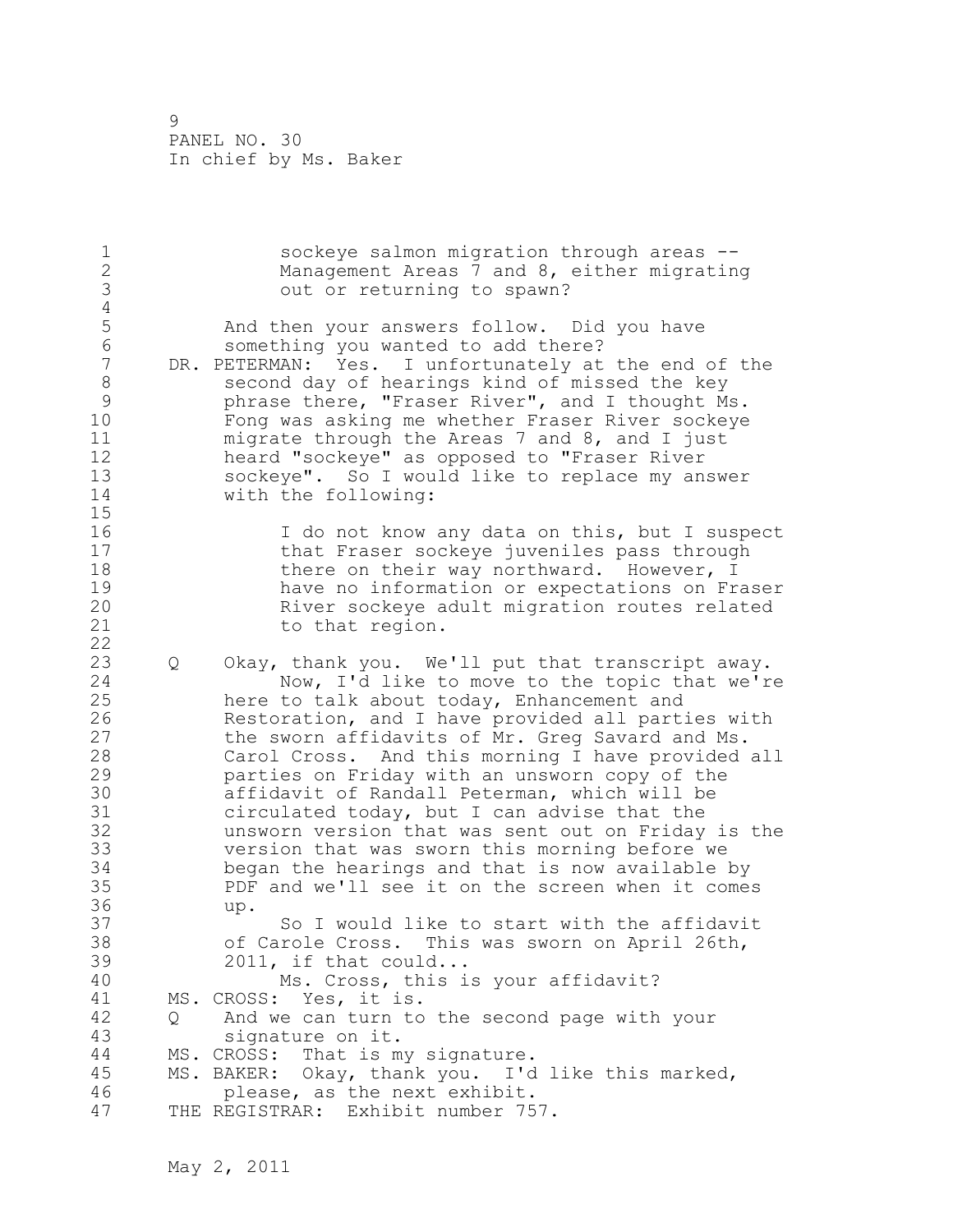10 PANEL NO. 30 In chief by Ms. Baker In chief on qualifications by Ms. Baker

1 EXHIBIT 757: Affidavit #1 of Carol Cross sworn April 26, 2011 3 4 MS. BAKER: Thank you. And then Mr. Savard's<br>5 affidavit, also sworn on April 26th, 201 5 affidavit, also sworn on April 26th, 2011.<br>6 0 Mr. Savard, you can review that affidavit, 6 Q Mr. Savard, you can review that affidavit, and turn to page 2 where your signature's showing. 8 MR. SAVARD: Yes, this is my affidavit and that's my<br>9 signature, ves. 9 signature, yes.<br>10 MS. BAKER: Okav, th MS. BAKER: Okay, thank you. I'd like this marked as 11 the exhibit. 12 THE REGISTRAR: Exhibit number 758. 13 14 EXHIBIT 758: Affidavit #1 of Greg Savard, 15 sworn April 26, 2011 16 17 MS. BAKER: And finally, Dr. Peterman. 18 Q This is your affidavit sworn this morning. You 19 can turn to page 3 to see your signature on it.<br>20 DR. PETERMAN: Yes, this is my affidavit and that's DR. PETERMAN: Yes, this is my affidavit and that's my 21 signature. 22 MS. BAKER: Thank you. And I'd like this marked, 23 please, as the next exhibit. 24 THE REGISTRAR: Exhibit 759. 25 26 EXHIBIT 759: Affidavit #1 of Randall<br>27 Feterman, Sworn May 2, 2011 Peterman, Sworn May 2, 2011 28 29 MS. BAKER: And. Mr. Commissioner, Dr. Peterman was 30 sworn or was qualified as an expert on April 20,<br>31 2011, and I would also like to have him qualifie 2011, and I would also like to have him qualified 32 this morning as an expert in density dependent 33 effects on wild and enhanced fish populations. 34 35 EXAMINATION IN CHIEF ON QUALIFICATIONS BY MS. BAKER: 36 37 Q In that respect, Dr. Peterman, in your affidavit, 38 page 2 -- sorry, in Exhibit A to your affidavit on 39 the first page - thank you - you've set out your 40 background related to interactions between wild 41 and enhanced fish, and if I can just clarify that<br>42 vou have done work in the area of density you have done work in the area of density 43 dependent effects in both wild and enhanced 44 populations; is that right? 45 DR. PETERMAN: Yes, that's correct. 46 Q And this, and what was in -- what did you intend 47 in setting out these articles numbered 1 to 11 on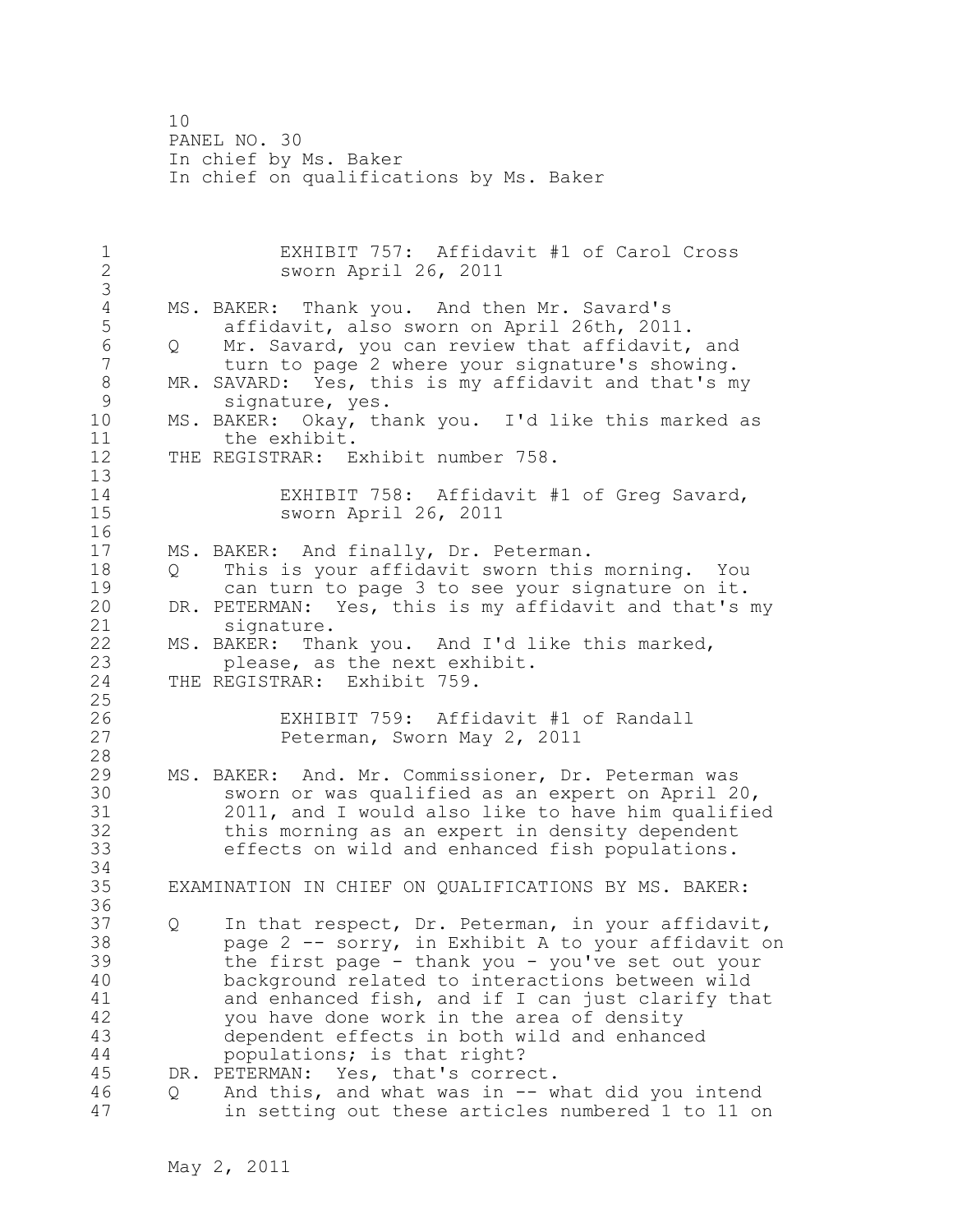11 PANEL NO. 30 In chief on qualifications by Ms. Baker Ruling on qualifications In chief by Ms. Baker

1 pages 1 and 2 of Exhibit A? 2 DR. PETERMAN: Well, these are just examples of 3 research that my colleagues and I have done<br>4 related to interactions between salmon popu 4 related to interactions between salmon populations<br>5 and within populations on the high seas. 5 and within populations on the high seas.<br>6 0 Right. And that is work done in the Pac 6 Q Right. And that is work done in the Pacific Northwest, writ large, and also in B.C. specific, 8 is that right? 9 DR. PETERMAN: Yes, that's correct. Well, and the<br>10 first paper is in the North Pacific, written first paper is in the North Pacific, written even 11 larger. 12 Q Okay, thank you. And that's work that you've 13 continued with up until 2010, which is the first 14 (indiscernible - overlapping speakers). 15 DR. PETERMAN: Yes, that's right. 16 MS. BAKER: Thank you. Mr. Commissioner, I would like 17 Dr. Peterman to be further qualified as an expert 18 in the area identified. 19 THE COMMISSIONER: Yes, thank you, Ms. Baker.<br>20 MS. BAKER: Thank you. MS. BAKER: Thank you. 21 22 EXAMINATION IN CHIEF BY MS. BAKER, continuing: 23 24 Q Now, Mr. Savard and Ms. Cross, in your affidavits 25 you've referred to some documents but they're not 26 attached to your affidavit, so I'd just like to go<br>27 through and clarify which documents you're through and clarify which documents you're 28 referring to, and in doing that I'll refer to the 29 Commission's list of potential exhibits which were 30 circulated to all parties. I'd like to begin with 31 Ms. Cross.<br>32 On pa On page 1 of your Exhibit A, which is where 33 the questions and answers are set out, which make 34 up your evidence in direct in this proceeding. 35 Thank you. Paragraph number 3, you identify the 36 SEP Enhancement Guidelines, and I'd just like to 37 confirm that those are the guidelines found in Tab 38 3 of the Commission's list. It's on the screen 39 before you. Is that the document that you're 40 referring to? 41 MS. CROSS: Yes, that's correct.<br>42 0 All right. And. Mr. Savard Q All right. And, Mr. Savard, you also refer to the 43 same document, I take it, at paragraph 19(6) of 44 your affidavit? 45 MR. SAVARD: Yes, that's correct. 46 Q Sorry, sub (b), not sub (6), 19(b); is that right? 47 MR. SAVARD: Yes.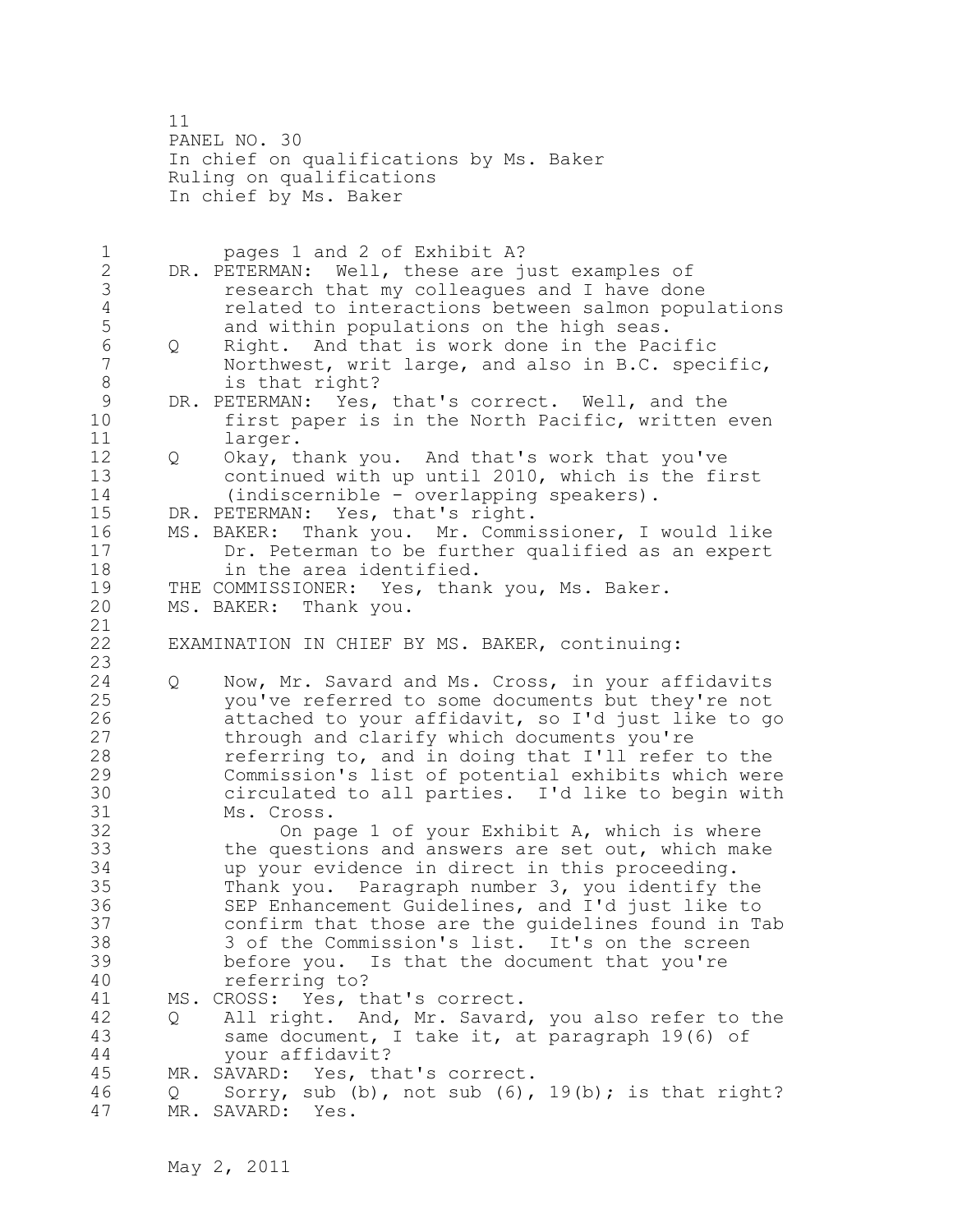1 MS. BAKER: Thank you. I'd like this SEP Enhancement 2 Guidelines please be marked as an exhibit. 3 THE REGISTRAR: Exhibit number 760. 4<br>5 5 EXHIBIT 760: Enhancement Guidelines for Salmon Enhancement Programs, 3/31/28, Draft 7 8 MS. BAKER:<br>9 0 Ms. C 9 Q Ms. Cross, your *c.v.* is found at Tab 7 of the binder before you. It should be up on the screen. 11 It's at Tab 7. This is your *c.v.*? 12 MS. CROSS: Yes, it is. 13 MS. BAKER: I'd like this marked, please, as the next 14 exhibit. 15 THE REGISTRAR: Exhibit 761. 16 17 EXHIBIT 761: *Curriculum vitae* of Carol Cross 18 19 MS. BAKER: 20 Q And, Dr. Peterman's *c.v.* has already been marked 21 in these proceedings as Exhibit 7419, so I'm not 22 going to mark that, at Tab 9 of the binder is the 23 *curriculum vitae* of Mr. Savard; is that right, Mr. 24 Savard? 25 MR. SAVARD: Yes, that's correct. 26 MS. BAKER: Okay. I'd like that marked, please, as the next exhibit. next exhibit. 28 THE REGISTRAR: Exhibit 762. 29 30 EXHIBIT 762: *Curriculum vitae* of Greg Savard 31 32 MS. BAKER: 33 Q Tab 1l is the Hatchery Risk Assessment Tool 34 prepared by DFO for DFO. Ms. Cross, you referred 35 to this -- sorry, I forgot to mark the paragraph 36 that you refer to this in. Maybe I have, I'll 37 just get someone to find that for me while I go to 38 Mr. Savard. You refer to this in paragraph 39 5(c)(iv)? 40 MR. LUNN: That's of the affidavit? 41 MS. BAKER:<br>42 0 It's 42 Q It's in the Appendix A to his affidavit. 43 MR. SAVARD: Yes, that's the -- that's the document. 44 Q The Biological Assessment Framework, that's what 45 you referred to as the Biological Assessment 46 Framework in your paragraph 5(c)(iv), which is on 47 page 4?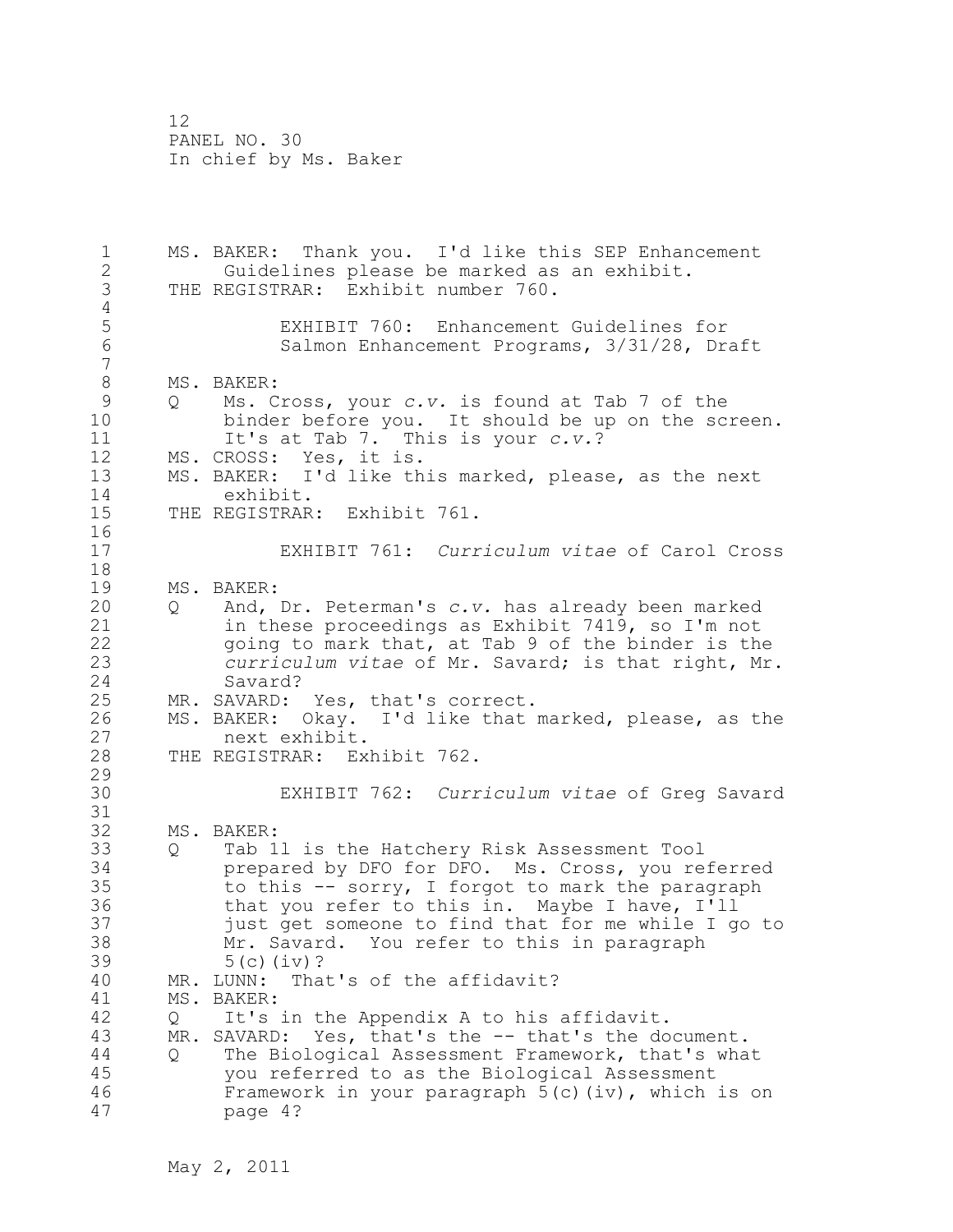1 MR. SAVARD: No, the Biological Assessment Framework is 2 a different -- 3 Q It's a different document?<br>4 MR. SAVARD: -- a different doc 4 MR. SAVARD: -- a different document than the one that<br>5 vou're referring to. 5 you're referring to.<br>6 0 Okav, thank you. My 6 Q Okay, thank you. My misunderstanding then. If I can ask Ms. Cross if your paragraph 17 of your 8 affidavit refers to a biological risk assessment<br>9 framework. Is this the document that you're 9 framework. Is this the document that you're<br>10 feferring to, or am I mistaken on that, as we referring to, or am I mistaken on that, as well? 11 MS. CROSS: Could I just see my affidavit? 12 Q yes. It refers to a hatchery risk analysis tool. 13 MS. CROSS: Yes. That is the document. 14 MS. BAKER: Okay, thank you. So I'd like this document 15 marked then as the next exhibit. 16 THE REGISTRAR: Exhibit 763. 17 18 EXHIBIT 763: Hatchery Risk Assessment Tool 19 (HRAT), User and Administrator Guide 20 21 MS. BAKER: 22 Q Mr. Savard, if you turn to Tab 13 of the binder, 23 there's a SEP Revitalization Strategy, and I just 24 wanted to confirm, if you turn to page 2 of that 25 document, if you can cross-reference that with 26 paragraph 5(a) of your affidavit. Is this the --<br>27 while Mr. Lunn's pulling it up, is this while Mr. Lunn's pulling it up, is this 28 Revitalization Strategy document a document which 29 is referred to in paragraph 5(a) of your 30 affidavit?<br>31 MR. SAVARD: It MR. SAVARD: It appears to be. If I could see the 32 affidavit. Yes, that's the same document. 33 MS. BAKER: All right. Have that marked, please. 34 THE REGISTRAR: Exhibit 764. 35<br>36 EXHIBIT 764: SEP Revitalization An Update, 37 May 18, 2010 38 39 MS. BAKER: 40 Q Ms. Cross, paragraph 13 of your affidavit refers 41 to an experiment designed by Ted Perry of DFO.<br>42 And I'd just like to take you to Tab 15 of the And I'd just like to take you to Tab 15 of the 43 binder and ask if that's the -- that article 44 relates to the experiment designed by Ted Perry? 45 MS. CROSS: Yes, that is the article. But just for 46 clarification, that experiment was designed with a 47 group of people, and Ted led the group.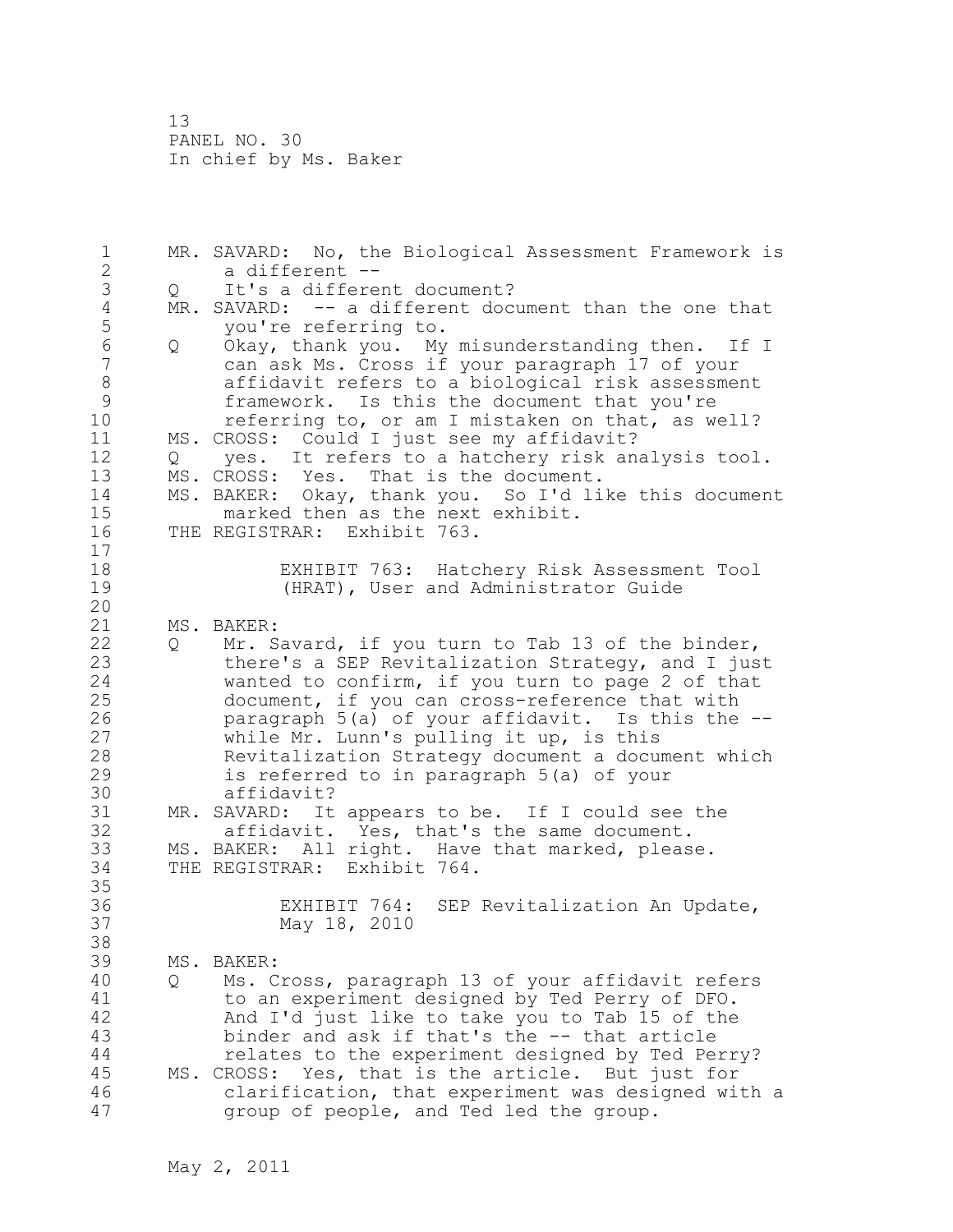1 MS. BAKER: Thank you. Okay, so I'll have that marked, 2 please. 3 THE REGISTRAR: Exhibit 765. 4<br>5 5 EXHIBIT 765: Perry et al, Salmon Stock 6 Restoration and Enhancement: Strategies and Experiences in British Columbia 8<br>9 9 MS. BAKER:<br>10 0 And t Q And the last document, 19 in the binder, Ms. 11 Cross, in your affidavit at paragraph 10, you 12 identify requests made by SEP to Science Branch 13 for research described in earlier paragraphs in 14 your affidavit. Is this Request for Science 15 Advice that you see on the screen before you the 16 request document prepared by SEP, or on behalf of 17 SEP? Perhaps, Mr. Lunn, if you can move that 18 over. Yes. 19 MS. CROSS: Yes, that is one of the requests that we<br>20 had put forward. had put forward. 21 MS. BAKER: Okay. I'll have that marked, please. 22 THE REGISTRAR: Exhibit 766. 23 EXHIBIT 766: Request for Science Information 25 and/or Advice, Pacific Region  $\frac{26}{27}$ MS. BAKER: Thank you. 28 Q And the last piece of housekeeping is with respect 29 to the PPR that's now been marked as number 11, 30 there were some corrections that need to be made<br>31 to this document. If I can take these through to this document. If I can take these through 32 fairly quickly with either of the DFO witnesses, 33 beginning with paragraph 24 on page 12. All 34 right, paragraph 24 says that second line at the 35 end: 36 37 ...but many of these items are supposed to be 38 encompassed by the biological risk 39 assessment... 40 41 You're referring to the guideline document.<br>42 Should that read "some" or instead of "many Should that read "some" or instead of "many"? 43 MR. SAVARD: Yes, that's correct. 44 Q Okay. And then paragraph 25, the Enhancement 45 Guidelines again, it says: 46 47 ...exist only in draft form, but they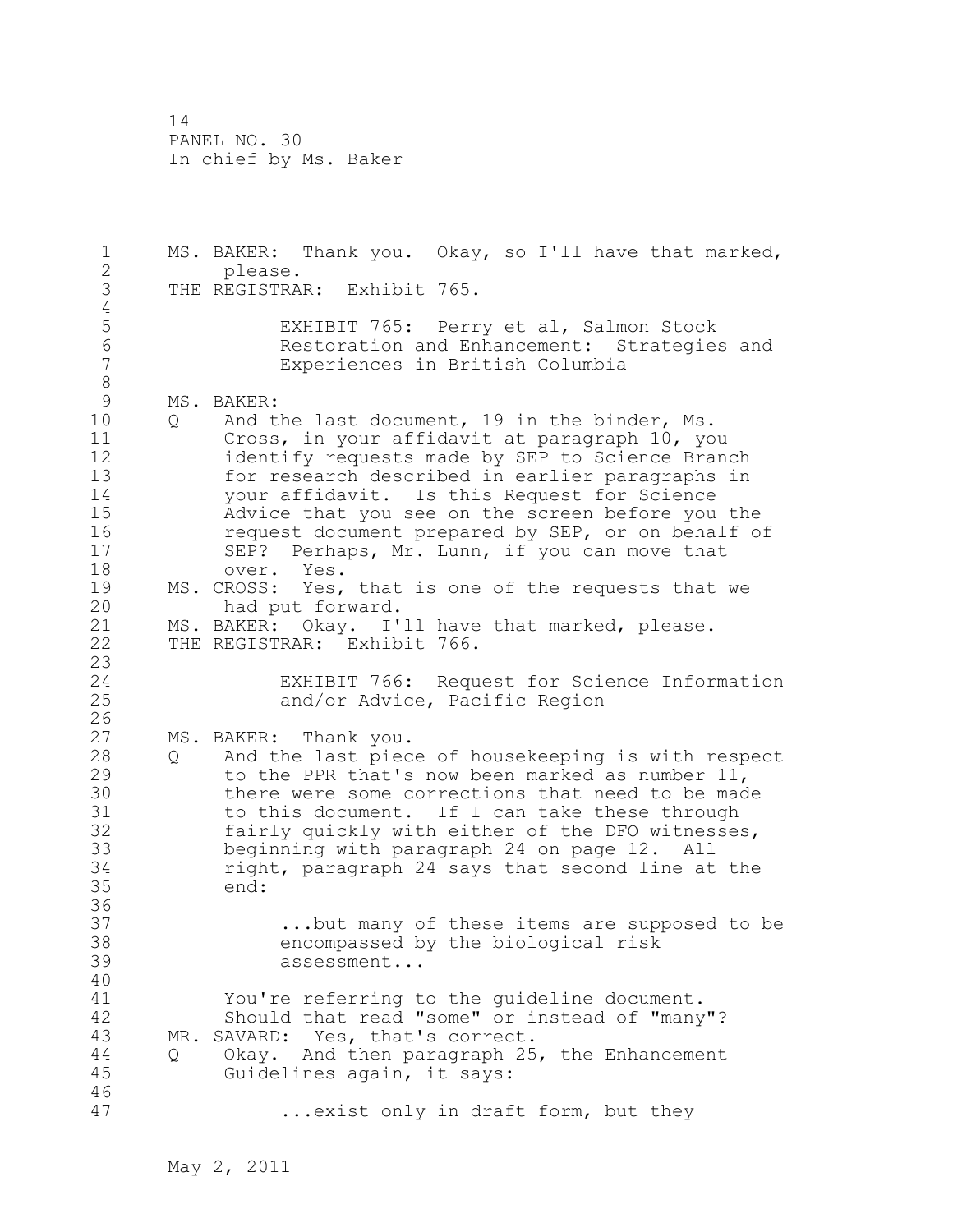| $\mathbf 1$                        |                   | represent the practices                                                                                                                                                                                                            |
|------------------------------------|-------------------|------------------------------------------------------------------------------------------------------------------------------------------------------------------------------------------------------------------------------------|
| $\frac{2}{3}$<br>$\overline{4}$    |                   | Is what it says in the PPR. Should it say "they<br>represent many of the practices"?                                                                                                                                               |
| 5<br>$\sqrt{6}$                    | $Q \qquad \qquad$ | MS. CROSS:<br>That's correct.<br>Okay. Then paragraph 26 refers to the Excess                                                                                                                                                      |
| 7<br>$\,8\,$<br>$\mathsf{S}$<br>10 |                   | Salmon to Spawning Requirements Initiative, and I<br>think the date might be incorrect there. It says<br>It should say that it was implemented in the<br>193.<br>1980s and amended in 1993; is that right?                         |
| 11                                 |                   | MS. CROSS: That's correct.                                                                                                                                                                                                         |
| 12<br>13<br>14<br>15<br>16         | $Q \qquad \qquad$ | Okay. Paragraph 29, "DFO's Regional guiding<br>principles", we should have identified that they<br>came from the Pacific Region Stewardship Strategy<br>and are supposed to be consistent with those, et<br>cetera. Is that right? |
| 17                                 |                   | MS. CROSS: That's correct.                                                                                                                                                                                                         |
| 18                                 | $Q \qquad \qquad$ | On page 18, paragraph 40, the SEP Risk Assessment                                                                                                                                                                                  |
| 19<br>20<br>21                     |                   | that's referred to in paragraph 40 should actually<br>be a reference to a SEP Corporate Risk Profile; is<br>that right?                                                                                                            |
| 22                                 |                   | MS. CROSS: That's correct.                                                                                                                                                                                                         |
| 23<br>24<br>25<br>26               |                   | Q Okay. And I'll just leave it at that. Paragraph<br>45 on page 20, 45(d), where it says "Biological<br>risk assessment" it should be just "Biological<br>assessment"; is that right?                                              |
| 27                                 |                   | MS. CROSS: Yes.                                                                                                                                                                                                                    |
| 28<br>29<br>30                     | $Q \qquad \qquad$ | Okay. And that's different, this is a biological<br>assessment framework, which is different from the<br>risk assessment; is that right?                                                                                           |
| 31                                 |                   | MS. CROSS: Yes, that's correct.                                                                                                                                                                                                    |
| 32<br>33<br>34<br>35               | $Q \qquad \qquad$ | Okay. And then that correction should follow<br>along to paragraph 48, where it also says<br>"biological risk assessment", the word "risk"<br>should be deleted?                                                                   |
| 36                                 |                   | MR. LUNN: Did you say 48?                                                                                                                                                                                                          |
| 37                                 |                   | MS. BAKER: 48.                                                                                                                                                                                                                     |
| 38<br>39                           |                   | MS. CROSS:<br>Yes.<br>MS. BAKER:                                                                                                                                                                                                   |
| 40                                 | Q                 | Okay. Paragraph 54. You see spawning channels                                                                                                                                                                                      |
| 41<br>42                           |                   | have been set out there:                                                                                                                                                                                                           |
| 43                                 |                   | build fishways which included building                                                                                                                                                                                             |
| 44<br>45<br>46                     |                   | spawning channels in the 1960s at Weaver<br>Creek in the lower Harrison, Gates Creek                                                                                                                                               |
| 47                                 |                   | And the word "and" should go in between "Harrison"                                                                                                                                                                                 |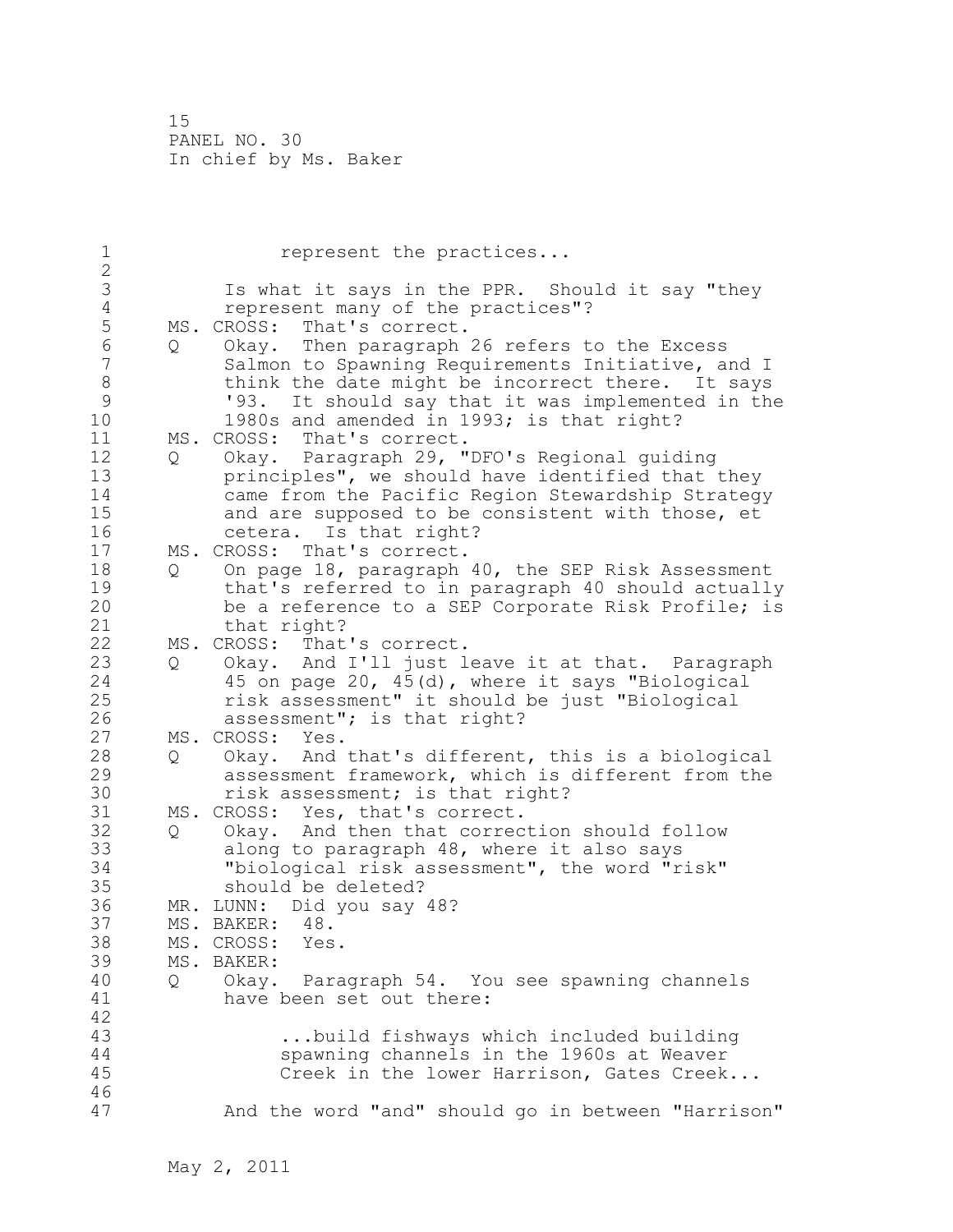1 and "Gates Creek", is that right, first of all? 2 MS. CROSS: Yes. 3 Q Okay, and: 4<br>5 ...in the upper Anderson-Seton system... 6 Then the Nadina River spawning channel was 8 actually built in 1973; is that right? 9 MS. CROSS: Yes.<br>10 0 Okav. And 10 Q Okay. And we should probably have also referenced 11 that Hell's Gate was built in this paragraph, as 12 well -- sorry, the Hell's Gate, the fishways were 13 built by the International Pacific Salmon 14 Fisheries Commission, as well, right? 15 MS. CROSS: That's correct. 16 Q Okay. Paragraph 57 where you see in brackets, 17 "(Upper Pitt River stock)" we should have written 18 "(Upper Pitt River and Cultus Lake stocks)"; is 19 that right?<br>20 MS. CROSS: Yes. MS. CROSS: Yes. 21 Q 68, we identified that: 22 23 The CEDP was reviewed in 1982 and 2005/06. 24 25 And that -- sorry? If you turn the page over, 26 continuing on, it reads that: 27 28 The 2005/06 review identified a program 29 funding shortfall and also found that DFO 30 30 staff were unable to provide an adequate<br>31 31 state of support and direction to CEDP 31 level of support and direction to CEDP<br>32 contractors. DFO's response to the re contractors. DFO's response to the review 33 recommendations was to develop... 34 35 An action plan to implement the recommendations; 36 is that right? 37 MS. CROSS: Yes. 38 Q And was there also a four-year plan for CEDP 39 renewal prepared? 40 MS. CROSS: Yes. 41 Q Okay. And paragraph 78 on page 31. The very last<br>42 line of that paragraph savs "\$27 million" and in line of that paragraph says "\$27 million" and in 43 fact it should be "26 million"; is that right? 44 MS. CROSS: Yes. 45 Q And then 97, paragraph 97, which is on page 38, 46 there's a reference to program "HCSP". Do you see 47 that reference? It should really be a reference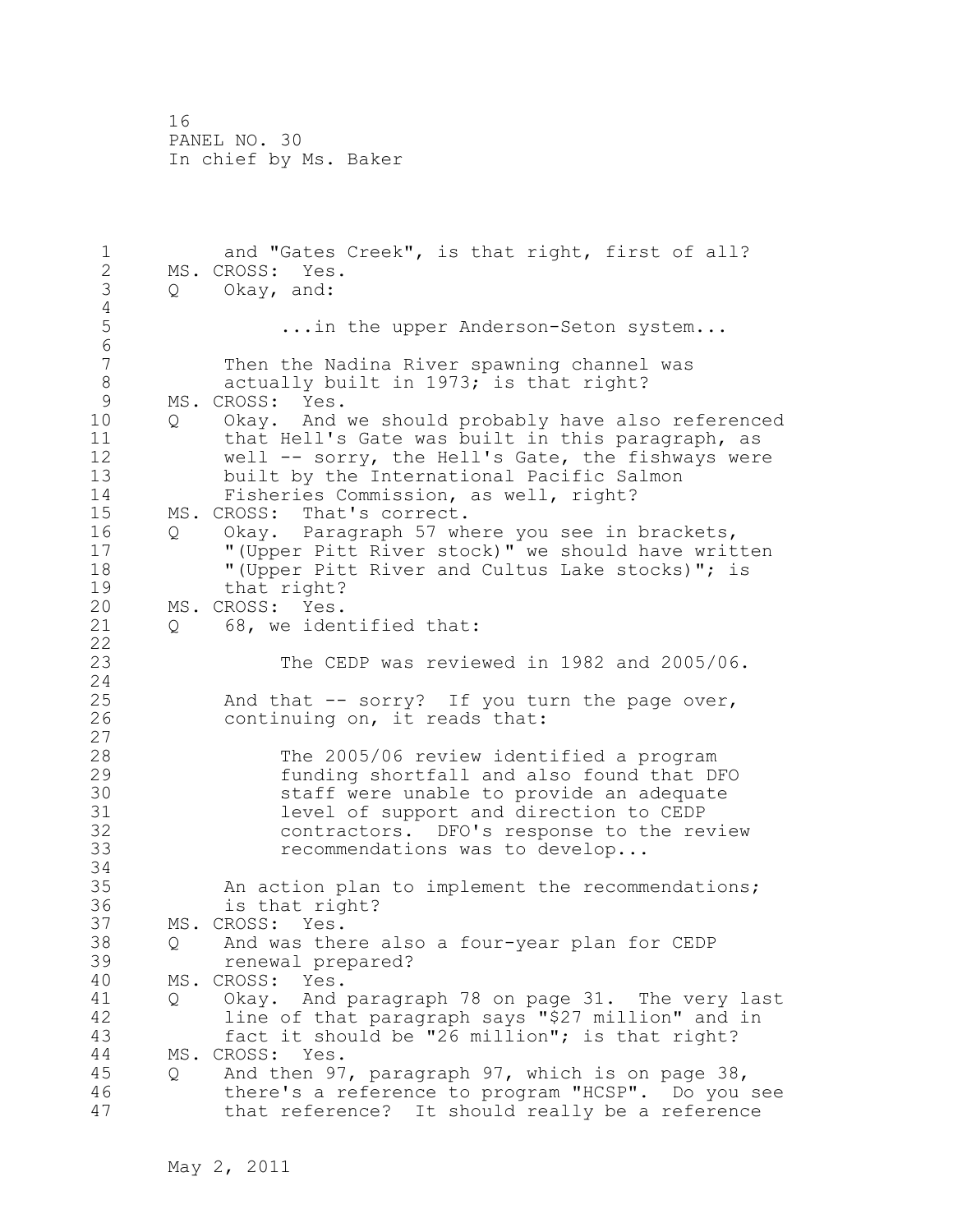17 PANEL NO. 30 In chief by Ms. Baker Cross-exam by Mr. Taylor (CAN)

1 to the Strategic Stock and Enhancement Program? 2 MS. CROSS: Yes, that's correct. 3 Q And then finally on paragraph 137, which is on<br>4 page 50, but the correction is on page 51, the 4 page 50, but the correction is on page 51, there's<br>5 an agreement, the "Canada-BC Agreement on the 5 an agreement, the "Canada-BC Agreement on the<br>6 Management of Pacific Salmon Fisheries Issues 6 Management of Pacific Salmon Fisheries Issues" is indicated as being in "1988", and that's a 8 mistake, it should be "1998"; is that right?<br>9 MS. CROSS: Yes. 9 MS. CROSS: Yes.<br>10 MS. BAKER: Than MS. BAKER: Thank you. Those were the questions I have 11 for these witnesses. Their affidavits set out 12 their direct evidence. We have a number of people 13 who would like to examine these witnesses. We're 14 a little bit behind schedule for where I wanted to 15 be to start the cross-examination, so people are 16 going to need to try and trim down their 17 questions, if they can, by five to ten minutes, 18 and the first questioner is Mr. Taylor on behalf 19 of Canada. Thank you.<br>20 MR. TAYLOR: Mitchell Taylo MR. TAYLOR: Mitchell Taylor, Mr. Commissioner, with me 21 is Charles Fugère, and we represent the 22 participant Government of Canada. My questions 23 will be direct, that's my intent, of the DFO 24 witnesses, and as we have a panel, interestingly 25 technically I'm cross-examining Dr. Peterman, but 26 I aim that my cross will be sufficiently soft that<br>27 direct and cross will meld quite well together. direct and cross will meld quite well together. 28 But when Ms. Baker was saying that the direct of 29 the witnesses would be by affidavit, that didn't 30 include me. 31<br>32 CROSS-EXAMINATION BY MR. TAYLOR: 33 34 Q Now, I'd like to start, if I may -- oh, I have 55 35 minutes allotted to me. I'd like to start, if I 36 may -- 37 MS. BAKER: Mr. Taylor, you're probably going to have 38 to trim that back a little bit. I don't think 39 you're going to have 55. 40 MR. TAYLOR: That's top of mind. 41 Q I'd like to start, if I may, with Mr. Savard, and<br>42 Ms. Cross, and ask some questions of you, and my Ms. Cross, and ask some questions of you, and my 43 question to begin is what is SEP all about? What 44 are the component parts of it? There is a focus, 45 as I read your affidavits, and some of the other 46 material on the hatcheries, and to some extent the 47 spawning channels, but I understand there's more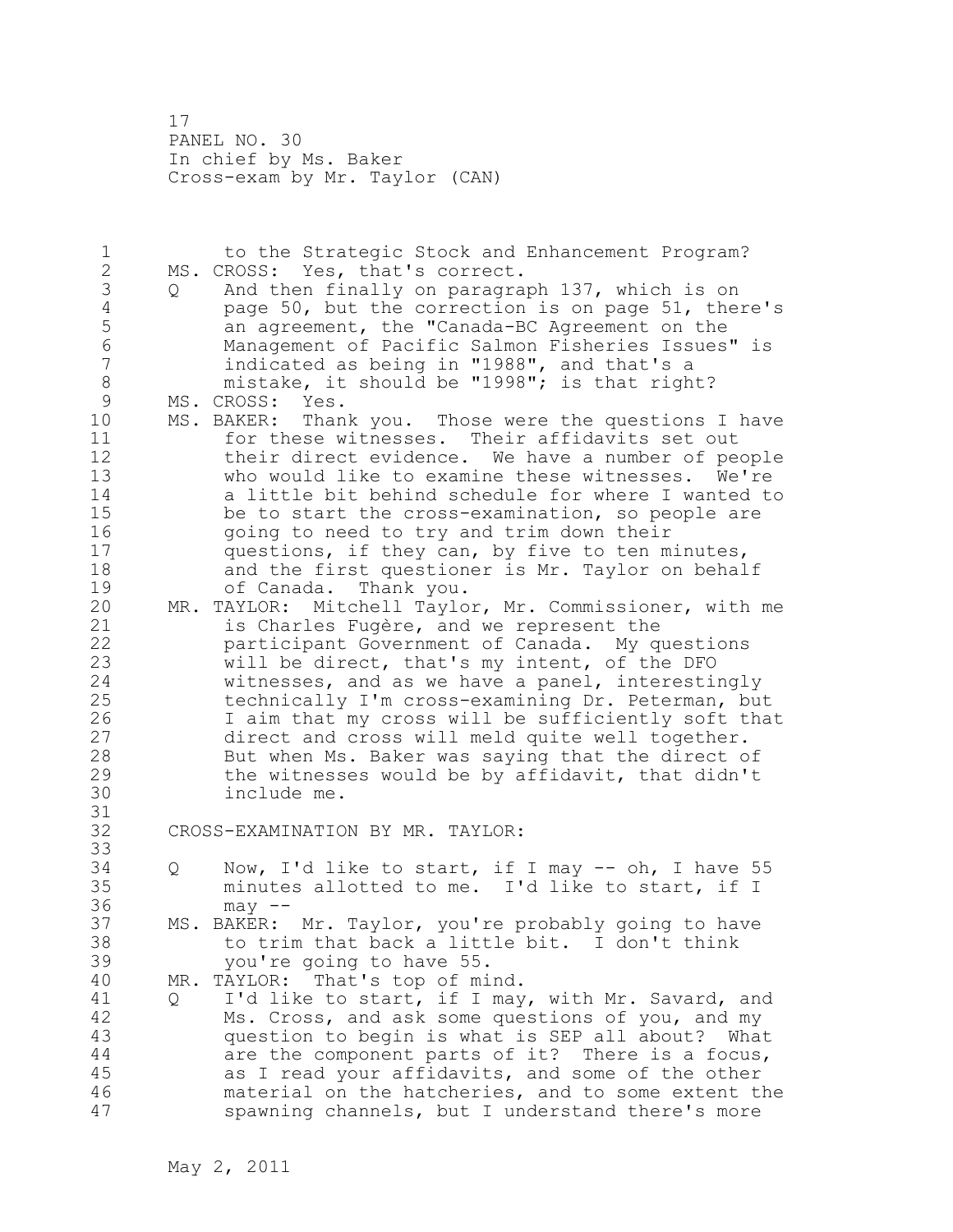1 to it than that. So could one of you start by 2 taking a run at what is the SEP program, in a 3 nutshell.<br>4 MR. SAVARD: I 4 MR. SAVARD: I'll start and ask my colleague to<br>5 sespond, as well. So the Salmon Enhanceme 5 respond, as well. So the Salmon Enhancement 6 Program really has three different elements to it. One relates to fish culture, and this is largely 8 the hatchery component of the program. And within 9 the Pacific region there are about 23 hatcheries and spawning channels, and so this is a big part 11 of the program. 12 The second element to the program is 13 something called the Community Involvement 14 Program, and this part of the program is focused 15 in a few different areas. One is on building 16 community stewardship arrangements. And nested 17 within this Community Involvement Program is also 18 a program called the Public Involvement Program, 19 which in the Pacific region has about 265<br>20 different projects. And these are largel different projects. And these are largely 21 community-based projects. Some of them deal with 22 small-scale fish culture, but many of them are 23 related to just working in communities and 24 building stewardship and awareness around the 25 salmon resource. 26 Also as another significant point of the<br>27 Community Involvement Program is an Education Community Involvement Program is an Education and 28 Awareness Program, and again within this program 29 there's a few pieces to this. It's about working 30 with communities around education and awareness<br>31 with salmon, but there's also a formal program 31 with salmon, but there's also a formal program<br>32 within the British Columbia school system that within the British Columbia school system that is 33 called the Salmonids in the Classroom, our Stream 34 to Sea Program, so a significant education 35 component. 36 And I guess the third element to the Salmon 37 Enhancement Program more broadly is a part of the 38 program that is the Resource Restoration Program. 39 And this part of that program deals with the 40 restoration of salmon habitat in the Pacific 41 region and the Yukon. So working with partners<br>42 and communities and other proponents, this is w and communities and other proponents, this is work 43 that restores habitat on an annual basis. 44 I might just stop there with my answer and 45 then ask Ms. Cross to respond, as well. 46 Q Do you have things to add, Ms. Cross? 47 MS. CROSS: No, I don't.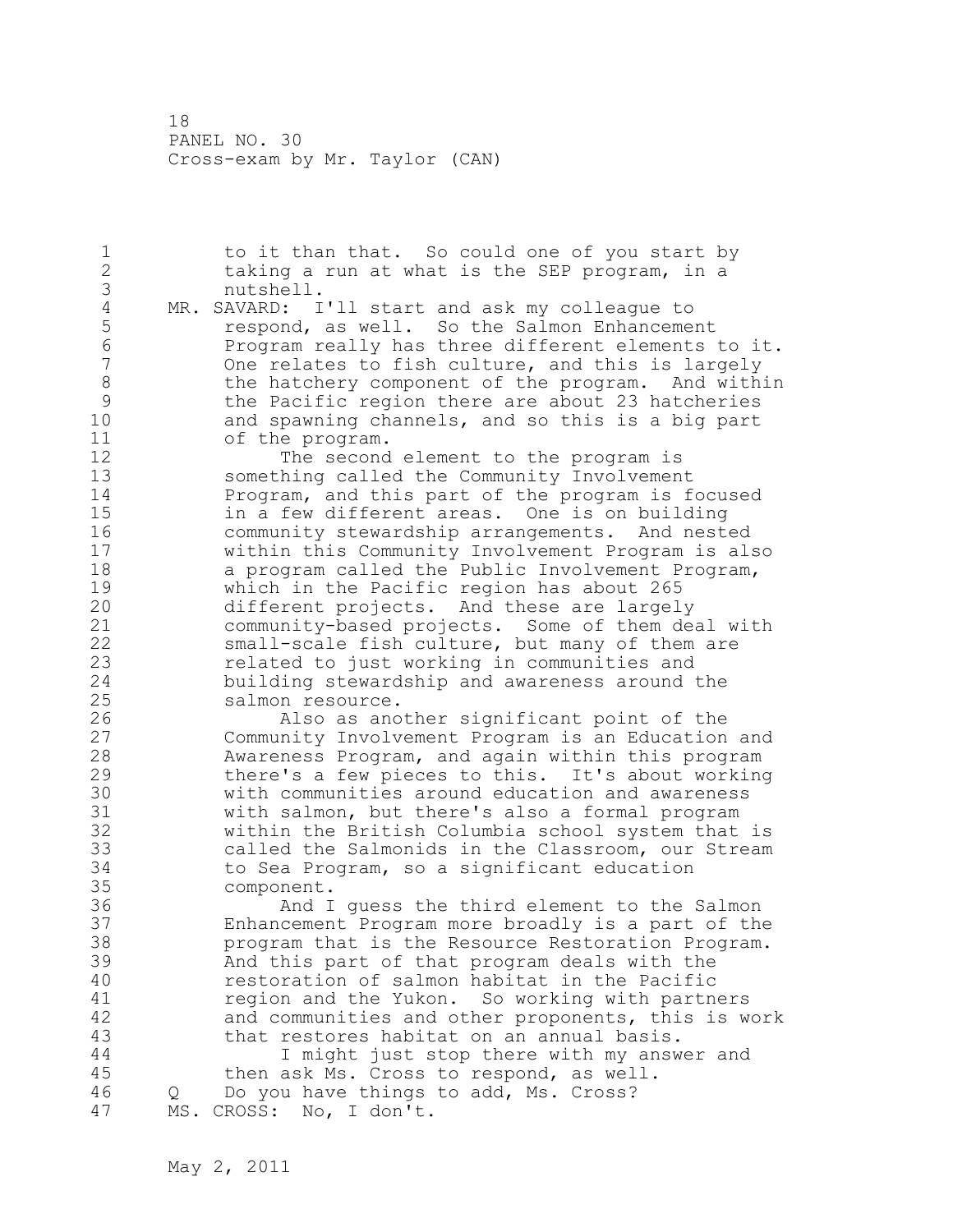1 Q Is it the case that the three components that you 2 **just spoke of are sometimes called pillars?** 3 MR. SAVARD: They can be called pillars. We tend to<br>4 fefer to them as elements, the three elements of 4 refer to them as elements, the three elements of<br>5 the Salmon Enhancement Program. 5 the Salmon Enhancement Program.<br>6 0 All right. Now, there is a doc 6 Q All right. Now, there is a document that is at Tab 12 of the Commission's binder of documents 8 that is a deck or PowerPoint. Is that a document<br>9 familiar to you, Mr. Savard, and Ms. Cross? 9 familiar to you, Mr. Savard, and Ms. Cross?<br>10 MS. CROSS: Yes, it is. MS. CROSS: Yes, it is. 11 MR. SAVARD: Yes, it is. 12 Q And I understand this is what it says, that it's a 13 document prepared by Fisheries in the Salmonid 14 Enhancement Program as a presentation to the Cohen 15 Commission. It was actually originally done for 16 an interview, I understand. But being familiar 17 with it, if you turn to -- the pages are not 18 numbered, but if you turn to I think it's the 19 third page. Yes, third page. Yes, and then<br>20 following and you probably have a binder in: following and you probably have a binder in front 21 of you that will have this, as well, at Tab 12 of 22 the Commission's documents. 23 The page you're on is the Salmonid 24 Enhancement Program and then it flows over a 25 number of pages, including some headings that are 26 called "Community Involvement", "Resource<br>27 Restoration" and "Salmon Production". And Restoration" and "Salmon Production". And if you 28 take a quick look at those pages, is that a 29 further enunciation of what you were just going 30 over in your evidence a moment ago?<br>31 MR. SAVARD: Yes, it is. MR. SAVARD: Yes, it is. 32 MR. TAYLOR: All right. I'd ask that this document be 33 the next exhibit, please. 34 THE REGISTRAR: Exhibit number 767. 35 36 EXHIBIT 767: Salmonid Enhancement Program, A 37 Presentation to the Cohen Commission, March 38 2011 39 40 MR. TAYLOR: 41 Q And if you look at the page following the one that<br>42 we first went to, which is about three pages or we first went to, which is about three pages or 43 four pages back from that one, thank you, you'll 44 see a map there. What do those red dots -- do 45 those red dots depict all of the SEP facilities, 46 or some of them? 47 MR. SAVARD: The red dots are meant to depict the --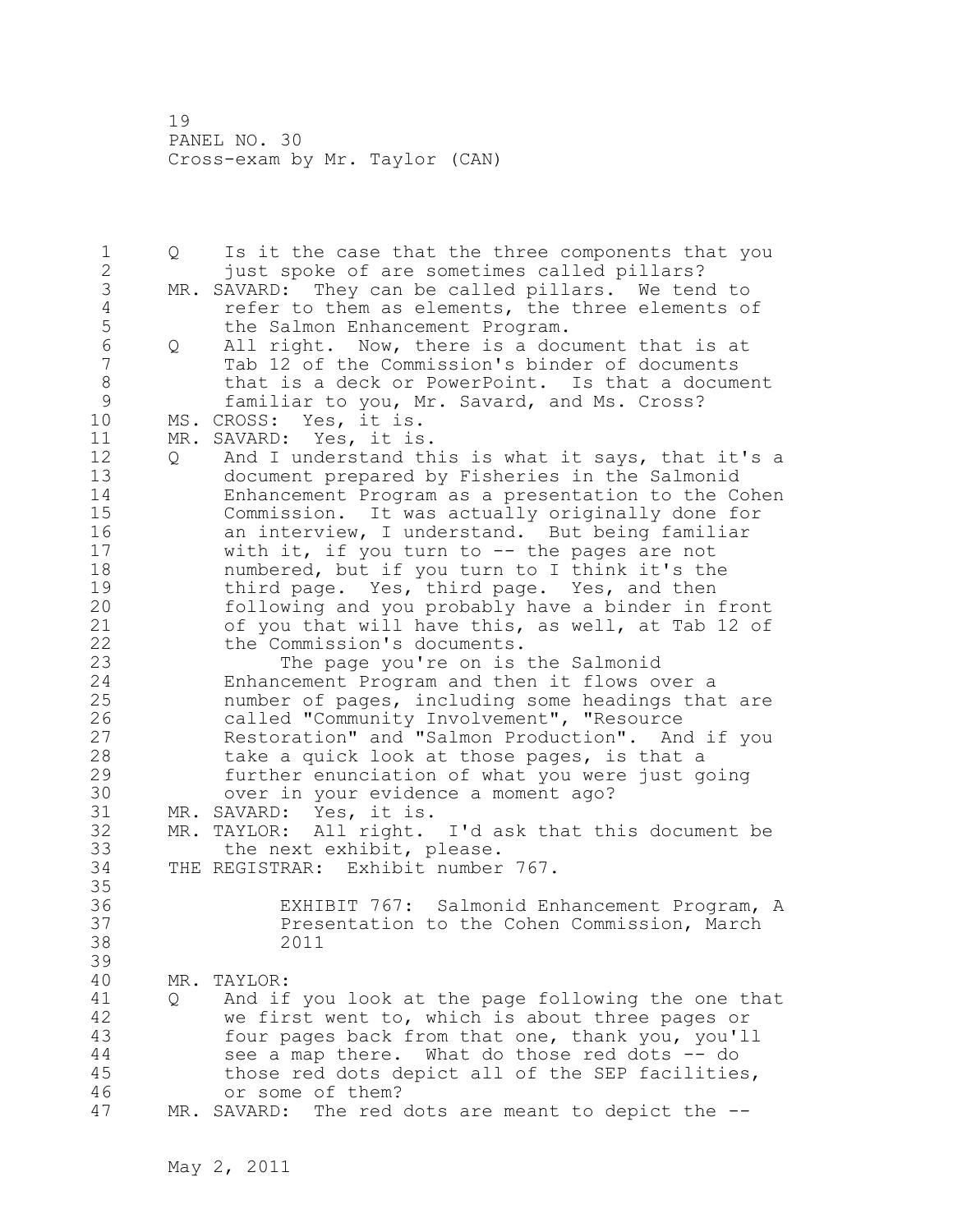1 both the departmental facilities, the contract 2 facilities and the public involvement facilities 3 in the Province of B.C.<br>4 Q I think you mentioned t 4 Q I think you mentioned this a few moments ago. Am<br>5 I right that there's 23 DFO facilities? 5 I right that there's 23 DFO facilities?<br>6 MR. SAVARD: Twenty-three hatcheries and spa 6 MR. SAVARD: Twenty-three hatcheries and spawning channels. 8 Q All right. And do you know of the 23 how many are 9 on the Fraser River system?<br>10 MR. SAVARD: There are approxima MR. SAVARD: There are approximately seven hatcheries 11 and four spawning channels. 12 Q And of the seven hatcheries and four spawning 13 channels, do you know how many deal with sockeye? 14 MR. SAVARD: All of the spawning channels deal with 15 sockeye and the two of the hatcheries deal with 16 sockeye. 17 Q All right. And I think we'll come back to that in 18 a bit more detail in a few moments. In addition 19 to the 23, then, there's some other facilities<br>20 that are not DFO facilities; is that right? that are not DFO facilities; is that right? 21 MR. SAVARD: Yes, the community economic development 22 and the public involvement facilities are not DFO 23 -owned facilities. 24 Q Does DFO have any involvement with those? 25 MR. SAVARD: Yes. We work on an annual basis through 26 contract, contract relationship with the community<br>27 economic development facilities, and also through economic development facilities, and also through 28 small contract arrangements with the public 29 involvement facilities, to design and talk about 30 annual production plans that the facilities will be implementing. 32 Q I understand that the facilities that are not DFO 33 facilities encompass quite a range of type of 34 facility; is that right? 35 MR. SAVARD: Yes, particularly in the Public 36 Involvement Program, as I mentioned earlier, about 37 265 projects within the Pacific region, about 178 38 of those, I believe, are involved in fish culture 39 activities. So of the 265, not all of them are 40 doing fish culture activities. A lot of them are 41 doing kind of stewardship, education work, habitat<br>42 enhancement type work, as well, so... enhancement type work, as well, so... 43 Q And of the 161 that are doing fish culture, can 44 you just clarify what you mean by fish culture? 45 MR. SAVARD: Yeah, this is a process where the 46 facilities are taking -- taking eggs and 47 incubating them in their facilities, salmon eggs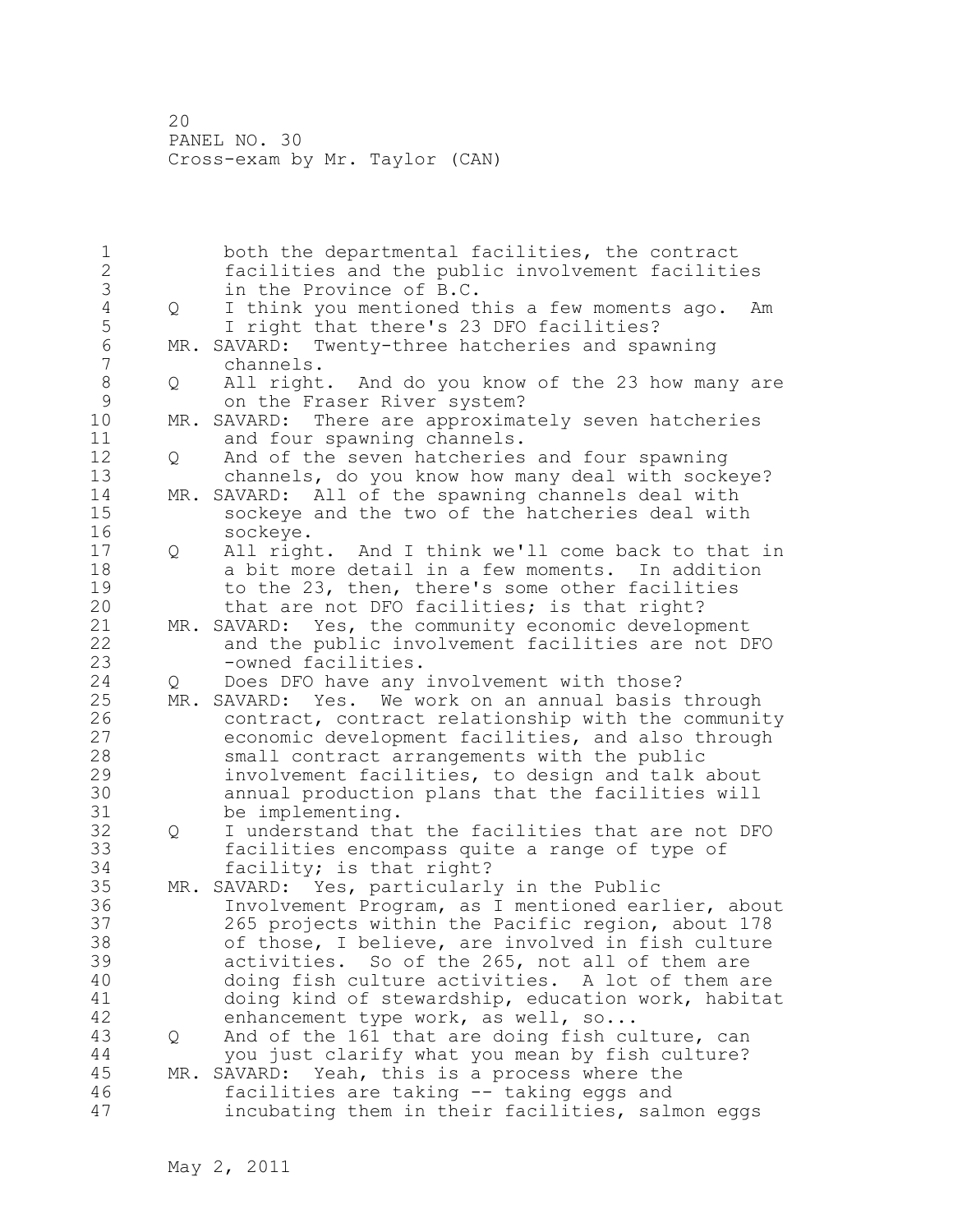1 and incubating them in their facilities.<br>2 0 And would it be the case that some are v 2 Q And would it be the case that some are very small 3 and others would be of modest size, but not huge.<br>4 MR. SAVARD: Yes, some of them will range in as low as 4 MR. SAVARD: Yes, some of them will range in as low as<br>5 5,000 to 10,000 eqgs, others might be tens of 5 5,000 to 10,000 eggs, others might be tens of 6 thousands of eggs. But they range in size from 7 very small fish culture facilities to kind of 8 medium size. 9 Q I understand that SEP started in about 1977 and I<br>10 think there's some evidence on that, and had think there's some evidence on that, and had 11 objectives at that time and has objectives now. 12 Are the objectives now the same as then, or have 13 they changed over time? 14 MR. SAVARD: At the start of the Salmon Enhancement 15 Program in the late 1970s there were five key 16 objectives, and currently through some of the work 17 that we've been doing under SEP revitalization, 18 there's three key objectives that the program has. 19 One is working with vulnerable salmon populations,<br>20 to try and recover them, a second objective is to to try and recover them, a second objective is to 21 the producing fish for harvest, and a third 22 objective is to be working with communities, 23 stakeholders, First Nations, groups around 24 stewardship and community, community activities 25 related to salmon. 26 Q All right. Now, there is a document that has been<br>27 prepared by the Government of Canada. I believe prepared by the Government of Canada. I believe 28 there's a copy in front of you. It's dated 29 September 2010, and I have passed to Mr. Registrar 30 for the Commissioner a copy, as well. This is<br>31 something that I gave to the participants this something that I gave to the participants this 32 morning. It's something that's newly come to my 33 attention. And I want to ask you some questions 34 about this. Ms. Cross, I think I'll go to you 35 first. Are you familiar with that document? 36 MS. CROSS: Yes, I am. 37 Q You've got a copy, paper copy in front of you, do 38 you? 39 MS. CROSS: Yes, I do. 40 Q And is it possible, Mr. Lunn, to bring this up on 41 the screen? It's the one I sent this morning.<br>42 MR. LUNN: Canadian Enhanced... MR. LUNN: Canadian Enhanced... 43 MR. TAYLOR: Canadian Enhanced Salmonid Production 44 During 1978-2009. 45 MR. LUNN: Thank you. 46 MR. TAYLOR: 47 Q Now, this, firstly, Ms. Cross, what is this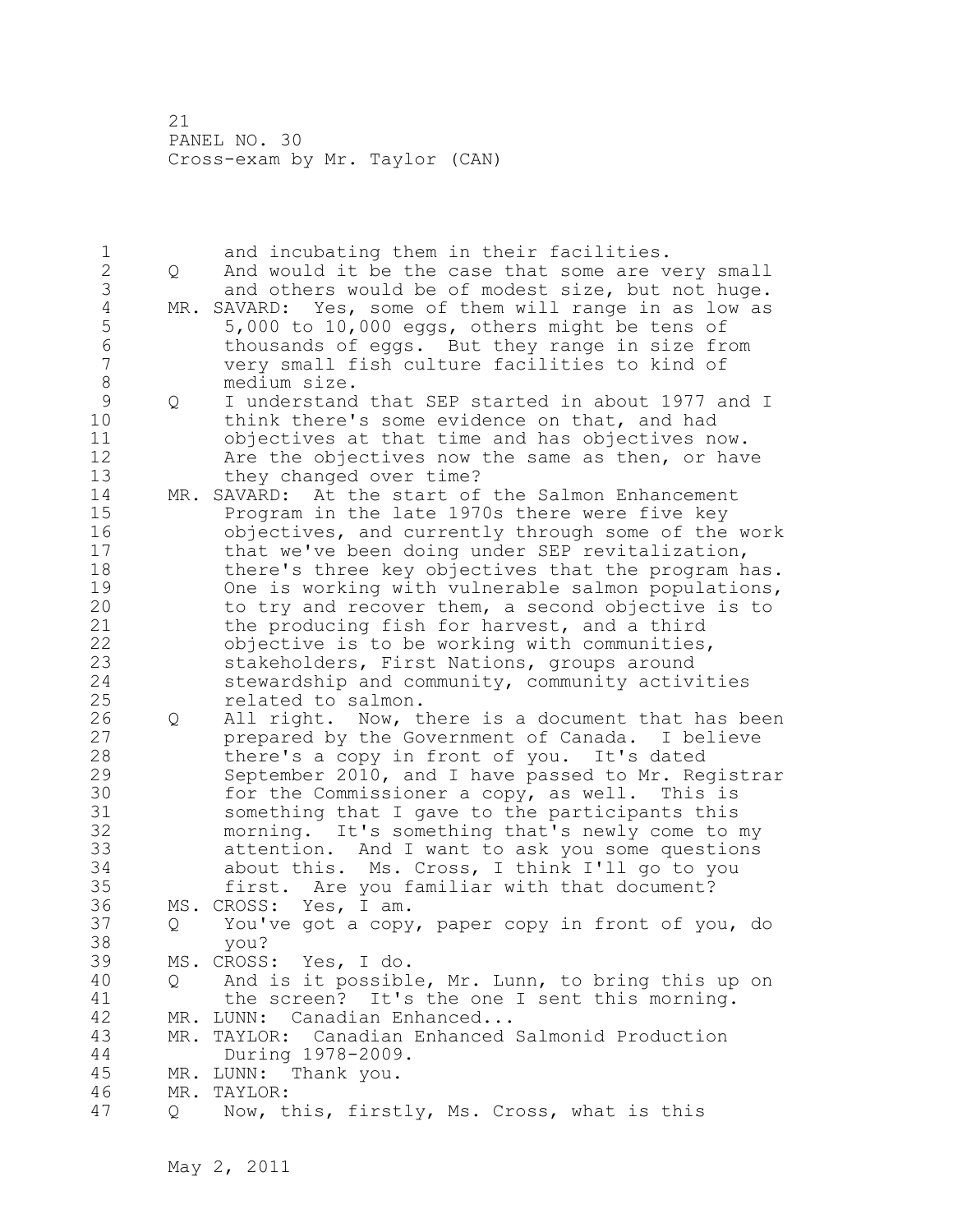1 document? 2 MS. CROSS: This is a document that summarizes the 3 hatchery and spawning channel releases for British 4 Columbia, and it's a document that's prepared 5 annually and submitted to the North Pacific 6 Anadromous Fish Commission, and it forms part of the dataset that they comprised on the North 8 Pacific for hatchery releases.<br>9 0 All right. And I see from the 9 Q All right. And I see from the cover that the<br>10 beople producing this are people within the people producing this are people within the 11 Department of Fisheries and Oceans, are they? 12 MS. CROSS: Yeah, two of the people are in SEP and one 13 of the individuals is in Science. 14 Q And that Science person would be -- it's either<br>15 Mr. or Dr. Irvine? Mr. or Dr. Irvine? 16 MS. CROSS: Dr. Irvine. 17 Q Are they all scientists? 18 MS. CROSS: The other two individuals are biologists. 19 Q Okay. I think there's been some evidence on this<br>20 mext point so far, but can you just say briefly next point so far, but can you just say briefly 21 for the Commissioner what is the North Pacific 22 Anadromous Fish Commission? 23 MS. CROSS: It's a body -- I'm not overly familiar with 24 it, but it's a body that comprises all of the 25 agencies that are involved in fisheries activities 26 around the North Pacific, Asia and Alaska, Canada<br>27 and the U.S., and we do have members from Science and the U.S., and we do have members from Science 28 Branch as part of that group. 29 Q All right. If you turn to page 2 of this 30 document, it speaks of the methodology for<br>31 determining the amount of releases, and it determining the amount of releases, and it says 32 about between a half and two-thirds down the page, 33 the paragraph: 34 35 It is not possible to assess each enhancement project and release strategy. 37 38 Do you see that sentence beginning a paragraph? 39 MS. CROSS: Yes, I do. 40 Q Can you say why that's so, that it's not possible 41 to assess each project and release strategy?<br>42 MS. CROSS: The assessment that is referred to the MS. CROSS: The assessment that is referred to there is 43 particular to post-release assessment, and so that 44 would involve things like overall survival rates, 45 fisheries distribution, exploitation rates. The 46 reason that it's not possible to assess each 47 project is that there are some statistical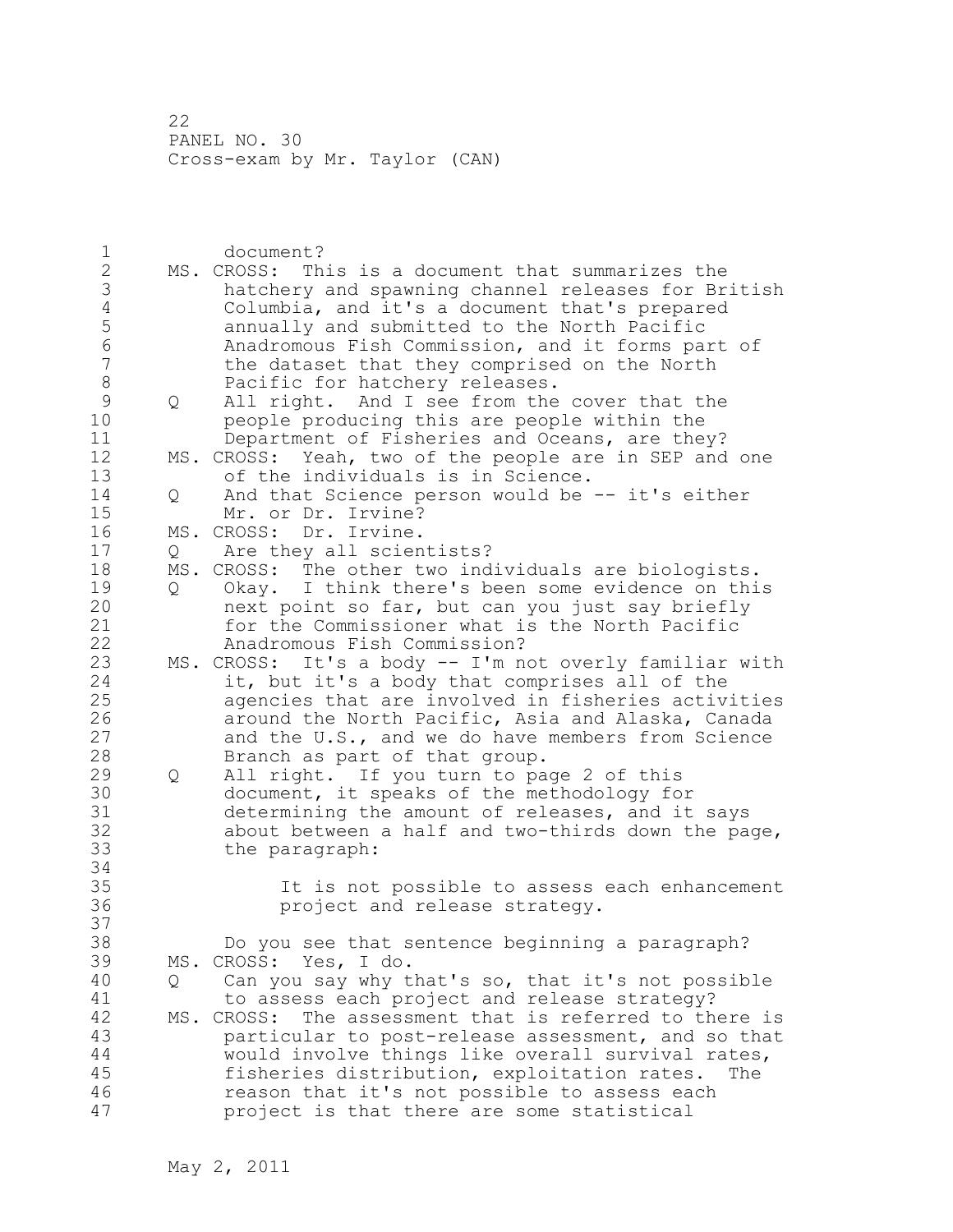1 requirements around the numbers of fish that have 2 to be marked in order to actually have any 3 statistical reliability. And some of the projects<br>4 are just too small to do that, they release too 4 are just too small to do that, they release too<br>5 few fish, and there are some sort of logistical 5 few fish, and there are some sort of logistical<br>6 feasons, as well, in terms of the way fish are 6 6 reasons, as well, in terms of the way fish are<br>7 celeased and the numbers that are released that 7 released and the numbers that are released that 8 can interfere with that kind of assessment.<br>9 We do have a methodology for applying 9 We do have a methodology for applying<br>10 assessment data from indicator stocks to t assessment data from indicator stocks to those 11 sites that aren't specifically released 12 individually. 13 Q All right. Now, if you turn to page 3, you'll see 14 a multicoloured bar chart there. I understand 15 that is graphically depicting over quite a number 16 of years the annual release from enhancement 17 facilities; is that right? 18 MS. CROSS: Yes. 19 Q And when it says enhancement facilities, is that<br>20 hatcheries and spawning channels, or just hatcheries and spawning channels, or just 21 hatcheries? 22 MS. CROSS: It is hatcheries and managed spawning 23 channels. 24 Q All right. And while we're on this, can you 25 explain whether there's a difference between 26 hatchery and spawning channel and, if so, what is<br>27 the difference, both in terms of the facility the difference, both in terms of the facility 28 itself, and in terms of the fish that come from 29 each of those, and take the facilities first and 30 compare them, and then the fish.<br>31 MS. CROSS: Okav. So hatcheries gene MS. CROSS: Okay. So hatcheries generally involve some 32 kind of a more significant intervention in the 33 life history that involves collecting adult brood 34 stock, taking eggs, fertilizing them, incubating 35 them for some period of time and rearing them for 36 some period of time, and that time is dependent on 37 the species. In some instances, fish can be 38 released as unfed fry, in other instances they may 39 be fed for up to a year using commercial feeds. 40 Spawning channels are considered to be one of 41 the more least minimal intervention forms. They<br>42 involve allowing animals to volitionally move in involve allowing animals to volitionally move into 43 the spawning channel. A spawning channel is an 44 area that has optimal gravel and flow conditions. 45 So animals from the river move into the spawning 46 channel. There is some minimal control over 47 density and timing of moving into that channel.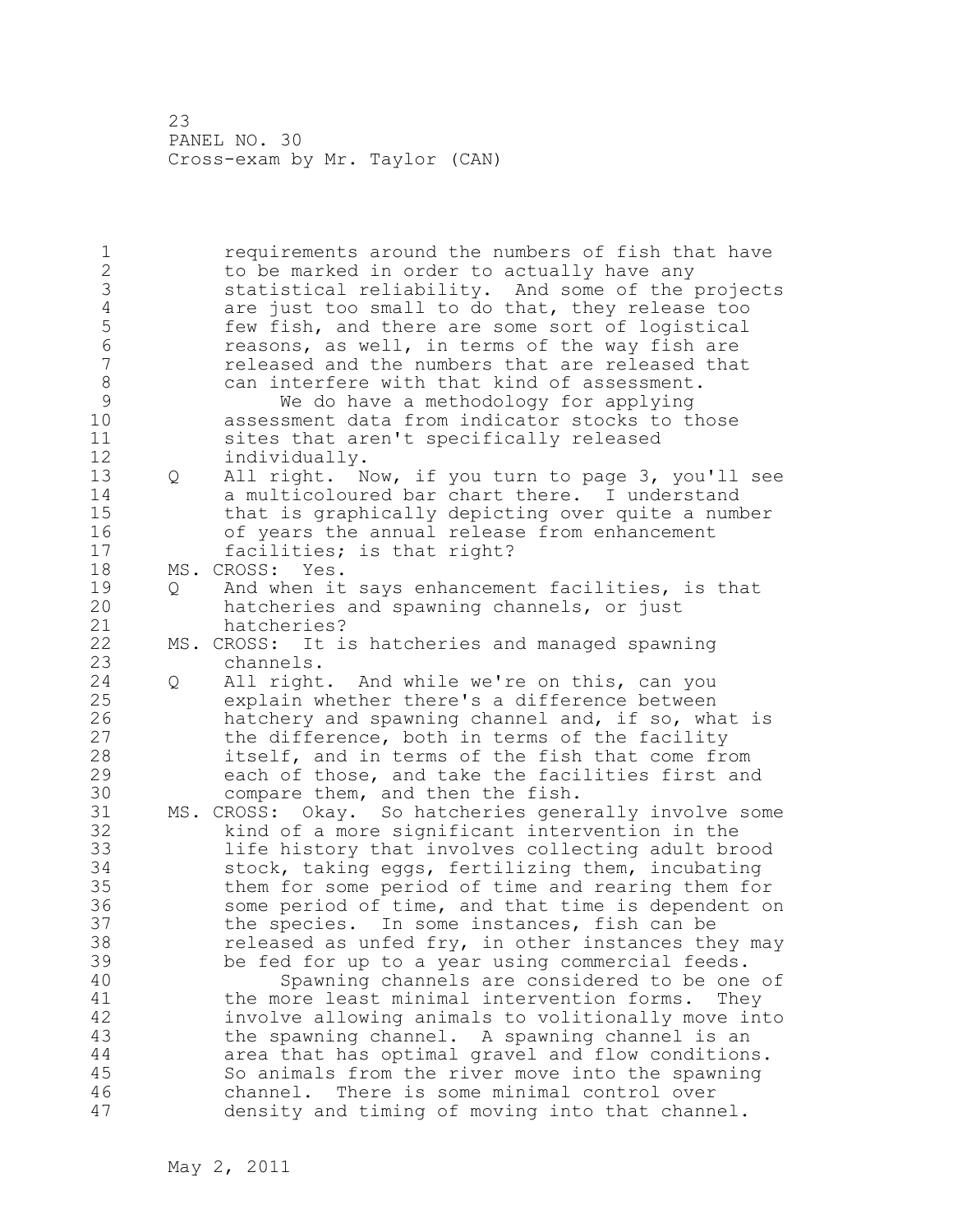1 They spawn naturally. They pair naturally. They 2 incubate and rear naturally, or they incubate 3 naturally, and then they migrate as juveniles<br>4 volitionally out of the channel as fry. And 4 volitionally out of the channel as fry. And so<br>5 they'd be in the order of maybe half a gram, 5 they'd be in the order of maybe half a gram,<br>6 depending on the species. And then in the c 6 depending on the species. And then in the case of sockeye, those animals would move into lakes and 8 they would rear naturally as together with the<br>9 wild salmon and have similar survival rates as 9 wild salmon and have similar survival rates as those wild salmon in terms of that rearing 11 strategy. 12 Q All right. And in terms of the fish, can you 13 compare and contrast the fish from a hatchery 14 versus a spawning channel, and whether there's 15 some difference between the two? 16 MS. CROSS: Well, there'd be a difference in terms of 17 the fact that the spawning channel fish are going 18 out as largely unfed fry. For sockeye salmon, 19 that comprises about 97 percent of the sockeye<br>20 that we release. They're just basically natura that we release. They're just basically natural 21 animals emerging from the channel and migrating 22 when they're ready to migrate. 23 Fish from hatcheries would be reared for some 24 period of time and generally they'd be bigger than 25 a channel fry, but they are a different species, 26 as well, so they would have a different life<br>27 history. 27 history.<br>28 For For sockeye in particular when we're 29 releasing sockeye from hatcheries, and that's a 30 very small part of our program, but they would be<br>31 released, some of them, as fed fry, and some of 31 released, some of them, as fed fry, and some of 32 them as smolts. And they'd be probably in the 33 order of ten grams versus a half a gram released. 34 Q As I listen to your evidence, I think I'm hearing 35 that the hatchery fish are reared, initially at 36 least, in an artificial environment by humans, and 37 the spawning channel fish are in an enhanced 38 natural habitat doing whatever they would normally 39 do. Is that a fair assessment? 40 MS. CROSS: Yeah, that's correct. 41 Q And is the life cycle of a spawning channel fish<br>42 different or the same as a wild stock fish? different or the same as a wild stock fish? 43 MS. CROSS: I'd say it's the same. The only minor 44 difference would be the fact that the -- the 45 access to the spawning channel is somewhat 46 controlled in terms of the time that they can 47 enter the channel, and there is some control over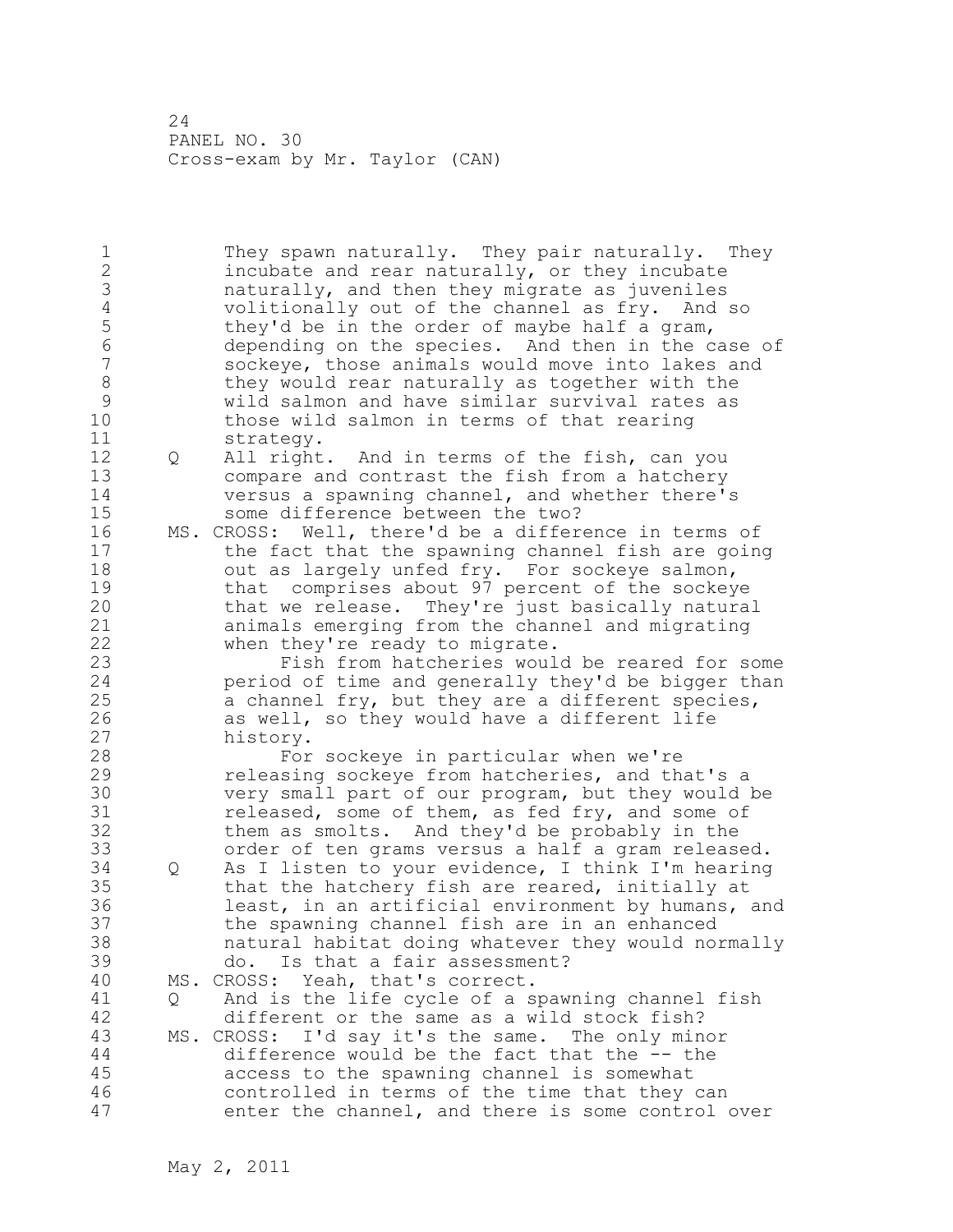1 the density of fish in the spawning channel so 2 that we don't have later arriving fish coming in 3 and spawning over top of previously -- a previous 4 spawn.<br>5 Q All ri 5 Q All right. Dr. Peterman, are there things that<br>6 vou want to sav on this, or add, or comment on 6 you want to say on this, or add, or comment on what Ms. Cross has just said? 8 DR. PETERMAN: No, I have nothing to add.<br>9 0 All right. So you accept what she s 9 Q All right. So you accept what she says as accurate? 11 DR. PETERMAN: Yes. Yes, definitely. 12 MR. TAYLOR: Now, coming back to the document that I 13 had before you, Ms. Cross, and maybe at this point 14 I could ask that it be marked as an exhibit. 15 THE REGISTRAR: Exhibit 768. 16 17 EXHIBIT 768: Sandher, Cook and Irvine, 18 Canadian Enhanced Salmonid Production During 19 1978-2009 (1977 - 2008 Brood Years),<br>20 September 2010 20 September 2010 21 22 MR. TAYLOR: 23 Q If you turn to the very end of the document, 24 you'll see Table 3, which is "Juvenile salmon 25 releases by area in 2009". This is data that 26 would come from the Department of Fisheries and<br>27 Oceans, I gather, is it, Ms. Cross? Oceans, I gather, is it, Ms. Cross? 28 MS. CROSS: Yes, it would come from SEP databases, yes. 29 Q And for sockeye it appears that 151 million 30 juvenile sockeye releases came from hatcheries and manned channels in 2009, of which approximately 32 137,000 came from the Skeena. Do I have that 33 right? 34 MS. CROSS: 137 million, yes. 35 Q I'm sorry, yes. If I said 100,000 in any case, I 36 meant 100 million. 37 MS. CROSS: That's correct. 38 Q And it looks like approximately 20 million, I 39 guess, came out of the Fraser system; is that 40 right? I'm looking at the "Lower Fraser" and 41 "Upper Fraser" numbers together. It seems to be a<br>42 figure of 39, that is 3.9 million, and then a figure of 39, that is 3.9 million, and then a 43 small number, then another 3.9 million, and so 44 forth, in the lower part of the chart. 45 MS. CROSS: So the Lower Fraser total is four million, 46 and, yes, that's correct. 47 Q Oh, I'm sorry. You're quite right. I was missing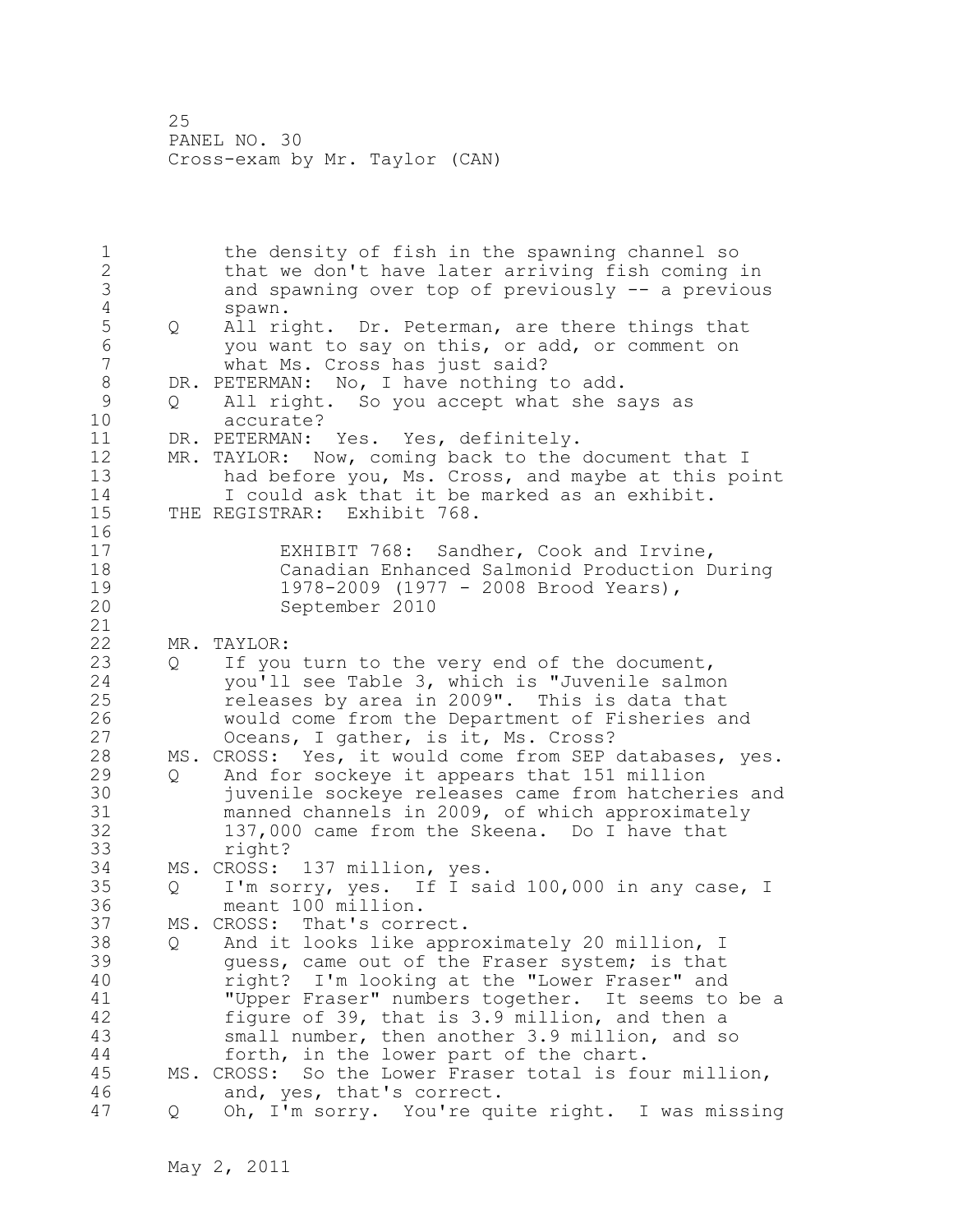1 that there's some totals there. 2 MS. CROSS: Yes. 3 Q So the Lower Fraser is 3.9 million total, and the 4 Upper Fraser is 6.7 million?<br>5 MS. CROSS: Correct. Yes. 5 MS. CROSS: Correct. Yes.<br>6 0 So it seems that for 6 Q So it seems that for 2009 the number of sockeye 7 released from hatcheries and manned channels is a 8 very small percentage of the total that were<br>9 released that year coast-wide. 9 released that year coast-wide.<br>10 MS. CROSS: Yeah, that's correct, a MS. CROSS: Yeah, that's correct, and I should add that 11 on the Fraser about 90 percent of those sockeye 12 come out of spawning channels, and the Skeena 13 release that you were referring to earlier is all 14 from one spawning channel. So overall, 97 percent 15 of our releases on average come from spawning 16 channels for sockeye. 17 Q Is the number of releases -- sorry, let me 18 rephrase that. Is the percentage of releases from 19 the Fraser system, which in 2009 was a small<br>20 percentage, historically roughly the same, a percentage, historically roughly the same, and has 21 consistently been a small percentage of the total? 22 MS. CROSS: Yes, that's correct. 23 Q And has it historically been the case that most of 24 the sockeye being released, you said 97 percent in 25 2009, are from spawning channels, as opposed to 26 hatcheries?<br>27 MS. CROSS: Yeah MS. CROSS: Yeah, and that -- and in fact the hatchery 28 releases have only become more prominent in the 29 last ten years or so with the Cultus and Sakinaw. 30 Q If you turn back to page 5, there's a map there<br>31 with a legend that shows what facility is being 31 with a legend that shows what facility is being<br>32 spoken of by reference to a number, and I spoken of by reference to a number, and I 33 understand this to be the hatcheries and spawning 34 channels on the Fraser system; is that right? 35 MS. CROSS: Yes, that's correct. 36 Q And there's 13 listed there. I think as I heard 37 Mr. Savard a few moments ago, he had 11, seven 38 hatcheries and four spawning channels. I may have 39 misheard, but the numbers sound close. If it is a 40 spawning channel, does the word "spawning channel" 41 appear in the name of the facility in that legend?<br>42 In other words, are there any of these things that In other words, are there any of these things that 43 are spawning channels beyond what is called a 44 spawning channel, which appear to be three of 45 them? 46 MS. CROSS: Yes, that's correct. But I should point 47 out that some of these facilities are not actually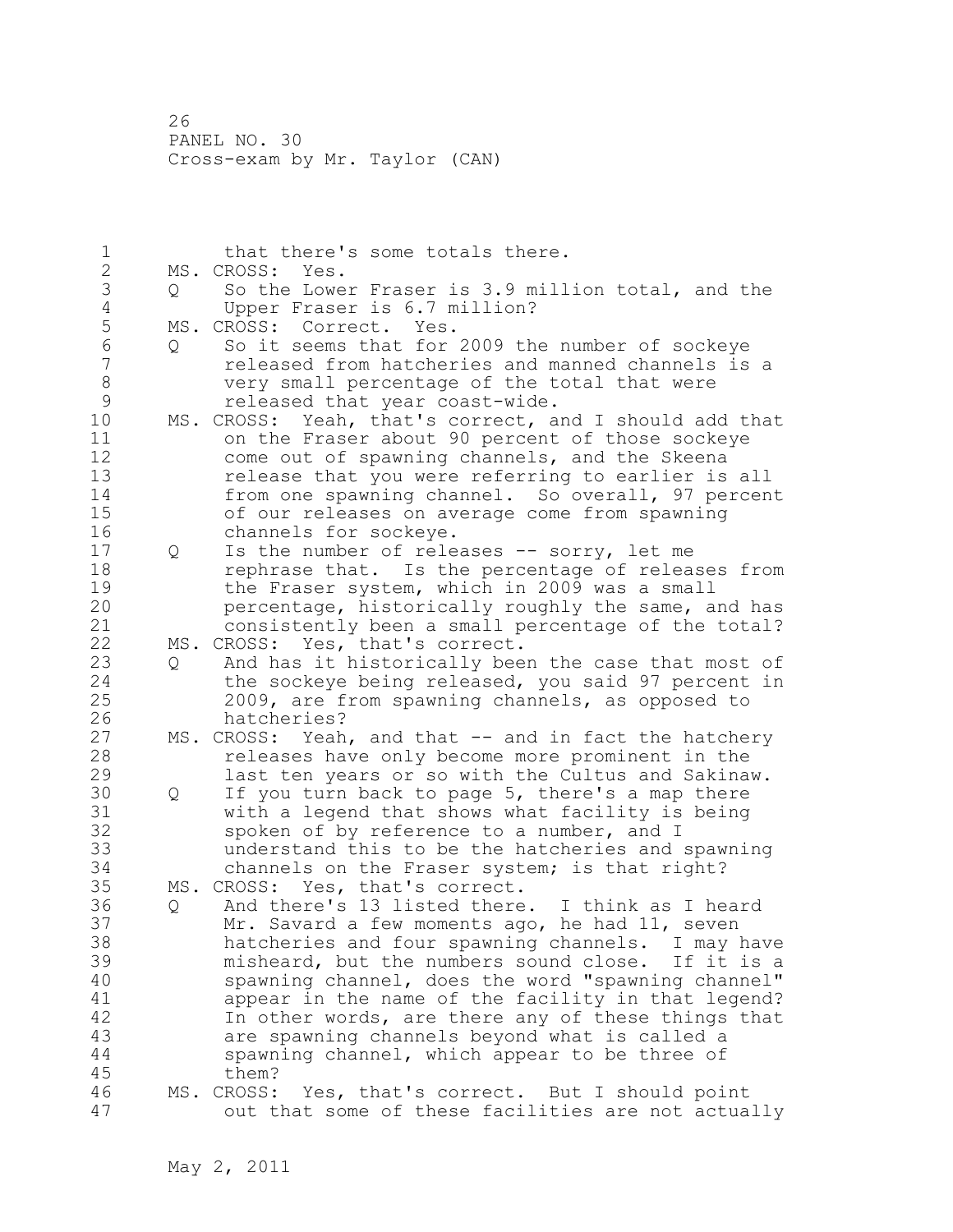1 on the Fraser. This was a depictment of the Lower 2 Mainland, as well. So Tenderfoot Creek, Seymour 3 River, those are not on the Fraser.<br>4 Q Right. I have been around long eno 4 Q Right. I have been around long enough that I<br>5 motice with some intrique that Capilano and 5 5 motice with some intrigue that Capilano and<br>6 Sevmour were put on the Fraser. 6 Seymour were put on the Fraser.<br>7 MS. CROSS: And Capilano, as well, v MS. CROSS: And Capilano, as well, yes. 8 Q And the others that are not labelled "spawning 9 channels" are hatcheries, are they?<br>10 MS. CROSS: That's correct. MS. CROSS: That's correct. 11 Q Can you pick out from that list which are the 12 sockeye ones? 13 MS. CROSS: Gates Creek, Horsefly Spawning Channel, 14 Weaver Spawning Channel, and there are hatchery 15 sockeye done at Inch Creek. 16 Q Where is Gates on -- oh, there it is, number 4. 17 So number 4, 5, 6 and 13 are sockeye-related, are 18 they? 19 MS. CROSS: Yes, that's correct.<br>20 0 Is there a particular reaso 20 Q Is there a particular reason why a facility is set 21 up as being sockeye, or some other species, and 22 the other species would be divided between the 23 other four salmon species, I take it? Why are 24 some sockeye and others different? How is it 25 decided or chosen? 26 MS. CROSS: The particular species mix at any given<br>27 facility has developed over time and production facility has developed over time and production 28 plans for facilities are developed in cooperation 29 between Fisheries Management, Science and stock 30 assessment in general. And enhancement does --<br>31 meeds to be integrated into the overall plannin 31 needs to be integrated into the overall planning<br>32 for that area. And so in the particular instance for that area. And so in the particular instances 33 for the Gates and Weaver spawning channels, those 34 were built by the International Pacific Salmon 35 Fisheries Commission to address some concerns 36 about habitat issues in terms of spawning habitat. 37 And so that's typically the kind of 38 enhancement response. An issue may be identified 39 by another sector, by ourselves. There's 40 cooperative work on determining what is the best 41 way to address that. If enhancement is determined<br>42 to be the best way to address that, and that's not to be the best way to address that, and that's not 43 always the case, then we would go forward with an 44 enhancement program. 45 Q All right. Mr. Savard, in your affidavit at page 46 5, paragraph 6 in the exhibit to your affidavit, 47 where you give the answers, there's a listing of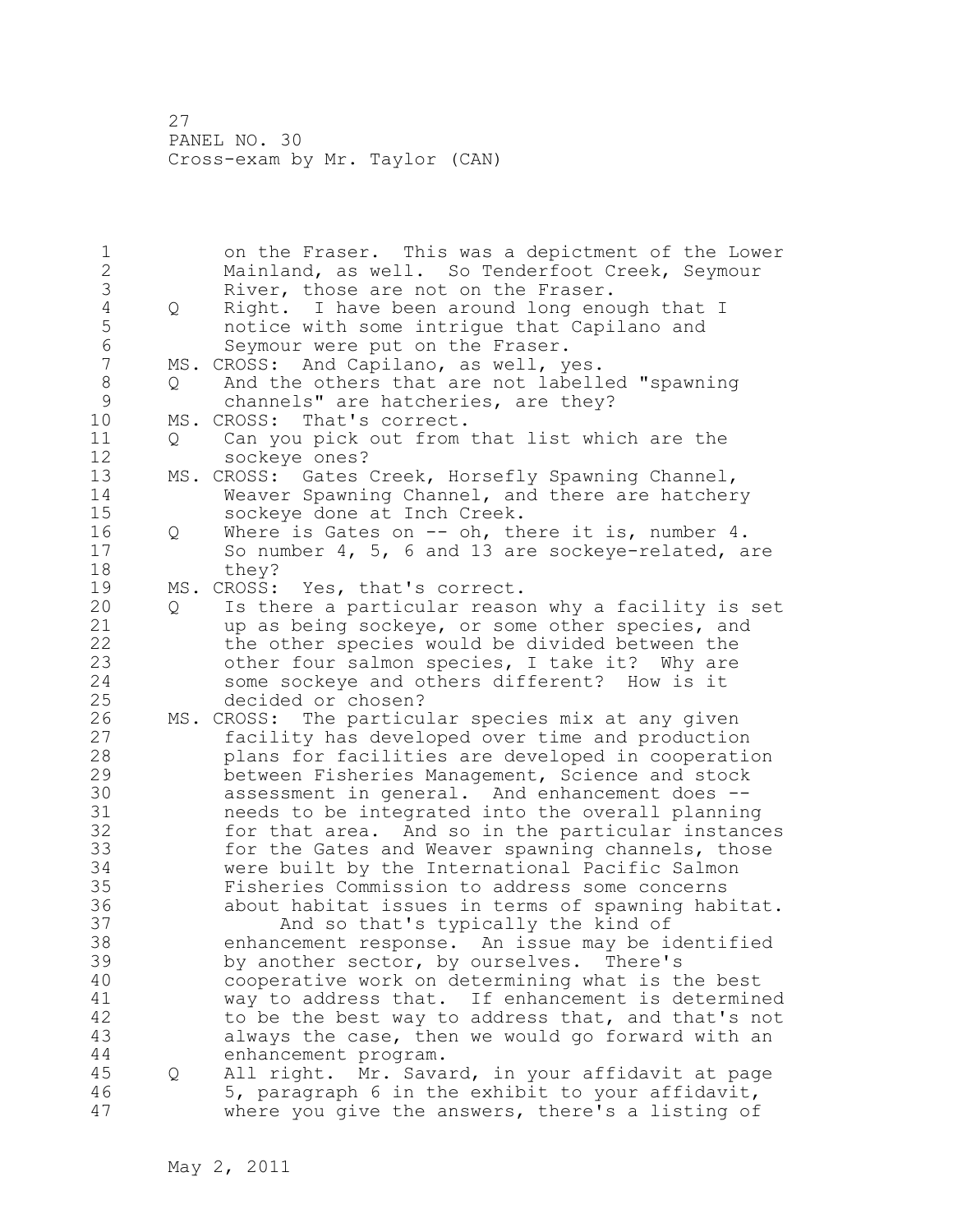1 the annual budget for the SEP program over quite a 2 number of years, and just as a flag I don't need 3 to take anyone to this at the moment, but for a<br>4 secent year in the PowerPoint that was marked as 4 recent year in the PowerPoint that was marked as<br>5 an exhibit, there's a division between the three 5 an exhibit, there's a division between the three 6 pillars that Mr. Savard spoke of earlier. And so, for example, in recent years the 26 million is 8 divided, according to that exhibit, between the<br>9 facilities we've just been talking about and th 9 facilities we've just been talking about and then the other two pillars.

11 Mr. Savard, in terms of the total amount of 12 money, it appears that from about 1995 onwards the 13 annual budget has been pretty stable at 27, 26 14 million, in that range. Before that it was higher 15 and this goes back to 1990. Were there even 16 different amounts before 1990?

17 MR. SAVARD: I think the SEP program in the early days 18 when it was first being started in the late 1970s, 19 was close to -- it was around 38 or 39 million at<br>20 its peak, so you'll note that in 1990 it's about its peak, so you'll note that in 1990 it's about 21 \$38 million. Over the course of the years a 22 number of things have occurred. As we've learned 23 more about different enhancement programs, some of 24 the facilities were actually discontinued because 25 the benefits were not being appreciated that we 26 had anticipated from those things. So some of the<br>27 seduction in budgets will reflect that a smaller reduction in budgets will reflect that a smaller 28 program since the late 1970s when the SEP program 29 first started.

30 And over the course of the years, you know,<br>31 with respect to the three pillars or three with respect to the three pillars or three 32 elements that you've talked about, you know, we've 33 put different emphasis on and different focus on 34 the money that we've put towards those three 35 things. But by and large, the lion's share of the 36 money does go towards the operation and 37 maintenance of the facilities, around \$19 million 38 or \$20 million. And --

 $39$  Q And  $-$  no, go on.

40 MR. SAVARD: -- that budget now has been stabilized of 41 about \$26 million.<br>42 Q And in the what I'

42 Q And in the what I'll call early years, before the 43 early 1990s and back in the '80s, was there a 44 component of the annual budget that was used or 45 allocated for what I'll call starting up, getting 46 going, construction, that sort of thing? 47 MR. SAVARD: Yes, there was.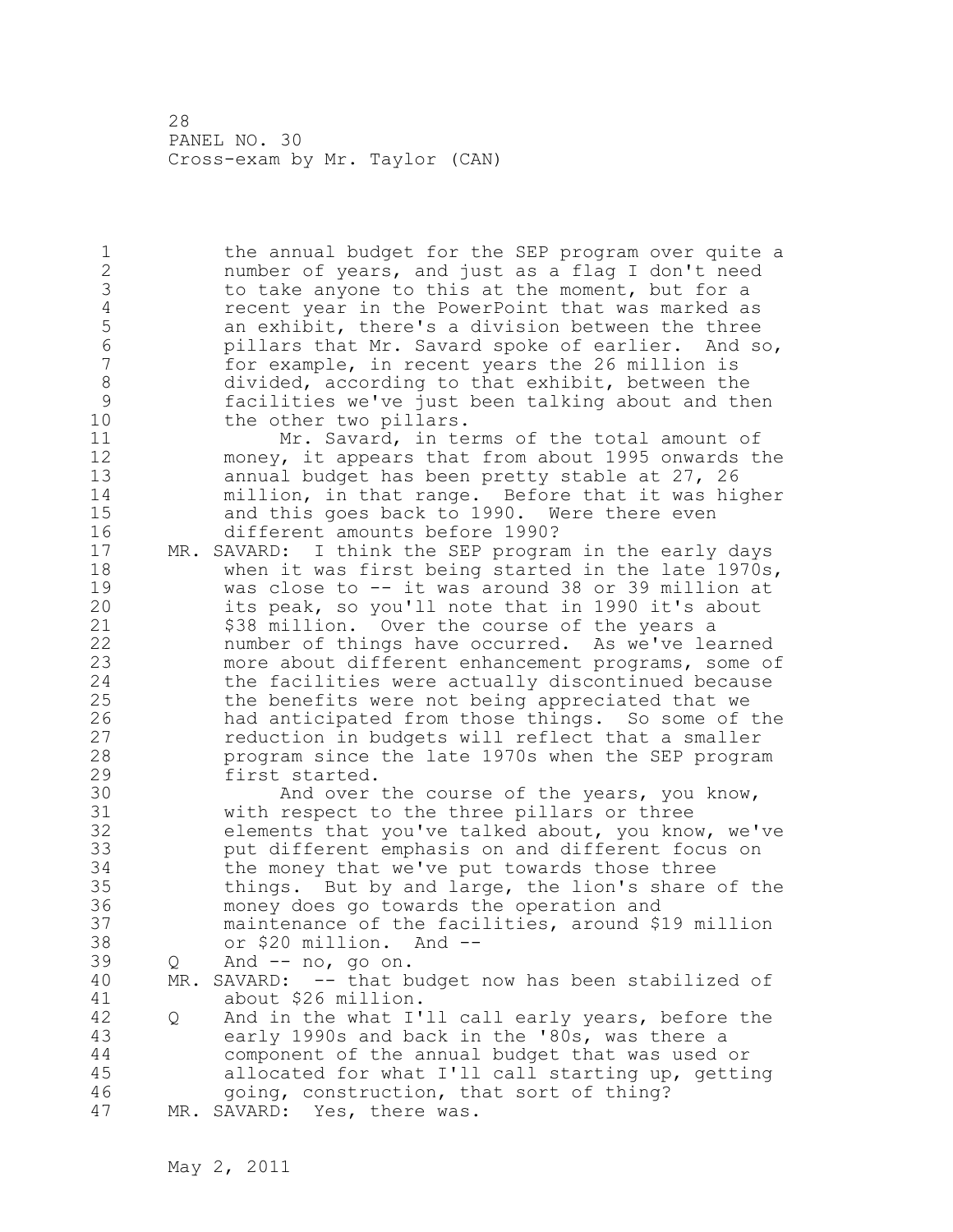1 Q And that need, I take it, dropped off as you went 2 through the formative years where the start-up and 3 construction was occurring and you hit your stride 4 with the facilities now in place and it was a<br>5 matter of carrying forward year-by-year? 5 matter of carrying forward year-by-year?<br>6 MR. SAVARD: That's correct. 6 MR. SAVARD: That's correct. With the \$26 million that has been relatively that 8 amount for quite a number of years now, can you<br>9 3 aay how your program manages in terms of doing 9 say how your program manages in terms of doing what is useful to do with a stable amount of 11 money, even though inflation would be eating into 12 it from time -- as you go through the years? 13 MR. SAVARD: Yeah, I guess a couple of points on that 14 topic. I mean, I guess I would characterize the 15 Salmon Enhancement Program is really a kind of a 16 tool that the Department of Fisheries has in the 17 Pacific region, first for meeting a number of 18 different objectives. So and by that I mean that 19 a lot of the things that the Salmon Enhancement<br>20 Program does is related to supporting Fisheries Program does is related to supporting Fisheries 21 Management or Science programs. 22 So you know, the program is involved in -- in 23 fish culture for sure, in terms of kind of 24 producing fish, but a lot of the work that is done 25 in producing those fish is marking them, which 26 then creates information data in terms of kind of<br>27 both -- that can be applied to both kind of wild both -- that can be applied to both kind of wild 28 and enhanced returns of fish. Through the Pacific 29 Salmon Treaty we have obligations in terms of 30 working with chinook stocks, largely the Salmon 31 Enhancement Program is supporting the development of indicator stocks. 33 With respect to, Ms. Cross mentioned earlier, 34 things like Cultus and Sakinaw sockeye, which are 35 significantly depressed stocks. The Salmon 36 Enhancement Program is working to do work with 37 those stocks to try and recover them. 38 So with respect to kind of the annual 39 business planning and production planning, the -- 40 you know, an overview of the process that the 41 Salmon Enhancement Program uses is to define<br>42 priorities, departmental and regional priori priorities, departmental and regional priorities 43 for the coming year with respect to how the Salmon 44 Enhancement Program may support a wide range of 45 other departmental programs. 46 Through that process we identify, as I said, 47 key priorities. We're working with fisheries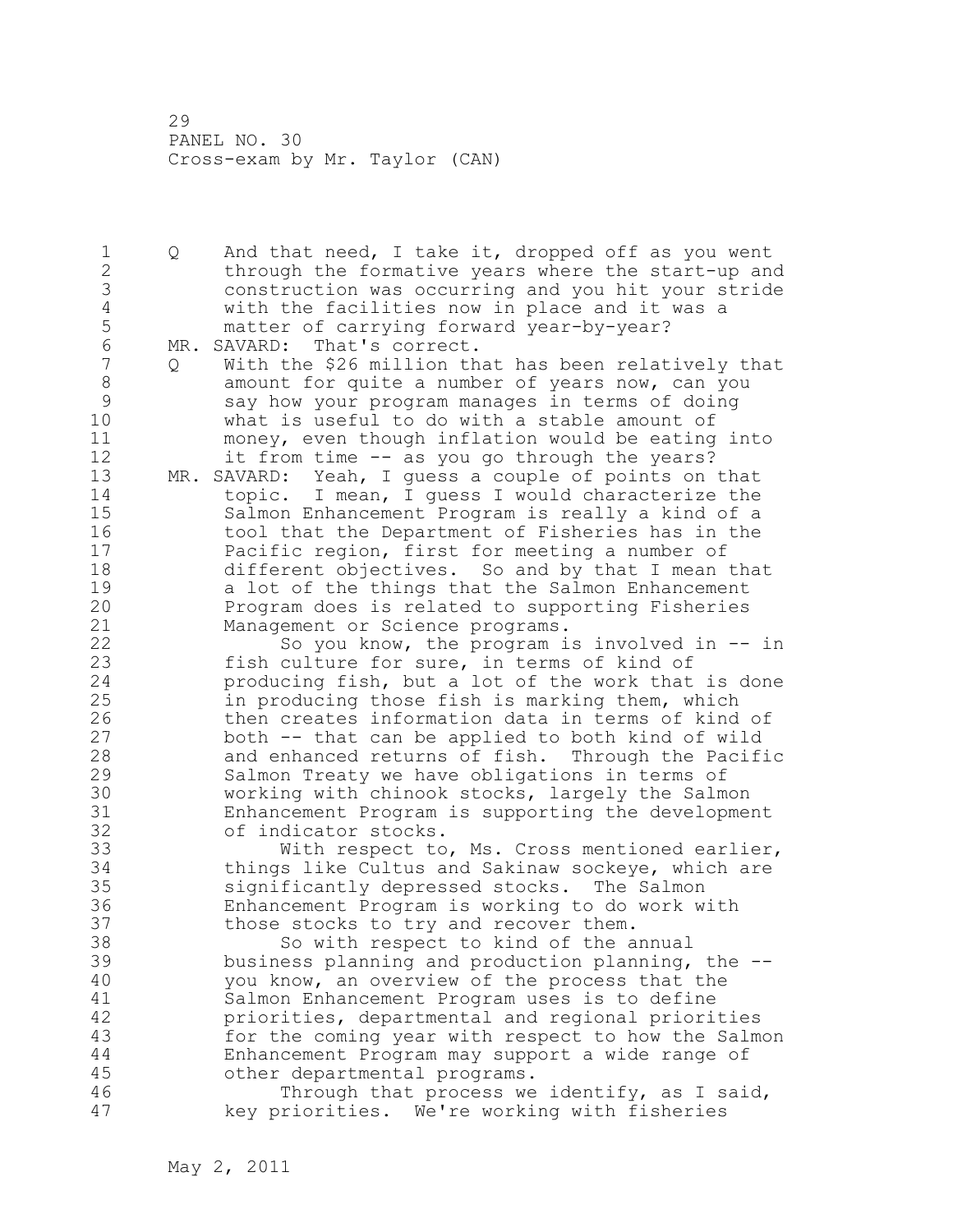1 managers. We're working with Science staff and 2 we're working with a range of other folks around 3 identifying what those priorities are. And we're 4 working with stakeholders and other interested 5 parties with respect to what their interests are.<br>6 and at the end of the dav, all that kind of comes 6 And at the end of the day, all that kind of comes<br>7 together in terms of kind of helping us to make together in terms of kind of helping us to make 8 decisions around where we allocate money across<br>9 the three program elements. 9 the three program elements.<br>10 0 Okav. In terms of the work 10 Q Okay. In terms of the work you do in the SEP 11 program, can you say how it relates to, or fits 12 with the Wild Salmon Policy? 13 MR. SAVARD: The work with respect to the Wild Salmon 14 Policy, we -- the Salmon Enhancement Guidelines 15 that Ms. Cross spoke about earlier, are linked 16 with the Wild Salmon Policy work and help us make 17 decisions in terms of where we're enhancing, to 18 what level we're enhancing and how that links with 19 the Wild Salmon Policy, as one example.<br>20 might... might... 21 Q Do you have anything to add, Ms. Cross? 22 MS. CROSS: Perhaps I could add a few things. The 23 policy explicitly recognizes enhancement, the role 24 of enhancement potentially in meeting sort of 25 local or watershed objectives for CUs. But the 26 key to integrating enhancement within the Wild<br>27 Salmon Policy is the planning process. And th Salmon Policy is the planning process. And that's 28 the process by which the CU status is considered, 29 and what the objectives are for that CU, and how 30 those might best be met.<br>31 Enhancement Program 31 Enhancement Program has considered how we<br>32 specifically sort of fit into the CU concept. specifically sort of fit into the CU concept, from 33 the perspective of we have developed a sort of 34 internal practice whereby we do not move fish 35 across CUs. However, we would consider it on a 36 case-by-case basis if there was a necessity to re-37 establish animals in a CU in which there were no 38 longer any animals. And so we generally are 39 beginning to work on biological risk assessment 40 framework, as well. 41 Q All right. Dr. Peterman, I recognize you're not<br>42 within DFO, but nonetheless you're in the within DFO, but nonetheless you're in the 43 fisheries biology business and science. Do you 44 have anything that you want to add as to how SEP 45 relates to the Wild Salmon Policy? 46 DR. PETERMAN: No, I think what I heard sounds quite 47 sufficient.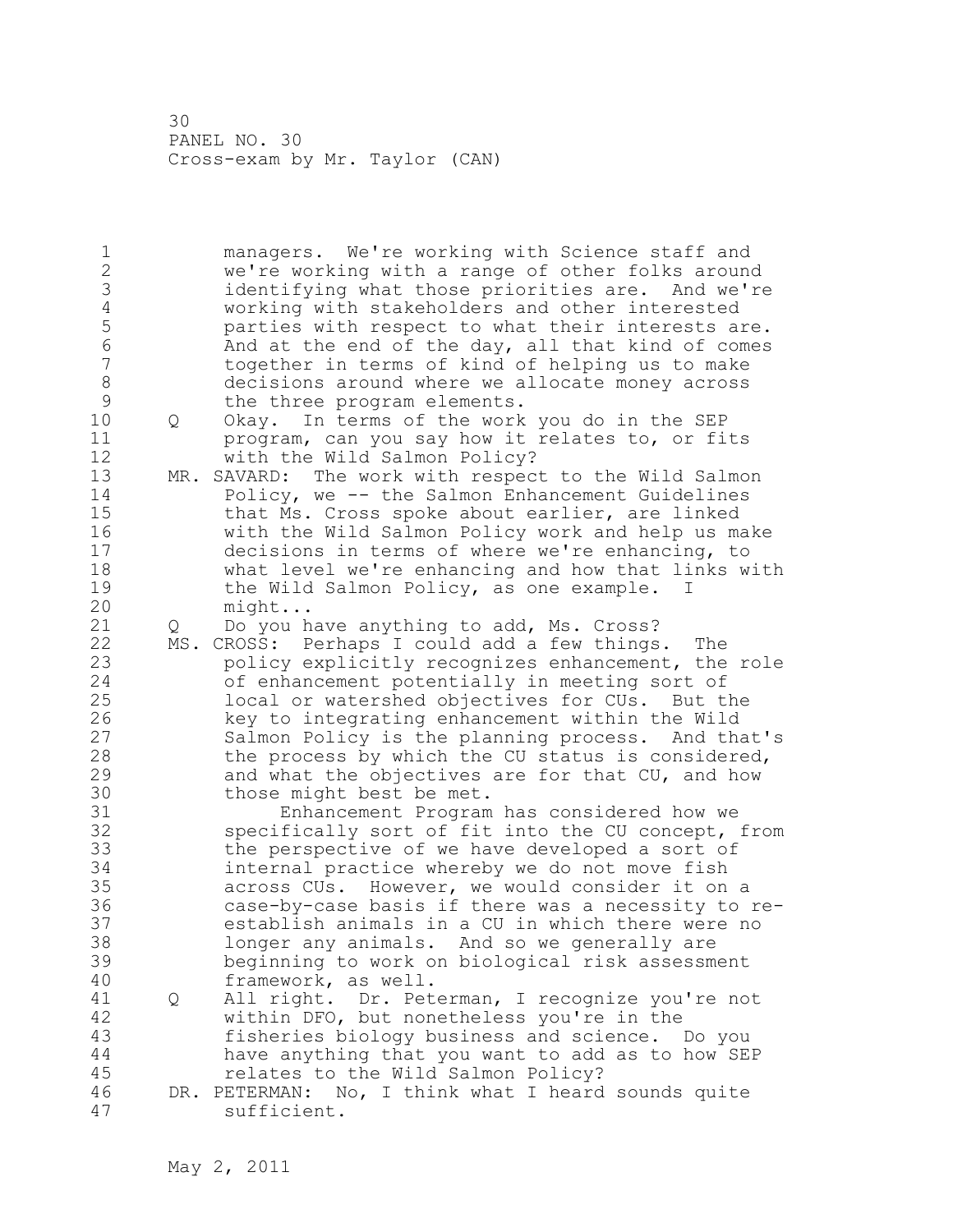1 Q All right. Now, in the operation of the 2 facilities, Mr. Savard and Ms. Cross, I want to 3 ask you, and then I'll come to Dr. Peterman in a 4 moment, what do you do to make sure that things<br>5 are operating fine and the fry or smolts that 5 are operating fine and the fry or smolts that<br>6 vou're putting out are fine smolts to put out 6 you're putting out are fine smolts to put out?<br>7 MS. CROSS: We referred earlier to a document. MS. CROSS: We referred earlier to a document, 8 Operational Guidelines, so we have a series of 9 practices and guidelines that have been developed since the inception of the program, specifically 11 around things like brood stock collection, 12 spawning, genetic management overall. We have 13 fish health management plans for DFO facilities. 14 We have a veterinarian, and technical support 15 staff who work very actively with our hatcheries 16 and to some degree with the community hatcheries, 17 as well, in providing advice, review, supervision 18 of aspects of the program, the sort of technical 19 aspects of the program.<br>20 Generally there's Generally there's fairly broad program 21 oversight in terms of we have programs report 22 annually on numbers of brood stock collection, 23 juvenile inventories, number of fish released. So 24 we maintain databases of information around each 25 facility, and that actually allows us to review 26 the performances of the facilities and identify<br>27 where there may be issues arising that require where there may be issues arising that require 28 additional technical support. 29 Q And is there a veterinarian assigned to the SEP 30 program?<br>31 MS. CROSS: Y MS. CROSS: Yes, we have a veterinarian assigned who 32 works within the Science program and works 80 33 percent of her time on SEP issues. 34 Q There is a document -- actually, before I go to 35 the document, Dr. Peterman, do you, in your work, 36 are you familiar with the monitoring and the sorts 37 of things that Ms. Cross has just outlined? 38 DR. PETERMAN: No, I'm not familiar with that level of 39 detail at all. So I really can't comment on it. 40 Q Are you able to comment on the results, if I could 41 put it that way, the output that comes from the<br>42 facilities? Do you find them to be, if you have facilities? Do you find them to be, if you have 43 knowledge of this, fine and good, or otherwise, or 44 what? 45 DR. PETERMAN: I guess it depends on how you define 46 "fine and good". 47 Q All right.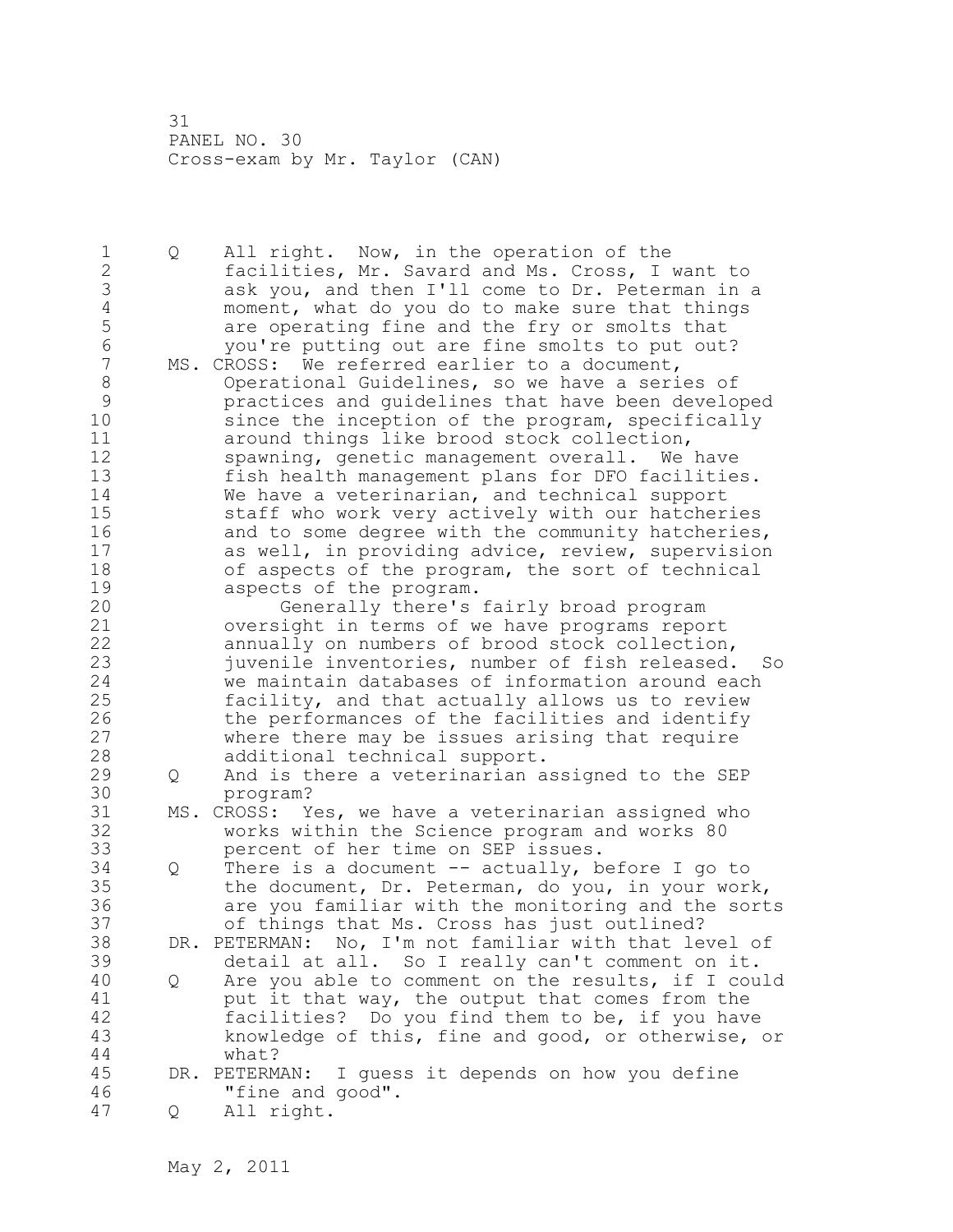1 DR. PETERMAN: And not being flippant, I think -- 2 Q (Indiscernible - overlapping speakers) reasonably 3 healthy stock with reasonable size, and so forth.<br>4 DR. PETERMAN: Well, I think there's always been an 4 DR. PETERMAN: Well, I think there's always been an<br>5 assumption that seems to be well-supported tha 5 assumption that seems to be well-supported that 6 the spawning channel fish are as healthy as the wild fish in nearby streams. There always has 8 been questions about whether the juveniles<br>9 secrew beleased from hatcheries are going to surv. 9 released from hatcheries are going to survive the<br>10 same way that the wild populations would. And same way that the wild populations would. And 11 there are various marking programs that have been 12 undertaken to try to compare those, and I can't 13 really speak to the details because they seem to 14 vary by location and by species across the West 15 Coast, not speaking specifically about B.C. 16 Q All right. And in terms of spawning channel fish, 17 which is the majority for the sockeye, as I 18 understand it, and you're nodding, they're 19 19 referred to as enhanced fish, but they're<br>20 sesentially wild fish that are in an enhar essentially wild fish that are in an enhanced 21 habitat, aren't they? 22 DR. PETERMAN: Yes, that's right. Essentially, you're 23 looking at a situation where they have increased 24 the square metres of spawning habitat. 25 Q Right. Now, there's a document which is number 12 26 10 20 in Canada's binder that was sent around to the<br>27 3 20 participants on Thursday or Friday. It's call participants on Thursday or Friday. It's called 28 Pacific Fisheries Resource Conservation Council - 29 yes, thank you - from May of 2005. Are you 30 familiar with this, Ms. Cross?<br>31 MS. CROSS: Yes, I am. MS. CROSS: Yes, I am. 32 Q What is this, and what does it say, if you are 33 familiar with it? 34 MS. CROSS: There was a report, the Conservation 35 Council was asked to review salmon enhancement in 36 Pacific region. They issued initially a report, a 37 literature review report. Then they undertook a 38 consultation on -- on the program, and the report, 39 and I believe this was the document that 40 summarized the outcome of that consultation. My 41 general recollection of this document was that<br>42 they heard a variety of views, but that there they heard a variety of views, but that there was 43 -- the program was popular, there was a general 44 acceptance of the work that was done, and that 45 there were just such a range of views that they 46 didn't come to a conclusion at the end of this. 47 There was a third document as part of this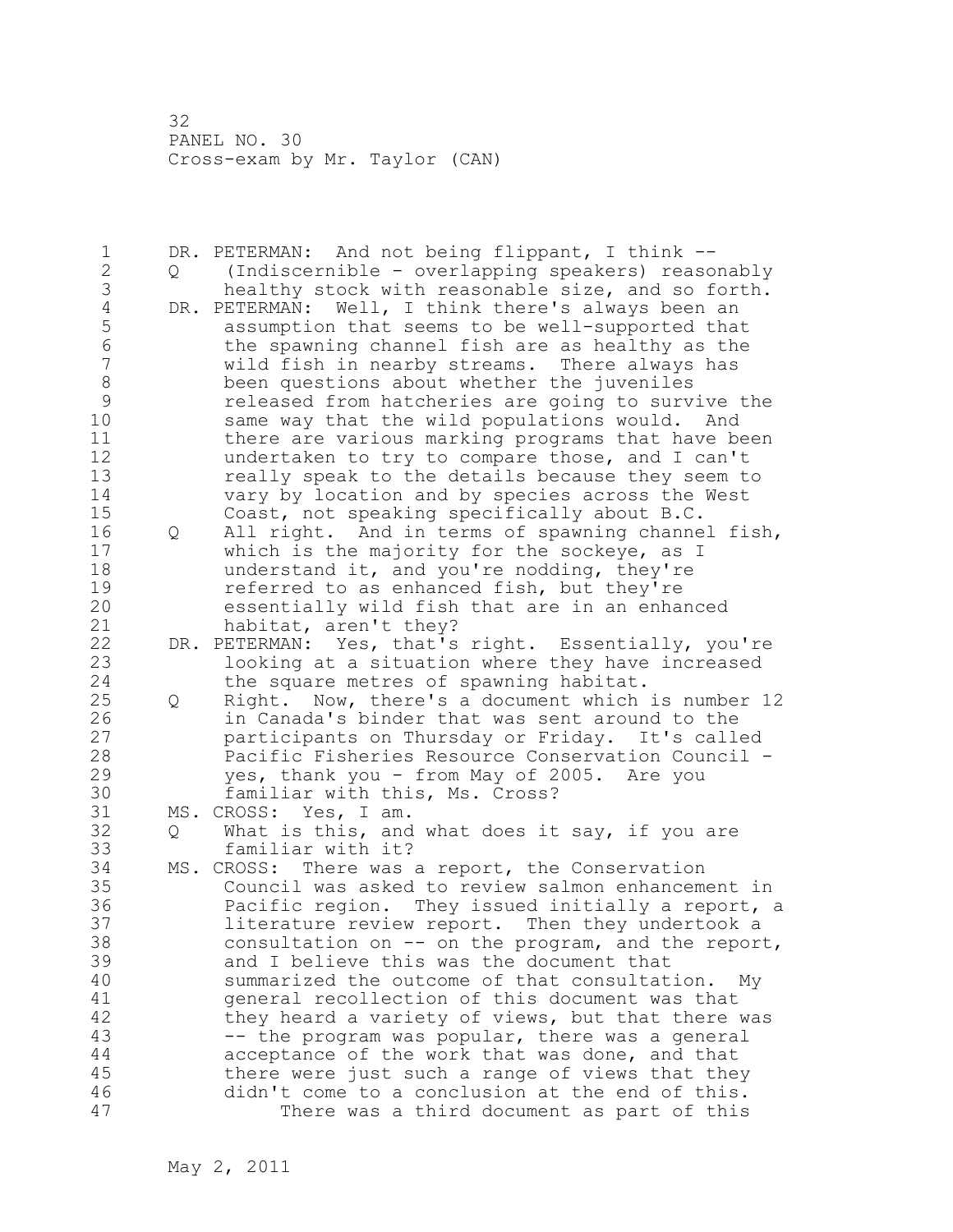1 series which summarized this and their own 2 findings, and in that document they described the 3 very wide but positive in a range of views in 4 terms of the consultation.<br>5 MR. TAYLOR: All right. I'm go 5 MR. TAYLOR: All right. I'm going to ask that this be<br>6 marked as the next exhibit, if I may. 6 marked as the next exhibit, if I may.<br>7 THE REGISTRAR: Exhibit 769. THE REGISTRAR: Exhibit 769. 8<br>9 9 EXHIBIT 769: Pacific Fisheries Resource Conservation Council, Perspectives on Salmon 11 Enhancement and Hatcheries: What the Council 12 Heard, May 2005 13 14 MR. TAYLOR: And I might just clarify a point. Ms. 15 Gaertner just passed me a note asking a question, 16 and I thought that the document submitted to the 17 North Pacific Anadromous Fish Commission is 18 Exhibit 768 now, but since there is a question by 19 Ms. Gaertner, I want to just check. Is it an <br>20 exhibit? exhibit? 21 THE COMMISSIONER: That's correct. 22 THE REGISTRAR: Yes, that's correct. 23 MR. TAYLOR: I think Mr. Lunn is saying yes. 24 Q Ms. Cross and Mr. Savard, I want to quickly take 25 you to a few documents, ask if you identify them, 26 and then in the interests of time, if you can<br>27 identify them, I think I'll just mark them as identify them, I think I'll just mark them as an 28 exhibit for what you say they are., because I want 29 to move to some other areas of questioning. 30 Tab 3 of the Canada list of documents is an<br>31 article from 2004. Fisheries Management 31 article from 2004, Fisheries Management<br>32 Perspective, The Controversy about Salm Perspective, The Controversy about Salmon 33 Hatcheries. Is that a document you're familiar 34 with, and if so, what is it? 35 MS. CROSS: Yes, this a document I'm familiar with, and 36 so this was a Perspectives document in a magazine 37 that described a number of the issues around 38 hatchery fish that were in the -- that have 39 occurred routinely in the literature, and just 40 reviewed some of the discussion on that. 41 Q All right. Are you familiar with this document,<br>42 Dr. Peterman? Dr. Peterman? 43 DR. PETERMAN: Yes. 44 Q Do you accept it as authoritative? 45 DR. PETERMAN: It's one point of view, yes. 46 Q Okay. If you turn to page 26, Dr. Peterman, and I 47 think you're going to have a paper copy there in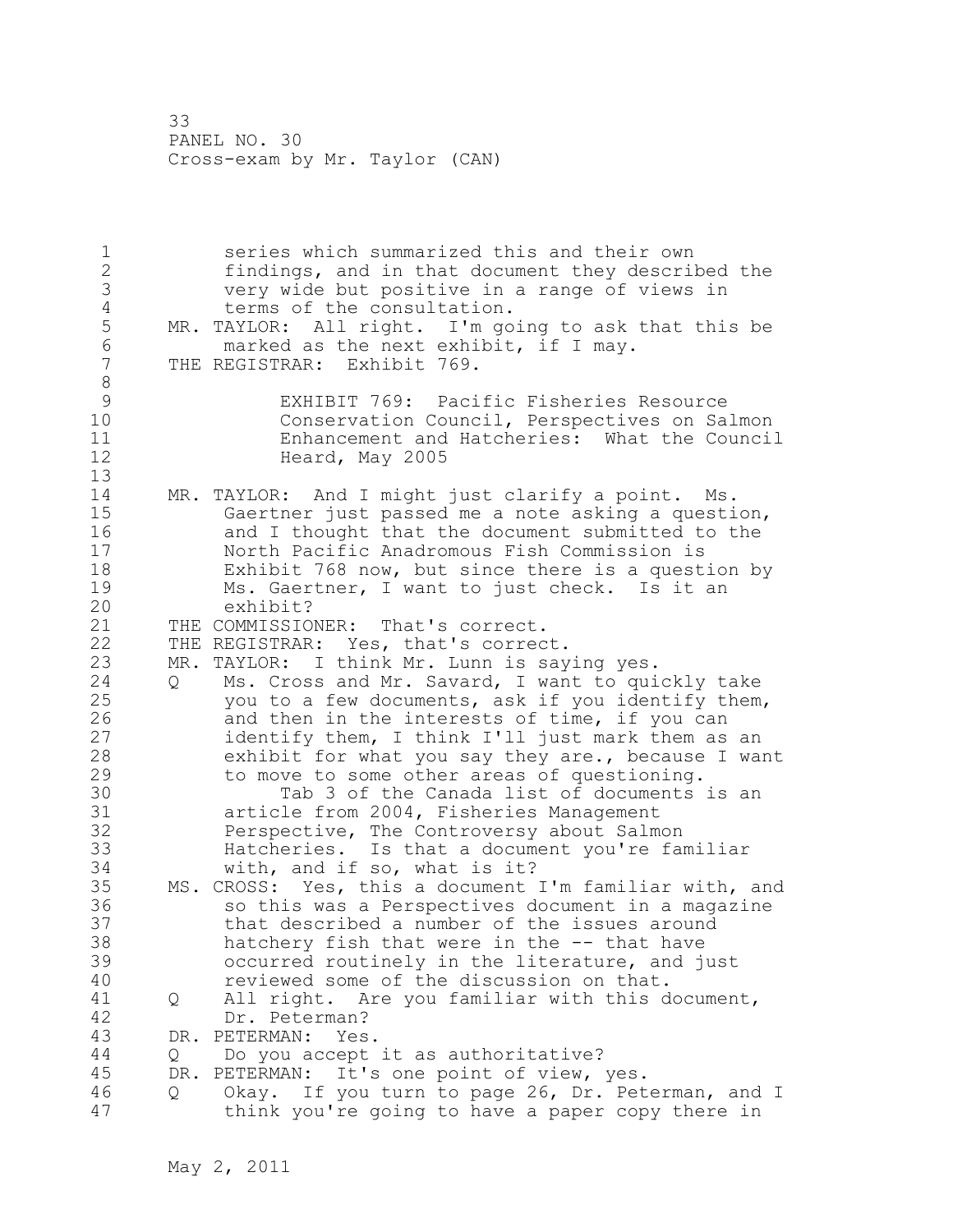1 addition to it coming up on the screen, you'll see 2 a heading the left column, "Benefits of Artificial 3 Propagation" and in that first paragraph it says partway through: 5 6 As mentioned above, artificial propagation is a tool to maintain population structure in 8 the presence of potential negative<br>9 environmental stochastic influences 9 environmental stochastic influences and the<br>10 fisherv. fishery. 11 12 First can you tell me what "stochastic" is? I may 13 be showing what I don't know, I suppose, but what 14 is that? 15 DR. PETERMAN: Yes, it means "random". 16 Q All right, thank you. And do you agree with 17 what's set out in that sentence? 18 DR. PETERMAN: It's a tool to maintain the population 19 structure only if the artificial propagation is<br>20 done in a way that's sensitive to things like done in a way that's sensitive to things like 21 which animals are chosen to provide the eggs and 22 milt, and run timing, are they -- in other words, 23 are the appropriate safeguards in place for 24 randomly choosing the parent stock, as opposed to 25 selectively removing the early run timing group or 26 the largest fish, or something like that.<br>27 0 So in all aspects of hatchery operation a Q So in all aspects of hatchery operation and 28 spawning channel operation, do you agree that if 29 it's done right, they're good things to do? 30 DR. PETERMAN: Well, I hesitate to say they're good 31 things to do, as a blanket, because obviously<br>32 there are different sources, different wavs o: there are different sources, different ways of 33 measuring the success of output from hatcheries. 34 And I want to bring to your attention that this 35 paper is part of a series of debates. The Myers 36 et al, 2004 paper in *Science* is another part of 37 this debate. And it would be worthwhile for the 38 Commission to look at this, a range of a few 39 points. 40 Q All right. If you say you're familiar with this 41 article, I appreciate you may not have read it<br>42 ecently, but if you look at page 26 and 27 in recently, but if you look at page 26 and 27 in the 43 lower part of the left column and then over to the 44 upper part of the right column, it appears to be 45 saying, as I read this, that artificial 46 propagation can serve a useful purpose in ensuring 47 genetic diversity, and in particular where you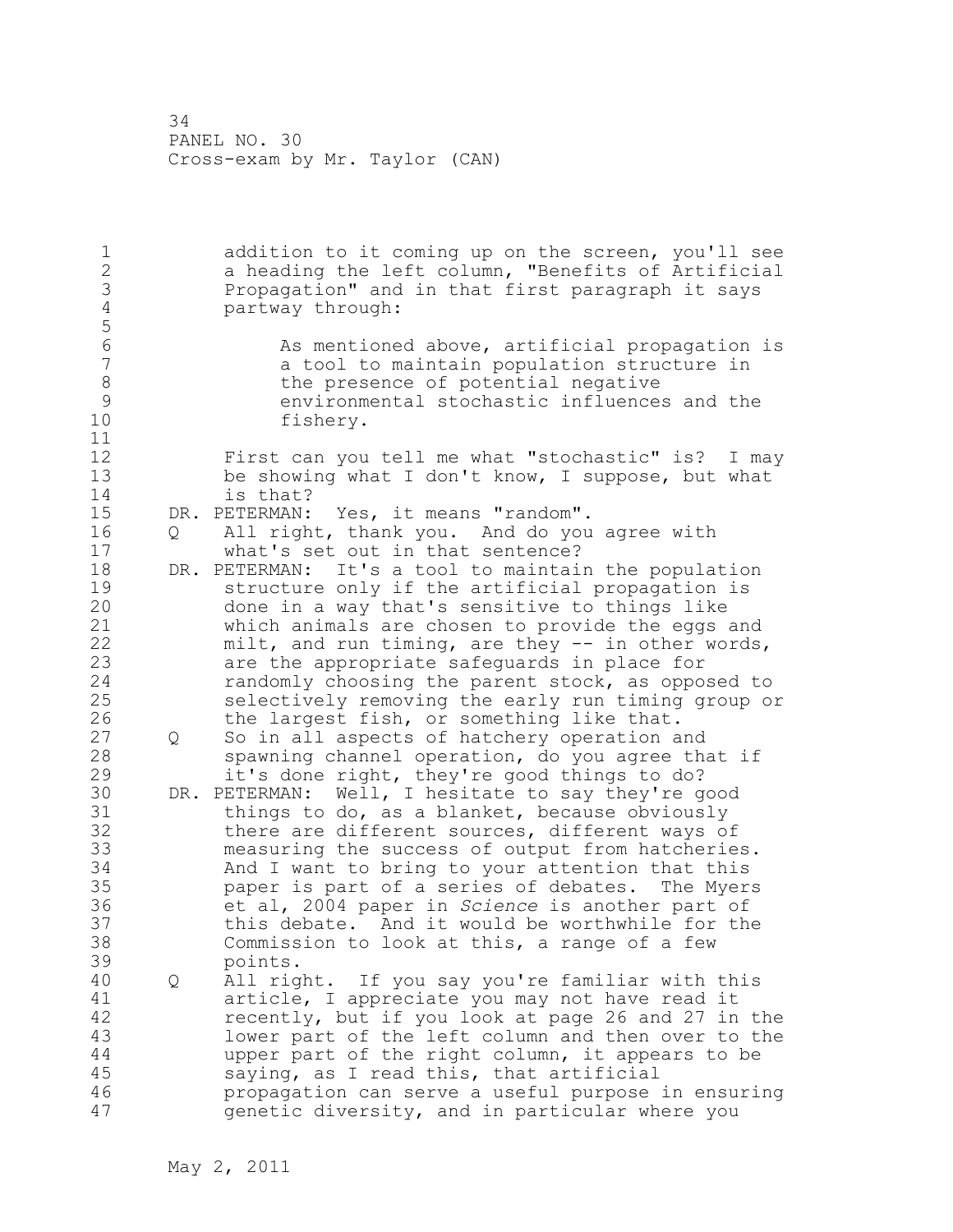1 have stocks that are at the low end of what they 2 might usefully be at. Do you -- do you read it 3 that way?<br>4 DR. PETERMAN: 4 DR. PETERMAN: Well, I can't say that I've read it<br>5 cecently enough to know the details. But I 5 5 recently enough to know the details. But I<br>6 6 certainly agree with that sentiment, that i 6 certainly agree with that sentiment, that in cases, for instance, as in Cultus example, we have 8 population that's at very low abundance and a 9 hatchery is a useful way to try to maintain that<br>10 oenetic group, where all other measures may have genetic group, where all other measures may have 11 failed. 12 Q All right. And there's another point that's made 13 at the bottom of the right column, just above that 14 heading "Hatchery Management Reform", that as I 15 read it, it essentially says that hatchery fish 16 and the production of hatchery fish can serve a 17 useful purpose, that when they return, there's 18 more biomass on the coming back, if you like, and 19 that's good for nutrients, and that itself is a<br>20 benefit. Do you see it there in that last benefit. Do you see it there in that last 21 paragraph that begins "Finally"? 22 DR. PETERMAN: No, I'm sorry, I don't see which 23 paragraph you're talking about. 24 Q It's in the right -- 25 DR. PETERMAN: Oh, the one above the heading. I beg 26 your pardon.<br>27 0 -- column, j Q -- column, just above "Hatchery Management 28 Reform". 29 DR. PETERMAN: Well, that only applies if there are 30 excess hatchery fish, or, pardon me, if there are<br>31 excess fish to the needs of the hatchery that go 31 excess fish to the needs of the hatchery that go<br>32 into the spawning grounds -into the spawning grounds --33 Q All right. 34 DR. PETERMAN: -- for the wild stock. But, of course, 35 that's just one measure of their effect. As the 36 article does discuss, there are other effects of 37 those hatchery fish straying onto the wild 38 spawning areas that would be negative in terms of 39 the genetic -- the interbreeding of hatchery and 40 wild fish. There's been well-documented examples 41 where there's some deterioration in fitness of the<br>42 wild populations as a result of that interbreeding wild populations as a result of that interbreeding 43 between hatchery strays and wild fish. 44 MR. TAYLOR: All right. We'll come back to some of 45 that perhaps. Could this document be marked as 46 the next exhibit, please. 47 THE REGISTRAR: Exhibit number 770.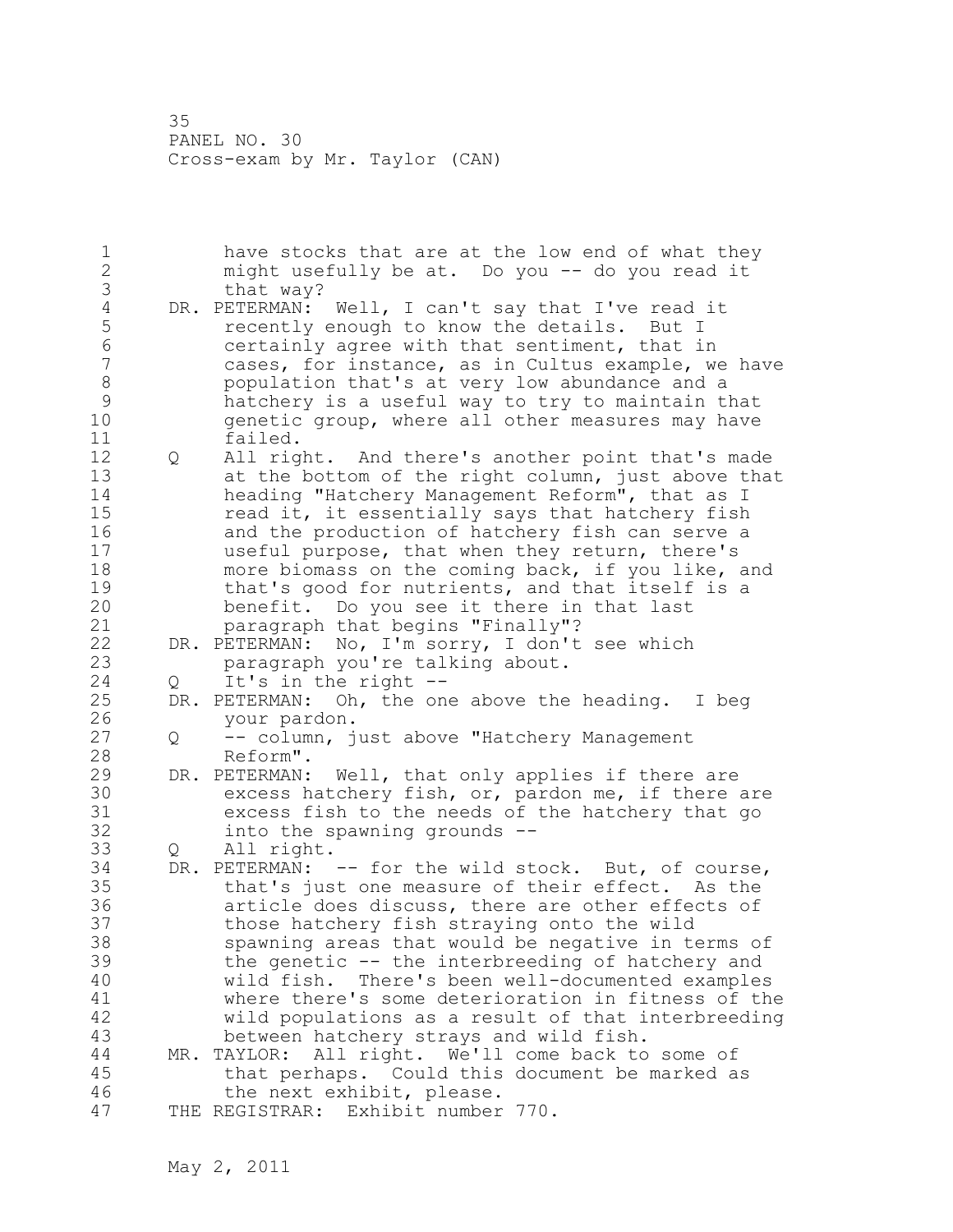| $\mathbf 1$                       |                   | EXHIBIT 770: Fisheries Management                                                                                                                                                                                                                       |
|-----------------------------------|-------------------|---------------------------------------------------------------------------------------------------------------------------------------------------------------------------------------------------------------------------------------------------------|
| $\overline{2}$                    |                   | Perspective article entitled "The Controversy                                                                                                                                                                                                           |
| $\overline{3}$                    |                   | about Salmon Hatcheries", 2004                                                                                                                                                                                                                          |
| $\overline{4}$<br>5<br>$6\,$<br>7 |                   | MS. BAKER: Mr. Commissioner, I just rise because we<br>are $-$ I'm concerned about timing of course, this<br>morning, and wondering how much longer Mr. Taylor                                                                                          |
| $\,8\,$                           |                   | will be.                                                                                                                                                                                                                                                |
| $\mathcal{G}$<br>10               |                   | MR. TAYLOR: Well, I'm not going to exceed my 55<br>minutes. I think I started at ten to, and --                                                                                                                                                         |
| 11                                |                   | MS. BAKER: Right, and I --                                                                                                                                                                                                                              |
| 12                                |                   | MR. TAYLOR: -- (indiscernible - overlapping speakers)                                                                                                                                                                                                   |
| 13                                |                   | said I had 54 minutes.                                                                                                                                                                                                                                  |
| 14<br>15<br>16<br>17              |                   | MS. BAKER: Well, right, and I think I had said that<br>you don't have 55, you have somewhat like ten<br>minutes less than that. So are you going to be<br>finished -- when will you be finished?                                                        |
| 18                                |                   | MR. TAYLOR: Seven minutes.                                                                                                                                                                                                                              |
| 19<br>20<br>21<br>22              | $Q \qquad \qquad$ | Tab 5 of Canada's documents. I'm just going to<br>ask if either Mr. Savard or Ms. Cross can identify<br>that document, and what it purports to be, and if<br>so, we'll mark it as an exhibit. Do you recognize                                          |
| 23<br>24<br>25                    |                   | that document?<br>MR. SAVARD: Yes, I do. It's a document that<br>summarizes an evaluation that was done on the                                                                                                                                          |
| 26<br>27<br>28                    |                   | Salmonid Enhancement Program in 2008 and 2009.<br>MR. TAYLOR: All right. And may that be marked as the<br>next exhibit, please.                                                                                                                         |
| 29<br>30                          |                   | THE REGISTRAR: Exhibit 771.                                                                                                                                                                                                                             |
| 31<br>32<br>33<br>34              |                   | EXHIBIT 771: Evaluation Directorate,<br>Salmonid Enhancement Program, Final<br>Evaluation Report September 22, 2009                                                                                                                                     |
| 35                                |                   | MR. TAYLOR:                                                                                                                                                                                                                                             |
| 36<br>37<br>38<br>39<br>40        | Q                 | And then Tab 8, which is a document entitled<br>"National Conservation Strategy for Cultus Lake<br>Sockeye Salmon (Oncorhynchus Nerka)", it's a<br>Fisheries document, technical report from 2009.<br>Do you recognize, either Mr. Savard or Ms. Cross? |
| 41                                |                   | MS. CROSS:<br>Yes, I do.                                                                                                                                                                                                                                |
| 42                                | Q                 | And I see the title, but what is it?                                                                                                                                                                                                                    |
| 43                                |                   | MS. CROSS:<br>It's a strategy for developing a recovery                                                                                                                                                                                                 |
| 44                                |                   | strategy for Cultus Lake sockeye, which includes                                                                                                                                                                                                        |
| 45                                |                   | an enhancement component.                                                                                                                                                                                                                               |
| 46<br>47                          |                   | All right. May that be marked as the next<br>MR. TAYLOR:<br>exhibit, please.                                                                                                                                                                            |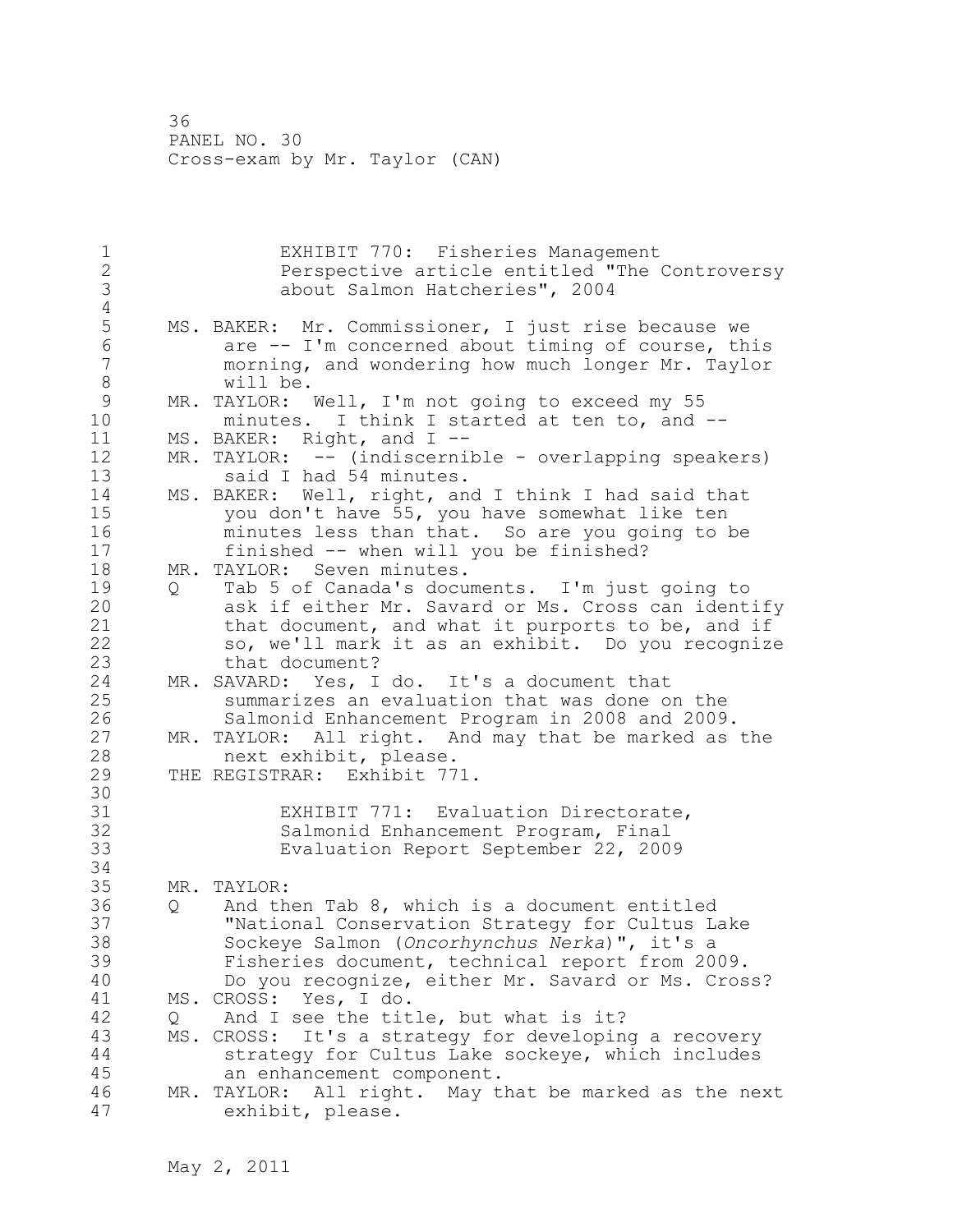1 THE REGISTRAR: Exhibit 772. 2 3 EXHIBIT 772: National Conservation Strategy<br>4 6 for Cultus Lake Sockeye Salmon (Oncorhynchus 4 for Cultus Lake Sockeye Salmon (*Oncorhynchus* 5 *Nerka*), Cultus Sockeye Recovery Team, DFO, 6 2009 7 8 MR. TAYLOR:<br>9 Q Dr. Pe 9 Q Dr. Peterman, I think we touched on this in some<br>10 of my questions of you, but I want to just be su of my questions of you, but I want to just be sure 11 I've got your evidence on this point. Do you 12 agree that spawning channel fish are unlikely to 13 have an impact on wild stocks? 14 DR. PETERMAN: Are you talking specifically about the 15 spawning channels on the Fraser, or in general? 16 Q Well, let's bring it down to what this Commission 17 is about and, yes, on the Fraser, then. 18 DR. PETERMAN: Well, I hesitate -- no, I won't say a 19 blanket yes because having an effect can come at<br>20 various life stages. So if you're talking about various life stages. So if you're talking about 21 will the juveniles coming out of the Weaver Creek, 22 for example, have an impact on other wild 23 juveniles from the Fraser, I would say probably 24 not, because the numbers are not huge coming out 25 of the Weaver system. However, in terms of the 26 mixed stock fishery that occurs on the adults<br>27 coming back, there may be an effect on other coming back, there may be an effect on other less 28 productive stocks. So as you've heard in other 29 sessions in this Commission's hearings, I know the 30 more productive enhanced fish can be harvested at<br>31 a higher rate - can be, not will be - and if there a higher rate - can be, not will be - and if there 32 are other less productive fish coming through the 33 fishery at the same time, that will expose those 34 less productive stocks to a higher harvest rate. 35 Q I think then I'm hearing your evidence on that as 36 it's not so much that the enhanced fish are having 37 an effect on the wild stock, but the presence of a 38 large number of enhanced fish could encourage an 39 amount of fishing that would have a detrimental 40 effect on the endangered stock. Is that what 41 you're saying?<br>42 DR. PETERMAN: Yes, DR. PETERMAN: Yes, that's a good way to phrase it. 43 Q So that's a matter of being alive to what the 44 situation is and governing the fisheries 45 management accordingly, is it? 46 DR. PETERMAN: Yes, that's right. And I'm certain that 47 DFO people are well aware of this.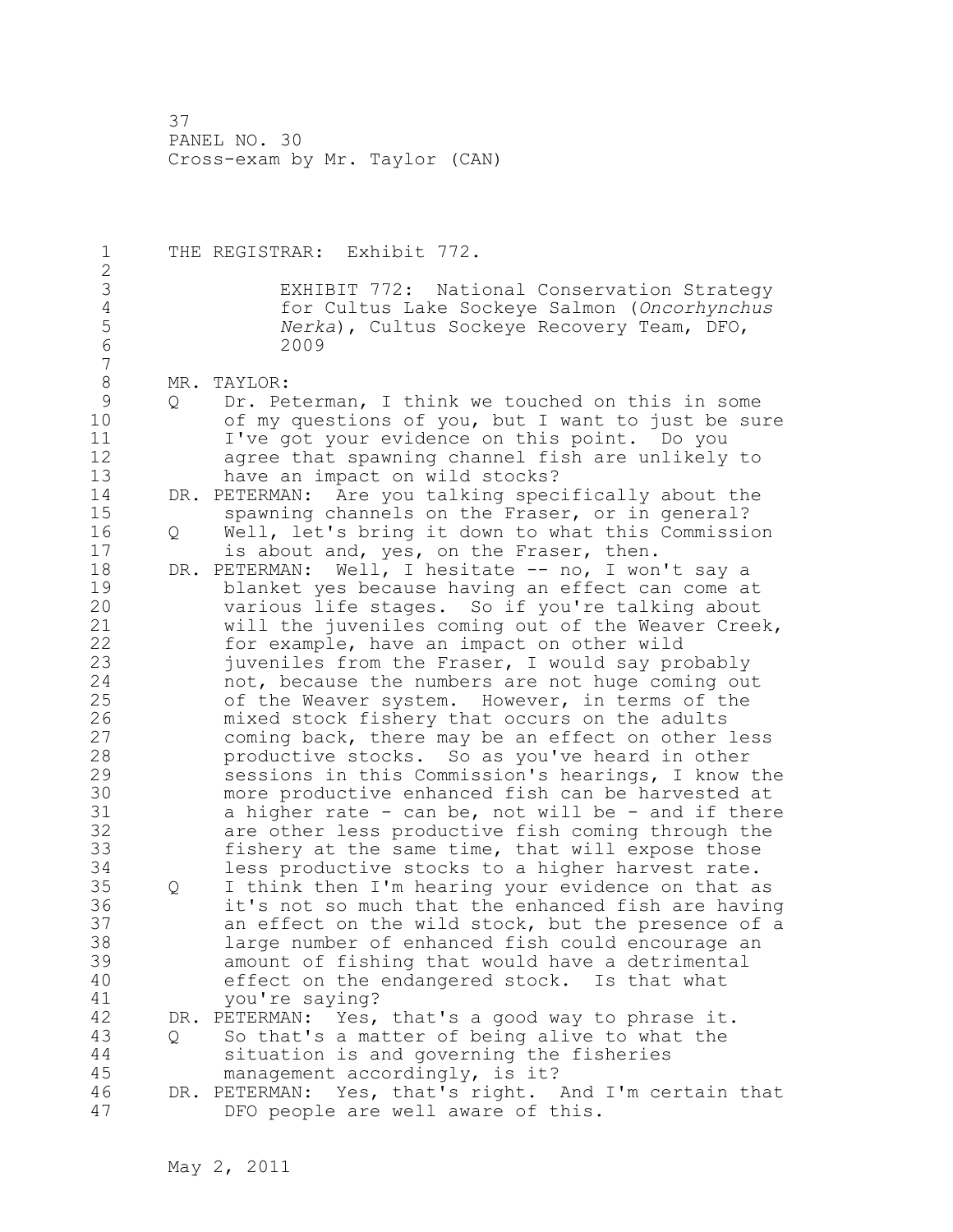1 Q Now, you speak in your affidavit of predator-2 induced mortality, and as I read your affidavit, 3 and it's at page 3 of your affidavit, you<br>4 essentially say that enhanced fish can ha 4 essentially say that enhanced fish can have a<br>5 bositive and negative effect on predator-indu 5 positive and negative effect on predator-induced 6 mortality. On the one hand more fish might attract predators. On the other hand, there might 8 be so many fish that the predators get full and go 9 away.<br>10 DR. PETERM DR. PETERMAN: That's right. 11 Q So it's a mixed blessing, then, you're saying, is 12 it? 13 DR. PETERMAN: That's right. 14 Q Now, in the case of the Fraser sockeye enhanced 15 fish, they're not a significant number in the 16 scheme of things that would really have much 17 impact on predator-induced mortality, are they? 18 DR. PETERMAN: For the -- well, actually, I can't say 19 that. On a local level, it might be true. I'm<br>20 not sure we have evidence for what happens to not sure we have evidence for what happens to 21 predator abundances, unfortunately, to be able to 22 answer that question. 23 Q Okay. On food abundance, do you agree that the 24 enhanced fish, the hatchery and the spawning 25 channel sockeye are of a number that they really 26 don't have an impact on -- a drain on food abundance? 28 DR. PETERMAN: On what spatial scale are we talking 29 here? 30 Q Well, coast-wide, I suppose. But the enhanced 31 Fraser sockeye come out and then move up the coast<br>32 to the Gulf of Alaska, as I understand it. to the Gulf of Alaska, as I understand it. 33 DR. PETERMAN: Right. 34 Q And do you agree with me that their numbers are 35 sufficiently modest that they really don't 36 constitute a factor in the competition for food? 37 DR. PETERMAN: Well, again, I would be cautious to 38 answer that, because first of all it is true that 39 from this document you just handed us this 40 morning, the maximum -- not the maximum, the 41 release of all species of salmon in 2009 was about<br>42 300 million from enhancement facilities, 300 million from enhancement facilities, 43 hatcheries plus spawning channels, and that 44 constitutes about six percent of the total release 45 from all facilities in the North Pacific of all 46 species. So in that sense it's a small 47 percentage. But on a more local scale, it could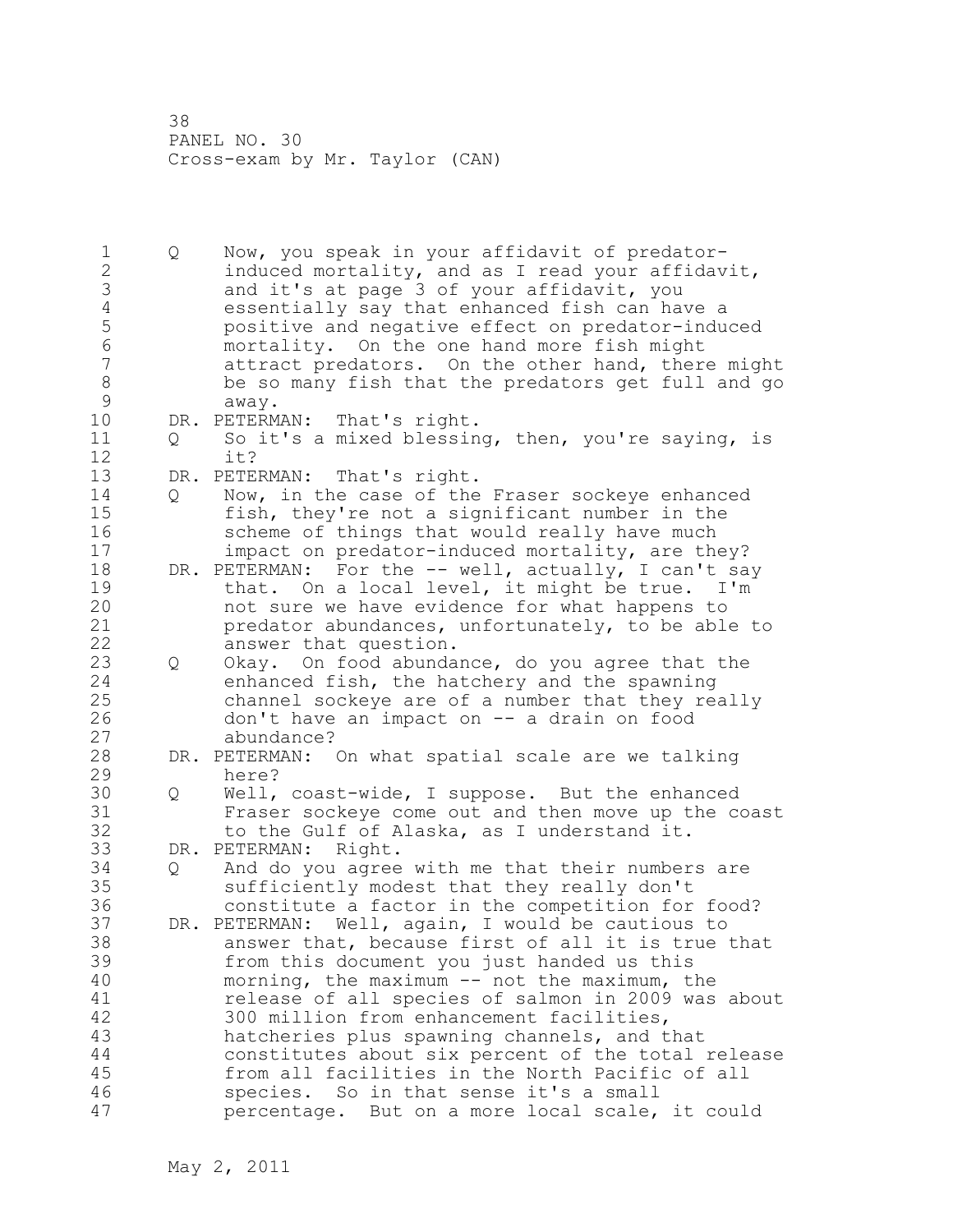1 be that there are particular runs of juveniles 2 that coincide with wild populations on their 3 northward migration as juveniles, where they --<br>4 they could have a competitive influence. 4 they could have a competitive influence.<br>5 0 But you're just postulating at that poin 5 Q But you're just postulating at that point.<br>6 DR. PETERMAN: Yes, absolutely. Yes, we have n 6 DR. PETERMAN: Yes, absolutely. Yes, we have no data unfortunately on food supply at various locales as 8 a function of the number of fish at those locales.<br>9 0 Are you aware of study or studies that at a broad 9 Q Are you aware of study or studies that at a broad<br>10 level conclude that very small percentage of the level conclude that very small percentage of the 11 plankton is eaten? 12 DR. PETERMAN: Well, yes, I'm aware of such studies, 13 but you've got to categorize the plankton into 14 available and not available. So back in the '70s 15 there was this observation, and it's definitely 16 the case that if you estimate abundance over the 17 full depth of the water column, yes, the salmon 18 are eating a very small percentage of what's 19 there. But if you look at just what's available<br>20 in the top 20 metres where the salmon are, that in the top 20 metres where the salmon are, that is 21 not the case. There are certain areas where 22 they're depleting food supply. 23 In fact, if you look at one of the papers 24 that I submitted as part of the Commission's 25 report from Ruggerone et al -- no, it was 26 Ruggerone and Neilson, 2004, they document in<br>27 there several cases where the food supply has there several cases where the food supply has been 28 diminished in the North Pacific in the open ocean 29 as a result of feeding by -- largely by pink 30 salmon. It shows up as a depletion when you have<br>31 these large runs every other year. these large runs every other year. 32 Q At the same time, though, and just going back to 33 my question, is it your understanding that of the 34 available plankton, only a small fraction is 35 consumed or eaten? 36 DR. PETERMAN: I would say yes, the way you just 37 stated, but I would say as a fraction of the total 38 available plankton, no, I won't agree with that. 39 Q All right. At page 4 of your affidavit -- sorry, 40 page 3 of your affidavit, in question 4, if that 41 might be brought up -- and I'm almost finished in<br>42 the sense my time is up. Oh, I'm sorry, in the the sense my time is up. Oh, I'm sorry, in the 43 exhibit to the affidavit, the actual answers. 44 Just at the bottom there, I think. 45 In that last paragraph that begins: 46 47 In the overall picture for B.C. enhancement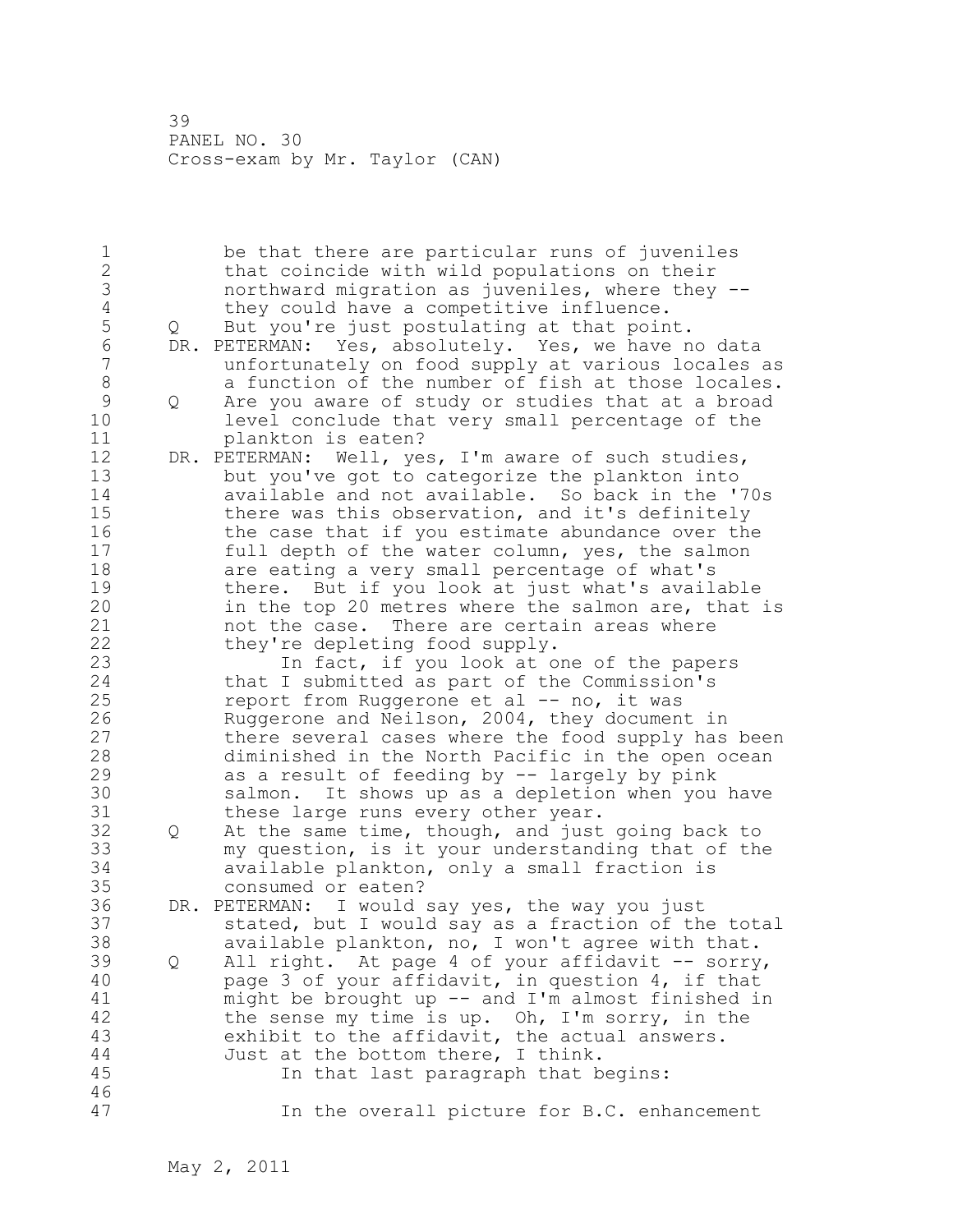40 PANEL NO. 30 Cross-exam by Mr. Taylor (CAN) Questions by the Commissioner

1 **1** programs, such effects on body size and<br>2 **programs** survival rate may be of relatively litt 2 3 Survival rate may be of relatively little<br>3 3 Consequence to fishable biomass, except i 3 consequence to fishable biomass, except in particular local situations... 5 6 And you go on, explaining you don't have the data. DR. PETERMAN: Right. 8 Q Would it be accurate to replace that word "may"<br>9 with "is likelv", so that it would read: with "is likely", so that it would read: 10 11 ...such effects on body size and survival 12 **12** rate is likely of relatively little<br>13 consequence to fishable biomass... consequence to fishable biomass... 14 15 DR. PETERMAN: No, I'd prefer to stick with my wording. 16 Q All right. So you're essentially saying it could 17 be or it could not be. 18 DR. PETERMAN: Yes, right. 19 Q You just don't know.<br>20 DR. PETERMAN: Yes, right DR. PETERMAN: Yes, right, because we don't really have 21 enough data to say. 22 MR. TAYLOR: All right. I see my time is up, as was 23 the case with another panel of witnesses, Mr. 24 Commissioner. I do have some questions on the 25 PPR. I do appreciate Ms. Baker having corrected 26 some things, but I've got some more, and as with<br>27 the first one that involved Mr. Martland, I still the first one that involved Mr. Martland, I still 28 have to figure out a way to get some of our 29 intended corrections before you. And I will add 30 this PPR to my list and see what I can do through<br>31 Ms. Baker. Thank you. 31 Ms. Baker. Thank you.<br>32 Thank you, witnes Thank you, witnesses. 33 MS. BAKER: Mr. Commissioner, perhaps this would be the 34 time for the break. 35 THE COMMISSIONER: It is. I just want to take one 36 quick moment to ask the panel this, and make sure 37 I understand your answers in this context. 38 39 QUESTIONS BY THE COMMISSIONER: 40 41 Q With regard to the channel, the spawning channels,<br>42 the fish that are released and go through their the fish that are released and go through their 43 cycle, I presume return to the spawning channel 44 once again to spawn in the same channel where they 45 were born. With regard to hatchery fish, what 46 happens to them when they return to the hatchery? 47 MS. CROSS: Hatchery fish return to the hatchery, as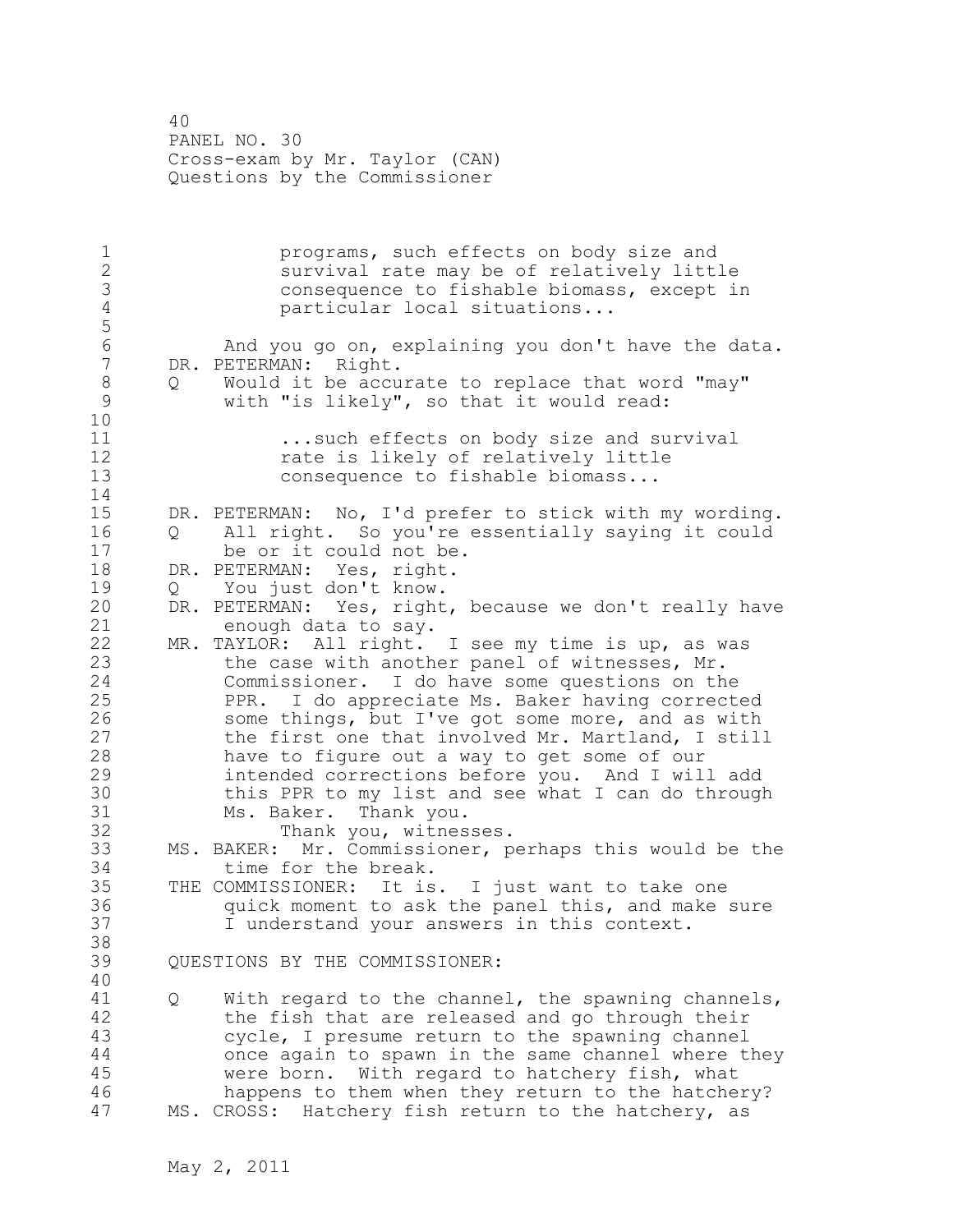1 well. Many of the hatcheries actually have a 2 fishway that the fish can swim right into the 3 hatchery, and they do swim in, certainly a<br>4 proportion of them will swim into the hatch 4 proportion of them will swim into the hatchery.<br>5 When the SEP program was designed, it was 5 6 6 When the SEP program was designed, it was<br>6 6 6 designed to actually produce fish that were as 6 designed to actually produce fish that were as similar to the wild fish as possible, so that they 8 would actually return to the spawning grounds as<br>9 well and spawn there to rebuild the population. 9 well and spawn there to rebuild the population.<br>10 Mand so, ves, there are a component of the hatch And so, yes, there are a component of the hatchery 11 fish that spawn in the wild, with wild salmon, but 12 they are native stocks. We have moved fish around 13 in the past. It's a very small proportion of our 14 program. So the fish that are spawning have 15 originated from that stock and they may be 16 spawning in the wild, they may be returning to the 17 hatchery. 18 THE COMMISSIONER: Thank you. Yes, we'll take the 19 break at this time.<br>20 THE REGISTRAR: The hear THE REGISTRAR: The hearing will now recess for 15 21 minutes. 22 23 (PROCEEDINGS ADJOURNED FOR MORNING RECESS) 24 (PROCEEDINGS RECONVENED) 25 26 THE REGISTRAR: The hearing is now resumed.<br>27 MS. BAKER: Mr. Commissioner, we're going t 27 MS. BAKER: Mr. Commissioner, we're going to start with<br>28 Alan Blair now, and I'm hoping that Mr. Blair and Alan Blair now, and I'm hoping that Mr. Blair and 29 also Mr. Harrison can complete by the lunch break. 30 Thank you.<br>31 MR. BLAIR: Mr. 31 MR. BLAIR: Mr. Commissioner, for the record, Alan<br>32 Blair. I appear on behalf of the B.C. Salmon Blair. I appear on behalf of the B.C. Salmon 33 Farmers Association. 34 35 CROSS-EXAMINATION BY MR. BLAIR: 36 37 Q Members of the panel, I just wanted to set my mind 38 correct, I think, in terms of what is a policy and 39 what might be merely a draft policy. And if I 40 could direct my first question to you, Ms. Cross, 41 in your affidavit, where you referenced, I think<br>42 it's paragraph 3, to the SEP Enhancement it's paragraph 3, to the SEP Enhancement 43 Guidelines, marked now, I believe, as Exhibit 760, 44 you were asked whether it's policy or draft, and 45 am I correct that it's still a draft policy and 46 not a completed document? 47 MS. CROSS: It's a draft set of guidelines. Some of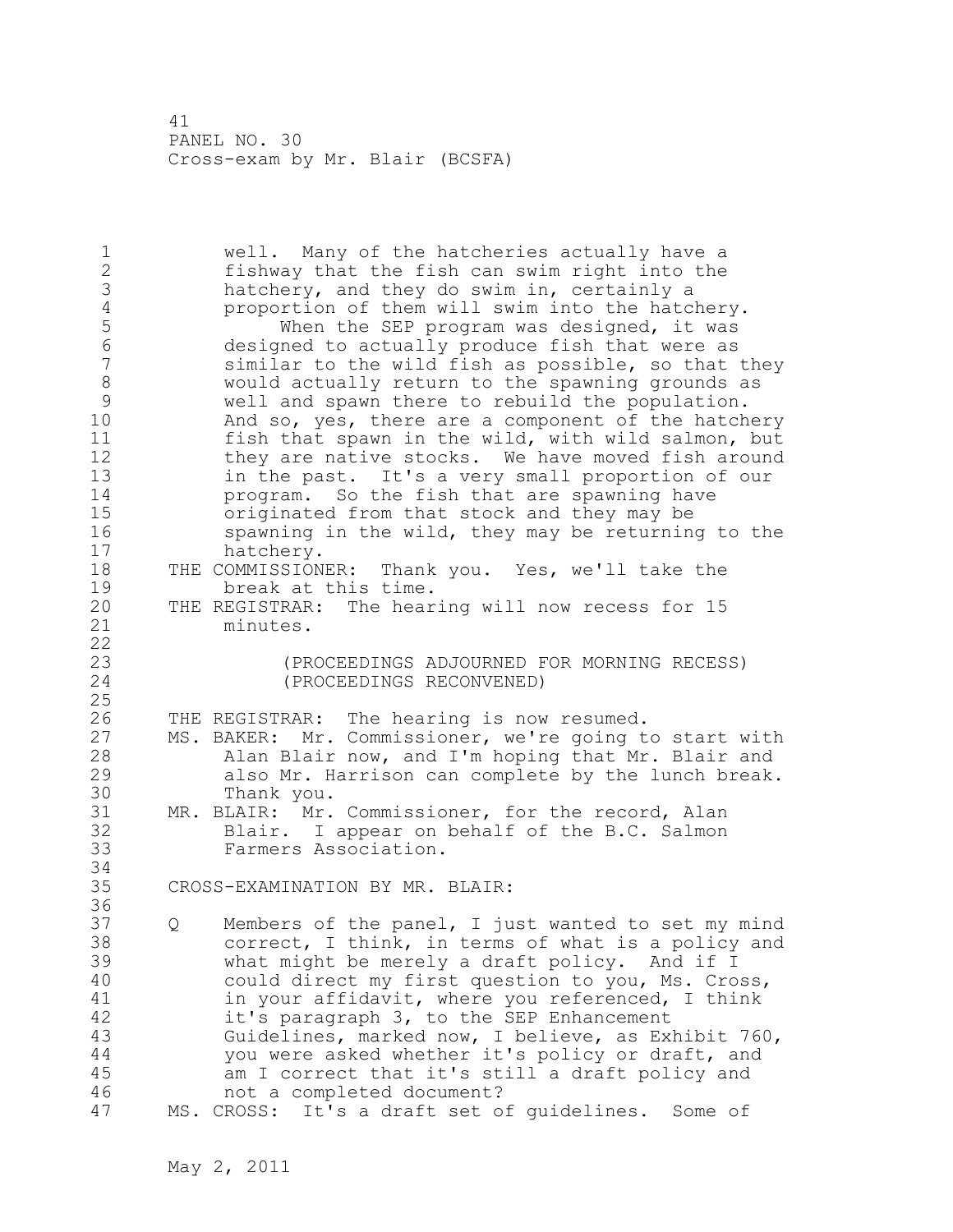1 the components within that document are complete 2 and are either on the Internet or the intranet, 3 other components are less well developed.<br>4 0 And so just so we're referring to the rig 4 Q And so just so we're referring to the right last<br>5 draft, what date, what year, month are you 5 draft, what date, what year, month are you<br>6 feferring to as the latest draft? 6 **6** referring to as the latest draft?<br>7 MS. CROSS: 2008, I believe. I don't MS. CROSS: 2008, I believe. I don't have it in front 8 of me right now. 9 Q And so your comments in your affidavit are related<br>10 to that latest 2008 document. then? to that latest 2008 document, then? 11 MS. CROSS: That's correct. 12 Q All right. And just while we're on the question 13 of identifying where we are with documents, the<br>14 Hatcherv Risk Assessment tool, I'm not sure how Hatchery Risk Assessment tool, I'm not sure how 15 you say that acronym, but it's Exhibit 763, and 16 the copy that I'm working from says, "Last updated 17 January 30th, 2008." Is that also the latest of 18 these documents? 19 MS. CROSS: That's correct.<br>20 0 All right. Now, I app 20 Q All right. Now, I appreciate that the affidavits 21 we have from the three of you are responding to 22 specific questions framed by Commission counsel, 23 and you operated on that basis, correct? 24 MS. CROSS: Yes. 25 Q I see three heads nodding. Everybody agrees with 26 that proposition?<br>27 DR. PETERMAN: Yes. DR. PETERMAN: Yes. 28 MR. SAVARD: Yes. 29 Q And I'm going to direct my first question or 30 series of questions to you, if I may, Ms. Cross,<br>31 and again, following on my reference to the and again, following on my reference to the 32 Enhancement Guidelines, the 2008 document, 33 Exhibit 760, you were asked to what extent the 34 document represented current guidelines in use by 35 DFO? 36 MS. CROSS: Mm-hmm. 37 Q And you indicated in your answer that the document 38 substantially represents the current guidelines 39 and practices with respect to, and you list 40 several areas. Are you following along with me? 41 you list genetic management, captive breeding,<br>42 assessment, marking and carcass placement? assessment, marking and carcass placement? 43 MS. CROSS: Yes, I am. 44 Q So that represents current guidelines. I wasn't 45 quite sure what the rest of your answer was when 46 you say other components such as release 47 strategies, fish health management, bio-security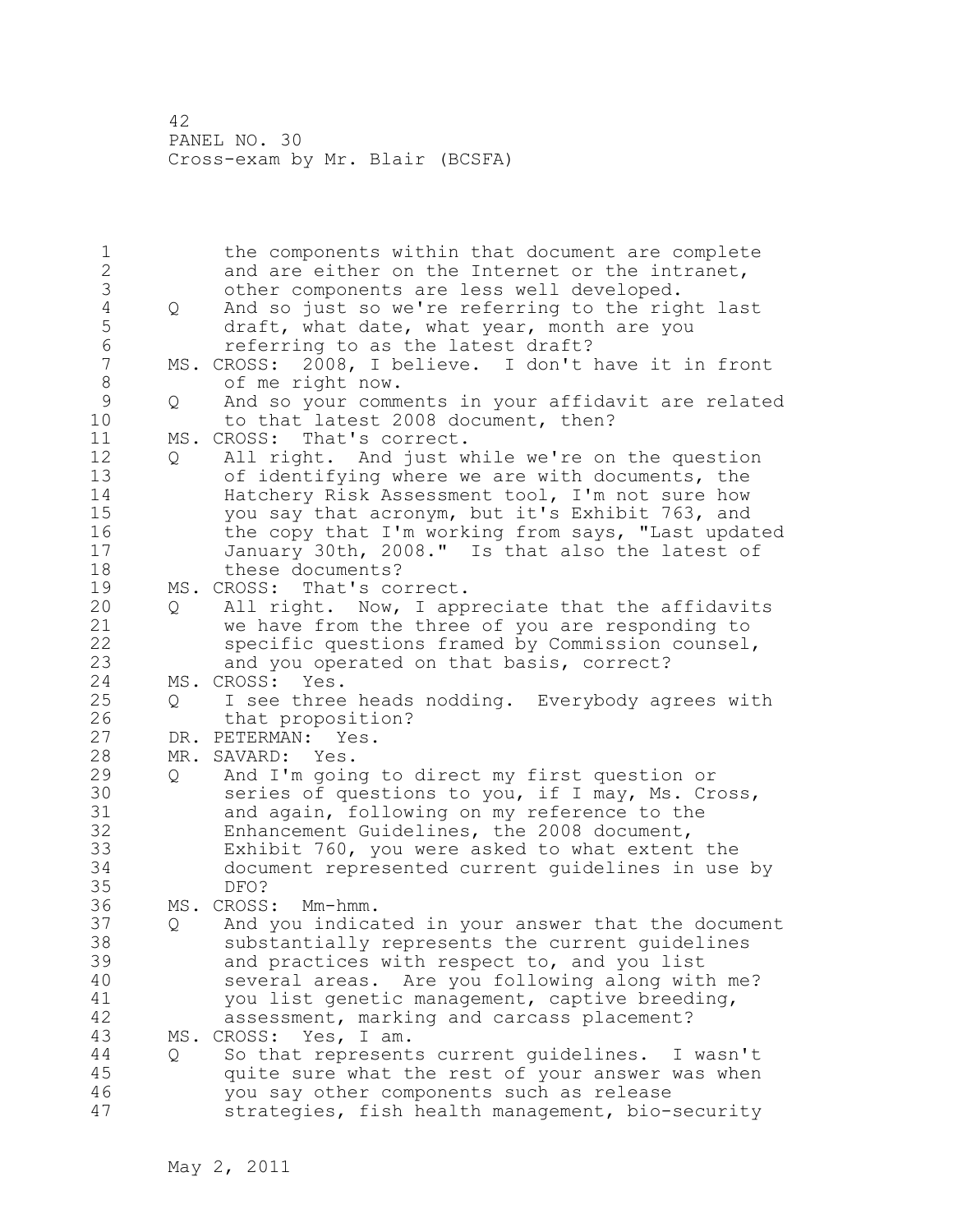1 will be reviewed and further developed. I wasn't 2 clear from that answer whether you could tell me 3 whether this is new components being drafted, or 4 there's an update of existing areas within those<br>5 1isted components? 5 listed components?<br>6 MS. CROSS: This is an m 6 MS. CROSS: This is an update of existing components.<br>7 Some of those components are in the operational Some of those components are in the operational 8 guidelines and we're in the process of updating<br>9 some of that material now. 9 some of that material now.<br>10 0 All right. When I look at 10 Q All right. When I look at the Hatchery Risk 11 Assessment tool, Exhibit 363, and in particular, 12 at pages 6 and 7 of that document -- 13 MR. BLAIR: No, I'm sorry, the Hatchery is -- I think 14 it's 763, Hatchery Risk Assessment Tool? 15 MR. LUNN: Oh, I'm sorry. 16 MR. BLAIR: Perhaps I've -- that's it, yes. 17 MR. LUNN: Thanks very much. 18 MR. BLAIR: Six and 7, please. 19 Q So we're looking there at the bottom, all of<br>20 page 6, and if you could perhaps go over to page 6, and if you could perhaps go over to the 21 top of page 7, thank you, the two tables, would be 22 excellent. Members of the panel, we have here 23 Table 1 in this document, it says, "Some Risks and 24 Benefit from Salmon Enhancement." You see it on 25 the screen. I'm going to direct this question to 26 each of you in turn and I'm going to make the<br>27 suggestion -- which one is allowed to do in c suggestion -- which one is allowed to do in cross-28 examination, and you can agree or disagree, I'm 29 sure you've been briefed on that -- to the Benefit 30 section at the second part of that table, there<br>31 are five areas listed, "Conservation of At-Risk 31 are five areas listed, "Conservation of At-Risk<br>32 Stocks," "Economic Benefits from Harvest Stocks," "Economic Benefits from Harvest 33 Increases," "Stock Assessment," "Mitigation," 34 "Social, Cultural, First Nations and Partners," do 35 you see that? You're all nodding. I'm going to 36 suggest to you that when the Salmon Enhancement 37 Program was first commenced in the late 1970s, 38 these key benefits were largely known to the 39 program then and have remained central key 40 benefits to the program through the last two or 41 three decades; is that correct? They haven't<br>42 fundamentally changed? Maybe in order, Ms. C. fundamentally changed? Maybe in order, Ms. Cross? 43 MS. CROSS: Yes. 44 Q Mr. Savard? 45 MR. SAVARD: I would say yes. Just with respect to 46 conservation of at-risk stocks, with respect to 47 the *Species at Risk Act*, which is a relatively new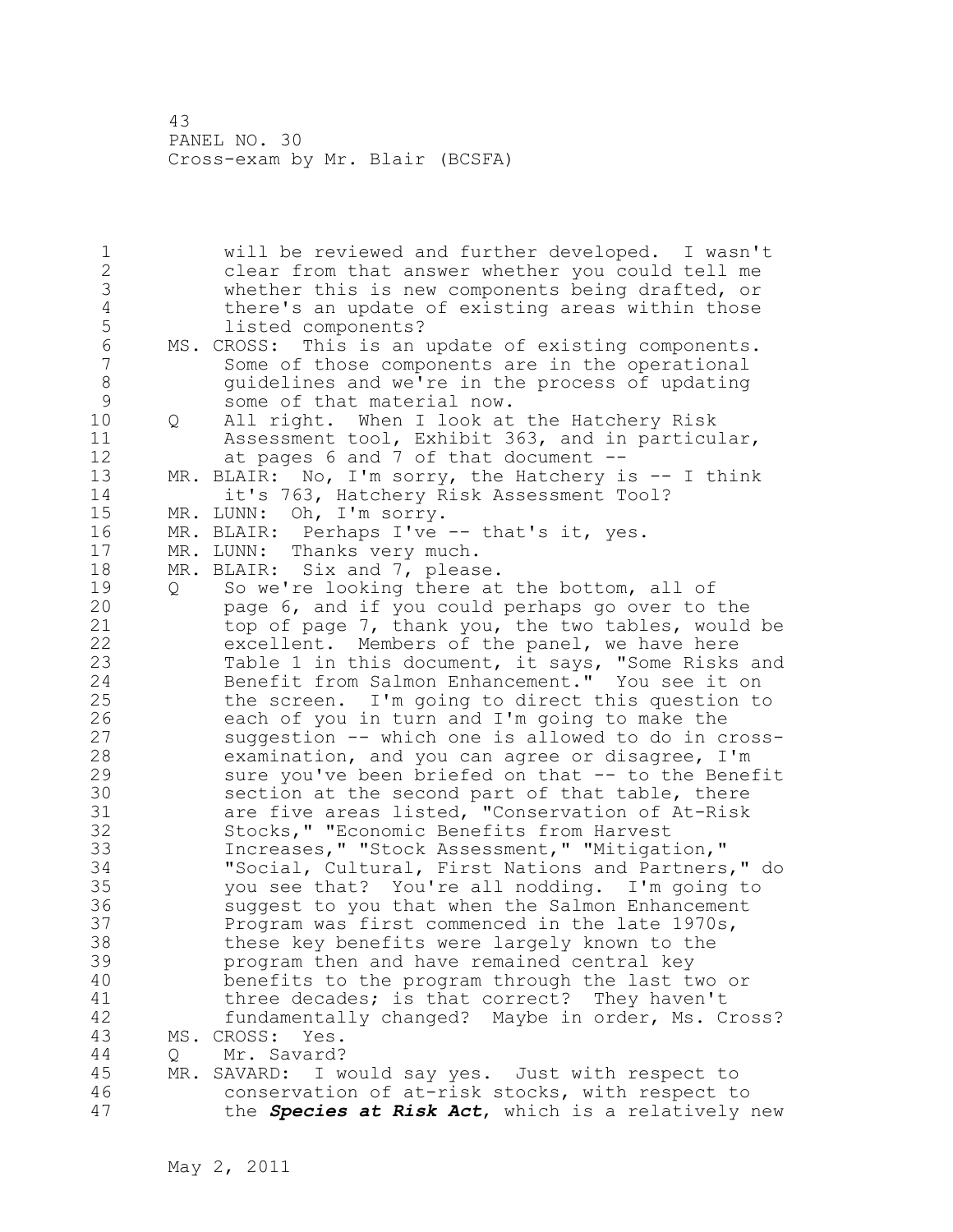1 act, I think I would say that this is a component 2 that's probably -- we're much more focussed on 3 than we were at the inception of the SEP program.<br>4 0 Dr. Peterman? 4 Q Dr. Peterman?<br>5 DR. PETERMAN: Wel 5 DR. PETERMAN: Well, not being within DFO, I can't say 6 what their objectives were back then specifically so I'll defer to my DFO colleagues on the panel, 8 here. 9 Q Would you disagree that, with your knowledge of<br>10 the fish professional, would you disagree that the fish professional, would you disagree that 11 those were the benefits well espoused by DFO for 12 the last 30 years? 13 DR. PETERMAN: Well, as I just said, I'm not sure 14 exactly what they espoused in 1976, but these seem 15 like reasonable objectives. They certainly are 16 the ones I've heard about recently. 17 Q So they appear to be, in your perspective, at 18 least current benefits to be derived from the 19 Salmon Enhancement Program?<br>20 DR. PETERMAN: Yes. DR. PETERMAN: Yes. 21 Q Now, in the same order, if I may start with you, 22 Ms. Cross, Table 1, commence with risks, and they 23 refer to risks as being genetic, psychological, 24 demographic, disease and facility operations. I 25 notice the table looks to be cut off, or perhaps 26 that's just the way we jump to benefits, because<br>27 the very last word in "Facility Operations," is the very last word in "Facility Operations," is 28 "releases or." If that "or" meant -- 29 DR. PETERMAN: That's on the next page. 30 Q Is that just to the next page? All right. Ms.<br>31 Cross, are those risks also things which were Cross, are those risks also things which were 32 largely known at the commencement of the Salmon 33 Enhancement Program in the late 1970s, or were 34 they newer in terms of knowledge and operation of 35 DFO? 36 MS. CROSS: No, those risks were known at the onset of 37 the program. 38 Q Mr. Savard? 39 MR. SAVARD: Yes, those are risks that were known and 40 that we've been doing work on through the history 41 of the program.<br>42 O Dr. Peterman? Q Dr. Peterman? 43 DR. PETERMAN: Yes, I would think they were known. 44 Q Now, back to the affidavits that you were all 45 asked to swear, and we have them by numbers, 46 although I don't need to refer to them by number, 47 I suppose. So Ms. Cross, and for the record, your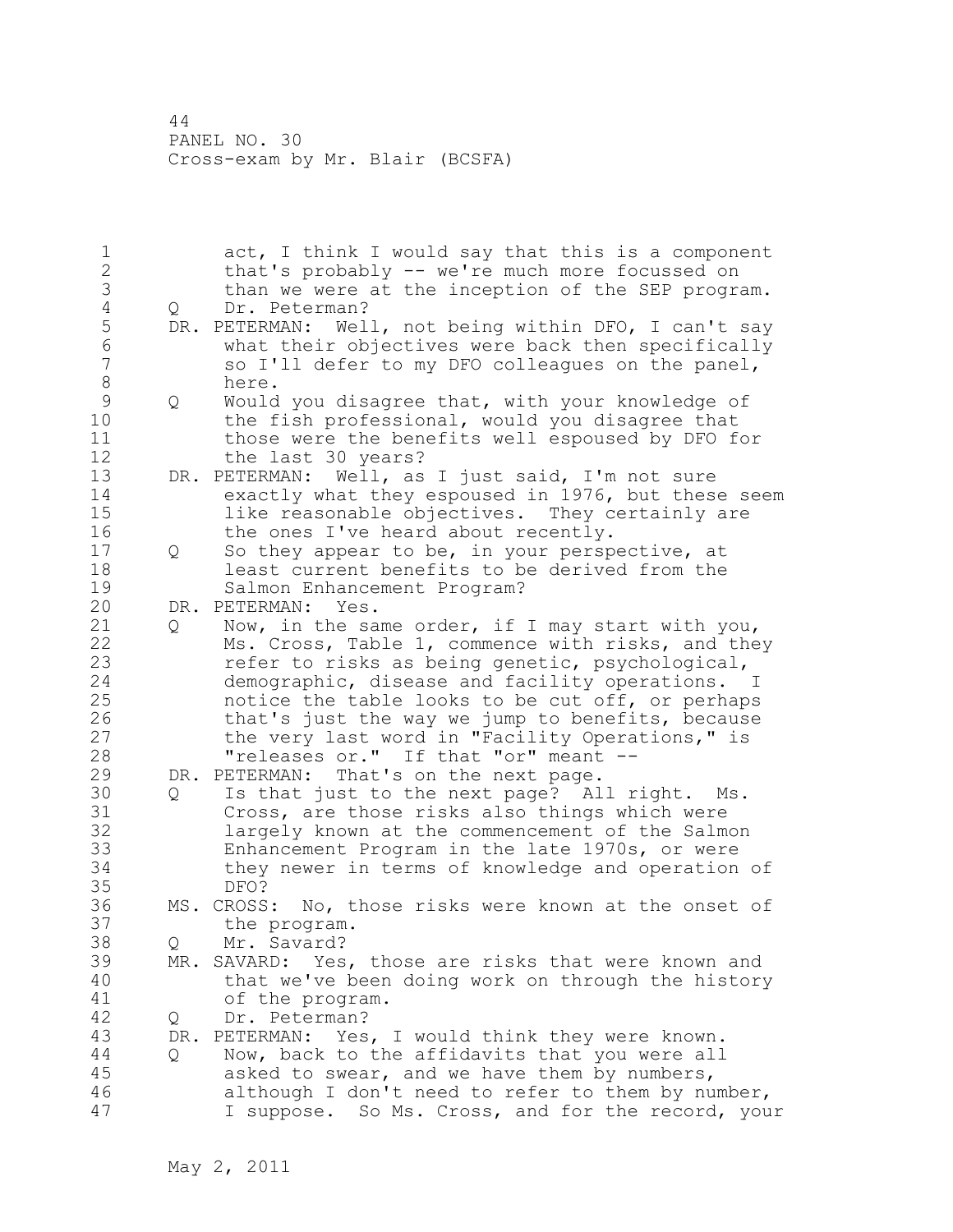1 affidavit is Exhibit 757, and this question I will 2 put to each of you, to your affidavits. But 3 you're asked questions in Ms. Cross's affidavit,<br>4 perhaps, and it's question number 8, Mr. Lunn, t 4 perhaps, and it's question number 8, Mr. Lunn, the<br>5 sefference there, the heading is "Wild Hatchery 5 **19 Feature 12 reference there, the heading is "Wild Hatchery**<br>6 **19 Fish Interactions."** We have that on the scree 6 Fish Interactions." We have that on the screen.<br>7 The You were asked to comment on wild and hatchery 7 You were asked to comment on wild and hatchery 8 fish interactions in, really, three distinct sub-<br>9 questions. One is really quantifying the risk of 9 questions. One is really quantifying the risk of over-exploitation through mixed-stock fisheries. 11 And I think I take from your answer, Ms. Cross, 12 that there's really not been perhaps a lot of 13 research done in this area? 14 MS. CROSS: You're referring to 8(a)? 15 Q Well, I'm referring to your answer, which says: 16 17 SEP has not done research on over-18 exploitation of wild sockeye due to the 19 presence of enhanced populations. 20 21 So if that's your answer, do you stand by it, that 22 there hasn't really been much research done? 23 MS. CROSS: This is not a particular issue that SEP 24 would do research on. The issue is around how 25 mixed stock fisheries are managed and so 26 regardless of whether the stock is of enhanced<br>27 origin, or wild origin, stocks that are more origin, or wild origin, stocks that are more 28 productive, that are co-migrating with weaker 29 stocks are managed accordingly by the Department 30 so that's not a SEP research item.<br>31 0 Well, I'm going to your affidavit 31 Q Well, I'm going to your affidavit so do you say that the answer in your affidavit is not correct? 33 MS. CROSS: No, SEP has not done research on over-34 exploitation, that's correct. 35 Q And then the next two questions -- 36 MR. TAYLOR: Well, in fairness to the witness, she 37 basically said SEP doesn't do it. If you look at 38 the next sentence, it talks about who does. 39 DR. PETERMAN: That's right. Yes. 40 MR. BLAIR: Yes, I understand that. 41 Q You understood my question was being confined to the Salmon Enhancement Program, of which you're a 43 manager? 44 MS. CROSS: Yes. Yes, I do. 45 Q Thank you. 8(b) and (c), basically, are the same 46 question, the first one 8(b) referring to 47 freshwater rearing environment, and 8(c) being a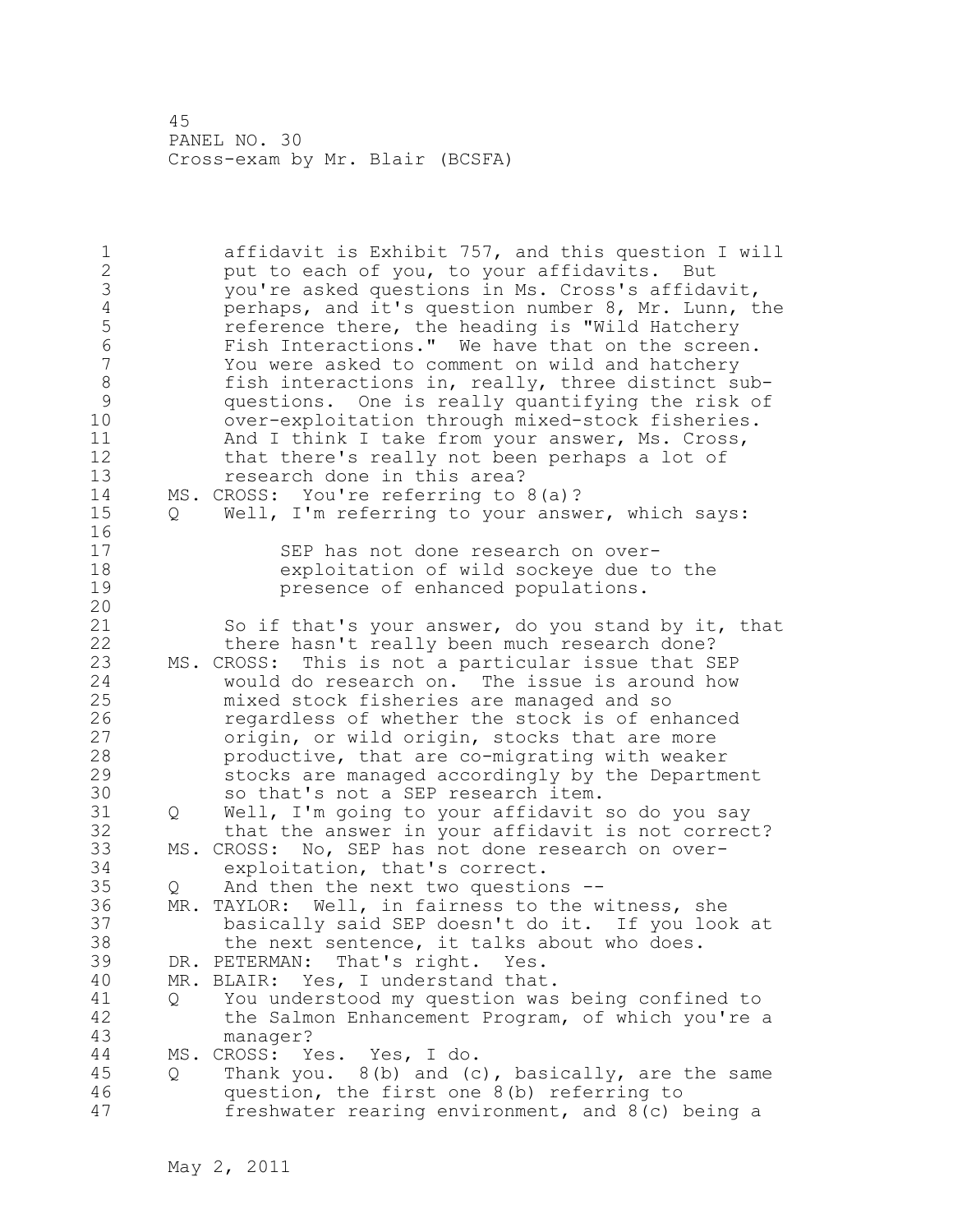1 marine environment, but otherwise, they're 2 identical questions, you all say that? 3 MS. CROSS: Yes.<br>4 0 I'll stick 4 Q I'll stick with you, Ms. Cross, if I may, your<br>5 answer, in summary, to 8(b) is that there have 5 answer, in summary, to 8(b) is that there have<br>6 been limited studies done on the effects of 6 been limited studies done on the effects of competition between wild and hatchery for food and 8 space? 9 MS. CROSS: I'd say that there have been limited<br>10 bublished studies. When SEP undertakes published studies. When SEP undertakes 11 enhancement, there is some -- certainly, when the 12 program began, there was extensive bio-13 recognizance and biological analysis done of the 14 data before hatcheries were sited. And currently, 15 where there is potential for juvenile 16 interactions, there is an attempt made, certainly 17 for DFO facilities, to do an analysis of 18 freshwater interactions and carrying capacity and 19 to adjust strategies accordingly. So the two<br>20 studies that I cited here, even though there studies that I cited here, even though there are 21 actually only two systems, have provided 22 information for us to utilize when we're setting 23 release targets for other sites. 24 Q I'm going to suggest within the range of projects 25 you've undertaken for many years, 30 years, that 26 represents, really, a fairly limited body of<br>27 knowledge in this area? knowledge in this area? 28 MS. CROSS: It's a limited published body of knowledge, 29 I'd say. 30 Q And in answer to question 8(c) is that you're just 31 not aware of any specific studies done with<br>32 sespect to competition for food and space in respect to competition for food and space in the 33 marine environment? That answers and properly 34 reflects your knowledge? 35 MS. CROSS: Yeah, not that are specifically -- could 36 you scroll up for me, please? 37 Q I'm sorry, I can't hear you.<br>38 MS. CROSS: I'm asking that the s MS. CROSS: I'm asking that the screen be scrolled up. 39 Could you go to 8(c) for me, please? 40 MR. LUNN: Yes. Sorry. 41 MS. CROSS: Thank you. Yeah, I'm not aware of a<br>42 Specific study on competition between wild specific study on competition between wild and 43 hatchery salmon for food and space. 44 Q Now, under this heading, "Wild and Hatchery 45 Fishing Directions," you were not, and, in fact, 46 none of you were asked to comment in this 47 affidavit with respect to the effects of fish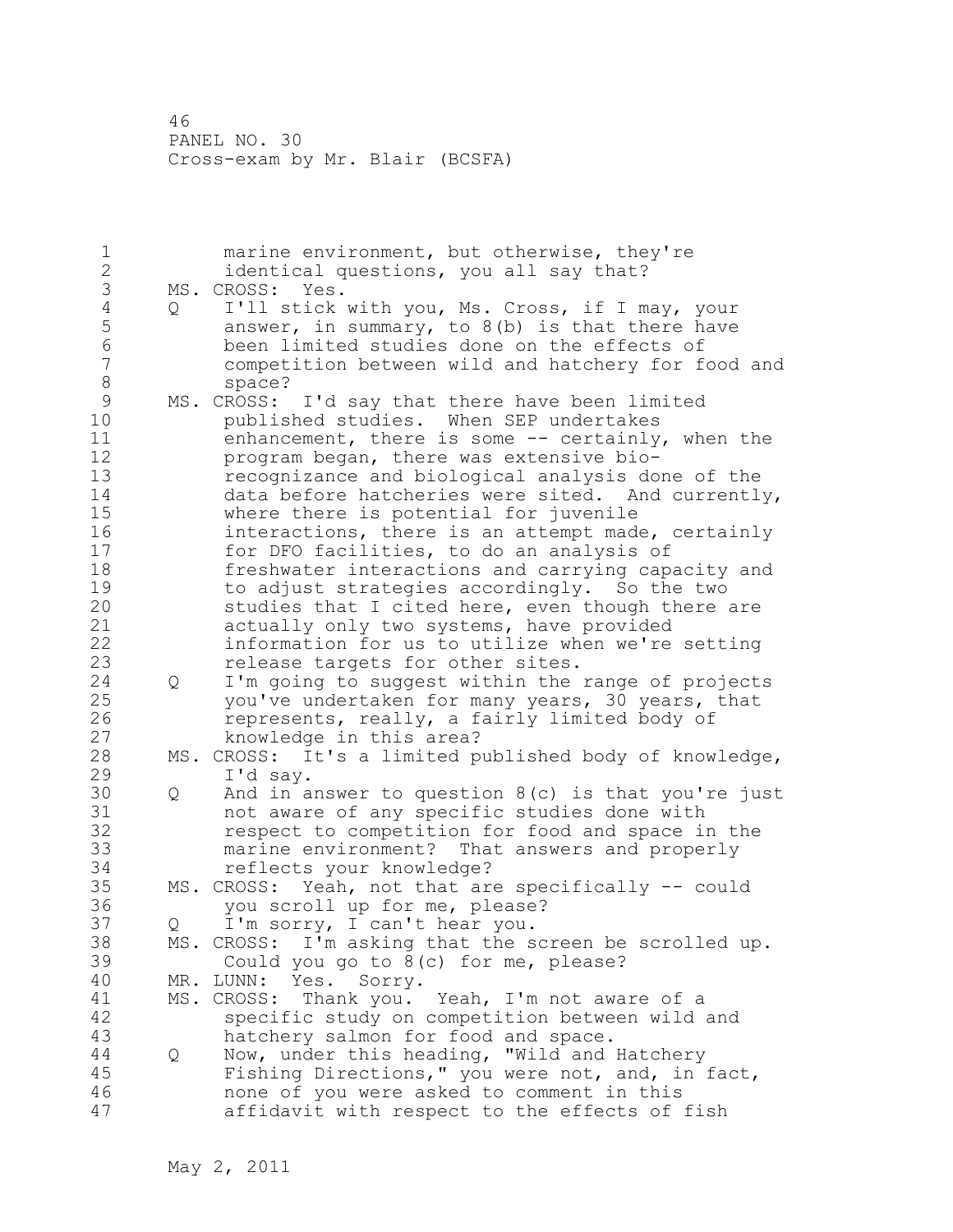1 health effects between wild and hatchery, correct? 2 MS. CROSS: That's correct. 3 Q And Mr. Savard, I'll go to your affidavit now, as<br>4 well, if I may, which is Exhibit 758, Mr. Lunn. 4 well, if I may, which is Exhibit 758, Mr. Lunn.<br>5 And, again, taking you to -- in your case, it's 5 And, again, taking you to -- in your case, it's 6 number 19(a), (b) and (c). Those questions and 7 answers at 19(a), (b) and (c) are the same 8 questions, at least, that I referred Ms. Cross to 9 in her section 8(a), (b) and (c)?<br>10 MR. SAVARD: Yes, they appear to be. MR. SAVARD: Yes, they appear to be. Yes. 11 Q And your answers stand as you've written them? I 12 **just wanted to direct your attention to these** 13 three answers. You're not aware of any specific 14 studies on risk of over-exploitation, correct? 15 MR. SAVARD: That's correct, yes. 16 Q You've given an answer about the various studies 17 you've done, the Department has done with respect 18 to freshwater, but you're not aware of any 19 specific studies with respect to the competition<br>20 for food and space in a marine environment? for food and space in a marine environment? 21 MR. SAVARD: That's correct, yes. 22 Q Merging your 19(b) and (c) together in that 23 question? 24 MR. SAVARD: Yes. 25 Q And again, you were not asked with respect to any 26 disease question regarding wild and hatchery?<br>27 MR. SAVARD: No, I was not. MR. SAVARD: No, I was not. 28 Q And Dr. Peterman -- 29 MR. BLAIR: Mr. Lunn, that's Exhibit 759, I think. I 30 think that's correct. Just a second, I'll get the<br>31 fight version, or perhaps I can just read it off 31 right version, or perhaps I can just read it off<br>32 the screen. the screen. 33 DR. PETERMAN: The questions are on the next page. 34 MR. BLAIR: Thank you. 35 DR. PETERMAN: There you go. 36 MR. BLAIR: Thanks, Dr. Peterman, I'm working from a 37 different copy. 38 Q So in your case, Dr. Peterman, the questions are 39 found as questions 2(a), (b) and (c) in your 40 affidavit, and they're the same three questions 41 I've been asking of the other two witnesses on the<br>42 manel, correct? panel, correct? 43 DR. PETERMAN: No, these are different questions. 44 MR. BLAIR: I'm sorry. I need to get the right part, 45 then. I'll do it a different way while my 46 colleague looks for the documents. 47 Q Actually, my question really relates to the last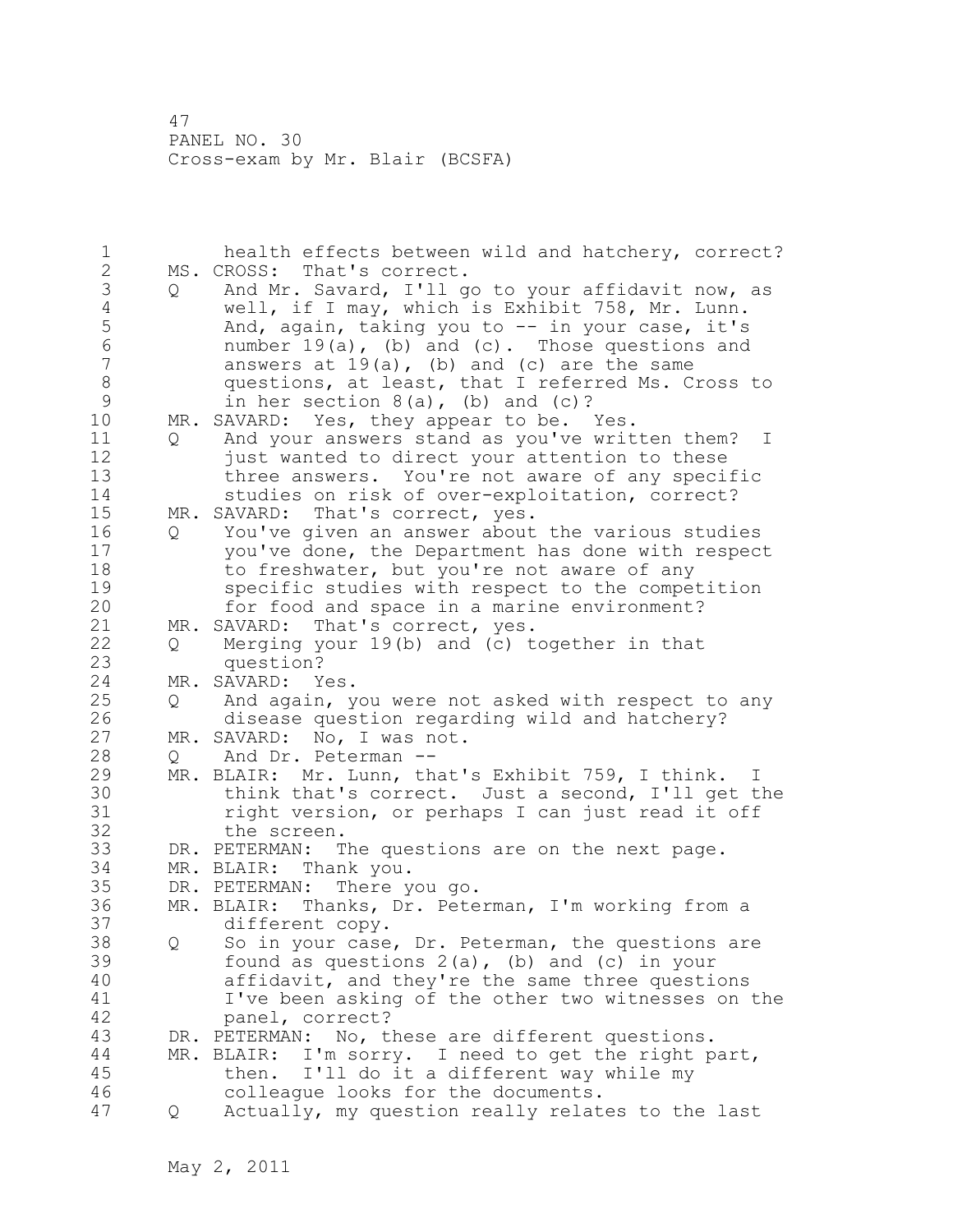1 question of my series, which is you were also not 2 directed to answer any questions with respect to 3 the wild hatchery fish interactions as it relates 4 to disease or disease transfer, correct?<br>5 DR. PETERMAN: That's correct. 5 DR. PETERMAN: That's correct.<br>6 0 Okav. I care less about 6 Q Okay. I care less about -- your answers to the questions you were put, rather than the ones which 8 weren't put to you, which is why I wanted to make<br>9 that point of all of you. Thank you. 9 that point of all of you. Thank you.<br>10 DR. PETERMAN: Okav. DR. PETERMAN: Okay. 11 Q I'll go back to that last question that I just 12 posed to Dr. Peterman and we'll go in the same 13 order again, Cross, Savard, Peterman, if I may. 14 Had you been asked about interactions of wild 15 hatchery disease interactions, you would have had 16 an opinion on that, Ms. Cross? 17 MS. BAKER: Sorry, if I could just interrupt, Mr. 18 Commissioner, these witnesses are here today to 19 talk about everything except disease because there<br>20 is a disease component coming up, there's a is a disease component coming up, there's a 21 technical report being prepared on disease, 22 diseases in hatchery and wild affects, there'll be 23 other hearings on disease so we actually 24 deliberately limited their testimony to exclude 25 disease issues because it is coming up later in 26 the hearings. That may assist my friend, that<br>27 there was a method to this, which was to leave there was a method to this, which was to leave 28 that component of this topic for a later date in 29 the hearings, given that we only have the one day 30 today.<br>31 MR. BLAIR: MR. BLAIR: Mr. Commissioner, I understand and I'm not 32 surprised by my friend's objection. This hatchery 33 issue is on the list because of my client's 34 insistence, really, that we needed, all of the 35 participants and the Commissioner, needed to have 36 more information on the interaction between wild 37 and hatchery, and it has been no surprise that our 38 concern here is making sure that all of the 39 various fish stocks which might be interacting 40 with wild stocks have a fair hearing, and the 41 issue of disease, as it relates to hatchery and 42 wild, is very much the key focus of my client's 43 interest in this area. So it's not a surprise to 44 Commission counsel that we want to go into this 45 area. They drafted their questions to their 46 panel. They didn't talk about disease. It 47 doesn't make the issue any less relevant for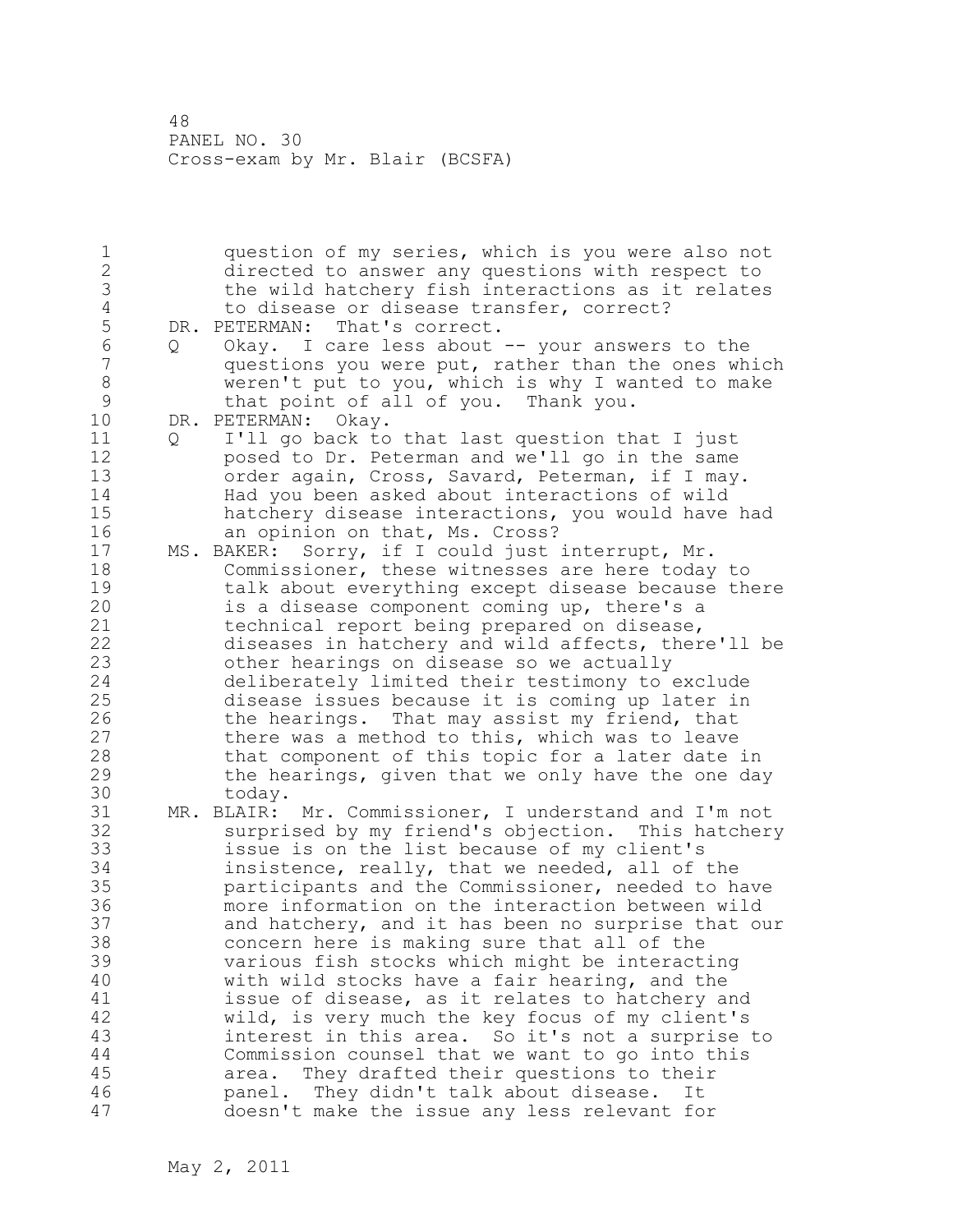1 ourselves. 2 Further, my friend, Mr. Taylor, raised the 3 issue in his direct when I think he said, towards<br>4 the end of his examination to Dr. Peterman, 4 the end of his examination to Dr. Peterman,<br>5 something to the effect of the effect of 5 something to the effect of the effect of<br>6 section the reasonably healthy fish, thereby invoking 6 reasonably healthy fish, thereby invoking the issue of health and disease, which Dr. Peterman 8 basically said, and I'm paraphrasing Dr. Peterman<br>9 so forgive me if I get it a little bit wrong, that 9 so forgive me if I get it a little bit wrong, that<br>10 be was not aware of health or disease issues in he was not aware of health or disease issues in 11 spawning channel-enhanced fish, but I think he 12 said there's always been a question about 13 hatchery-raised fish, or words to that effect, and 14 that is exactly the point of our cross-examination 15 of this panel. 16 To suggest that we can wait until August, 17 when this Commission has two days to discuss the 18 very contentious issue of disease, when we have 19 the experts on salmon enhancement here before us<br>20 is to suggest we have to cram this information is to suggest we have to cram this information 21 relative to the hatcheries into those two days, 22 when we have a perfectly capable panel to discuss 23 it. Just to finish, Mr. Commissioner, I don't 24 intend to ask lots of detailed questions about 25 types of diseases to these witnesses, but rather 26 iust explore the question around whether or not<br>27 there's the capacity for disease to transfer fr there's the capacity for disease to transfer from 28 hatchery to wild. 29 THE COMMISSIONER: Mr. Blair, I'm going to start off 30 this way and try this. I think it would be<br>31 certainly within the realm of assistance fo certainly within the realm of assistance for you 32 to discover or explore what knowledge base they 33 might have around the issue you're raising, but 34 whether you go beyond that and then ask them to 35 delve into the detail without them having prepared 36 for that level of detail, or having Commission 37 counsel prepare the documents to complement their 38 answers would be problematic. So I certainly am 39 comfortable, as Commissioner, with you exploring 40 with them what kind of studies may have been 41 conducted within the Department, or what level of<br>42 understanding there might be within the understanding there might be within the 43 Department. I think the discomfort will come when 44 you go beyond that into the detail, if they're not 45 prepared to delve into those areas, or they have 46 not been prepared by Commission counsel or DFO 47 counsel to delve into those areas.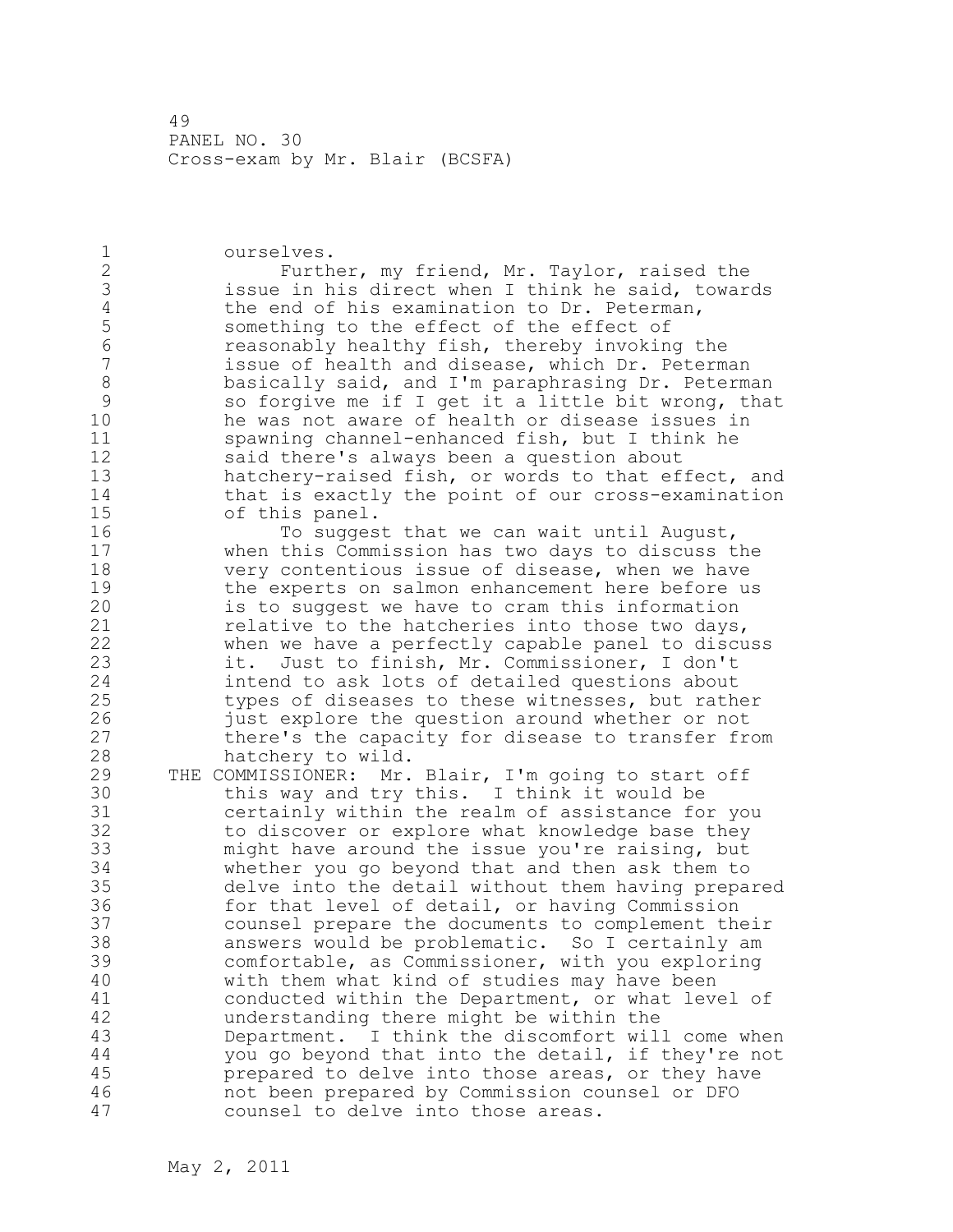1 MR. BLAIR: Thank you. I'll proceed on that basis. 2 I'm directing the panel and Mr. Lunn, if I may, to 3 Exhibit 763, which is the Hatchery Risk Assessment<br>4 Tool, the same pages, 6 and 7, but Mr. Lunn, if 4 Tool, the same pages, 6 and 7, but Mr. Lunn, if<br>5 you could highlight the passage just above the 5 you could highlight the passage just above the 6 Table 1, middle of page 6, the two paragraphs.<br>7 The Yes, thank you. 7 Yes, thank you. 8 Q Firstly, again in order, Ms. Cross, you're 9 familiar with this document?<br>10 MS. CROSS: Yes, I am. MS. CROSS: Yes, I am. 11 Q And you'll note that in the paragraph that the 12 Registrar has highlighted, commencing with the 13 word, "Minimizing the risks," there are a number 14 of risks that are being identified to be managed 15 and they include, among other things, disease and 16 disease transfer? 17 MS. CROSS: I can't see the specific passage, but yes. 18 Q All right. It's really in the start of the second 19 **paragraph that's been highlighted, "Several types**<br>20 of enhancement risks." of enhancement risks." 21 MS. CROSS: Okay. Yes. 22 Q So you see "genetic consequences," "ecological 23 effects," "demographic disease transmission," do 24 you see that list? 25 MS. CROSS: Yes. 26 Q So you're not surprised that the Department has<br>27 1ooked at the risk of disease transmission from looked at the risk of disease transmission from 28 hatcheries to wild fish as part of the management 29 of the SEP program? 30 MS. CROSS: No, I am not surprised.<br>31 0 And the reason you're not surp 31 Q And the reason you're not surprised is because there is such a risk, correct? 33 MS. CROSS: We've identified it as a risk as part of 34 this risk analysis tool and, similarly, we've 35 identified the activities that we take to mitigate 36 for that risk. 37 Q And you would come to that decision to move in 38 that manner because the evidence has suggested 39 that there is a risk that needs to be managed and 40 diseases that need to be managed as it relates to 41 hatchery and wild?<br>42 MS. CROSS: I'm just qo MS. CROSS: I'm just going to step back a little bit 43 and describe that. So when the SEP program began, 44 one of the things that was done was a broad survey 45 of all of the facilities where enhancement -- or 46 all the stocks where enhancement was going to be 47 undertaken. And there was an analysis done on the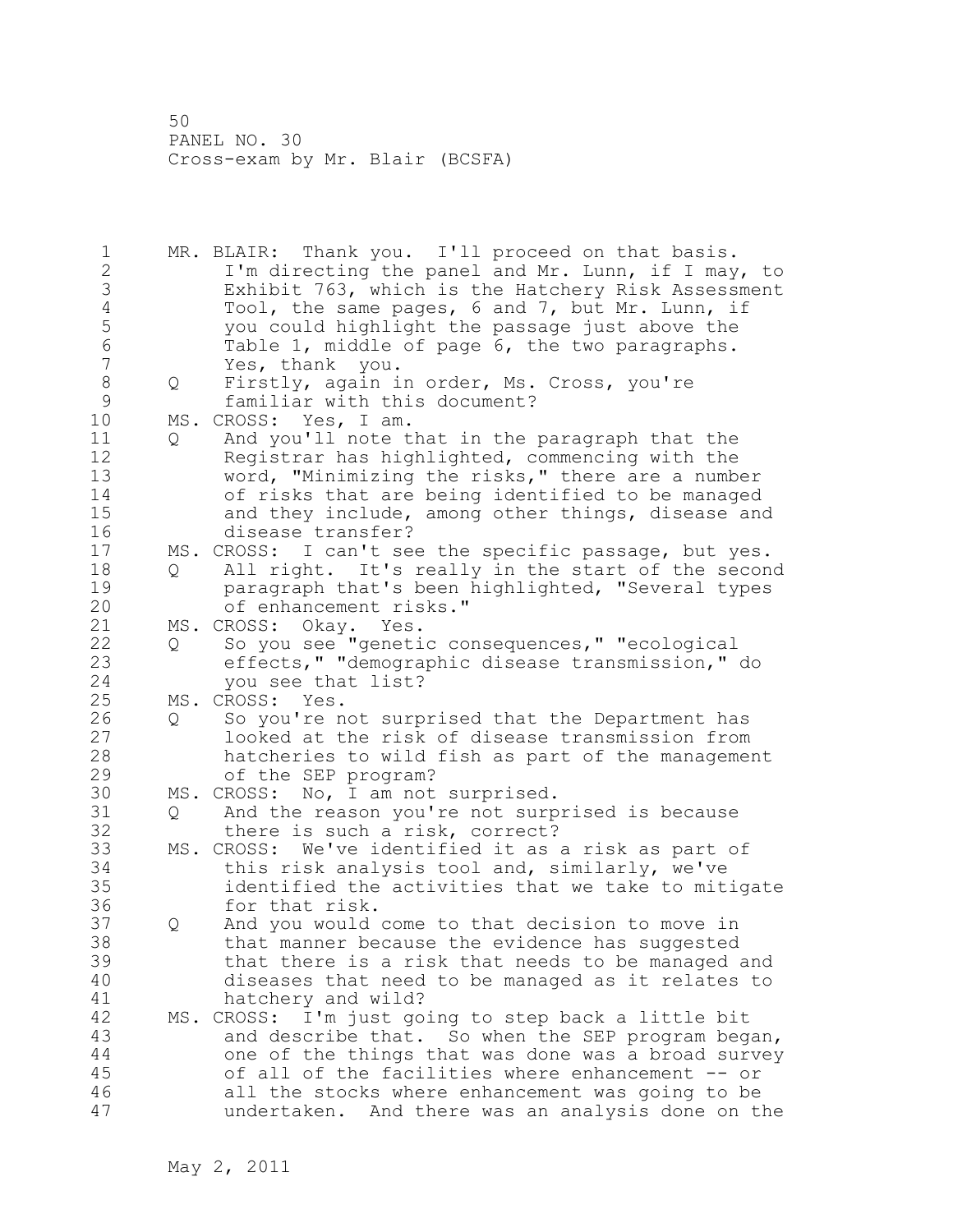1 wild stocks to determine what the presence of 2 disease was in those stocks. And certainly, there 3 are diseases endemic in wild stocks, present<br>4 and analy in wild stocks. So armed with that 4 maturally in wild stocks. So armed with that<br>5 knowledge, we were able to go forward with ou 5 knowledge, we were able to go forward with our<br>6 **being the standard of the kinds** of diseases that m 6 program, aware of the kinds of diseases that might be an issue for us, and to develop best management 8 practices around them by which we could ensure 9 that we were mitigating for that risk.<br>10 0 I think I understood that to sav ves. 10 Q I think I understood that to say yes, you're aware 11 that there's a disease risk and you're managing 12 it? 13 MS. CROSS: Yes. Yes. 14 Q Now, Dr. Peterman, in response to Mr. Taylor's 15 questions, was he distinguished in his answer 16 about reasonably healthy fish, and again, I'll let 17 Dr. Peterman jump in if I inadvertently misstate 18 his conclusion, but I'm trying to speed that 19 **process up.** I think I heard Dr. Peterman say,<br>20 **We're not really worried about the fish in** "We're not really worried about the fish in 21 spawning channels due to our enhancement processes 22 of spawning channels, but there's always been a 23 question about hatchery-raised fish. Whether I've 24 characterized that right or wrong, do you agree 25 with that statement, Ms. Cross? 26 MS. CROSS: There has always been an understanding that<br>27 diseases are potentially present in hatchery fish diseases are potentially present in hatchery fish 28 because we use wild salmon as part of our brood 29 stock and diseases are present in wild fish. And 30 the only diseases that are at issue for our<br>31 hatcheries are those diseases that are curre 31 hatcheries are those diseases that are currently<br>32 http://wild.salmon. We're not concerned abor present in wild salmon. We're not concerned about 33 exotic pathogens because we're dealing with the 34 fish and the diseases that are naturally present. 35 Q Does that mean you also don't test for exotic 36 pathogens? 37 MS. CROSS: I don't know, I'm not aware of the testing 38 protocols for exotic pathogens. 39 Q Dr. Peterman's raising his hand. That's so polite 40 of you, amongst a roomful of lawyers. I haven't 41 seen that happen in several months so please, you<br>42 have the floor. have the floor. 43 DR. PETERMAN: Well, am I supposed to stand up? Yeah, 44 I just wanted to correct the implication of your 45 question, though, for what I said. 46 Q Please. 47 DR. PETERMAN: And what you said, I think, basically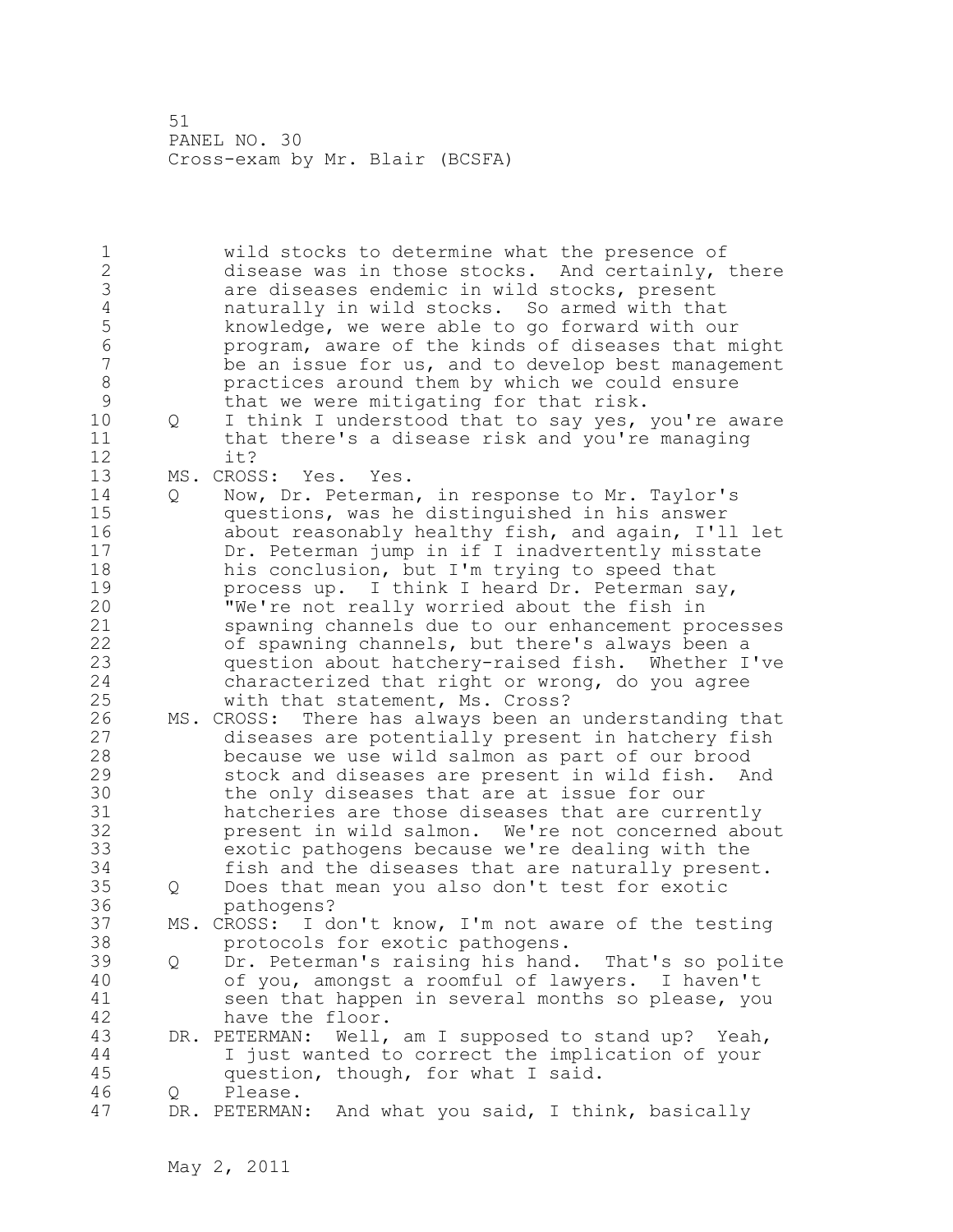1 does characterize what I said, but what I was 2 referring to in response to Mr. Taylor's question 3 was whether there's any evidence of a change in 4 survival rate of juveniles released from<br>5 hatcheries, compared to spawning channel 5 hatcheries, compared to spawning channels,<br>6 6 compared again to the wild stock. So that 6 compared again to the wild stock. So that's my only basis for saying what I said. It had nothing 8 to do with my knowledge of diseases or any other<br>9 senticular mechanisms that might cause the 9 **particular mechanisms that might cause the**<br>10 **buryiver rates to change because I don't k** survivor rates to change because I don't know 11 about disease. So I was simply saying that from 12 what I know, there's no difference in the survival 13 rate of juveniles coming out of a spawning channel 14 compared to the wild stocks that's adjacent, but 15 there are questions that I've read about and heard 16 about with respect to the hatchery-released fish, 17 compared to wild stocks with respect to their 18 survival, period. 19 Q Thank you.<br>20 DR. PETERMAN: DR. PETERMAN: No mechanism specified. 21 Q Thank you, Dr. Peterman, for that clarification. 22 And now, Mr. Savard, we're going to give you the 23 last answer in this area. I don't need to repeat 24 the questions. Can you follow-up on what Ms. 25 Cross is saying and indicate whether you agree or 26 disagree?<br>27 MR. SAVARD: Y MR. SAVARD: Yeah, I don't have a whole lot to add from 28 what Ms. Cross has said. This isn't my area of 29 expertise, but I would acknowledge Ms. Cross's 30 answer about what we're working with is endemic diseases from wild fish and how you manage those 32 in the hatchery situation. 33 Q Now, this question, then, is to all of you, and it 34 relates to the whole question of genetic 35 diversification and, really, the benefit risk 36 around that question. Perhaps I'll start with 37 you, Mr. Savard, since you've been going last and 38 riding on the others' coattails. I'm going to 39 suggest that, of course, the enhancement of 40 weakened stocks, putting more fish down the river, 41 of course, can be a positive benefit in terms of<br>42 ensuring the stock survives as a species. More ensuring the stock survives as a species. More 43 fish out to the ocean, a likelihood you get more 44 fish returning, basic true principle, Mr. Savard? 45 MR. SAVARD: So if I understand your question, you're 46 suggesting that the more fish you produce, the 47 more fish that will return, is that the premise?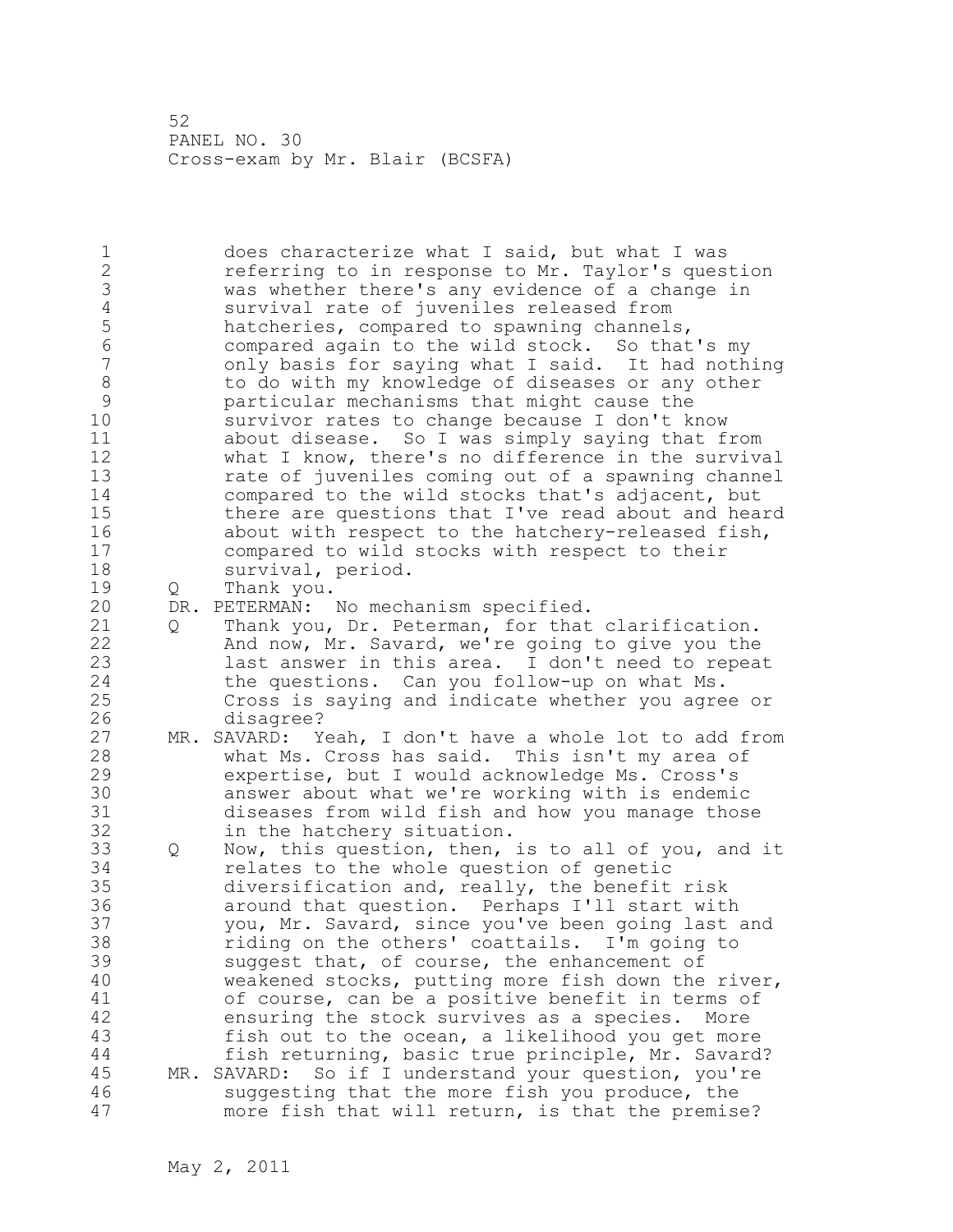1 Q I'm suggesting that's the basis behind hatcheries. 2 MR. SAVARD: I guess I'm not sure I would agree with 3 that. You know, I think what we do in the various<br>4 different facilities is take a look at -- well, 4 different facilities is take a look at -- well,<br>5 first of all, take a look at, you know, what ou 5 first of all, take a look at, you know, what our<br>6 briorities are in terms of enhancement. You nee 6 priorities are in terms of enhancement. You need to be kind of working within the system and the 8 populations that you're dealing with so it doesn't<br>9 mecessarily follow that if you produce a whole 9 mecessarily follow that if you produce a whole<br>10 bunch of fish, a whole bunch of fish come back bunch of fish, a whole bunch of fish come back. 11 There are so many dynamics with respect to the 12 freshwater environment and other things that you 13 need to consider so as a blanket statement, I'm 14 not sure I would agree with your comment. 15 MR. BLAIR: Mr. Lunn, if you could just roll down so we 16 could get the bottom of the next table? Thank 17 you. 18 Q Mr. Savard, just following up on your answer, it 19 seems to me that at least three or four of those<br>20 five benefits answer the very proposition that I five benefits answer the very proposition that I 21 put to you and that is, you know, more fish out of 22 a hatchery, the less likelihood of extinction, or 23 threatened or endangered stocks, the economic 24 benefit to allow for increased harvest, you can 25 get more information on a stock assessment, maybe 26 less direct mitigation. You're preserving stocks<br>27 which would otherwise be lost due to factors in which would otherwise be lost due to factors in 28 the river system so surely you'll agree with the 29 principle that we raise fish and release fish so 30 we have lots of fish?<br>31 MR. SAVARD: Well, again, MR. SAVARD: Well, again, it depends on the system that 32 you're talking about, the production targets that 33 you've got and the dynamics of the population. 34 Generally, in a hatchery system, what we're trying 35 to do is improve the chance of survival of the 36 fish that we're working with, but, you know, in 37 some cases, it's not necessarily producing a whole 38 bunch of fish, you know, to return and reap 39 benefits from. You know, I guess I speak to the 40 conservation of at-risk stocks, where we're 41 specifically working with stocks that are<br>42 vulnerable and the work that we're doing vulnerable and the work that we're doing there 43 doesn't necessarily produce large numbers of fish, 44 but it's working with a population to ensure that 45 that population continues. So again, I guess I'm 46 just trying to differentiate between a blanket 47 statement of producing a lot of fish and then lots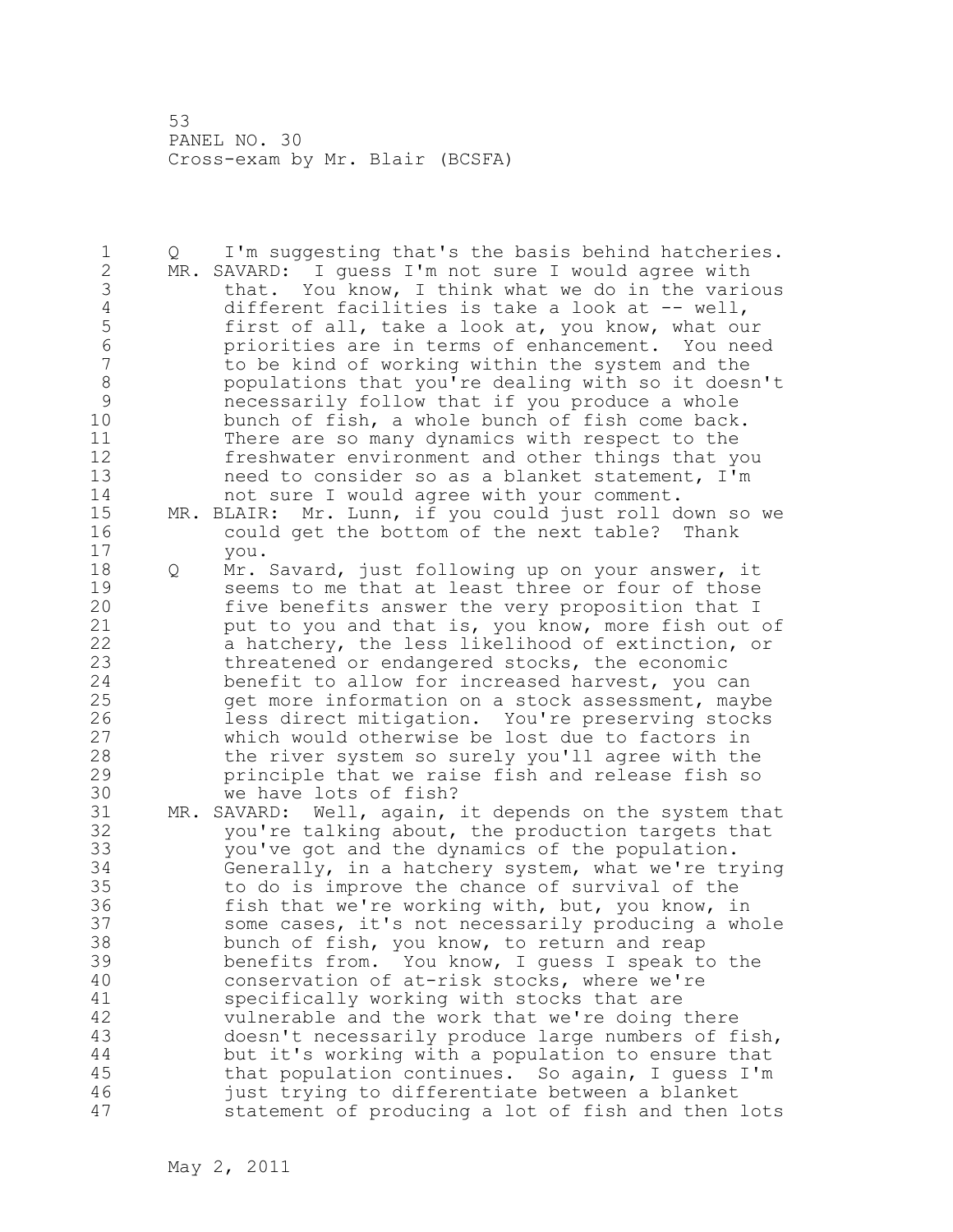1 come back, versus what some of the other 2 objectives might be. 3 Q But that's clearly one objective?<br>4 MR. SAVARD: It is one objective, to p 4 MR. SAVARD: It is one objective, to produce fish for<br>5 harvest, yes. 5 harvest, yes.<br>6 0 And the first 6 Q And the first risk listed in that table --<br>7 MR. BLAIR: If you could roll it up. Mr. Lunn? MR. BLAIR: If you could roll it up, Mr. Lunn? 8 Q -- there's the genetic risk from hatcheries, and<br>9 it's identified here in this table with a broad 9 it's identified here in this table with a broad stroke, correct? 11 MR. SAVARD: Sorry, it's identified in the table, yes. 12 Q I'm going to suggest that one of the genetic risks 13 of mingling hatchery fish with wild stocks is that 14 you sometimes have a loss of unique genetic 15 material of individual stocks and that would have 16 come about as a result of the transplanting of 17 various species from river system to river system, 18 which you'll agree has gone on in the past in the 19 Salmon Enhancement Program?<br>20 MR. SAVARD: Well, I think to cl MR. SAVARD: Well, I think to clarify, you know, 21 generally speaking, we're working within 22 individual river systems and unless there's a kind 23 of specific objective, we're not necessarily 24 transferring between river systems. 25 Q I'm sorry to interrupt you, but is that the state 26 of affairs now, in 2010/2011, and was that<br>27 different in the early days of salmon enham different in the early days of salmon enhancement? 28 MR. SAVARD: You know, I might ask my colleague, Ms. 29 Cross, to respond to that, she's more familiar 30 with that piece, but the thing I would say about<br>31 this particular one is that as we've identified, this particular one is that as we've identified, 32 that genetic integrity is one of the things that 33 we, as a program, have been focussed on since the 34 beginning of the program, and one of the things 35 that we've done in our SEP guidelines is to 36 identify guidelines that help us work with fish in 37 a way that helps to protect genetic integrity so 38 while we recognize that this is a potential risk, 39 we have mitigation measures in place. 40 Q I hate to come back to it, but would you agree 41 that there was more movement of fish between river<br>42 systems in the early days of SEP than perhaps systems in the early days of SEP than perhaps 43 occurs now? 44 MR. SAVARD: I think I'd ask my colleague to speak to 45 that. 46 Q Ms. Cross, could you pick that one up, please? 47 MS. CROSS: Yes, I'd say that there was more movement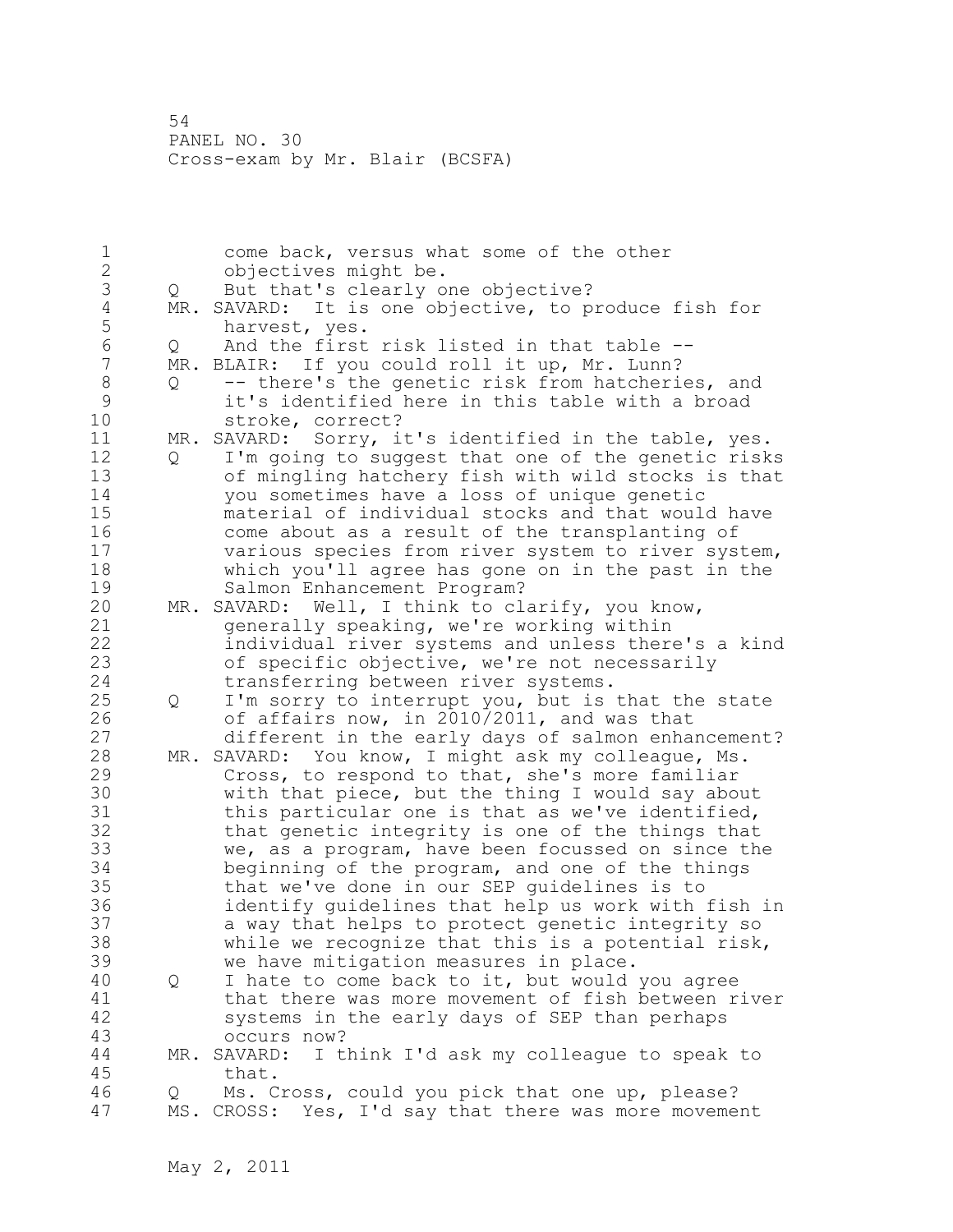1 than occurs now, but I'd also add that all of the 2 fish movements that we undertake have been 3 reviewed by a committee, a provincial/federal 4 committee that exists called the Introductions and<br>5 Transfers Committee, and the role of that 5 Transfers Committee, and the role of that<br>6 Committee was to look at the ecological, 6 committee was to look at the ecological, genetic, and disease risks that might be associated with 8 any movements. And if the movement was approved,<br>9 a licence was issued for that movement so there 9 a licence was issued for that movement so there<br>10 has been review of any of the movements that we has been review of any of the movements that were 11 undertaken. 12 Q Thank you. Referring to the Fish Health Benefit 13 Plan that Mr. Taylor took you to in a general way, 14 I can't recall, but I think it may have been you, 15 Ms. Cross, who suggested that there was a fish vet 16 who was on staff, who was there to aid and provide 17 that technical basis that a fish veterinarian 18 could do with the SEP program? Was that you, Ms. 19 Cross?<br>20 MS. CROSS: MS. CROSS: Yeah, that's correct. 21 Q And I think my note reflects that you had a fish 22 vet assigned and about 80 percent of their time 23 was to SEP issues and the rest was on other 24 matters? 25 MS. CROSS: Yes, that's correct. 26 Q And does that fish veterinarian, would that 80<br>27 bercent of their time, look only at the big 23 percent of their time, look only at the big 23 28 hatcheries that DFO manages, or is it all of the 29 various enhancement projects that are undertaken 30 generally?<br>31 MS. CROSS: She MS. CROSS: She provides consultation services on any 32 of our fish production facilities, including the 33 community program ones, as well. So those 34 facilities are supported by DFO technical staff, 35 and when they see a fish health issue, they bring 36 it to the attention of the vet. 37 Q And I think I saw a number of community-based 38 programs, First Nations programs, fisheries 39 programs. I can't recall whether my note was 200 40 separate projects, or 400. I think it was 400. 41 MS. CROSS: There are over 300 community projects all<br>42 together, but of those, as Mr. Savard referred t together, but of those, as Mr. Savard referred to, 43 it's a smaller number that actually do fish 44 culture, and of those, they generally do pretty 45 small numbers of fish. So of the number of 46 facilities, maybe 87 percent of them might be in 47 community programs, but our total release is about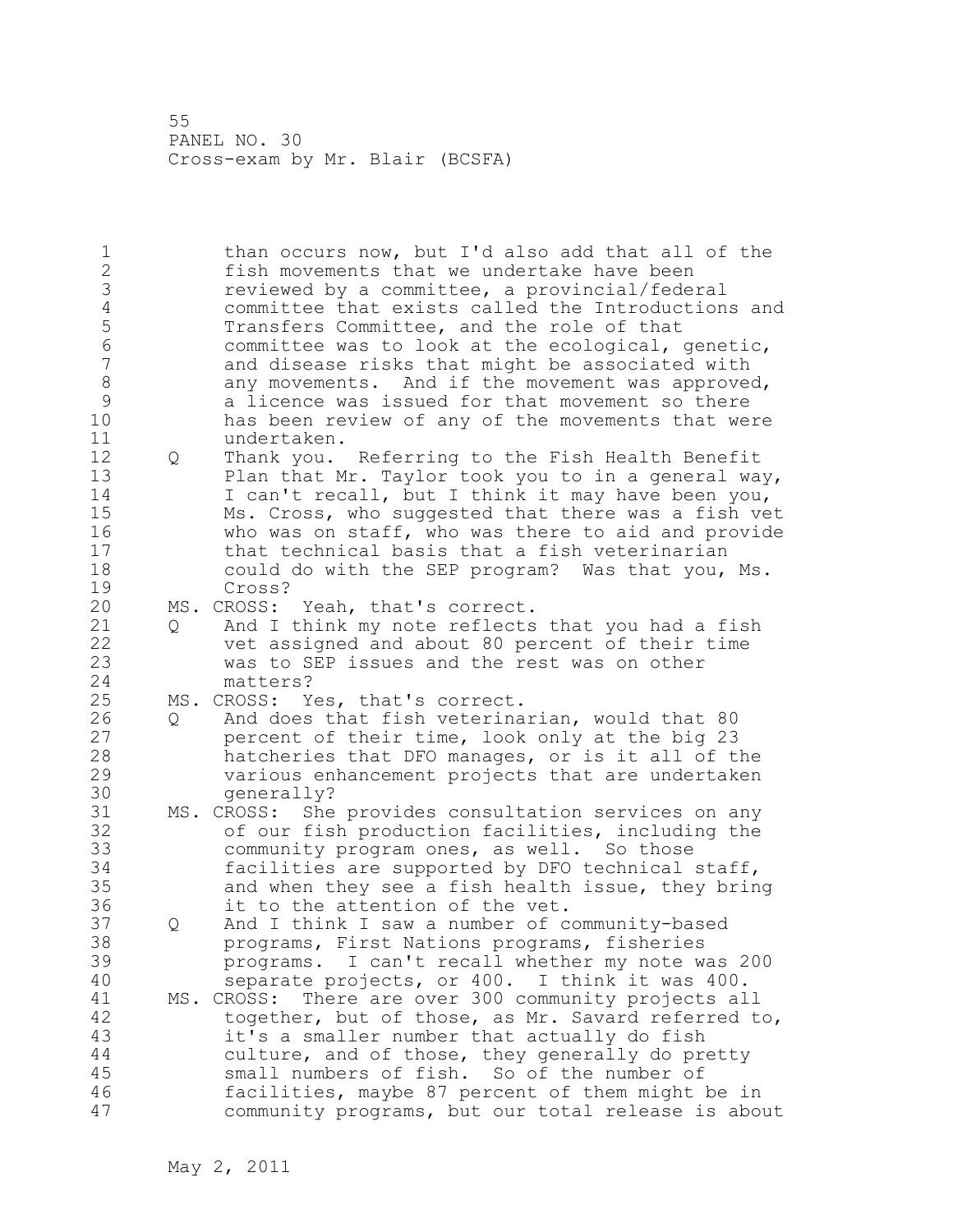1 11 percent of those actually come from community 2 facilities so the impact is fairly small from 3 those small releases.<br>4 Q Does that 11 percent 4 Q Does that 11 percent refer to 11 percent of the<br>5 total numbers of fish released a year? 5 total numbers of fish released a year?<br>6 MS. CROSS: Yeah, that's correct. 6 MS. CROSS: Yeah, that's correct. So you correct me if I get this wrong, is it 8 roughly, a half a billion, 500,000 million fish a<br>9 vear released? 9 year released?<br>10 MS. CROSS: We're, MS. CROSS: We're, I think, in the order of about 350 11 million now. 12 Q 350? 13 MS. CROSS: Yeah. 14 Q And the community-based programs only account for, 15 perhaps, 40 million of the 350 million?<br>16 MS. CROSS: 10, 11 percent of that, yeah. 16 MS. CROSS: 10, 11 percent of that, yeah.<br>17 0 And are those fish, do they get the 17 Q And are those fish, do they get the benefit from 18 the fish veterinarian's 80-percent time allotment? 19 MS. CROSS: When there is a disease issue raised, the<br>20 fish veterinarian would be connecting with those fish veterinarian would be connecting with those 21 facilities, yes. 22 Q But the issue would have to be raised by the 23 individual facility? 24 MS. CROSS: By the facility or by the DFO community 25 advisor that supports each one of those 26 facilities.<br>27 O Now, throug 27 Q Now, throughout some of the documents that counsel 28 have been able to read as we prepare for today, 29 there's been a common theme, common in all 30 government departments, and not just in the 31 Canadian Federal Government, about decreasing<br>32 mesources to do the work and so my question t resources to do the work and so my question to 33 you, with that backdrop, is: is it fair to say 34 that it's getting more and more difficult for 35 internal staff, DFO resources, to go out and be on 36 the scene and manage those community-based 37 resources? 38 MS. CROSS: Well, one of the ways we address that is by 39 ensuring that we can support our community groups 40 with standard operating practices and we encourage 41 them to maintain inventory records that can be<br>42 feviewed and give them clues as to when they no reviewed and give them clues as to when they need 43 to involve -- not just clues, but give them an 44 indication of when they need to involve more 45 technical staff or the veterinarian. 46 Q So those of us who read the newspaper might be 47 familiar with that as a government offloading from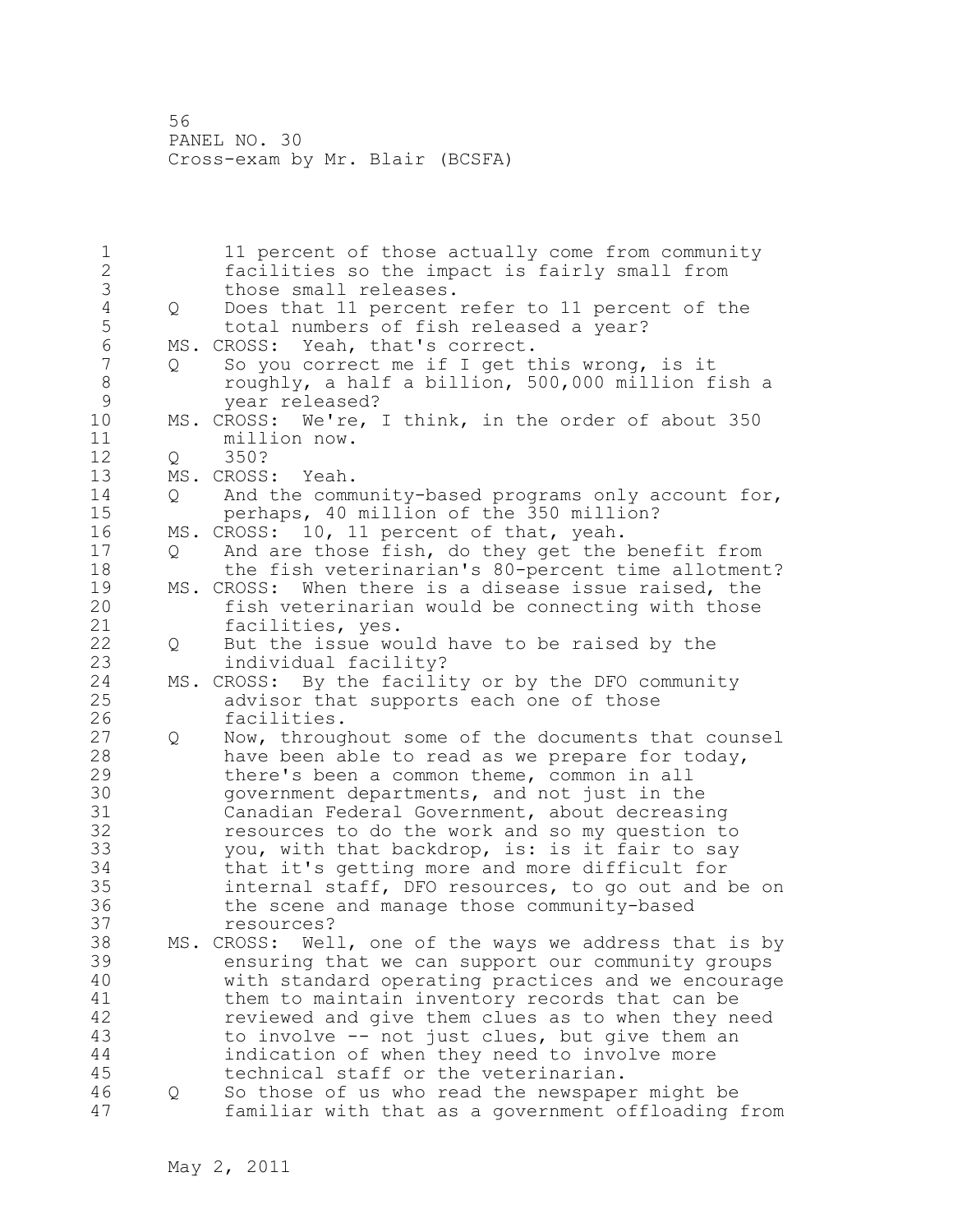| 1<br>$\overline{2}$<br>3<br>$\sqrt{4}$<br>5<br>$\overline{6}$<br>$\overline{7}$<br>$\,8\,$<br>9 |     | a staff responsibility to a community-based<br>responsibility to be that front line?<br>MS. CROSS: Those facilities are operated by<br>volunteers. They're owned and operated by them<br>and they've developed the programs on their own.<br>They often pay for their facilities themselves so<br>they're their facilities and we're supporting them<br>so I wouldn't consider that offloading, I would<br>just consider that support.                                                                                                                                  |
|-------------------------------------------------------------------------------------------------|-----|-------------------------------------------------------------------------------------------------------------------------------------------------------------------------------------------------------------------------------------------------------------------------------------------------------------------------------------------------------------------------------------------------------------------------------------------------------------------------------------------------------------------------------------------------------------------------|
| 10<br>11<br>12<br>13                                                                            | Q   | Would you say that those community-based<br>facilities have the same vigour around fish health<br>issues and disease management that one of the big<br>DFO hatcheries would?                                                                                                                                                                                                                                                                                                                                                                                            |
| 14<br>15<br>16                                                                                  |     | MS. CROSS: They don't have fish health management<br>plans. I would say that their rigour is somewhat<br>reduced.                                                                                                                                                                                                                                                                                                                                                                                                                                                       |
| 17<br>18<br>19<br>20                                                                            | Q   | Would you say significantly reduced in that they<br>might, in fact, release diseased fish that they<br>wouldn't even be aware were diseased because of a<br>lack of skill and training?                                                                                                                                                                                                                                                                                                                                                                                 |
| 21<br>22<br>23<br>24<br>25<br>26<br>27<br>28<br>29<br>30<br>31                                  |     | MS. CROSS: I wouldn't say that they would be releasing<br>diseased fish and unaware of it. Diseased fish,<br>certainly, we would expect to see symptoms, we<br>would expect to see changes in mortality, and<br>these community members actually undertake<br>training, fish health training. We offer courses,<br>and they also have community workshops every two<br>years and in each one of those, we offer training<br>and our veterinarian comes along and provides some<br>training, as well, so they're not naive<br>individuals when it comes to the resource. |
| 32<br>33                                                                                        | Q   | These projects receive funding, is that correct,<br>to operate?                                                                                                                                                                                                                                                                                                                                                                                                                                                                                                         |
| 34<br>35<br>36<br>37                                                                            | MS. | CROSS: Some of them receive a little bit of seed<br>funding, but by no means do they all receive<br>funding. The CEDP facilities are contract<br>facilities and they do receive funding.                                                                                                                                                                                                                                                                                                                                                                                |
| 38<br>39                                                                                        | Q   | And what percentage of the non-DFO hatcheries<br>would that comprise?                                                                                                                                                                                                                                                                                                                                                                                                                                                                                                   |
| 40<br>41                                                                                        |     | That's 21 facilities, those CEDP<br>MS. CROSS:<br>facilities.                                                                                                                                                                                                                                                                                                                                                                                                                                                                                                           |
| 42<br>43<br>44<br>45                                                                            | Q   | That would get funding?<br>MS. CROSS:<br>That's right, that are contracted<br>facilities, yeah. I can't tell you the percentage<br>that receives seed funding, I don't know.                                                                                                                                                                                                                                                                                                                                                                                            |
| 46<br>47                                                                                        | Q   | Is that funding based on a formula?<br>MS. CROSS: A formula?                                                                                                                                                                                                                                                                                                                                                                                                                                                                                                            |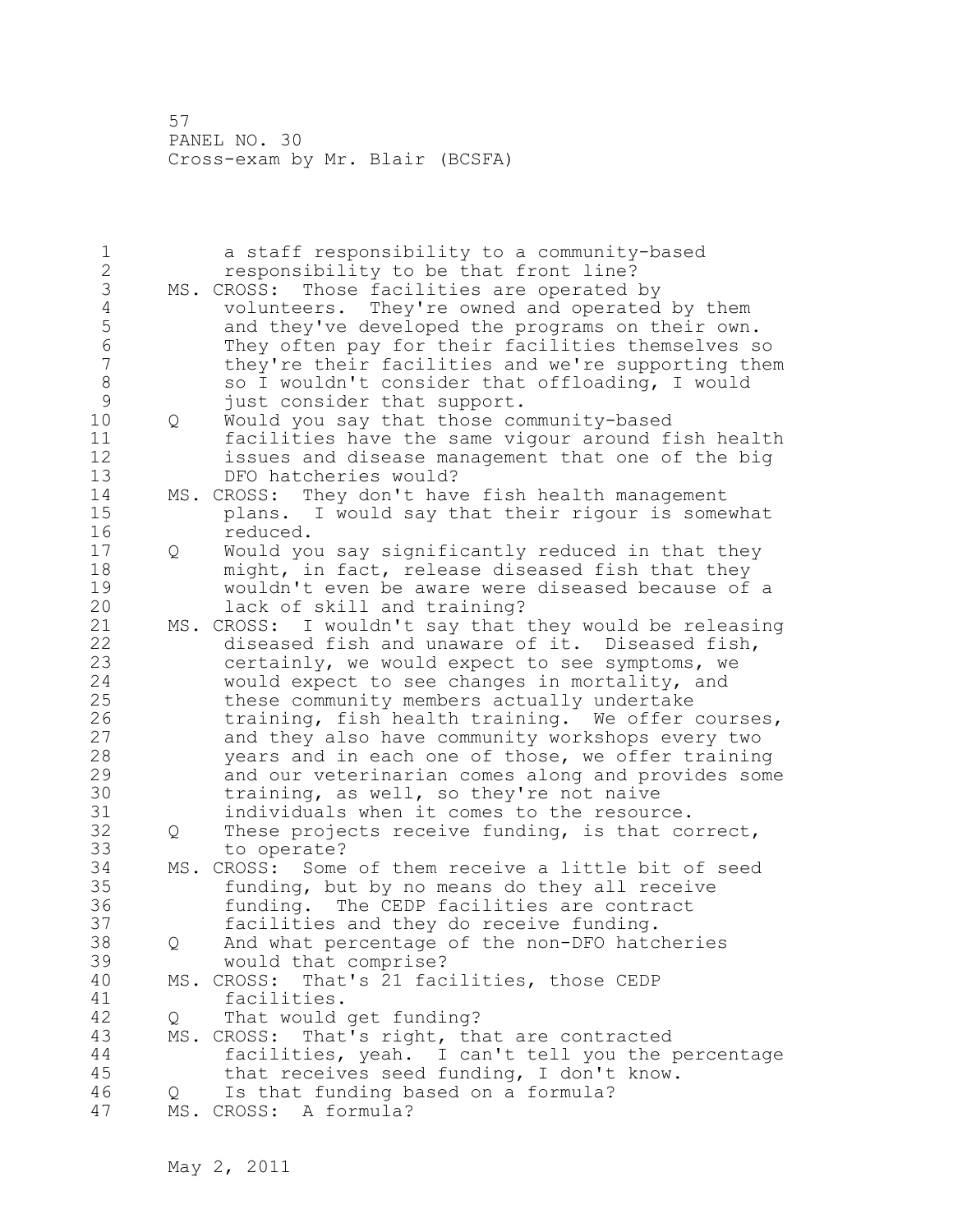1 Q Do they just ask every year for money and they get 2 what they ask for? 3 MS. CROSS: Are you referring to the contracts, or 4 the --<br>5 Q Yes. 5 Q Yes. Yes.<br>6 MS.CROSS: Wel 6 MS. CROSS: Well, the contract has a work plan identified and a set of common objectives that DFO 8 and the contractor agree on and that's how the 9 funding -- and their funding has not changed for a number of years. 11 Q And is it related to the size of an operation? 12 MS. CROSS: The size, and the nature, and the 13 complexity of their operation. 14 Q So if we're speaking of a hatchery which is 15 raising hatchery fish, is there a connection 16 between how much money they get and how many fish 17 they release? 18 MS. CROSS: That is not a direct connection. The 19 funding is dependent on the scope of the<br>20 activities that are undertaken. It's mo: activities that are undertaken. It's more complex 21 to go out and collect brood stock from a distant 22 river and then return the juveniles there to be 23 released than it is to collect animals that swim 24 into your hatchery. Those kinds of operations 25 cost more money. 26 Q But if you had apples and apples, rather than the<br>27 apples and oranges that you've just described, if apples and oranges that you've just described, if 28 you had apples and apples, would you agree that a 29 hatchery that releases 10 million fish is going to 30 get more money than a hatchery that releases a tenth of that? 32 MS. CROSS: No, I wouldn't agree. 33 Q There's no correlation between fish released and 34 funding? 35 MS. CROSS: It's not a direct correlation, it's a 36 component of the consideration with regard to the 37 funding. 38 MR. BLAIR: Just a moment, please. 39 Q I'll put this question in a general way, but I am 40 referring to a particular report. I don't want to 41 be bogged down with the time it will take to pull 42 that up, but I'm going to put this to you, Dr. 43 Peterman, if I may, and I'm referring to what I 44 believe to be a 1991 report, Oregon Fish and 45 Health -- Fish and Wildlife. I think it was a 46 Hilborn and Hare. I'm sure if you're remotely 47 familiar with the report, that the proposition I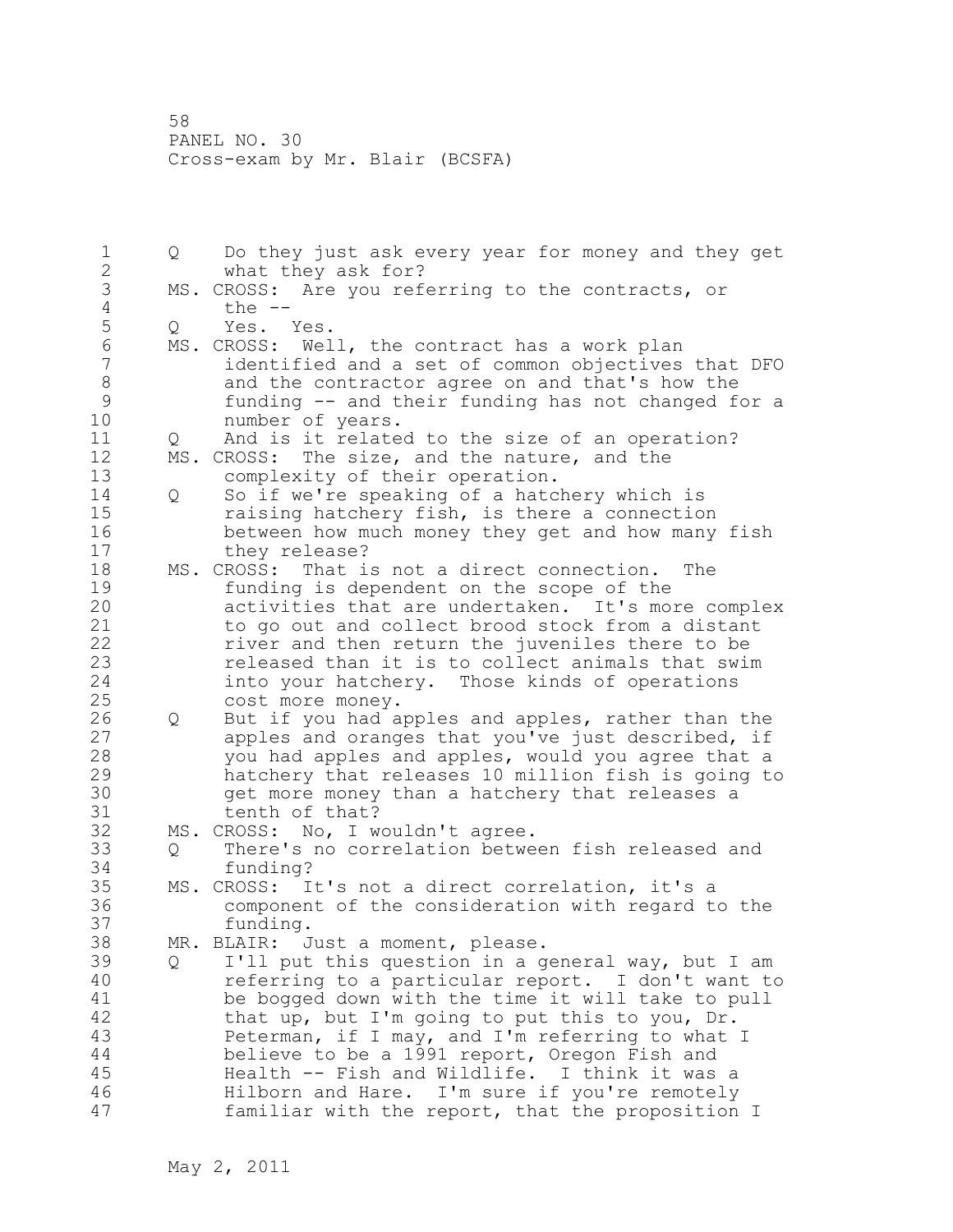1 want to put that I understand comes from that is 2 this quote: 3 4 The disease resistance of wild fish has been<br>5 eroded by crosses with hatchery fish. eroded by crosses with hatchery fish. 6 Now, there's a bold statement, and I've tried to 8 give you the citation. Regardless of whether --<br>9 firstly, do you know the citation, do you know the 9 firstly, do you know the citation, do you know the report? 11 DR. PETERMAN: I know of the report. 12 THE RECORDER: Microphone, please. 13 DR. PETERMAN: Oh, sorry. Yes, I know of the report, 14 but I don't know its contents intimately. 15 MR. BLAIR: 16 Q All right. So I won't ask you to comment on what 17 they were commenting on, but rather, the 18 proposition generally, do you accept the 19 19 proposition that disease resistance of wild fish<br>20 1 bas been eroded by crosses with hatchery fish? has been eroded by crosses with hatchery fish? 21 DR. PETERMAN: No, I have no information on that. 22 Q You'd neither agree nor disagree? 23 DR. PETERMAN: That's correct.<br>24 0 Okay. Do you have any ex 24 Q Okay. Do you have any expertise or knowledge on 25 hybridization between hatchery and wild fish? 26 DR. PETERMAN: No, I don't.<br>27 0 And I take it -- I'm s 27 Q And I take it -- I'm sorry, Mr. Savard or Ms.<br>28 Cross, do you have any information on that Cross, do you have any information on that 29 proposition? 30 MS. CROSS: I would take advice from our geneticist on 31 that, from our geneticist.<br>32 0 Thank you. Q Thank you. 33 MR. SAVARD: And I have no specific knowledge of that. 34 Q And Dr. Peterman, again, another question, do you 35 accept the proposition that hatchery fish spawn 36 naturally with wild fish and that as a result, the 37 productivity and viability of the naturally-38 spawning population declines substantially? Do 39 you accept that proposition or do you have 40 knowledge of that? 41 DR. PETERMAN: No. No, I don't accept that<br>42 **proposition**. proposition. 43 Q Do you disagree with it? 44 DR. PETERMAN: The word, "substantially," is well 45 beyond what I understand to be the case, and I've 46 only read about this process so I don't really 47 have much detail on it, but I know that there is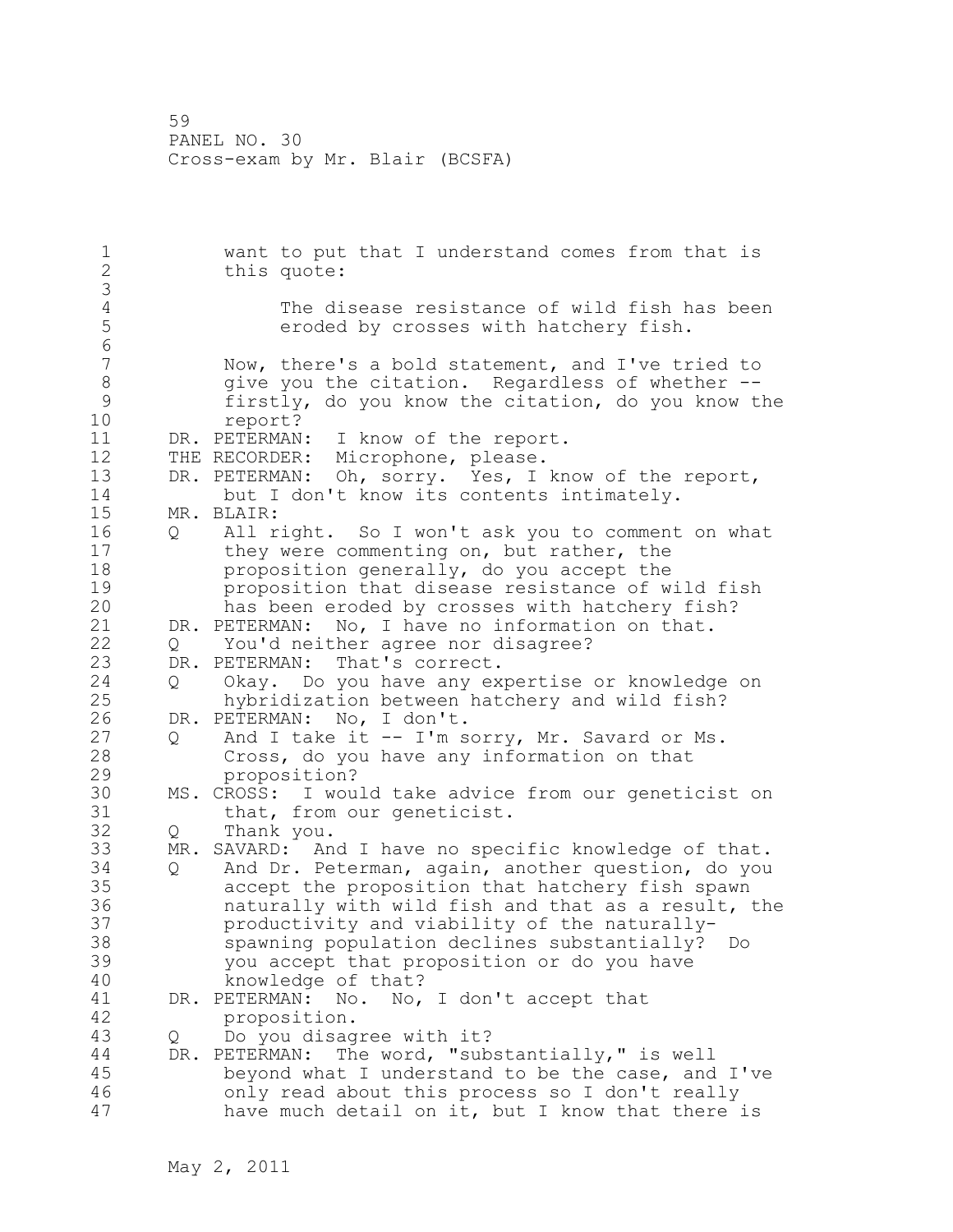1 some straying of hatchery fish in the wild 2 streams. There have been experimental studies 3 done in the lab showing that there is some reduced<br>4 fitness from the offspring that arise from those 4 fitness from the offspring that arise from those<br>5 straying hatchery fish, but other than that, I 5 straying hatchery fish, but other than that, I<br>6 straily don't know any details. 6 composity don't know any details.<br>7 0 You're not disagreeing with it? Q You're not disagreeing with it, you're just saying 8 you don't -- 9 DR. PETERMAN: Well, yeah, I did disagree with the<br>10 statement, literally. statement, literally. 11 Q You disagree that wild and hatchery fish spawning 12 can have a negative effect on the wild fish? 13 DR. PETERMAN: It can have, yes. 14 Q You agree with that proposition? 15 DR. PETERMAN: Yes. 16 Q And that it's been studied and some have found 17 that it does have? 18 DR. PETERMAN: Yes. 19 Q But you've not done those studies?<br>20 DR. PETERMAN: No. DR. PETERMAN: No. 21 Q Thank you. 22 MR. BLAIR: Just a moment, please. We're just going to 23 dig up a document to put up on the screen, but 24 I'll quote it and I will have it up there for you 25 to comment on, and it's a document done by Noakes 26 and others in 2002, and the comment that I'm going<br>27 to refer and ask for a comment is: to refer and ask for a comment is: 28 29 Straying hatchery fish and salmon egg 30 transfer from other rivers and other parts of<br>31 the Fraser, in the first half of the 20th 31 the Fraser, in the first half of the 20th<br>32 century, to rebuild runs after the Hell's century, to rebuild runs after the Hell's 33 Gate slide, to increase abundance and 34 generally disperse genetically distinct 35 stocks widely have likely had unknown genetic 36 impacts on present-day Fraser River sockeye 37 salmon which may have impaired their ability 38 to adapt to climate change. 39 40 There's a lot in that. 41 MS. BAKER: Could the article be put up for the witness<br>42 to look at. to look at. 43 MR. BLAIR: Yes, we're looking for it. It's the B.C. 44 Salmon Farmer's documents at Tab 2, at page 11. 45 MS. BAKER: It's on the screen now. 46 MR. BLAIR: It's on page 13. It also would be page 373 47 in the actual document, and it's near the top,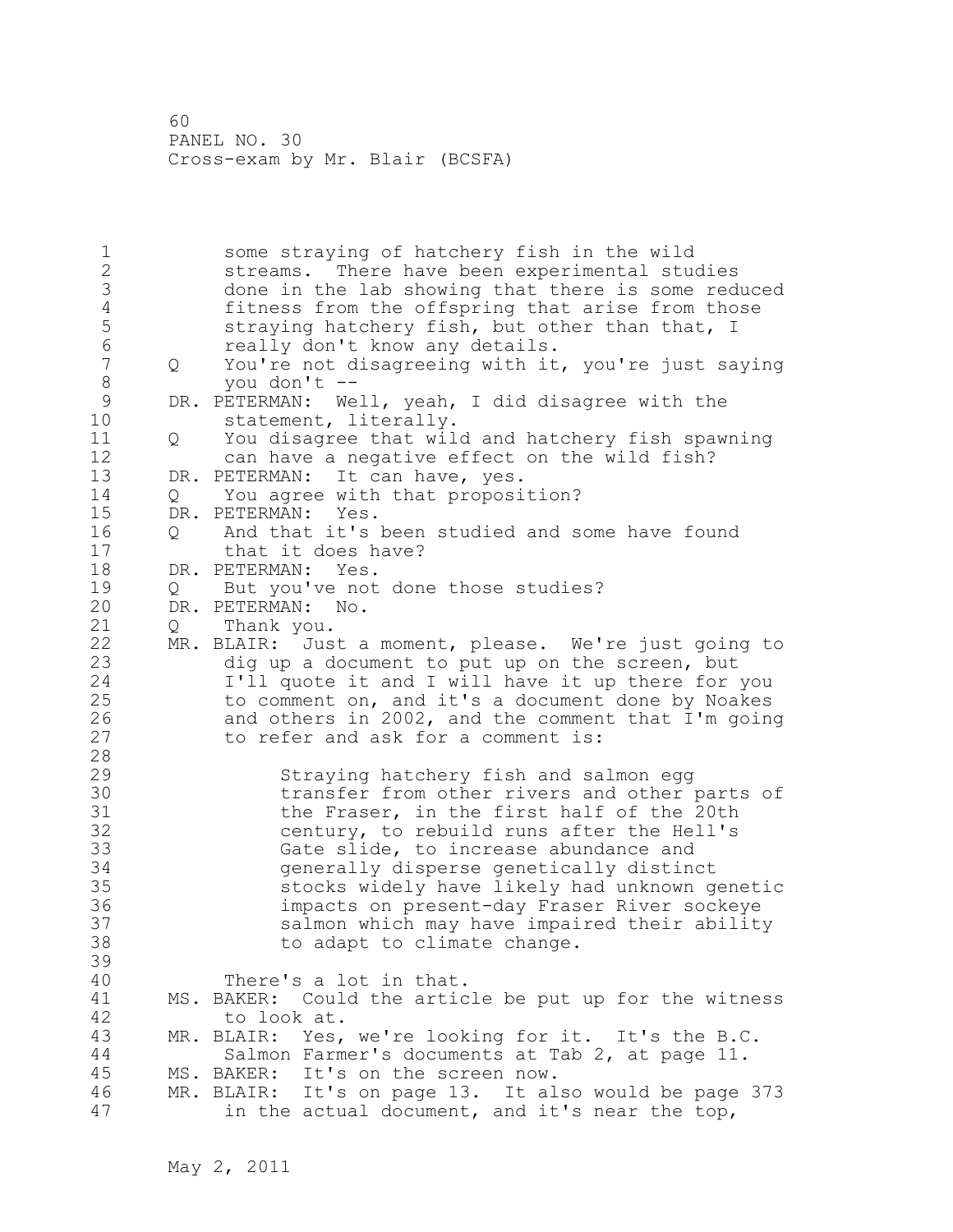1 about 10 lines down. I'm sorry, Mr. Commissioner. 2 Q All right. Now, members of the panel, I'm just 3 referring you to the top of page 373, which Mr.<br>4 Lunn has kindly put up. I'm looking for the wo 4 Lunn has kindly put up. I'm looking for the word,<br>5 "straying," which I don't find and we may have 5 "straying," which I don't find and we may have<br>6 summarized that word so vou can read the docum 6 summarized that word so you can read the document for itself, by itself, rather. You can see the 8 third line down, it says:  $\begin{array}{c} 9 \\ 10 \end{array}$ It was also common practice to move eggs or 11 fry among hatcheries to either address 12 shortfalls and egg intake targets, or to 13 simply disperse genetically-distinct stocks 14 widely. 15 16 Do you see that, all of you? 17 DR. PETERMAN: Mm-hmm. 18 MS. CROSS: Mm-hmm. 19 Q So the proposition that I'm suggesting that I'm<br>20 suggesting this document puts forward is that you suggesting this document puts forward is that you 21 can have negative genetic effects from that 22 practice. Dr. Peterman, do you accept that that 23 statement is true, you can have negative genetic 24 impacts from that practice? 25 DR. PETERMAN: They can be. The negative effects can 26 exist, but I don't see evidence of it in this<br>27 document you're showing us right here. document you're showing us right here. 28 Q All right. Fine. Are you aware of other 29 documents that would demonstrate that more 30 clearly? I don't want to quibble over the words<br>31 here. You're the doctor, does that happen, yes 31 here. You're the doctor, does that happen, yes or no? 33 DR. PETERMAN: Does it happen now, I can't say. Did it 34 happened in the past, yes. I think people have 35 transferred stocks that were adapted to one area 36 to another area. In fact, the classic example is 37 there have been many introductions of Atlantic 38 Salmon in B.C. over the last century and most of 39 them have failed. Well, in fact, some would say 40 all of them have failed. 41 Q You're an expert in that?<br>42 DR. PETERMAN: No. DR. PETERMAN: No. 43 Q I have to agree with you, but I wish you were. 44 MR. BLAIR: That's fine. Thank you, Mr. Commissioner, 45 thank you, members of the panel, I have no other 46 questions. 47 MR. HARRISON: Good morning, Mr. Commissioner, good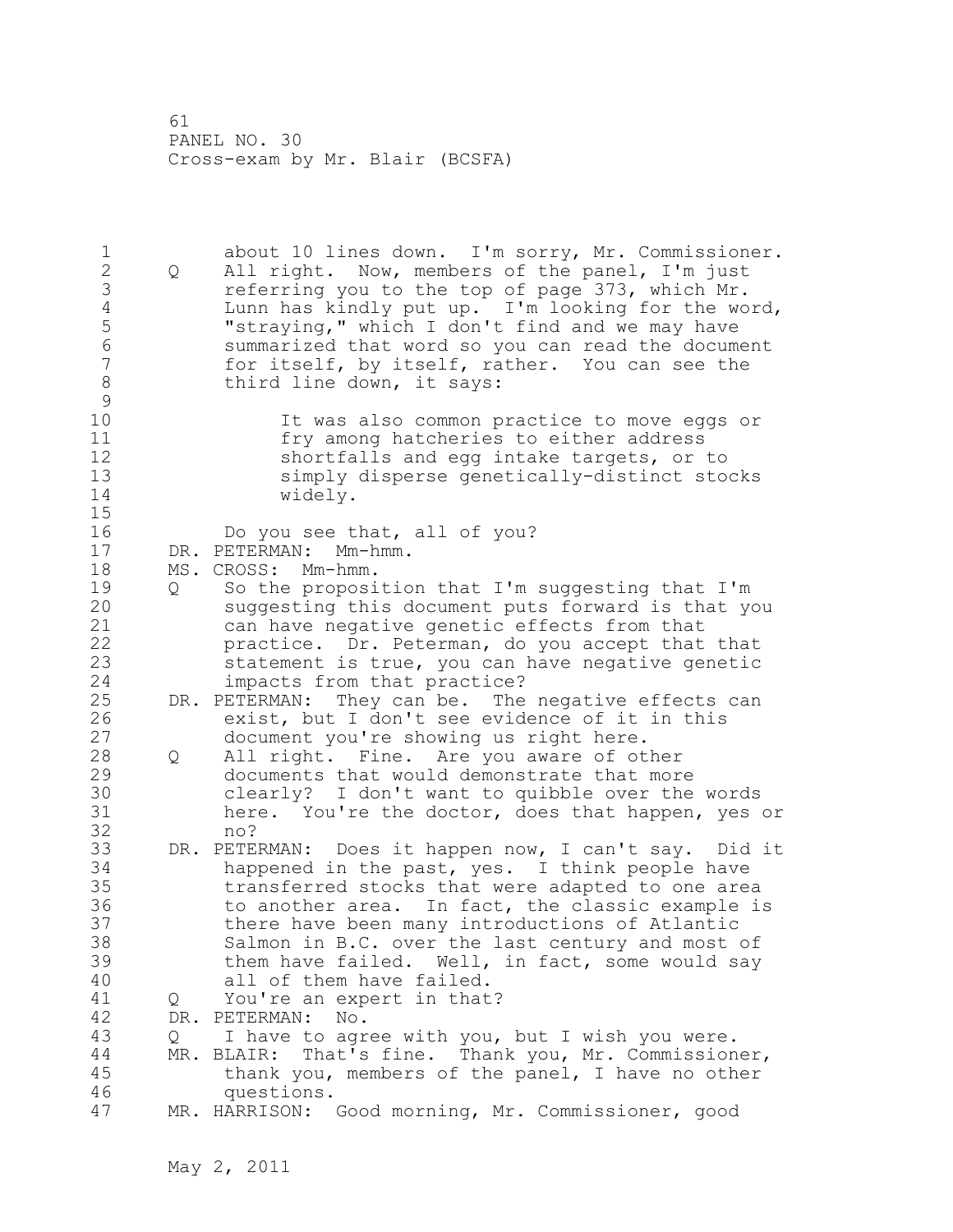62 PANEL NO. 30 Cross-exam by Mr. Blair (BCSFA) Cross-exam by Mr. Harrison (CONSERV)

1 morning, panel, my name is Judah Harrison, and I'm 2 representing the Conservation Coalition, which is 3 a group of six non-governmental organizations and 4 one individual interested in the conservation of wild salmon. 6<br>7 CROSS-EXAMINATION BY MR. HARRISON: 8 9 Q This morning, there was discussions, including<br>10 from Mr. Tavlor, you were discussing the from Mr. Taylor, you were discussing the 11 difference between hatchery fish and fish that 12 have enhanced habitat or changed habitat, such as 13 spawning channels. 14 MR. HARRISON: And Mr. Registrar, could you please 15 bring up Exhibit 8, which is the Wild Salmon 16 Policy, and specifically, page 1 on the document, 17 or page 8 of the pdf. 18 Q If you see, on the sidebar on the right, this is 19 19 page 1 of the Wild Salmon Policy, there's a<br>20 discussion between the differences between discussion between the differences between 21 enhanced and wild salmon, and very near the 22 bottom, the second-last paragraph, or I guess you 23 have to read the third, it says that salmons from 23 have be low the theory of the whereas salmon<br>24 hatcheries are enhanced salmon, whereas salmon 25 that benefit from enhanced activities to their 26 habitat, such as spawning channels are still<br>27 considered wild. My question is would the t considered wild. My question is would the three 28 of you agree with this proposition, that there's a 29 large distinction between hatchery fish and those 30 that have benefited from habitat modification,<br>31 such as spawning channels, and that it's prope such as spawning channels, and that it's proper 32 for hatchery fish to be designated as enhanced, 33 whereas the other fish, it's proper for them to be 34 designated as wild? I'll start with Mr. Savard, 35 please. 36 MR. SAVARD: Well, I think very definitely there is a 37 distinction between fish that are produced from 38 spawning channels. It's more close to the wild 39 situation than in a hatchery situation. 40 Q And the Wild Salmon Policy actually designates 41 those that have benefited from habitat<br>42 modification as wild and those that ha modification as wild and those that have not, or

43 have come from hatchery as enhanced. There's a 44 major difference and if you look, this will be in 45 my next question, but I guess above, it says 46 enhanced salmon will not count for various things 47 for the first lifecycle.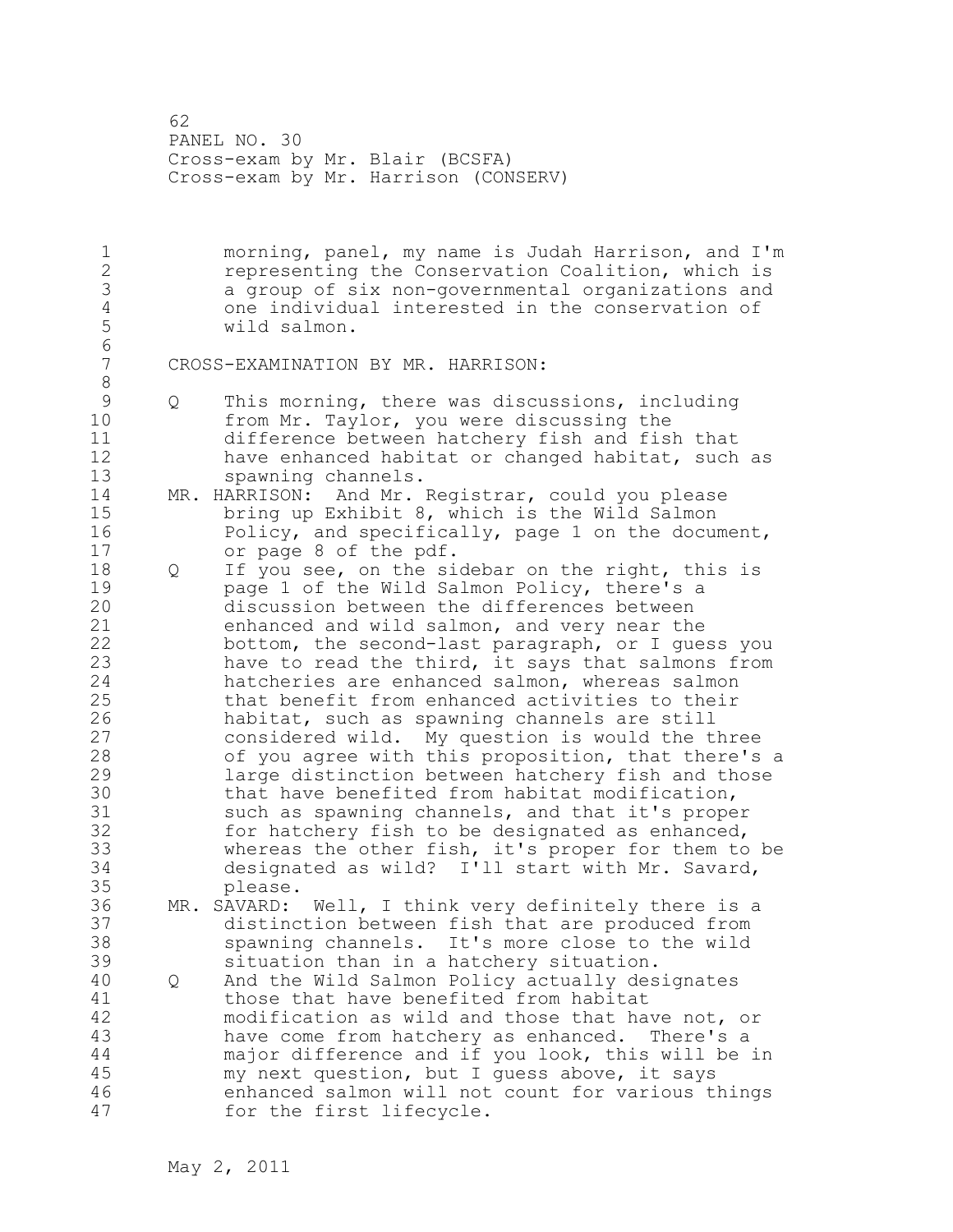63 PANEL NO. 30 Cross-exam by Mr. Harrison (CONSERV)

1 MR. HARRISON: And we can scroll up, please, Mr. 2 Registrar. You may have to go to the -- okay, 3 right there. Sorry: 4<br>5 5 Salmon that originate directly from<br>6 6 Shatcheries and managed spawning chai 6 hatcheries and managed spawning channels are not considered wild in this policy and are 8 enhanced salmon. 9 10 11 Q So I guess I'll ask the question again. Is there 12 a major distinction between hatchery fish and 13 those benefiting from habitat modification? And 14 does the Policy consider one wild and one 15 enhanced? 16 MR. SAVARD: I think I'd defer to my colleague. I'm 17 not as familiar with the Wild Salmon Policy as she 18 is. 19 Q Okay. Ms. Cross?<br>20 MS. CROSS: So this wa. MS. CROSS: So this was a distinction that was 21 explicitly made as the Policy was being developed. 22 Because fish that emerge from restored habitat or 23 lake enrichment undergo a completely normal -- you 24 know, a completely -- a lifecycle that has no 25 active human intervention so -- 26 Q And I guess, scientifically, that makes sense to<br>27 vou, that this distinction has been made? you, that this distinction has been made? 28 MS. CROSS: Yes, we made this distinction in the 29 Policy, yes. 30 Q Okay. And then the paragraph that I just read from here, it said: 32 33 Salmon that originate directly from 34 hatcheries and managed spawning channels are 35 not considered wild in this policy ... 36 37 I take that to mean that enhanced salmon, DFO 38 should not make their decisions based on counting 39 enhanced salmon, including, let's say, the status 40 of a conservation unit or setting harvest rates. 41 Do you believe that this paragraph supports that,<br>42 mamely, that enhanced salmon will not dictate or namely, that enhanced salmon will not dictate or 43 have an influence on management decisions from DFO 44 personnel? 45 MS. CROSS: I think there are other parts of the 46 policy, however, that refer to the fact that 47 enhancement is part of the suite of activities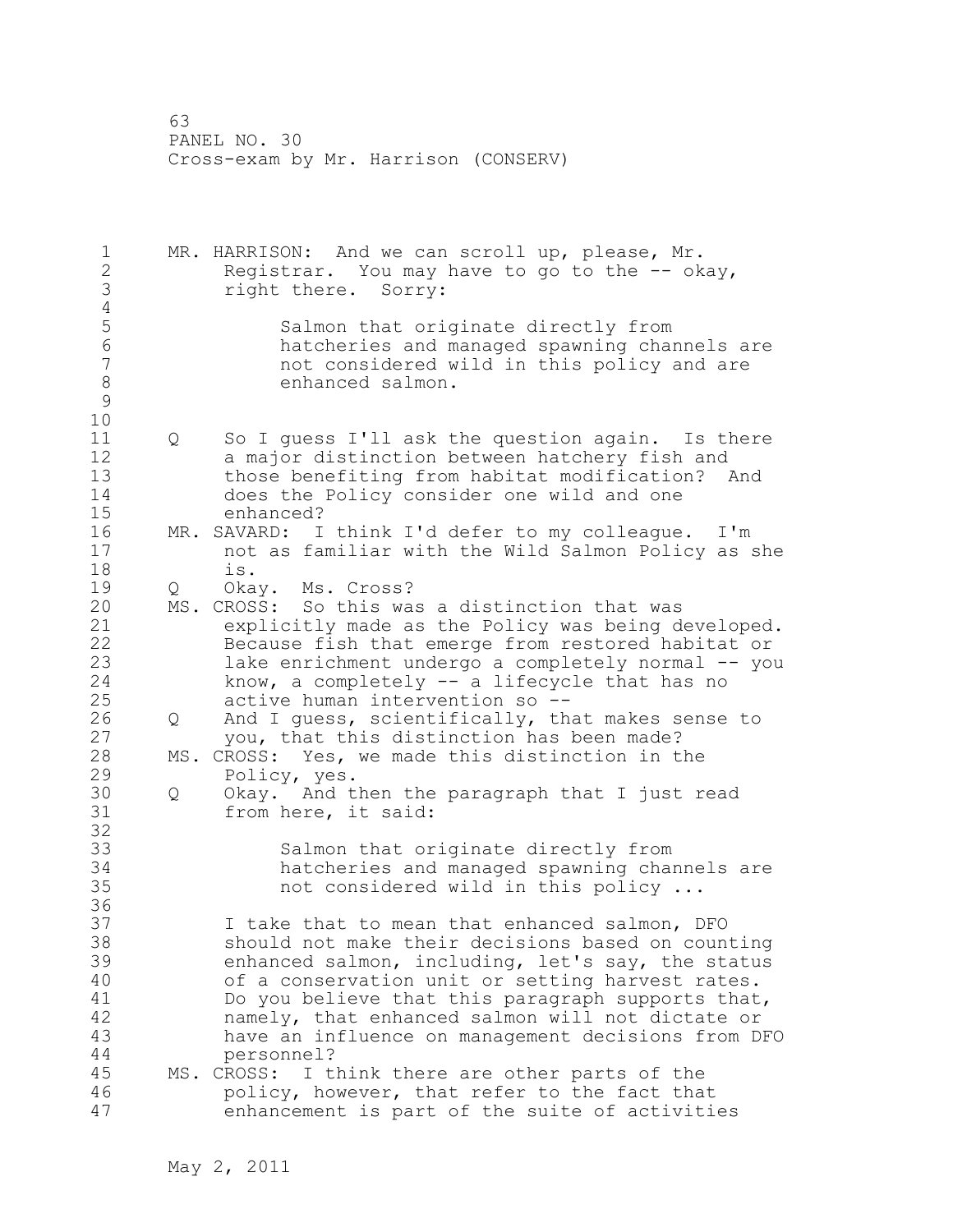64 PANEL NO. 30 Cross-exam by Mr. Harrison (CONSERV)

1 that the Department utilizes to meet objectives, 2 and that there will be considerations on how 3 enhanced salmon interact with wild salmon, but I<br>4 would not interpret this paragraph as you have. 4 would not interpret this paragraph as you have.<br>5 The enhanced salmon are part of the planning 5 The enhanced salmon are part of the planning<br>6 The enhanced salmon are identified explicitly 6 process, and they were identified explicitly as an acceptable way of meeting local objectives. Yeah. 8 Q So then, I guess, in your view, the status of a<br>9 conservation unit would properly include the 9 conservation unit would properly include the<br>10 amount of enhanced salmon within that conser amount of enhanced salmon within that conservation 11 unit? 12 MS. CROSS: That work is still underway and I'm not 13 engaged in it specifically. 14 Q Okay. I'm going to move on. And this morning, 15 there was also talk of the three pillars of the 16 Salmonoid Enhancement Program. To reiterate, they 17 were fish culture, hatcheries, community 18 enhancement and resource restoration. Mr. Savard, 19 my question is for you. Of the three pillars, can<br>20 vou give us a sense of what percentage of you give us a sense of what percentage of 21 resources or focus within the SEP program each 22 gets? You know, are they equal, is it a third, a 23 third, a third, or of the resources, do fish 24 culture get the vast majority of those resources? 25 MR. SAVARD: The major enhancement facilities that the 26 Department operates comprise about \$19 million of<br>27 the \$26 million budget. The other two, resource the \$26 million budget. The other two, resource 28 restoration and the community involvement program, 29 are about \$3 million each. 30 Q Thank you. And earlier at this Commission, we 31 heard evidence of the no net loss occurring in the 32 Fraser basin, that there was general agreement, 33 from some witnesses at least, that we are 34 incurring what has been dubbed a slow net loss. 35 Can you give us a sense of the habitat restoration 36 that you do, how adequate that is for the type of 37 -- for countering the habitat destruction that's 38 going on in other areas, or from other sources? 39 MR. SAVARD: Well, I can't speak to the context that 40 you're referring to because I'm not familiar with 41 that, but I would say about our Resource<br>42 Restoration Unit, is that we work on --Restoration Unit, is that we work on  $--$  on an 43 annual basis, we undertake about 50 or possibly, 44 as many as 70 different restoration projects in a 45 particular year, and these will range from trying 46 to restore habitat that's been damaged by whatever 47 means, or working with developers or proponents in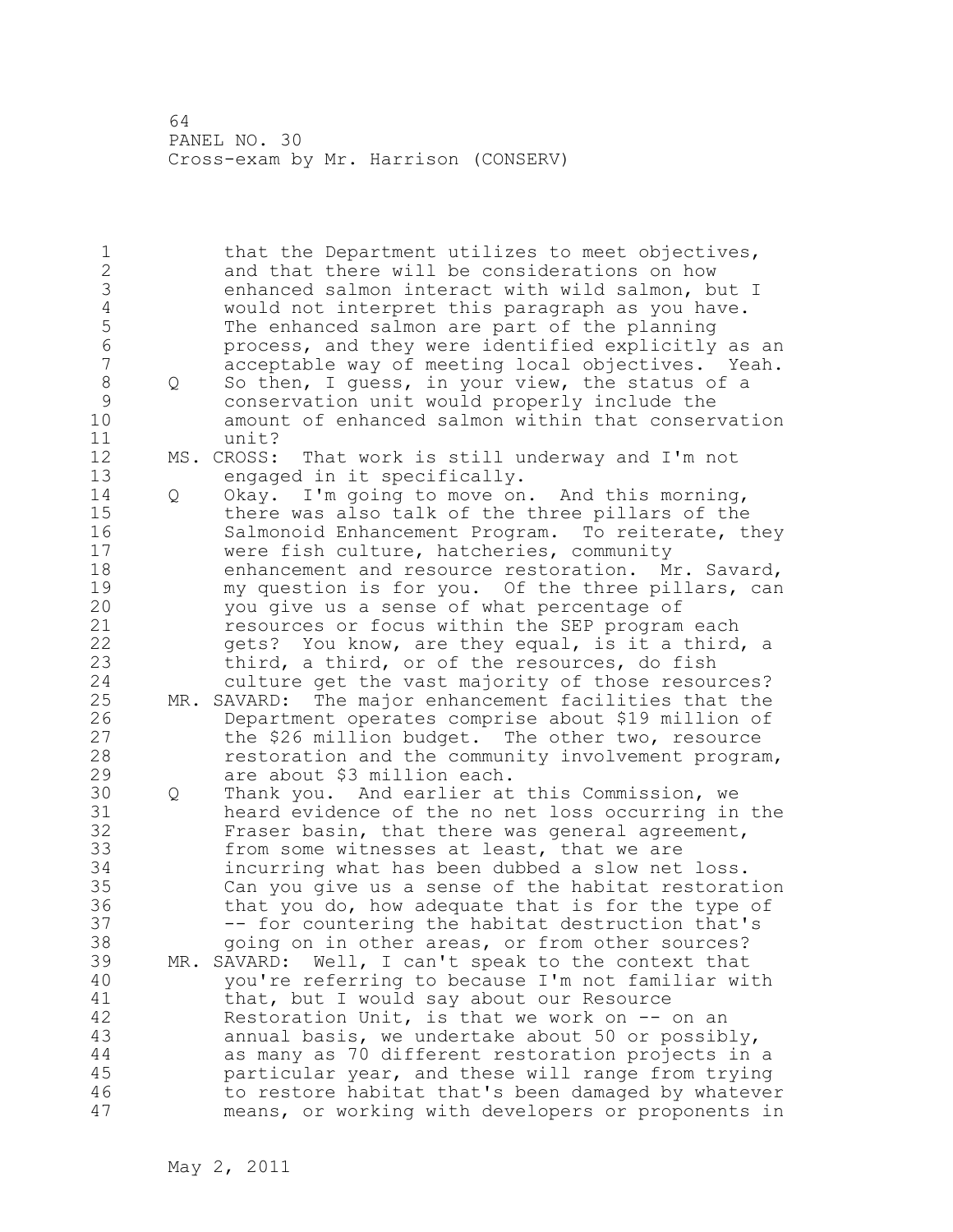65 PANEL NO. 30 Cross-exam by Mr. Harrison (CONSERV)

1 and around fish habitat that want to create or 2 restore or establish new habitat. So as I say, 3 I'm not sure that I can comment on, you know, the<br>4 question that you've asked, but the Resource 4 question that you've asked, but the Resource<br>5 Restoration Unit does, you know, work on some 5 Restoration Unit does, you know, work on some 50<br>6 6 The to 20 new projects a year, which are designed to 6 to 70 new projects a year, which are designed to<br>7 either restore, create new or improve -either restore, create new or improve --8 Q Okay. So you said that -- sorry to cut you off. 9 You said there was about 50 to 70 restoration<br>10 **projects.** Do you have any sense of, let's say projects. Do you have any sense of, let's say, 11 the amount of kilometres that is being restored, 12 or acres, or area-wise? Do you have any sense of 13 that? 14 MR. SAVARD: On an annual basis, that will vary, 15 depending on the projects, the size of the 16 projects and the number of the projects so, I 17 mean, it's hard to say, to give you a kind of a 18 concrete answer in terms of kind of what it is on 19 an annual basis. It depends on the size, and the 20 and the size and the size and the 100 and the 20 and the project. nature and scope of the project. 21 Q Okay. 22 MR. HARRISON: Mr. Registrar, can you bring up the 23 affidavit of Dr. Peterman, which I believe is 24 Exhibit 770, specifically, the Appendix, or 25 Exhibit A, which is the answers. Thank you. 26 Q Dr. Peterman, this morning, I heard you say that<br>27 artificial propagation is useful. I believe it artificial propagation is useful. I believe it 28 was in the context of maintaining the status of 29 salmon, but I may have got that wrong. But you 30 did say artificial propagation is useful and I'll put words in your mouth, but where all other 32 measures may have failed. I'd like you to expand 33 upon that, if you -- 34 DR. PETERMAN: I was referring specifically to the case 35 where there is a population that's at extremely 36 low abundance and other measures to try to rebuild 37 the stock have failed, then these so-called 38 conversation hatcheries, or an attempt to keep the 39 genetic stock going. Cultus Hatchery is an 40 example of that, and that, to me, seems an 41 appropriate step to take.<br>42 0 And I'll focus on the fac 42 Q And I'll focus on the fact that you said where all 43 other measures have failed. I guess I'll ask you 44 why you believe that should be the last resort? 45 DR. PETERMAN: Well, because of the detrimental effects 46 of hatcheries on stocks that are out there in the 47 literature, and the knowledge of people who've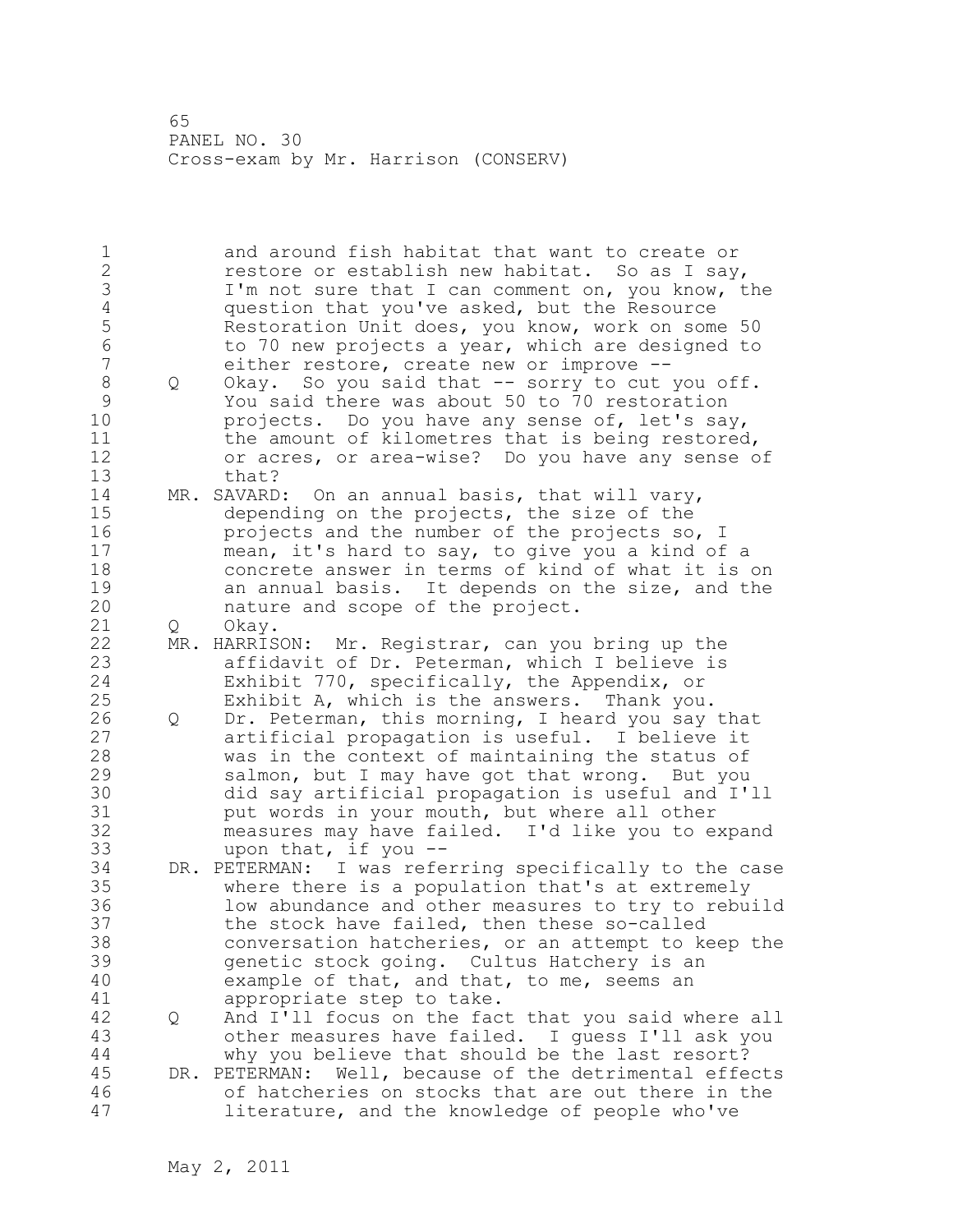66 PANEL NO. 30 Cross-exam by Mr. Harrison (CONSERV)

1 done it in the past.<br>2 0 And when you say the 2 Q And when you say the detrimental effects, are you 3 thinking mostly of genetic detrimental effects, or<br>4 are you thinking of all different ones? 4 are you thinking of all different ones?<br>5 DR. PETERMAN: No. No, I think that -- well 5 DR. PETERMAN: No. No, I think that -- well, there are<br>6 three issues, but the biggest one is the mixed 6 three issues, but the biggest one is the mixed stock fishery issue and so that's the one that I 8 think is most of concern. If you have -- but that 9 really only applies to large-scale hatcheries,<br>10 where you're putting out enough fish to really where you're putting out enough fish to really 11 make a difference to what the management strategy 12 might be. 13 Q Okay. Thank you. 14 MR. HARRISON: Mr. Registrar, can you scroll down, 15 please, to 3(c)? Right here. 16 Q I mean, this is what you're talking about, and 17 this is your -- the exhibit to your affidavit, Dr. 18 Peterman. I'm looking specifically at 3(c), where 19 it says: 20 21 In places where adults of wild and enhanced 22 salmon co-migrate through fishing areas, 23 fishing is intense on managers to allow high 24 harvest rates. 25 26 I'd like you to please expand upon that concern<br>27 and, you know, I quess best would be to identify and, you know, I quess best would be to identify 28 to the Commissioner what he could do to counter 29 that concern, if you are aware of something he can 30 do.<br>31 DR. PETE DR. PETERMAN: Well, I'm not sure that the Commissioner 32 can do anything beyond raising the profile that 33 already exists. DFO managers, to my knowledge, 34 are well aware of this problem, and they've been 35 aware of it since 1976. That was one of the three 36 criteria, I remember, that was put out when the 37 SEP program was first announced, is that they 38 would avoid creating mixed stock fisheries 39 problems to the extent possible. So I believe 40 that one of the reasons why we've had low harvest 41 rates allowed on the Late Run Fraser sockeye in<br>42 the past many years is because of this exact the past many years is because of this exact 43 concern, that the Cultus Lake sockeye, which are 44 part of that group, the Late group, have been at 45 such low abundance, they cannot withstand even a 46 moderate harvest rate. So the managers recognize 47 that and they have reduced the harvest rates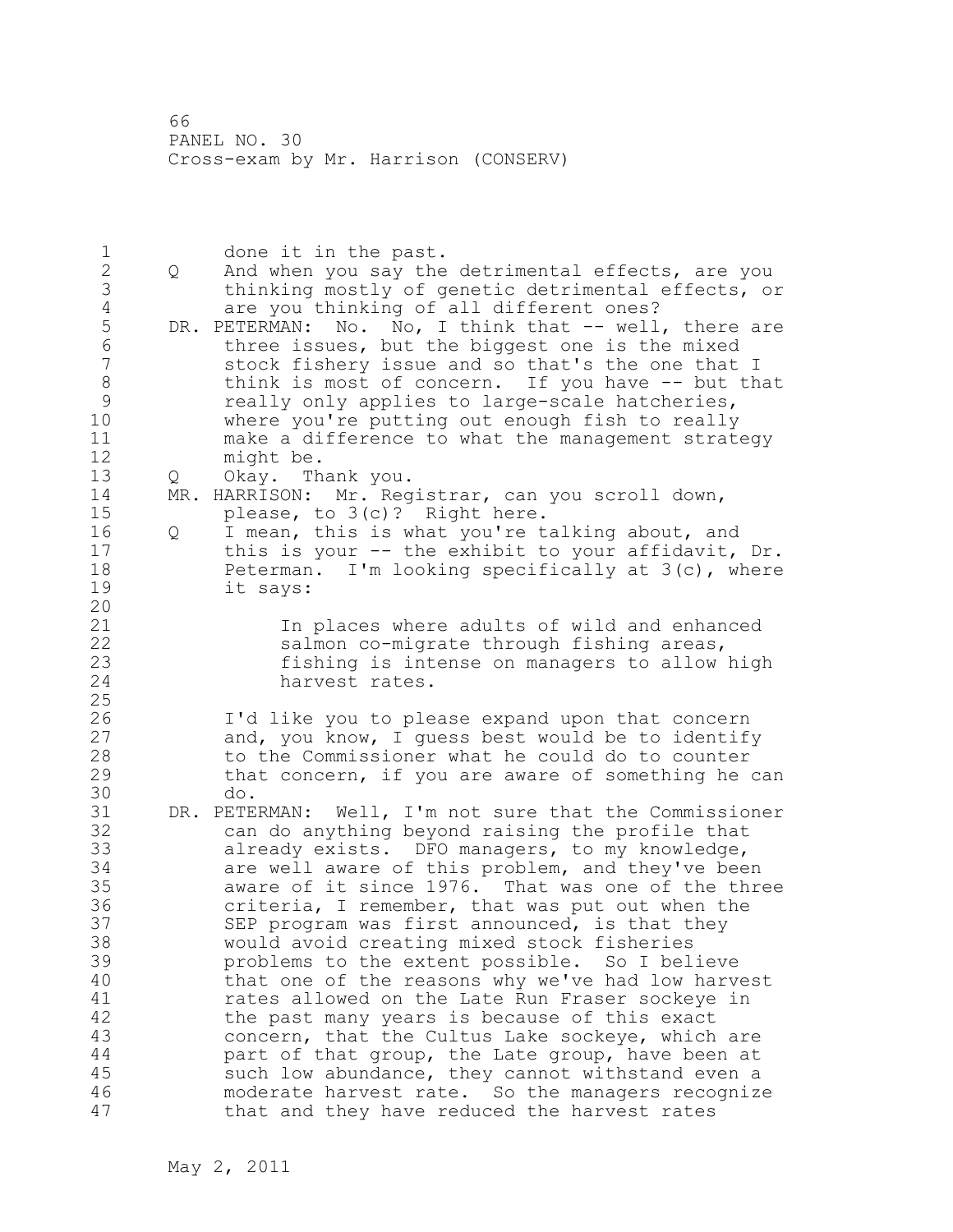67 PANEL NO. 30 Cross-exam by Mr. Harrison (CONSERV) Questions by the Commissioner

1 considerably.<br>2 0 Okav. And th 2 Q Okay. And then the next paragraph 3(d) says: 3 4 After adults leave the ocean, large numbers 5 of hatchery fish straying into spawning areas 6 for wild fish can decrease biological diversity and fitness of the wild stocks. 8<br>9 9 DR. PETERMAN: Mm-hmm.<br>10 0 I'd like it if vo 10 Q I'd like it if you could comment and expand upon 11 that, please. 12 DR. PETERMAN: Okay. Well, as I was mentioning in 13 response to the previous questions from Mr. Blair, 14 there is evidence in the literature about this 15 interaction between hatchery strays and wild 16 populations based on some of the studies they've 17 actually had in their own documents there. Ian 18 Fleming's work, in particular, started that off in 19 the 1980s and so the key word in my statement<br>20 there is "can," not "will." It's the second there is "can," not "will." It's the second line. 21 There is a potential for a decrease in biological 22 diversity and fitness of wild stocks from straying 23 hatchery-reared fish. 24 Q Okay. And then besides those two, are there other 25 potential issues of concern relating to hatcheries 26 that you feel this Commission should be aware of?<br>27 DR. PETERMAN: Well, the item (a), above there. If you DR. PETERMAN: Well, the item (a), above there. If you 28 just scroll up. Yeah. It's competition for food, 29 particularly in the marine environment. So as I 30 mentioned in a few of the documents that I<br>31 eferred to here in my affidavit, there is 31 referred to here in my affidavit, there is<br>32 evidence on a large scale in the North Pac. evidence on a large scale in the North Pacific 33 scale of competition between the large numbers of 34 hatchery fish in Asia, for example, and some North 35 American fish, both in terms of growth and, for 36 some of them, survival rate. 37 MR. HARRISON: Okay. Those are my questions. Thank 38 you very much. 39 MS. BAKER: Mr. Rosenbloom will be the next questioner. 40 41 QUESTIONS BY THE COMMISSIONER: 42 43 THE COMMISSIONER: Dr. Peterman, I wonder if I could 44 just ask you, if you could go back to that last 45 document, Mr. Lunn, please, just the last one. 46 Mr. Harrison started off his cross-examination 47 referring to the Wild Salmon Policy, and the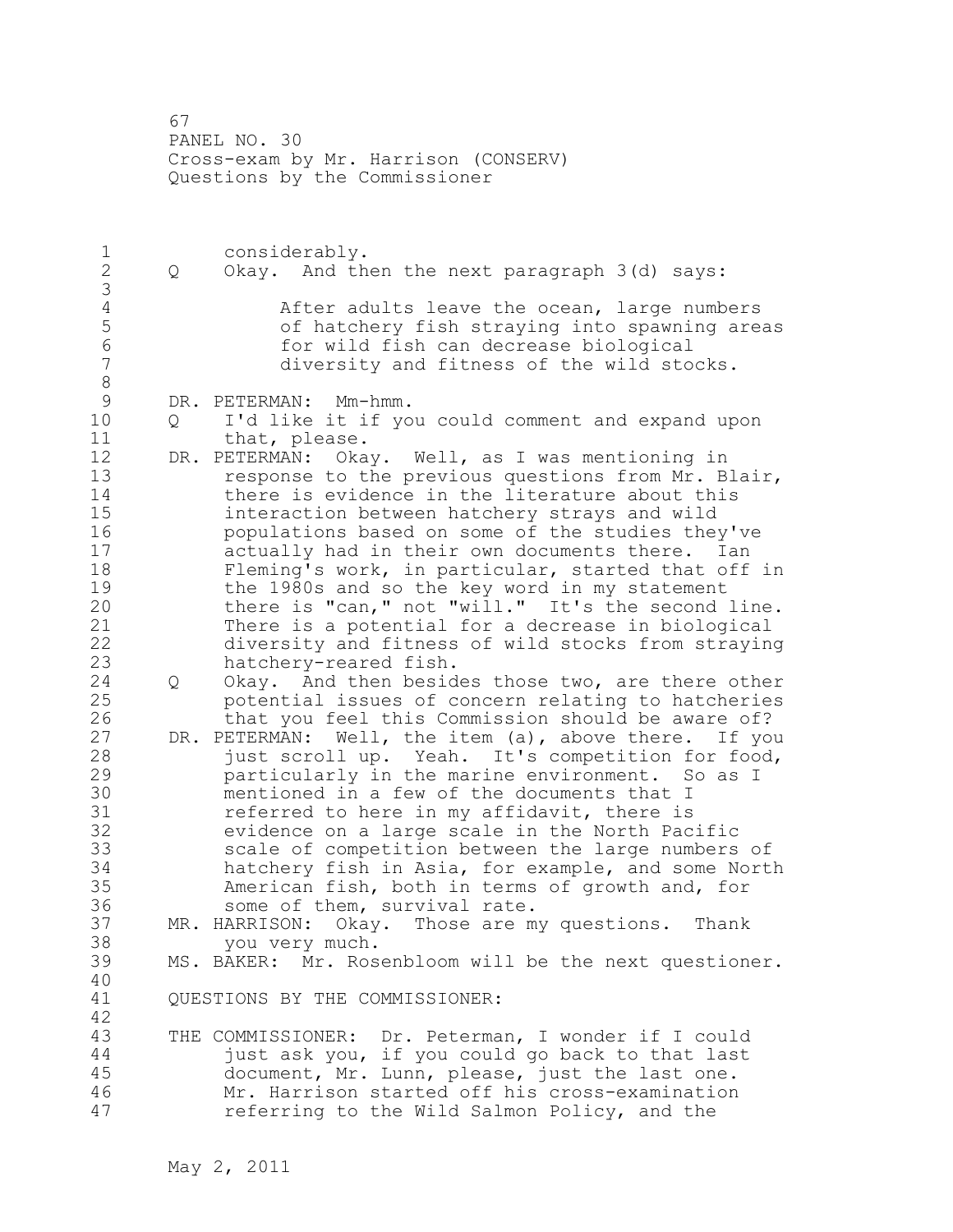68 PANEL NO. 30 Questions by the Commissioner Cross-exam by Mr. Rosenbloom (GILLFSC)

1 definition of wild salmon versus enhanced salmon. 2 In item 3, "possible mechanisms for interacting 3 the wild and enhanced salmon," I think some of<br>4 your answers have referred to hatchery fish, b 4 your answers have referred to hatchery fish, but<br>5 when you say enhanced salmon, are you describing 5 when you say enhanced salmon, are you describing<br>6 iust hatcherv fish, or are you talking about what 6 just hatchery fish, or are you talking about what we've been talking about here this morning, which 8 are spawning channels, as well?<br>9 DR. PETERMAN: Right. Okay. That's 9 DR. PETERMAN: Right. Okay. That's a good question.<br>10 So I quess in item 3(a): So I guess in item  $3(a)$ : 11 12 Competition for food can occur between wild<br>13 and enhanced salmon. and enhanced salmon.  $\frac{14}{15}$ That is definitely an intention there. So 16 enhanced would refer to both hatchery and spawning<br>17 channel fish, just more of them means you've got channel fish, just more of them means you've got 18 more competitors. 19 For item 3(b), that's also true. Large<br>20 mumbers of enhanced fish can alter the preda numbers of enhanced fish can alter the predation-21 induced mortality on juveniles independent of 22 where those juveniles came from, a hatchery or 23 enhanced -- spawning channels, pardon me. 24 And in 3(c), that's also correct, that in 25 places where adults of wild and enhanced salmon 26 co-migrate through the fishing areas, you can have<br>27 this problem, mixed-stock fisheries. So it 27 this problem, mixed-stock fisheries. So it<br>28 doesn't matter whether the enhanced fish ar doesn't matter whether the enhanced fish are from 29 hatcheries or spawning channels, it will have the 30 same net effect on that mechanism, as well.<br>31 had in the 3(d), I specifically say la 31 And in the 3(d), I specifically say large<br>32 mumbers of hatchery fish straving onto spawning numbers of hatchery fish straying onto spawning 33 areas for wild fish can decrease biological 34 diversity. That is specifically referring to the 35 hatchery fish and not the spawning channel fish. 36 THE COMMISSIONER: Thank you very much. 37 DR. PETERMAN: Yes. 38 MR. ROSENBLOOM: Thank you very much. My name is Don 39 Rosenbloom, and I appear on behalf of Area D 40 Gillnet and Area B Seiner. 41<br>42 CROSS-EXAMINATION BY MR. ROSENBLOOM: 43 44 Q I have a series of questions in two or three main 45 areas. One of my focuses throughout this inquiry 46 relates to budgetary challenges that DFO faces in 47 respect to various areas of their enterprise. I'd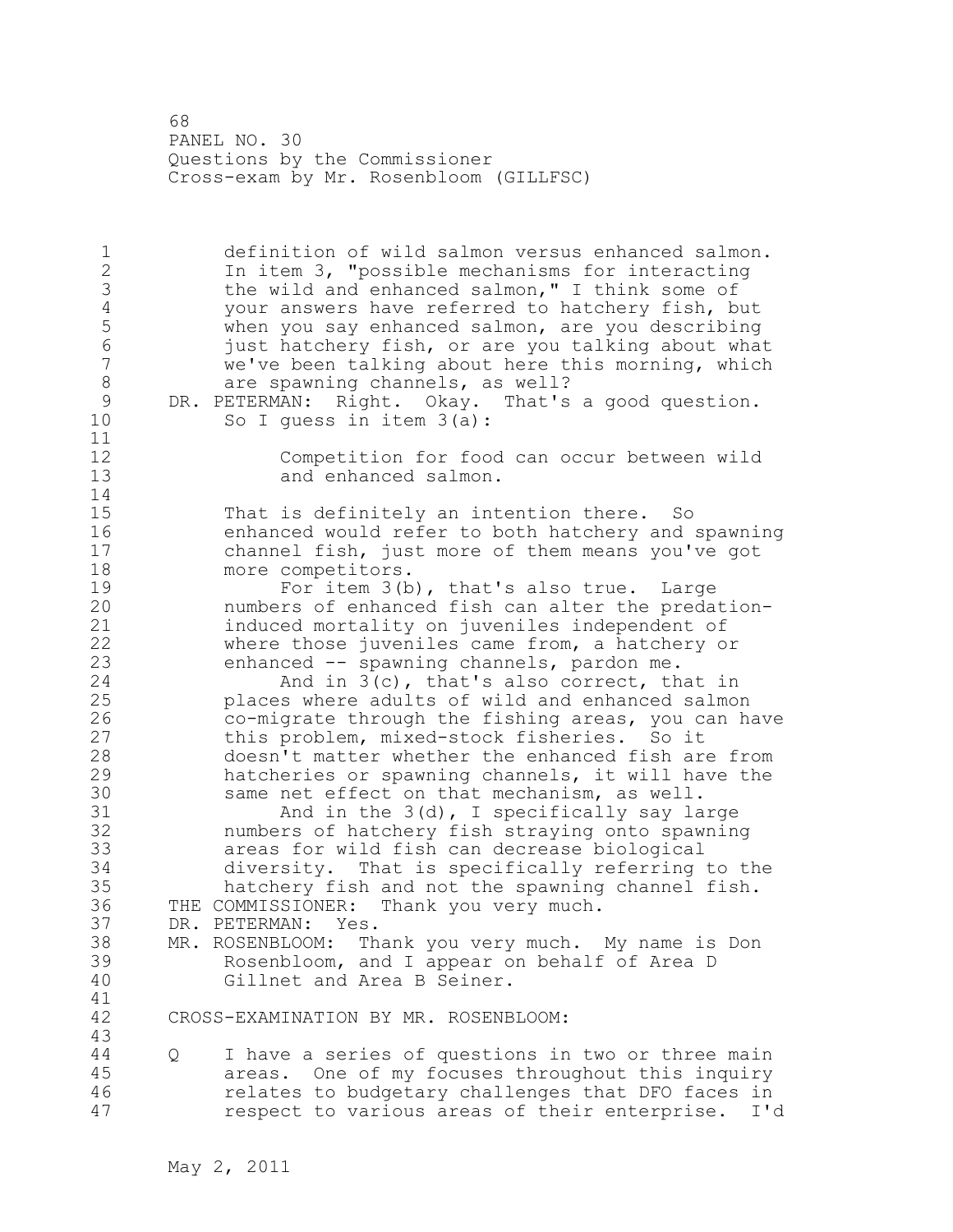1 like to speak directly and ask questions to you 2 regarding the budget situation. 3 You have already testified, and I'll speak,<br>4 firstly, to Ms. Cross in respect to funding, tha 4 firstly, to Ms. Cross in respect to funding, that<br>5 the SEP, or SEP program used to be up in the \$38 5 the SEP, or SEP program used to be up in the \$38<br>6 million range, in the 1990s, and we've heard 6 million range, in the 1990s, and we've heard evidence today of its approximate figure of 23 8 million, at this point in time, 26 million. First<br>9 question I have for you is did I understand from 9 question I have for you is did I understand from your testimony this morning that you are 11 suggesting that that reduction in budget is easily 12 explainable in that there were front-end expenses 13 with the hatchery program in the early stages that<br>14 is no longer the case? Does that explain away the is no longer the case? Does that explain away the 15 reductions, or is there a serious problem 16 irrespective of the fact there was a start-up 17 cost? Ms. Cross? 18 MS. CROSS: There were start-up costs at the beginning 19 of the program. We did have a larger budget, but<br>20 as a result of program review in the mid-90s, our as a result of program review in the mid-90s, our 21 budgets were reduced, and in response to that, we 22 closed a number of facilities, changed the 23 configuration of some of our staff programs, as 24 well. 25 Q Yes. And what I'm trying to establish here as you 26 present yourself and your evidence before this<br>27 Commission, are you suggesting that the current Commission, are you suggesting that the current 28 budget for SEP is appropriate? 29 MS. CROSS: The budget allows us to focus on the 30 **priorities that we have.** Annually, we have some 31 budget pressures, but we are generally able to budget pressures, but we are generally able to 32 manage within those or to obtain a small amount of 33 additional regional funding to support those. 34 Q So are you suggesting that the current budget 35 satisfies not only the enhancement program and 36 your responsibilities for the enhancement program, 37 but also the restoration program? Am I right -- 38 well, let me just first ask that question. 39 MS. CROSS: It covers the three aspects of the program 40 that were described, yes, including the 41 restoration program.<br>42 Q That doesn't quite a 42 Q That doesn't quite answer my question. Yes, I 43 know your budget covers the three aspects, my 44 question is: is the current funding that your 45 department receives to carry out your duties under 46 SEP, in your opinion, satisfactory to fulfill what 47 you see as your mandate?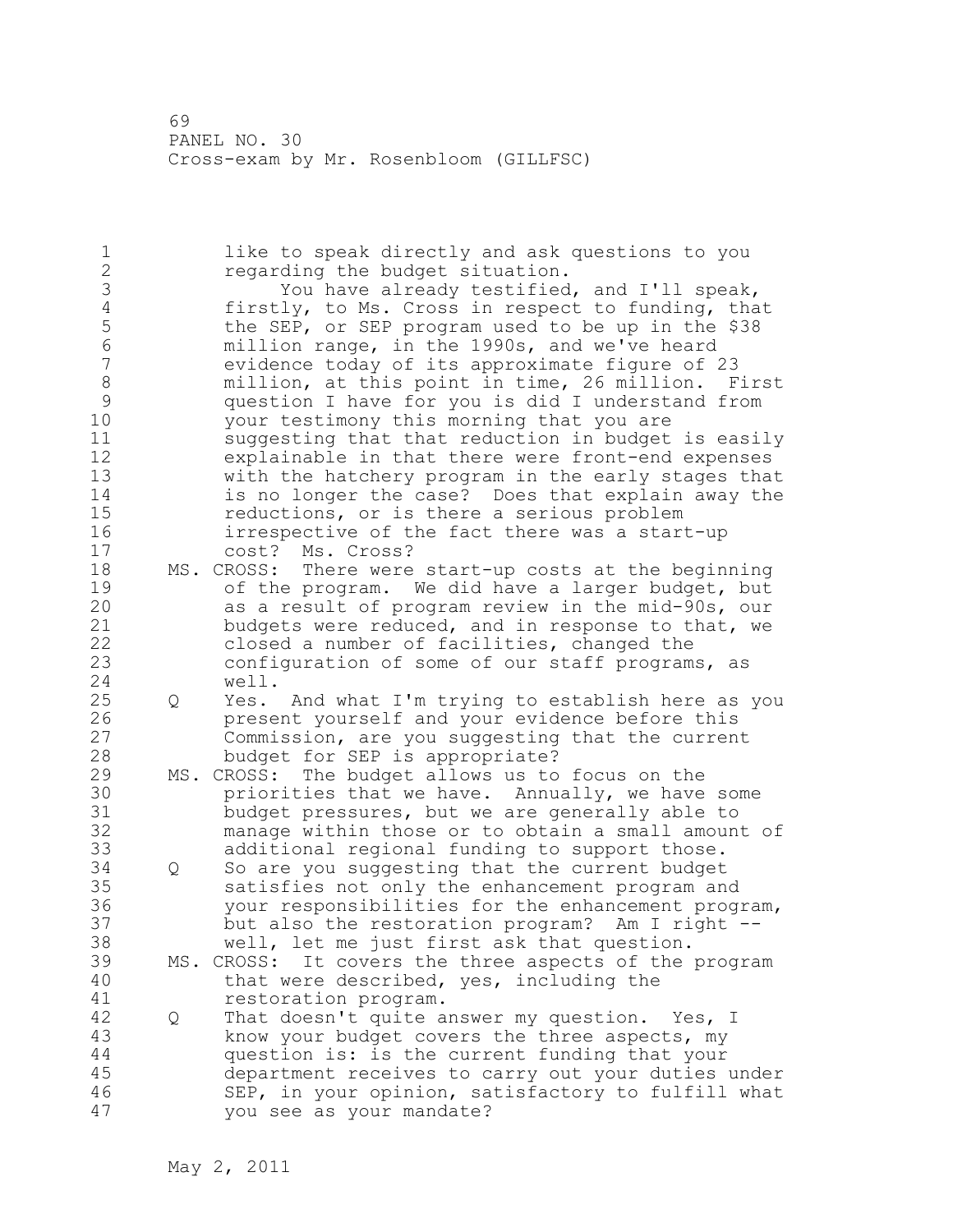1 MS. CROSS: Well, everybody can always use more money, 2 but in my opinion, the budget is adequate to 3 address the priorities that we have put in front 4 of us, yes.<br>5 0 But your pr 5 Q But your priorities are, of course, established in<br>6 the context of budget. You have to obviously 6 the context of budget. You have to obviously<br>7 http://www.priorize.and.once.vou.have.done.so.vou.pick priorize, and once you have done so, you pick the 8 bop programs that finance permits, that the fiscal 9 situation permits. My question is are the programs that you believe should be carried out by 11 your department being carried out because you have 12 ample money? 13 MS. CROSS: I'd say, in my opinion, we are 14 substantially addressing the programs that need to 15 be carried out. We would benefit from some 16 additional assessment funding. I could see some 17 additional components, in my own opinion, that 18 would benefit from some additional funding. 19 Q And you have said so to your superiors?<br>20 MS. CROSS: Yes. MS. CROSS: Yes. 21 Q And you have priorized to your superiors the 22 projects that are not being carried out because of 23 a restriction in funding that you believe should 24 be carried out? 25 MS. CROSS: I have identified a list of the projects 26 that are of highest priority for funding, yes.<br>27 0 Yes, that aren't receiving funding, you mean? 0 Yes, that aren't receiving funding, you mean? 28 That's my question. 29 MS. CROSS: I've identified projects that would be of 30 benefit that we could do with additional funding. Q Are those projects exclusively in the enhancement 32 area, or are they in the enhancement and 33 restoration area? Can you describe generally what 34 area you focus on in respect to projects that 35 aren't being funded that you would feel more 36 comfortable if they were being funded? 37 MS. CROSS: They are over the entire scope of the 38 program. 39 Q Okay. And that, of course, includes restoration. 40 Did I understand testimony just earlier this 41 morning that of the 26 million, three million is<br>42 designated for restoration: am I correct? designated for restoration; am I correct? 43 MS. CROSS: That's correct. 44 Q Pardon me? 45 MS. CROSS: That's correct, yes. 46 Q And I understand this three million for 47 restoration is in respect to the Fraser watershed,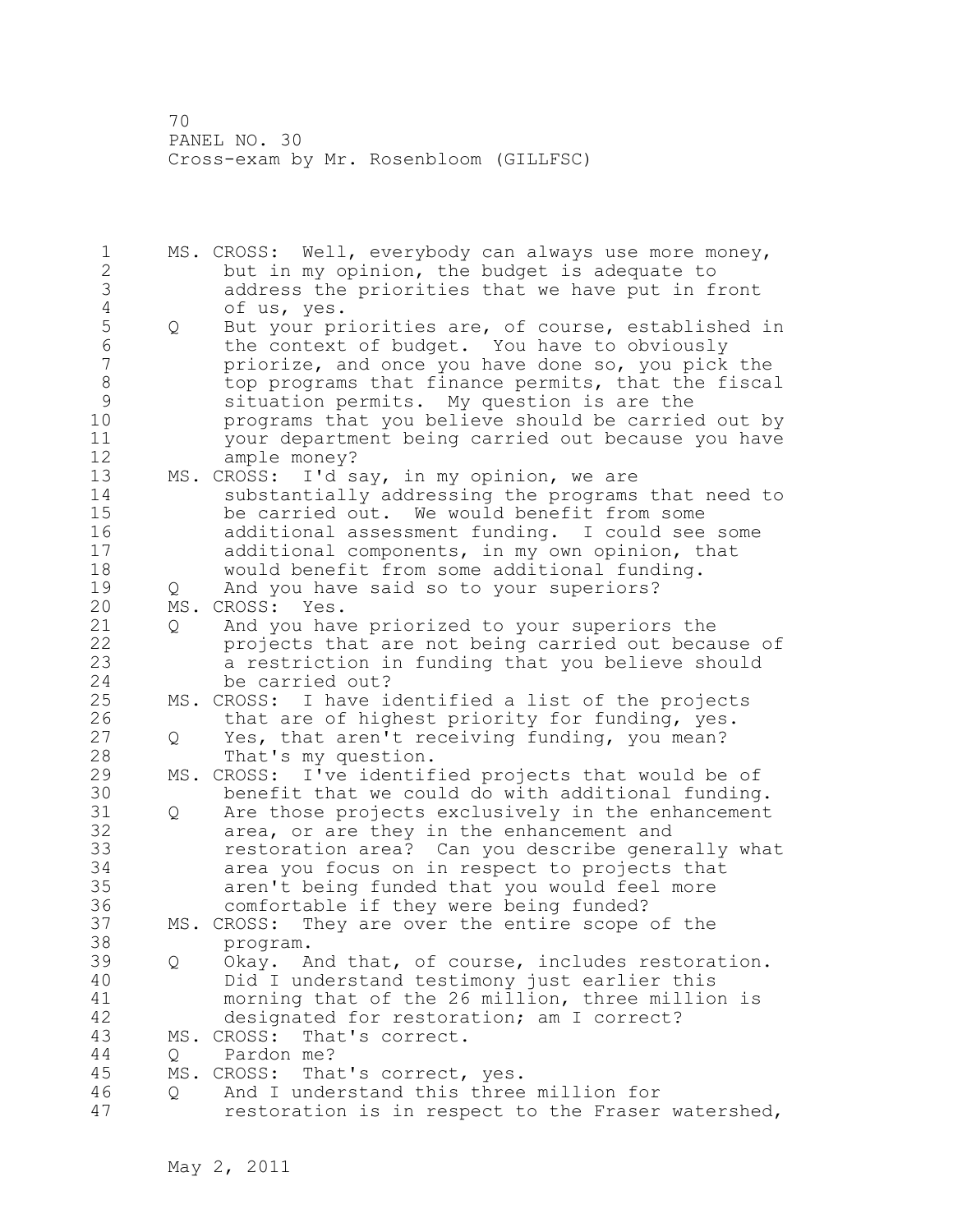| 1              |    | or the entire province?                              |
|----------------|----|------------------------------------------------------|
| $\overline{c}$ |    | MS. CROSS: The entire province.                      |
| 3              | Q  | Well, I'm obviously far less knowledgeable than      |
| $\sqrt{4}$     |    | anyone on this panel about this, but it sounds to    |
| 5              |    |                                                      |
|                |    | me like \$3 million for restoration for the entire   |
| 6              |    | province is a very, very small sum of money. Am I    |
| $\overline{7}$ |    | thinking in a wrong direction about this? Is \$3     |
| $\,8\,$        |    | million, in your opinion, ample for restoration      |
| $\mathcal{G}$  |    | throughout the province on an annual basis?          |
| 10             |    | MS. CROSS: So the restoration program is actually a  |
| 11             |    | program that uses a lot of leveraged funding from    |
| 12             |    | external partners.                                   |
| 13             |    | A lot of what, I'm sorry?                            |
|                | Q  |                                                      |
| 14             |    | MS. CROSS: Leveraged funding. And so we engage in    |
| 15             |    | projects cooperatively with a number of either       |
| 16             |    | external stakeholders, other funding sources.        |
| 17             |    | There have, over the course of the history of the    |
| 18             |    | restoration program, been a number of various        |
| 19             |    | kinds of funding sources are available and so by     |
| 20             |    | using, by providing our expertise and some seed      |
| 21             |    | money, we're able to take advantage of those kinds   |
| 22             |    | of projects, or those kinds of funding sources and   |
| 23             |    | work with external partners. So in fact, even        |
|                |    |                                                      |
| 24             |    | though there are only \$3 million of DFO funding     |
| 25             |    | that goes into this, I don't know the most recent    |
| 26             |    | figures, but I think in the order of every dollar    |
| 27             |    | we invest, leverage is seven, or eight, or nine      |
| 28             |    | dollars, externally. And so the impact of this       |
| 29             |    | kind of work is far greater than the money that we   |
| 30             |    | invest directly.                                     |
| 31             | Q  | So you're comfortable with \$3 million in your       |
| 32             |    | budget for province-wide restoration work?           |
| 33             |    | MS. CROSS: Yes.                                      |
| 34             |    | That \$3 million has to be spent throughout the      |
|                | Q  |                                                      |
| 35             |    | province. What percentage of the 3 million is for    |
| 36             |    | restoration work in the last few years in the        |
| 37             |    | Fraser watershed?                                    |
| 38             |    | MS. CROSS: I can't speak to that. I don't know.      |
| 39             | Q. | Without giving a precise figure, are you able to     |
| 40             |    | tell the Commission whether approximately half of    |
| 41             |    | the 3 million is being spent within the Fraser       |
| 42             |    | watershed?                                           |
| 43             |    | MS. CROSS:<br>I couldn't even make a quess. We could |
| 44             |    |                                                      |
|                |    | find out that information for you, though.           |
| 45             | Q  | I wondered if through your counsel, Mr. Taylor,      |
| 46             |    | that you could provide that information to the       |
| 47             |    | Commission and let's, to be specific about it, for   |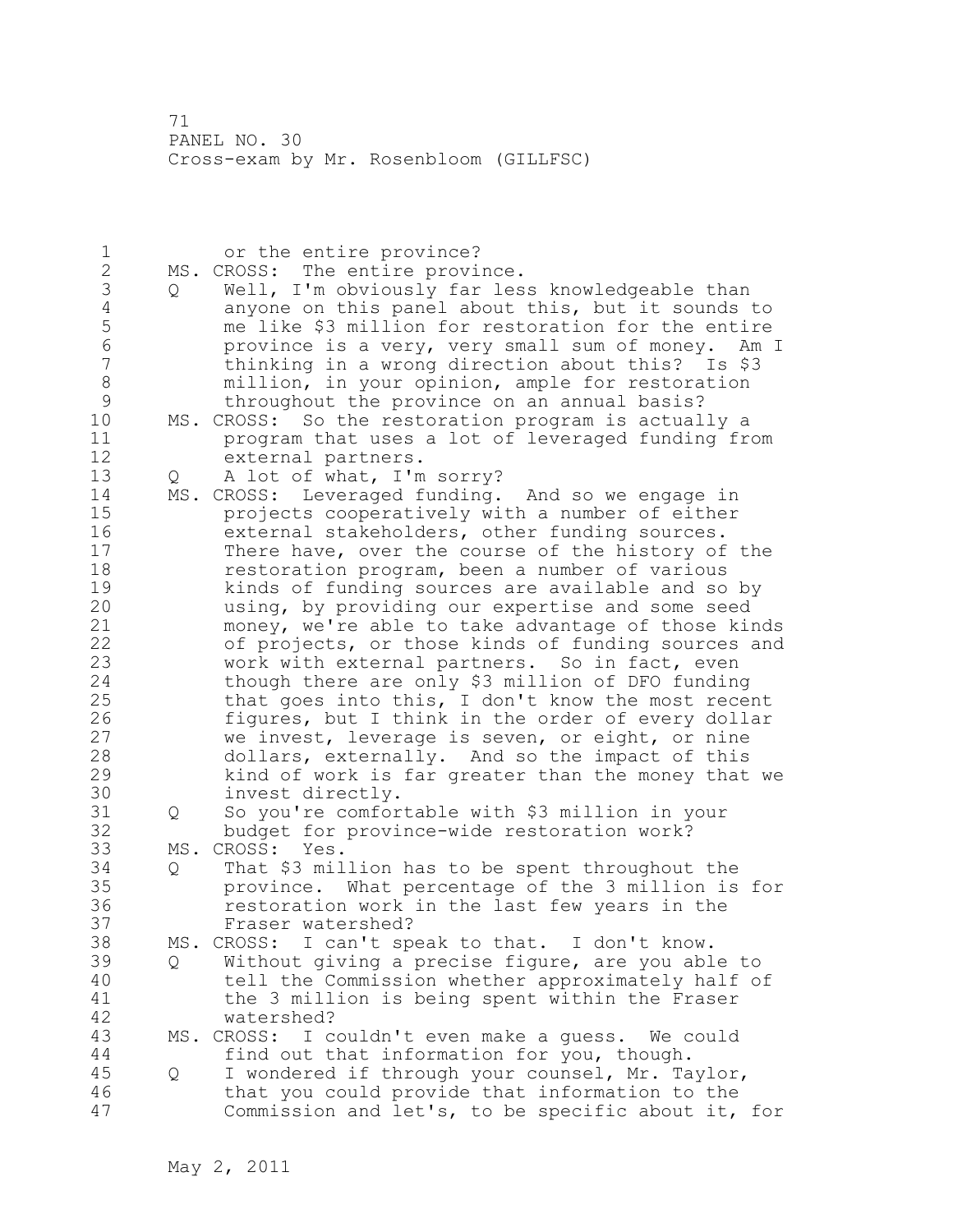1 the years 2007 through to the current 2011. 2 MR. TAYLOR: I don't know what's available, but we can 3 look at it and just for Mr. Rosenbloom's benefit,<br>4 and the Commissioner's, and others, one of the 4 and the Commissioner's, and others, one of the<br>5 pages in Exhibit 767, which is the PowerPoint 5 pages in Exhibit 767, which is the PowerPoint I<br>6 but in as an exhibit, deals with some of this 6 put in as an exhibit, deals with some of this number and division of budget that Mr. Rosenbloom 8 is speaking about. 9 MR. ROSENBLOOM: Thank you.<br>10 0 Still speaking to the 10 Q Still speaking to the budgetary issues, as the PPR 11 informs us and we have heard previously in 12 evidence from, in fact, your deputy minister, Ms. 13 Dansereau, there is currently a five-percent 14 reduction in budget, and the PPR, if Mr. Lunn can 15 go to it for a moment, paragraph 176, found at 16 page 163, says, and I quote: 17 18 Currently, DFO is in the first year of a 19 Treasury Board strategic review that requires<br>20 all governmental departments to reduce their all governmental departments to reduce their 21 budgets by five percent over three years. 22 23 Is it your understanding that the five-percent 24 reduction is cumulative over the three-year 25 period, in other words, less than five percent the 26 first year, and a portion of five percent the<br>27 second and the third, or is it your understan second and the third, or is it your understanding 28 that five-percent reduction is applied each year 29 to your budget over the three years? 30 MS. CROSS: I'm going to defer to Mr. Savard. 31 Q Yeah, any of you answer it. Yes, thank you. Mr. Savard? 33 MR. SAVARD: I'd like to kind of touch on that, but I 34 think it would be helpful maybe just to kind of 35 spend a few minutes on some of your earlier 36 questions to Ms. Cross with respect to budgets and 37 allocations across the different elements. 38 Q Fair enough, and then we'll come back to this 39 question. 40 MR. SAVARD: So I guess just to set a bit of context in 41 terms of the budget within the Salmon Enhancement<br>42 Program, and I've testified earlier that about 19 Program, and I've testified earlier that about 19 43 or \$20 million of that goes to our Hatchery 44 Program, and about three million each to the other 45 two elements. I just did want to draw the 46 distinction, though, that, you know, the largest 47 share of our budget, the 19 to \$20 million is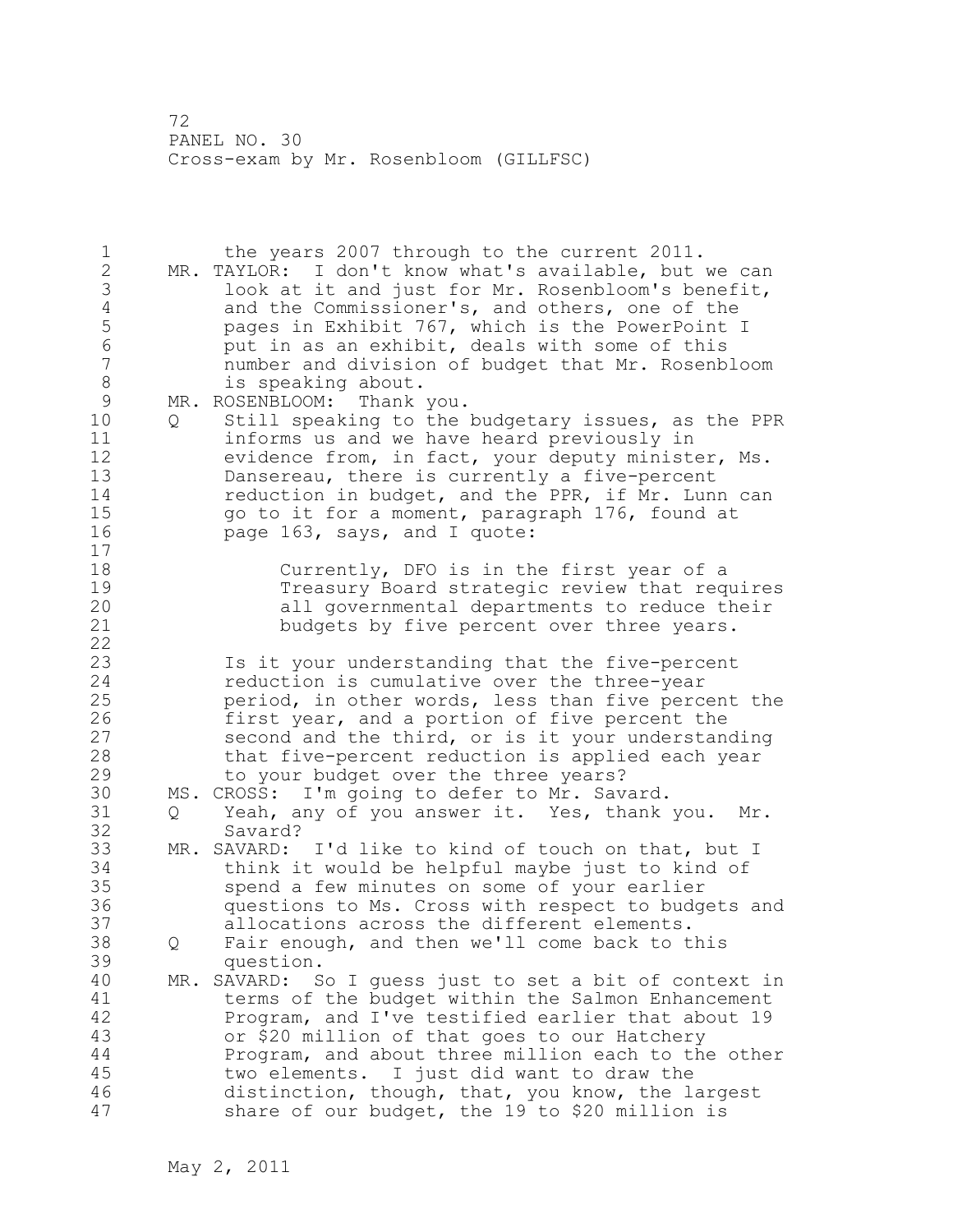1 targeted at operation and maintenance of our major 2 hatchery facilities, the 23 of them. 3 With respect to the Community Involvement<br>4 Program and the Resource Restoration Program, 4 Program and the Resource Restoration Program, a<br>5 funding approach and the allocation of monies is 5 funding approach and the allocation of monies is 6 quite different than the Hatchery Program. As Ms. Cross has identified, in the Resource Restoration 8 Program, that whole program was always premised on<br>9 1everaging funding from partners. So in a sense, 9 leveraging funding from partners. So in a sense,<br>10 the \$3 million that is assigned to that part of the \$3 million that is assigned to that part of 11 the program, very deliberately, the intent was 12 that it's kind of seed money, it provides staff 13 and expertise to be working with partners to do 14 restoration projects. And that is by design. You 15 know, that is kind of the approach to it. 16 And similarly, with the Community Involvement 17 Program, we have about \$3 million for that program 18 and by design, that program is set up where we are 19 working with partners that, in many cases, they're<br>20 volunteers, in many cases, there's leverage volunteers, in many cases, there's leverage 21 fundings from other sources, but that is, again, 22 like I say, by design. In the Community 23 Involvement Program, we offer seed money, small 24 amounts of seed money to proponents to do work and 25 we work with them. And the expectation is a lot 26 of the work that gets done is through volunteers<br>27 and through leveraging of funds. So I just want and through leveraging of funds. So I just wanted 28 to make that distinction that there's, you know, 29 quite a difference between the three elements and 30 how we kind of approach the funding arrangements.<br>31 With respect to your question on strategic With respect to your question on strategic 32 review, my understanding is the budget reduction 33 of five percent is for the entire department 34 across the country, and those reductions are to be 35 realized over a three-year period. 36 Q Meaning cumulatively over the three years? For 37 example, this year, it might only be a 1.5-percent 38 reduction? 39 MR. SAVARD: That's my understanding. 40 Q That's your understanding. When one reads the 41 PPR, one sees documented a number of programs<br>42 ander the Enhancement department or division under the Enhancement department or division of 43 DFO, where shortcomings in funding have limited 44 programs. And I want to focus on one particular 45 one in the context of you, Ms. Cross, saying 46 you're satisfied generally with the budget 47 provided to you, and I would like to refer you to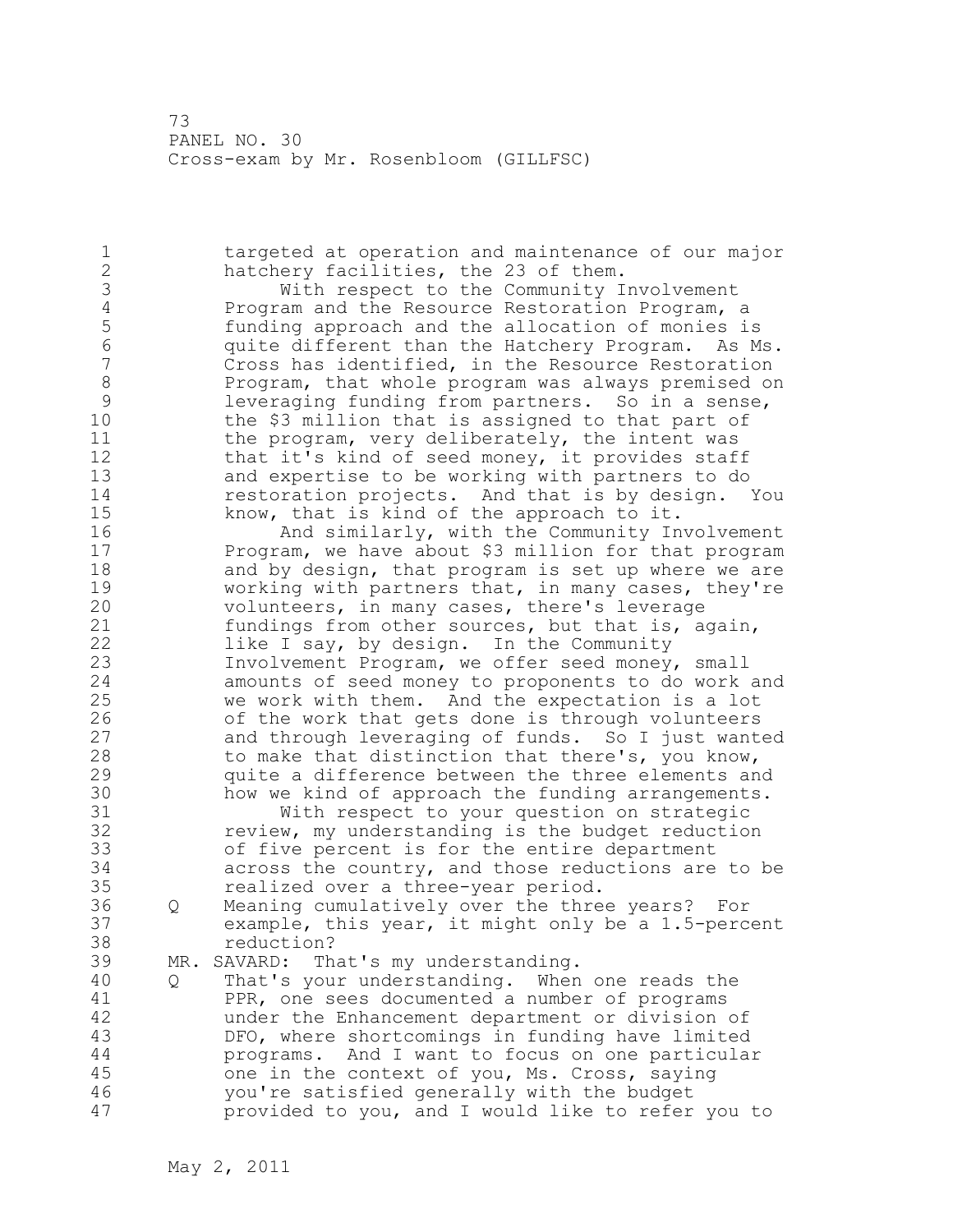1 paragraph 104 of the PPR, page 40, and it relates 2 to the lake in Richmond program. And what we 3 learn, and because we all are short of time here,<br>4 I don't want to read the paragraph to you, but 4 I don't want to read the paragraph to you, but<br>5 What I learn in reading that paragraph is, in 5 what I learn in reading that paragraph is, in the last sentence: 7 8 As of April of 2011, LEP --  $\begin{array}{c} 9 \\ 10 \end{array}$ Which is the lake in Richmond program: 11 12 -- is almost completely defunct and Great 13 Central Lake on Vancouver Island is the only 14 lake being enriched. 15 16 Firstly, do you agree that the LEP program has 17 been rendered defunct because of a shortage of 18 money? 19 MS. CROSS: I wouldn't say that I would agree that it<br>20 was primarily because of a shortage of funding. was primarily because of a shortage of funding. I 21 alluded to earlier the fact that enhancement 22 programs and projects have to be undertaken in the 23 larger context of fishery requirements and 24 assessment requirements and an understanding of 25 what the natural situation is. So I wasn't part 26 of the sort of decision-making process around the<br>27 earlier decisions not to fund additional lake earlier decisions not to fund additional lake 28 enrichment programs, but I do think that we need 29 to think about this in the context of are they 30 needed, is it the right technology, or, sorry, is<br>31 it the right tool for the right job. So I expect it the right tool for the right job. So I expect 32 funding entered into this, but I'm also not aware 33 of what the larger production planning context was 34 for the decision making. 35 Q Ms. Cross, are you suggesting within DFO there is 36 controversy whether or not that program was a 37 positive direction for DFO? 38 MS. CROSS: No, I'm not suggesting that. 39 Q So you're agreeing with me that the program within 40 DFO was considered to be beneficial? 41 MS. CROSS: I'm agreeing that the program is beneficial<br>42 in the particular instances where it is the right in the particular instances where it is the right 43 technology for the situation. 44 Q All right. Well, in this very paragraph that I 45 cited from the PPR, the previous sentence, 46 preceding sentence of that paragraph: 47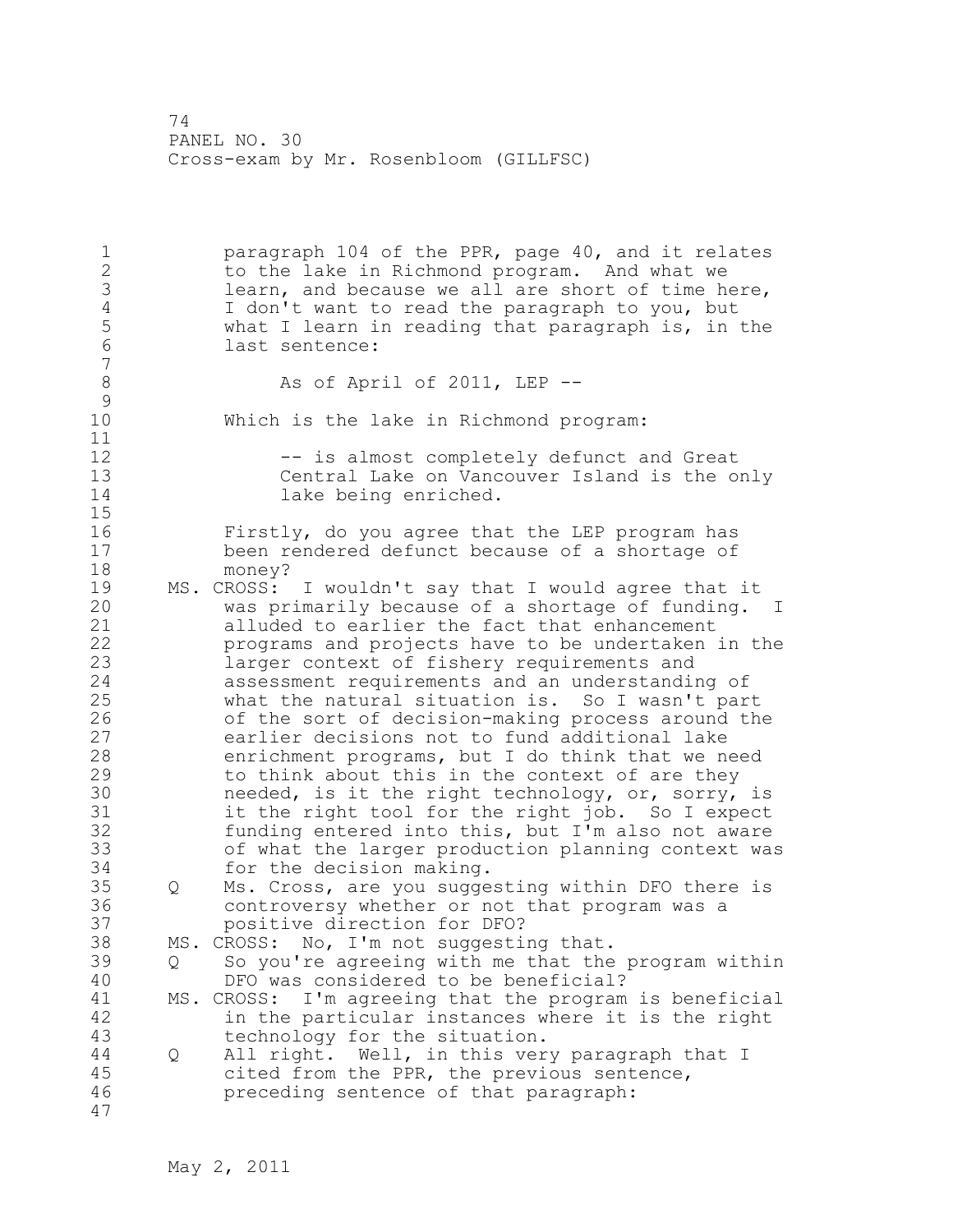1 To this end, a list of potential priority<br>2 To this end, a list of potential priority projects was developed by the HEB, 3 Science, LEP team to guide the program, but<br>4 due to funding shortfalls in other areas of 4 due to funding shortfalls in other areas of<br>5 HEB from '99 to 2001, LEP postponed 5 HEB from '99 to 2001, LEP postponed 6 implementing most of the major projects during this time. 8<br>9 9 Do you agree that paragraph is accurate as to what happened to the LEP program? 11 MS. CROSS: I wasn't involved in the decision making at 12 that time in terms of the program so I can't agree 13 or disagree. 14 Q How has this five-percent reduction over three 15 years, how do you believe it will affect your 16 services in the Pacific Region with SEP in those 17 three years? 18 MS. CROSS: Are you referring to me? 19 Q Ms. Cross?<br>20 MS. CROSS: Yes MS. CROSS: Yes. I don't know. There have been a 21 number of scenarios, I understand, under 22 discussion in terms of how this five percent will 23 be applied, but I don't know how it will affect 24 us. 25 Q When you say you don't know how it will affect 26 you, and, please, I'm not wanting to be seen to be<br>27 critical with you, aren't you the person in the critical with you, aren't you the person in the 28 position of authority that has to be worried about 29 these issues, and has to grapple with these 30 issues, or do I have that wrong?<br>31 MS. CROSS: I'm a manager within the MS. CROSS: I'm a manager within the program and when 32 we have an understanding of what that five percent 33 looks like then we'll have to develop a strategy 34 for how we will deal with it. 35 Q I had gathered from Ms. Dansereau during her 36 testimony, I believe, last November, that the 37 five-percent budget reduction was to be applied to 38 the current fiscal year, in other words, 2011 to 39 2012. One would have assumed, would one not, that 40 you have already budgeted for that reduction in 41 what is now the current fiscal year?<br>42 MS. CROSS: So we had a little previous d MS. CROSS: So we had a little previous discussion 43 there. Mr. Savard alluded to the fact that this 44 would be over the three years and so we wouldn't 45 understand exactly which portion of that might be 46 applied in the first year, or in subsequent years. 47 Q So you can't bring to the Commission today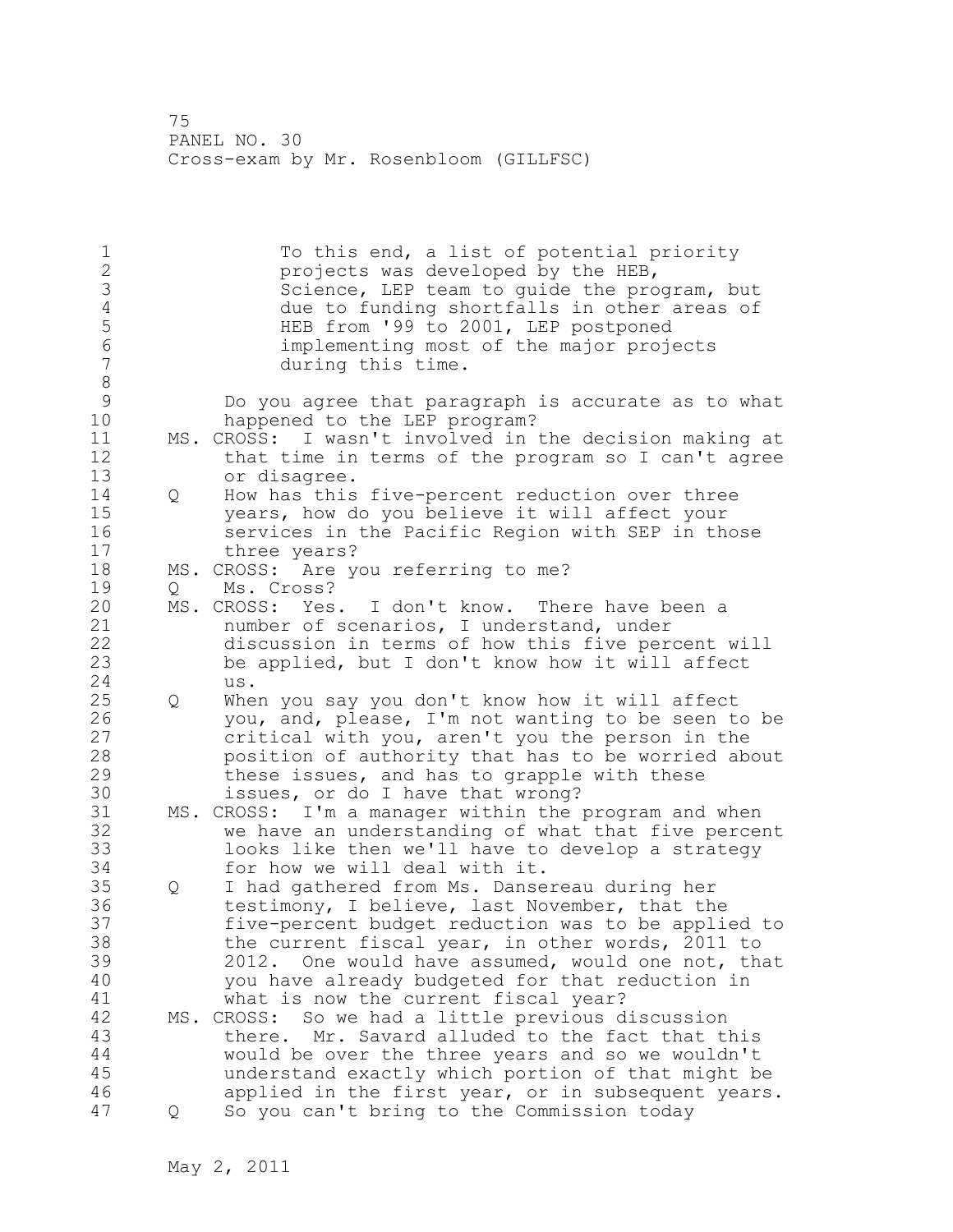1 information about what programs may be prejudiced 2 as a result of the Treasury Board budgetary 3 directive?<br>4 MS. CROSS: No. 4 MS. CROSS: No.<br>5 0 I'd like t 5 Q I'd like to direct a few questions to Dr.<br>6 Beterman, and I focus these questions, Dr 6 Peterman, and I focus these questions, Dr. Peterman, in an area that I believe is of special 8 interest to you relating to marine environment, 9 capacity, and the interplay of habitat enhancement<br>10 to the whole marine environment situation and to the whole marine environment situation and 11 whether it's detrimental to the wild stock. 12 There is a document that was drawn to our 13 attention by the Commission, but it's not as yet 14 in evidence by the Commission. 15 MR. ROSENBLOOM: And it's Tab 16, Mr. Lunn, of the 16 Commission's book of documents. 17 Q And it appears to be -- it will be put on the 18 screen in a moment, Dr. Peterman. It appears to 19 be a letter, and yet, it isn't addressed to<br>20 anybody, at least the copy I have isn't add anybody, at least the copy I have isn't address to 21 anybody. Can you first give context to this 22 particular document? 23 DR. PETERMAN: Oh, yes, sure. This is a document that 24 I put together with my co-authors on the Ruggerone 25 et al 2010 paper that was published in Marine, 26 Science and Fisheries. And this is basically a<br>27 document that went out as kind of a media relea document that went out as kind of a media release 28 so our media people at Simon Fraser University 29 said, "Here's how you put this sort of thing 30 together," and I've done many of these in past<br>31 vears and so we just highlighted some of the k 31 years and so we just highlighted some of the key findings and tried to relate them to issues that 33 the general public would be interested in. 34 Q And in this document, please, these are my words, 35 not yours, alarm bells go off. 36 DR. PETERMAN: Mm-hmm. 37 Q Would you agree with me that you are alerting the 38 scientific community to some very, very serious 39 issues that have to be investigated? 40 DR. PETERMAN: Yes. Well, how serious they are depends 41 on the listener, I guess, because these are ideas<br>42 that are well known among the salmon biologists' that are well known among the salmon biologists' 43 community, and the managers are not as aware of 44 it. 45 Q And assuming we are all here committed to the 46 sustainability of the wild salmon and, in 47 particular, of the Fraser River, you are calling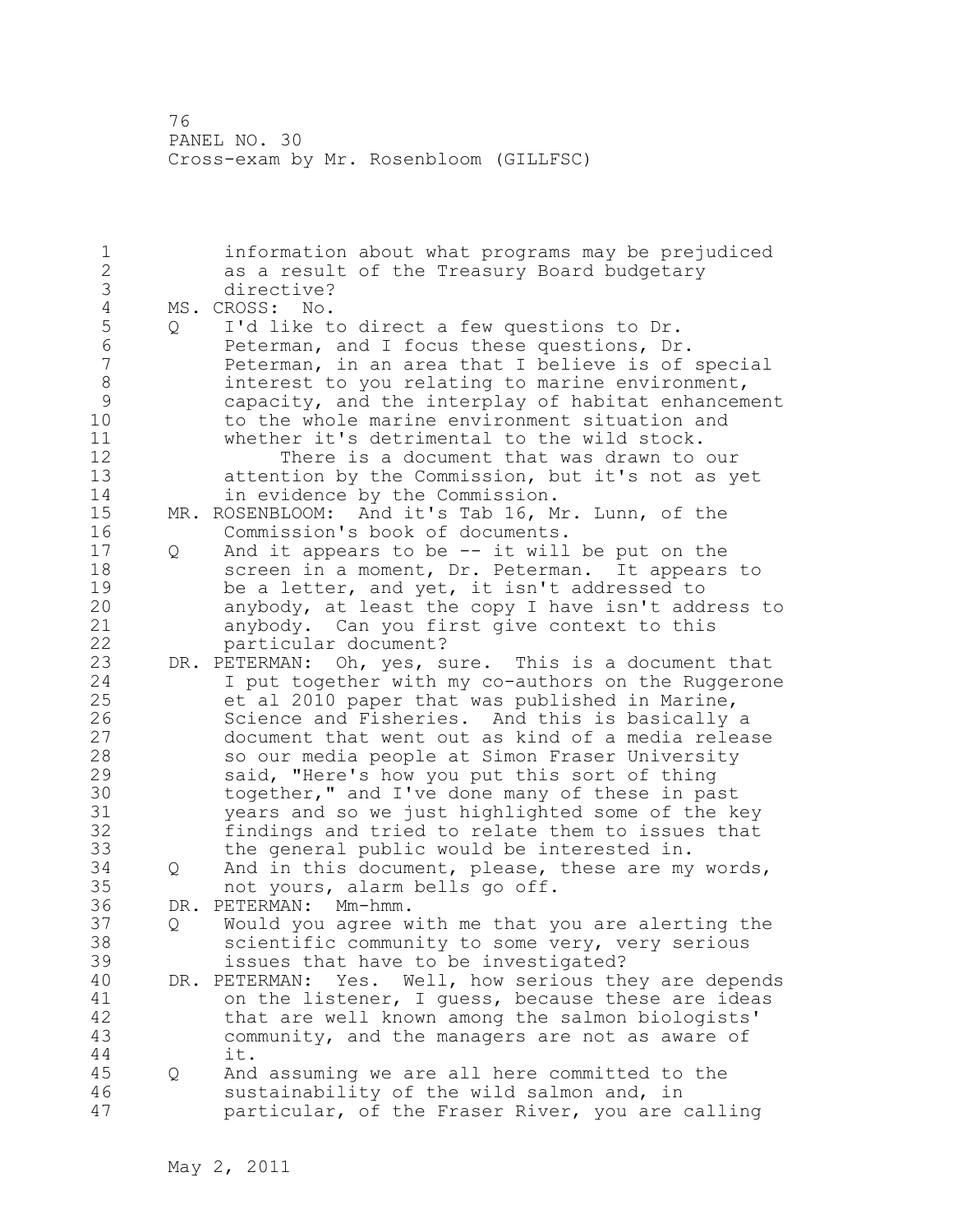1 out here for some critical research to be done in 2 the context of enhancement programs, are you not? 3 DR. PETERMAN: Well, enhancement programs across the<br>4 Pacific Rim, yes. 4 Pacific Rim, yes.<br>5 Q Yes. 5 Q Yes.<br>6 DR.PETER 6 DR. PETERMAN: But we weren't specifically talking<br>7 about B.C.'s programs at all. about B.C.'s programs at all. 8 Q No, but Dr. Peterman, it would apply to the Fraser<br>9 watershed as much as anywhere else, would it not, 9 watershed as much as anywhere else, would it not,<br>10 what you had to say in this document? what you had to say in this document? 11 DR. PETERMAN: Yes. And in one of the other documents 12 that I provided, that Greg Ruggerone was an author 13 of, he was trying to relate some of these issues 14 about abundance on the high seas of pink salmon 15 from Russia and Alaska to Fraser sockeye 16 productivity and body size. 17 Q Indeed, and that led you to another of your 18 favourite topics relating to international 19 cooperation on some of these issues --<br>20 DR. PETERMAN: Yes. DR. PETERMAN: Yes. 21 Q -- is it not? 22 DR. PETERMAN: Yes. 23 Q Now, sir -- Dr. Peterman, at page 1 of this 24 document, under the third bullet, the last 25 sentence, you say, and because we're so short of 26 time, I'm having to deal with this in a context<br>27 I'd rather not, you say: I'd rather not, you say: 28 29 The net result -- 30<br>31 Maybe I should go up on the bullet: 32 33 Evidence indicates that the ocean is getting 34 overcrowded with salmon, raising the question 35 of how many more fish the ocean can sustain. 36 37 DR. PETERMAN: Right. 38 Q 39 The ocean is always changing and current 40 favourable ecological conditions for salmon 41 will not last indefinitely. Unless<br>42 international agreements are develo international agreements are developed to 43 manage production levels, hatchery fish may 44 dominate in the ocean as soon as ocean 45 conditions deteriorate. The net result could 46 be a perfect storm for wild salmon 47 precipitated by the following events.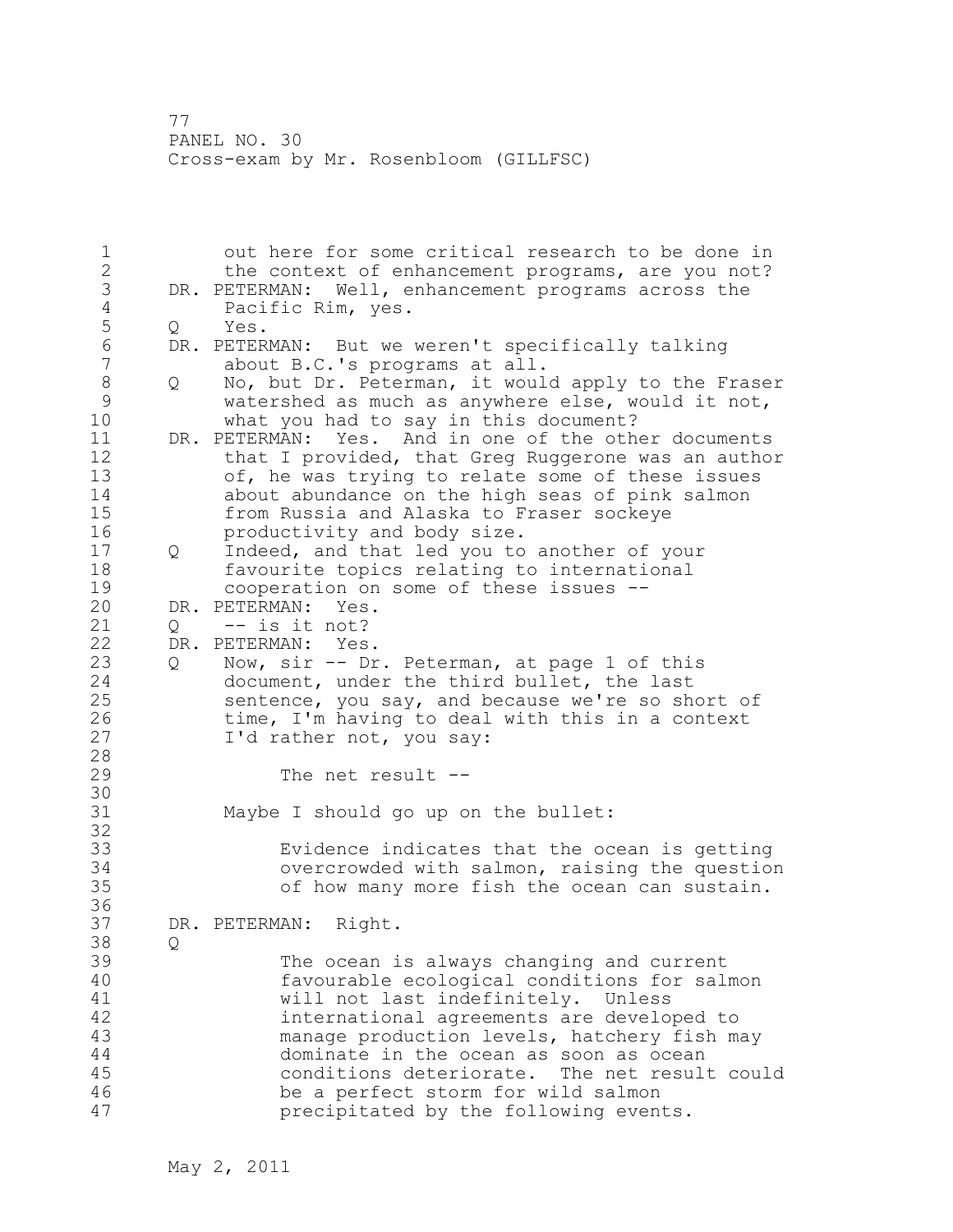1 2 I want to give you the opportunity, sir, to just 3 then go over these events and why you speak in 4 such blunt and strong terms about your concern for 5 the future.<br>6 DR. PETERMAN: A 6 DR. PETERMAN: All right. Okay. Well, first of all, I quess, this is an attempt to bring to the 8 forefront here the idea that the ocean conditions<br>9 are not stable and as we said there in the second 9 are not stable and as we said there in the second<br>10 sentence, it's likely that at some future point, sentence, it's likely that at some future point, 11 the North Pacific will become less productive, as 12 it was prior to the mid-1970s. And in that 13 scenario, it's unlikely that the people around the 14 Pacific Rim who are releasing fish from 15 hatcheries, in particular, will turn down the taps 16 in recognizing that, "Well, maybe the ocean 17 carrying capacity has gone down so we'll turn down 18 the taps." In fact, they'll probably be more 19 11kely to raise the release numbers from their<br>20 11 11 11 120 facilities because they're under their control, 21 whereas the wild populations might not be coming 22 back in very large numbers. And so the issues 23 that we're trying to raise here is that we're 24 going to have a situation where it's 25 disadvantageous to the wild stocks when there are 26 fewer resources out there for them to feed upon in<br>27 the North Pacific, if the ocean conditions become the North Pacific, if the ocean conditions become 28 less favourable. There will be just as many 29 hatchery fish, if not more hatchery fish as there 30 are now, and likely fewer wild fish. So the body<br>31 size at age when they return to the coast here, size at age when they return to the coast here, 32 and subject to fisheries, will be smaller, which 33 will decrease economic value of the fish, and also 34 may influence their fecundity, the number of eggs 35 produced per female. 36 Q Thank you. 37 DR. PETERMAN: Yes, go ahead. 38 Q No, it's at the lunch hour, but when we return 39 after lunch, I want to ask you what response 40 should DFO make to this prognosis, this worrisome 41 prognosis that you give us. So I will be asking<br>42 vou that question on our return. you that question on our return. 43 DR. PETERMAN: Okay. Thank you. 44 Q Thank you. 45 THE REGISTRAR: The hearing is now adjourned until 46 2:00 p.m. 47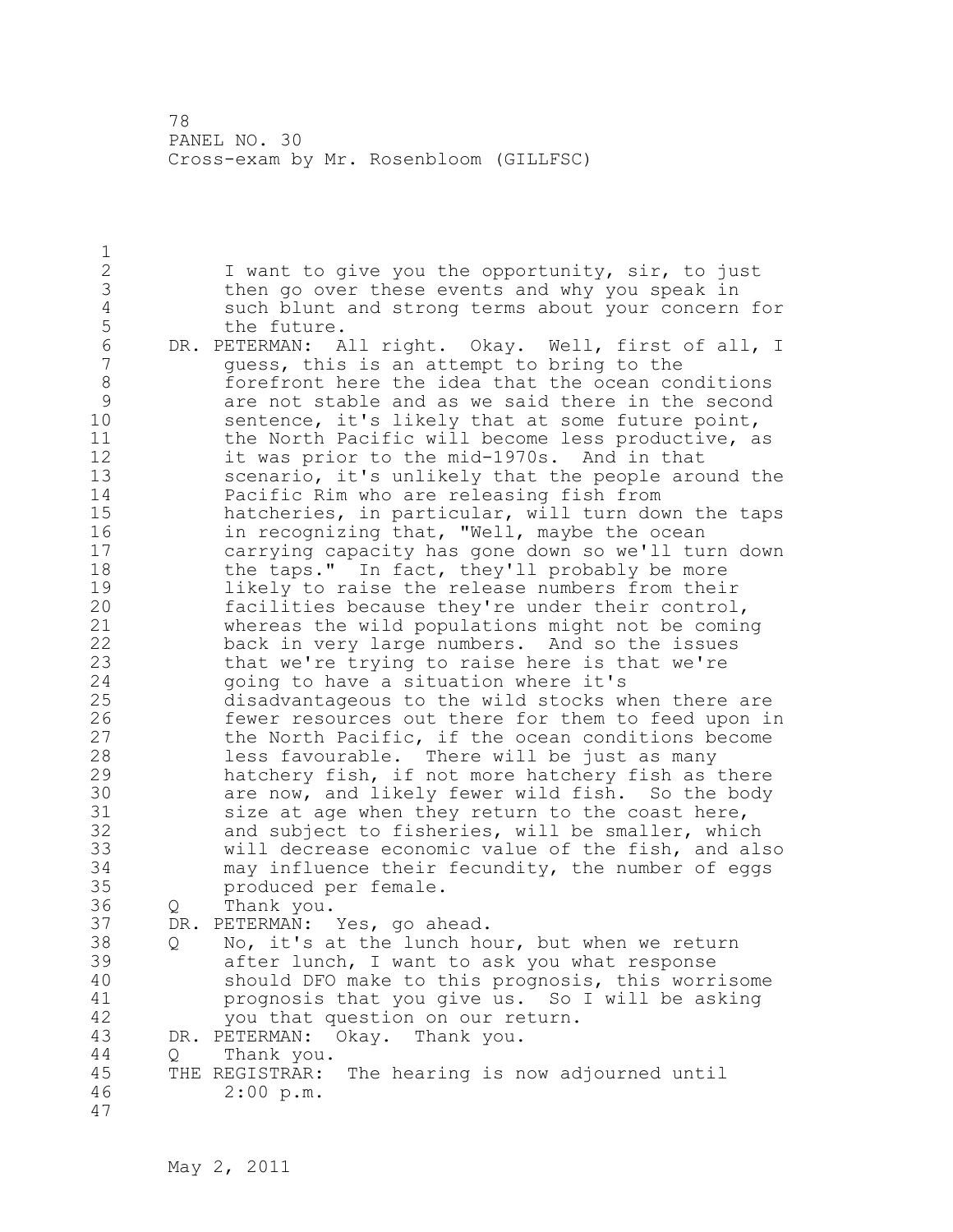| $\mathbf 1$<br>$\overline{2}$<br>3                                  |                   | (PROCEEDINGS ADJOURNED FOR NOON RECESS)<br>(PROCEEDINGS RECONVENED)                                                                                                                                                                                                                                                                                                                                                                                                                                       |
|---------------------------------------------------------------------|-------------------|-----------------------------------------------------------------------------------------------------------------------------------------------------------------------------------------------------------------------------------------------------------------------------------------------------------------------------------------------------------------------------------------------------------------------------------------------------------------------------------------------------------|
| $\overline{4}$<br>5<br>$6\,$<br>7<br>8<br>9<br>10<br>11<br>12<br>13 |                   | THE REGISTRAR: Order. The hearing is now resumed.<br>MR. ROSENBLOOM: Thank you very much. Don Rosenbloom<br>continuing with my cross-examination. Just before<br>carrying on with you, Dr. Peterman, in respect to<br>the gathering storm, as you described it, we were<br>referring to the document that you authored dated<br>October the 1st, 2010. This was a document that<br>is currently found as Tab 16 of the Commission's<br>book of documents. I think that should be marked<br>as an exhibit. |
| 14<br>15<br>16                                                      |                   | THE REGISTRAR: Exhibit Number 773.<br>MR. ROSENBLOOM: Thank you very much.                                                                                                                                                                                                                                                                                                                                                                                                                                |
| 17<br>18<br>19<br>20                                                |                   | EXHIBIT 773: General Press Release of Dr.<br>Peterman, re Ruggerone et al, dated October<br>1, 2010                                                                                                                                                                                                                                                                                                                                                                                                       |
| 21<br>22                                                            |                   | CROSS-EXAMINATION BY MR. ROSENBLOOM, continuing:                                                                                                                                                                                                                                                                                                                                                                                                                                                          |
| 23<br>24<br>25<br>26<br>27<br>28                                    | $\mathsf{Q}$      | Now, Dr. Peterman, in respect to that perfect<br>storm, the storm clouds have actually been around<br>for the extended past. It's not a recent<br>scientific proposition that there are issues here<br>that have to be explored regarding the interaction<br>of enhanced fish with the wild stock?                                                                                                                                                                                                        |
| 29<br>30<br>31<br>32<br>33<br>34<br>35<br>36                        | $Q \qquad \qquad$ | DR. PETERMAN: That's right.<br>And in fact, just for the record and for the<br>Commissioner's benefit, we learn that indeed there<br>have been forewarnings in respect to the<br>possibility of a dangerous environment from the<br>auditor general going back to a report in 1986.<br>Are you familiar with the fact the auditor general<br>spoke to this issue?                                                                                                                                         |
| 37<br>38<br>39<br>40<br>41<br>42<br>43<br>44<br>45                  | Q                 | DR. PETERMAN: No, I'm not.<br>Well, I lead you to the PPR, page 56, up at the<br>top paragraph 153. Mr. Lunn may be able to put<br>that up. Not that I'm here to certainly educate<br>you about anything to do with this subject, but in<br>the PPR, it speaks, as I think if you just scan it<br>very quickly, to an auditor general's report of<br>1986. You see that?<br>DR. PETERMAN:<br>Yes.                                                                                                         |
| 46<br>47                                                            | Q                 | Yes, and then we have Dr. Pearse in 1994 in the<br>following paragraph, 154. That paragraph                                                                                                                                                                                                                                                                                                                                                                                                               |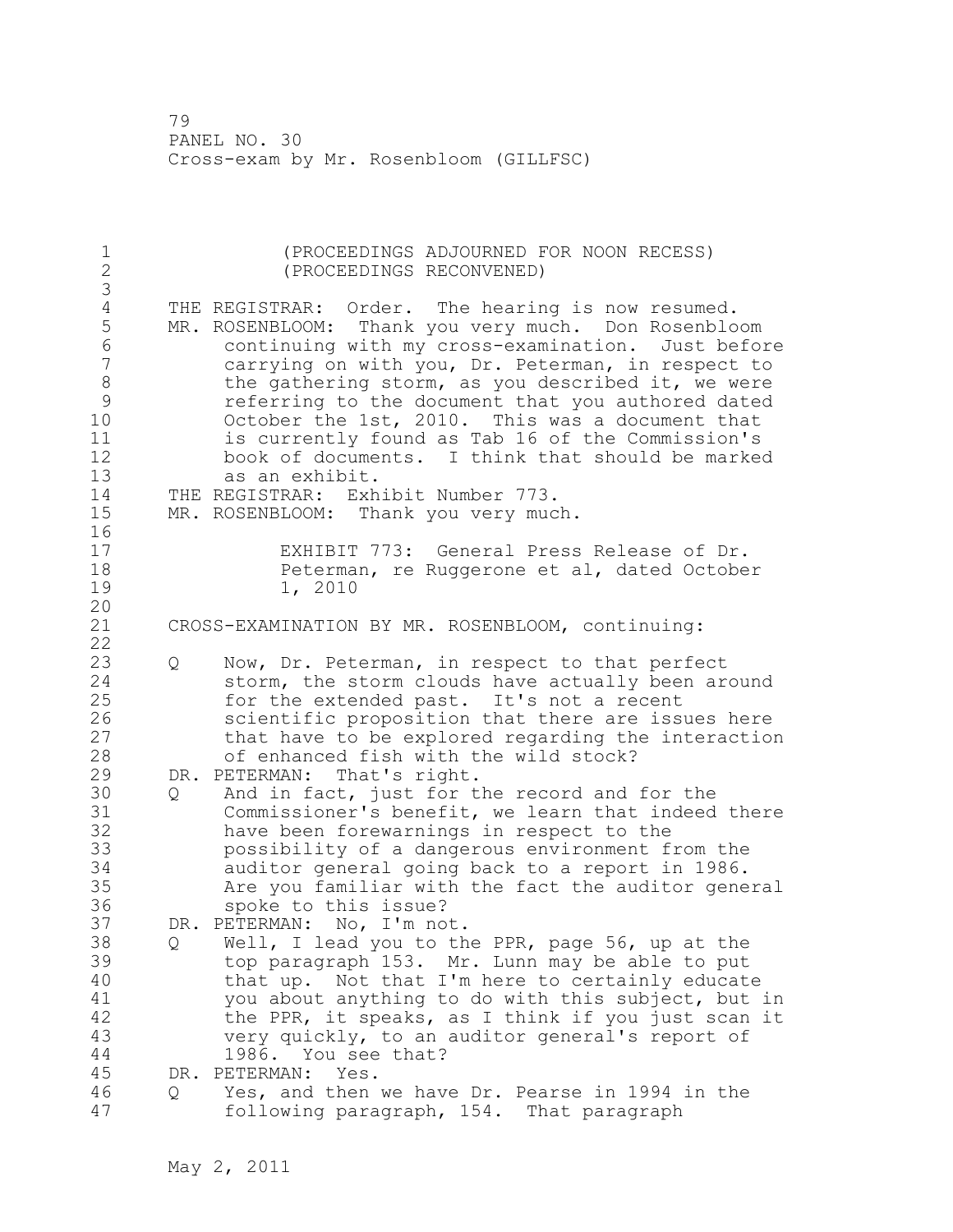1 documents Dr. Pearse ringing certain alarm bells 2 about this issue, does he not, or did he not? 3 DR. PETERMAN: Yes, it looks like it from this<br>4 description. 4 description.<br>5 Q Yes. And th 5 Q Yes. And then we have a contribution by you and a 6 number of other extremely respected scientists in 2004 in a workshop. And you see that documented 8 in paragraph 155?<br>9 DR. PETERMAN: I see i 9 DR. PETERMAN: I see it but I'm not sure which workshop<br>10 that refers to. that refers to. 11 Q Well, let me try to refresh your memory. It was, 12 I'm going to suggest to you, sir, a workshop that 13 took place on November 6th and 7th, 2004. I have 14 a document which I'm about to tender once you 15 identify it, called "Advice Related to Five Big 16 Picture Science Issues for B.C. Salmon". It was 17 authored or prepared by none other than Karl 18 English -- 19 DR. PETERMAN: Okay, yes.<br>20 0 -- Brian Riddell, Ra 20 Q -- Brian Riddell, Randall Peterman, yourself -- 21 DR. PETERMAN: Yeah. 22 Q -- and a number of others. Now, you're familiar 23 with it? 24 DR. PETERMAN: Yes. 25 Q And would you agree with me -- again, time is so 26 short here, would you agree with me this paper<br>27 that you and the collective group of scientist. that you and the collective group of scientists 28 participated and prepared this report really were 29 in part was ringing an alarm bell of the issues of 30 salmon enhancement proceeding and continuing in<br>31 the absence of DFO paying any attention to the the absence of DFO paying any attention to the 32 *sequelae* of those programs without investigating 33 the interaction with the wild stock particularly 34 in the marine environment? 35 DR. PETERMAN: No, I'm sorry I can't agree with that 36 because I remember the main thrust of that 37 document as being that the decrease in funding 38 available for monitoring escapements was what was 39 most alarming. That is, we were observing that 40 there had been a tremendous cutback in the amount 41 of work being done to actually estimate the<br>42 abundances for most of the salmon stocks in abundances for most of the salmon stocks in the 43 north coast. Is this the one that is titled 44 "North Coast"? 45 Q No, it is not. 46 DR. PETERMAN: Okay. 47 Q In fact, I'll just get it put right on the screen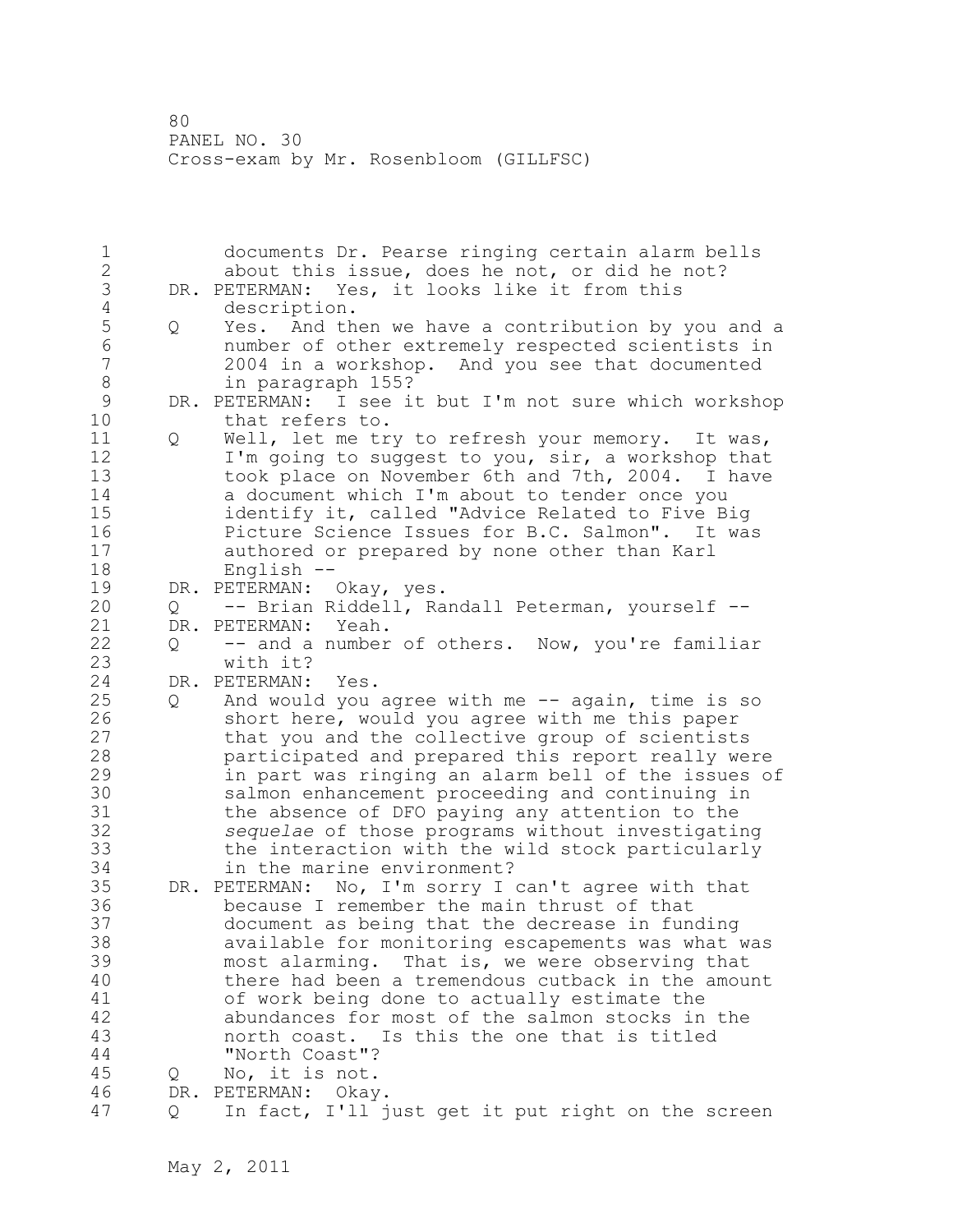1 because it is -- 2 DR. PETERMAN: Yeah, okay. I must have confused it 3 with another one then.<br>4 Q Yes, I'm sorry. It is 4 Q Yes, I'm sorry. It is Ringtail document Canada<br>5 267755. And I am referring to it -- $267755$ . And I am referring to it  $-$ 6 DR. PETERMAN: Okay. I see it. Q Excuse me. 8 DR. PETERMAN: I see it.<br>9 0 I'm referring to, f 9 Q I'm referring to, from the PPR, that paragraph 155<br>10 where it speaks of academics, consultants and DFO where it speaks of academics, consultants and DFO 11 scientists. And there is a footnote, excuse me -- 12 yes, there is a footnote, 289, and that's where I 13 found the document. It is now in front of you, 14 right? 15 DR. PETERMAN: Yes. 16 Q Yes, it is. 17 DR. PETERMAN: I see it, thank you. 18 Q Are you familiar with it? 19 MR. TAYLOR: Is this something in the list for this<br>20 hearing? hearing? 21 MR. ROSENBLOOM: Pardon me? 22 MR. TAYLOR: is this something in the list for this 23 hearing? 24 MR. ROSENBLOOM: No, it is not in the list but it is 25 footnoted in the PPR. Is that not appropriate to 26 make reference to documents that are referred to<br>27 in the PPR? in the PPR? 28 MR. TAYLOR: I don't think I'm going to stand on it for 29 this one but I don't think it's appropriate that 30 you can drag up anything from a --<br>31 MS. BAKER: It's in the salmon farmers' 31 MS. BAKER: It's in the salmon farmers' list for this hearing. 33 MR. ROSENBLOOM: Okay, thank you. 34 THE REGISTRAR: Tab 5. 35 MR. ROSENBLOOM: Thank you very much. Carrying on. 36 Occasionally you get bailed out in this business. 37 DR. PETERMAN: Yeah, right. 38 Q You're familiar with this document? 39 DR. PETERMAN: Vaguely. To be honest with you, I think 40 this is one of those workshops where, yes, I was 41 there and took part in the discussions and then<br>42 the draft was passed by me and it could be that the draft was passed by me and it could be that I 43 didn't have a close look at it so that I remember 44 everything because I remember my journal papers 45 very well. 46 Q Yes. 47 DR. PETERMAN: But I don't remember this one.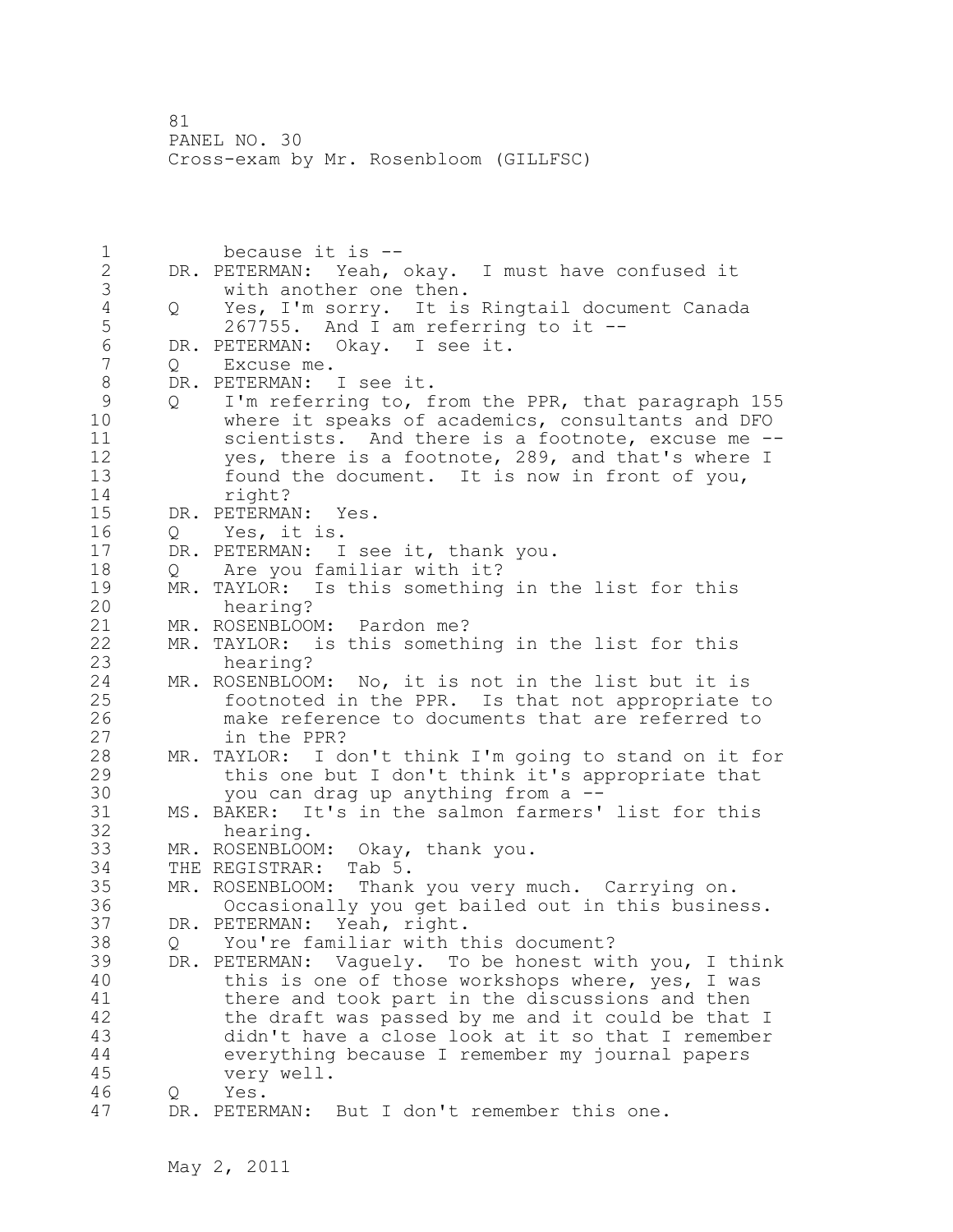1 Q Well, Dr. Peterman, if you look at this document, 2 which I'm about to have marked as an exhibit, and 3 you go to page Roman numeral II, so the third page 4 in the document, cover and then two pages in, and<br>5 to the bullet at the bottom, as an executive 5 to the bullet at the bottom, as an executive<br>6 summarv, it savs: summary, it says: 7 8 There is a pressing need for research into<br>9 the early marine survival of Pacific 9 the early marine survival of Pacific<br>10 salmonids and the role of hatcherv p salmonids and the role of hatchery production 11 in these processes. The biological effects 12 of hatchery production in B.C. has not been<br>13 adequately assessed and may have long-term adequately assessed and may have long-term 14 economic and biological consequences, 15 particularly in the Strait of Georgia. This 16 study could also be a major contributor to 17 assess the impacts of climate change in the 18 Pacific region.  $\begin{array}{c} 19 \\ 20 \end{array}$ You would adopt that now, wouldn't you? 21 DR. PETERMAN: Yes, yes, that's right. 22 Q Yes. And knowing, as we do, as I've just gone 23 through it, the chronology of the alarms that have 24 been going off to DFO in respect to the auditor 25 general's report in respect to Dr. Pearse's 26 report, in respect to your work and your<br>27 collective initiative with the scientist. collective initiative with the scientists in 2004, 28 from your perspective, why is no work being done 29 by DFO in respect to this critical area? 30 DR. PETERMAN: Well, I'm not sure what you mean by "no<br>31 work". And "this critical area", I assume, is you 31 work". And "this critical area", I assume, is you<br>32 mean the effects of hatchery fish on wild fish? mean the effects of hatchery fish on wild fish? 33 Q Correct. 34 DR. PETERMAN: Or is it in the marine environment only? 35 Q No, let's take the former of those two questions 36 first. 37 DR. PETERMAN: Okay. 38 Q In other words, generally, not just in the marine 39 environment. 40 DR. PETERMAN: Well, I think, as you heard from Ms. 41 Cross and Mr. Savard this morning, there is<br>42 Tecognition that there are these interaction recognition that there are these interactions 43 going on. DFO is well aware of them. They have 44 been for a long time. And how much research goes 45 on in the Science Branch on these, I guess, is 46 separate from them. I'm certainly aware of some 47 people having worked on this mixed stock fishery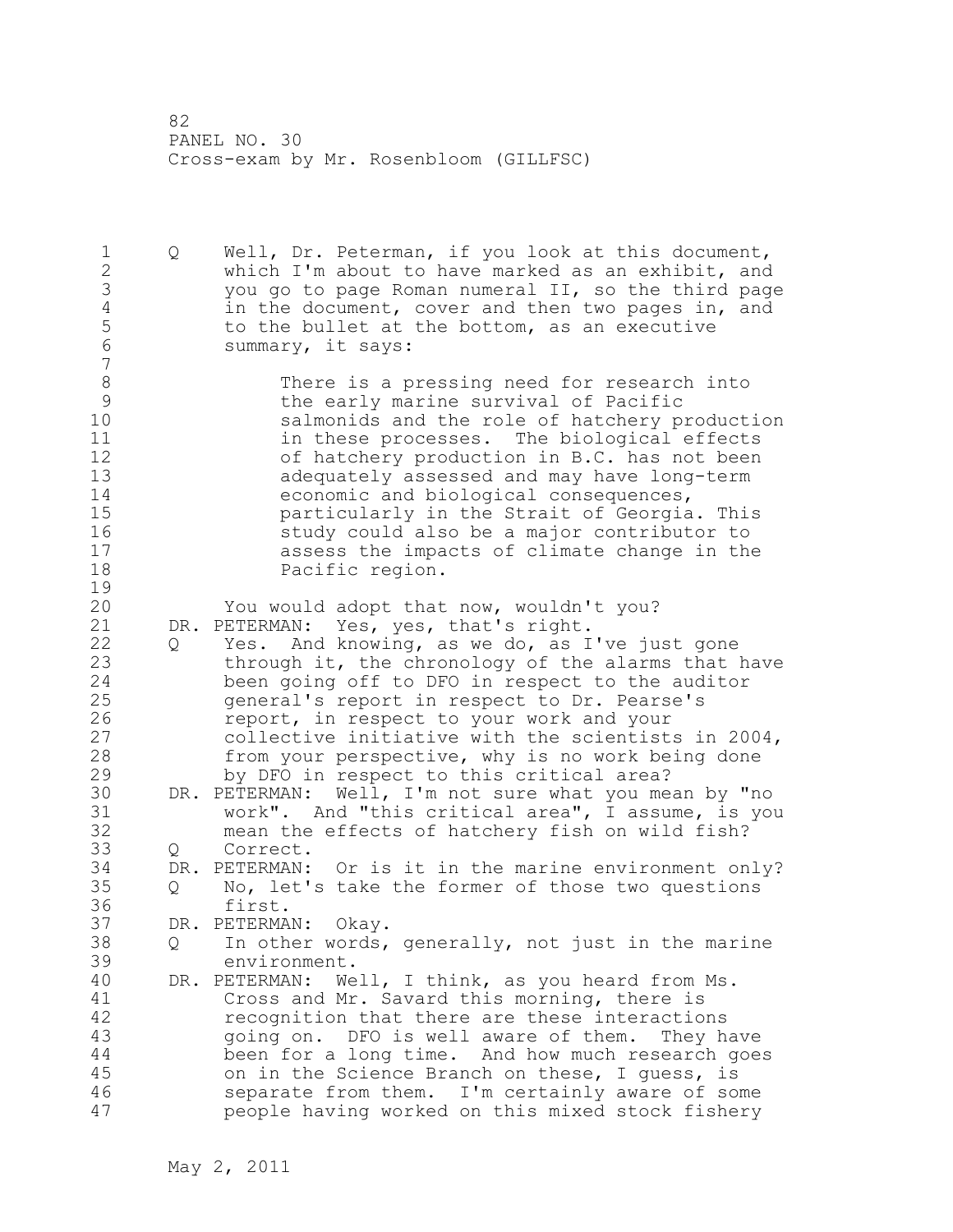1 issue in the past.<br>2 0 But in respect to 2 Q But in respect to the marine environment coming to 3 the latter of the two-fold --<br>4 DR. PETERMAN: Okay. Yes? 4 DR. PETERMAN: Okay. Yes?<br>5 Q -- what I read, and c 5 Q -- what I read, and correct me if I'm wrong, what<br>6 I read in the materials supplied to us, there's no 6 I read in the materials supplied to us, there's no work being done by DFO, is there? 8 DR. PETERMAN: No, that's not correct. There is a<br>9 1ittle work going on. So Dick Beamish is one 9 little work going on. So Dick Beamish is one of them who's working on the Strait of Georgia on the 11 early survival of salmon. Mark Trudell is another 12 research scientist at Nanaimo who is leading an 13 annual survey or several surveys, I'm not sure how 14 many, off the north tip of Vancouver Island, Queen 15 Charlotte Sound and Queen Charlotte Strait. 16 Q But are these projects specific to the issue of 17 the interrelationship of the enhanced fishery with 18 the wild stock? 19 DR. PETERMAN: I don't think they're specific to it but<br>20 1 think that they can -- where they can identify I think that they can  $--$  where they can identify 21 hatchery-reared fish, it's possible to estimate 22 survival rates of the wild and the hatchery fish, 23 for example. 24 Q All right. So let's get to the nub of this about 25 the gathering storm. And I asked you just before 26 the break --<br>27 DR. PETERMAN: Su DR. PETERMAN: Sure. 28 Q -- to reflect on this. What, in your opinion, are 29 the remedial steps that are necessary to be 30 conducted by DFO to ensure that that storm doesn't 31 actually come to the coast? In other words, that<br>32 that storm doesn't become the reality? that storm doesn't become the reality? 33 DR. PETERMAN: Okay. So now there are two issues here 34 and they have to be resolved by talking about 35 which scale you're asking the question at. Are 36 you talking about the north Pacific scale or the 37 coastal B.C. scale? 38 Q I guess I have to speak of the coastal B.C. scale. 39 DR. PETERMAN: Okay. Let's start there. 40 Q Right. 41 DR. PETERMAN: Okay. So as I think I said when I was<br>42 here on the 20th and 21st, there is relatively here on the 20th and 21st, there is relatively 43 little work being done by Canada in the marine 44 environment on salmon survival rate, growth rates, 45 migration rates. In particular, compared to what 46 the U.S. researchers put in, it's somewhat 47 shameful, to be honest, and I think it's a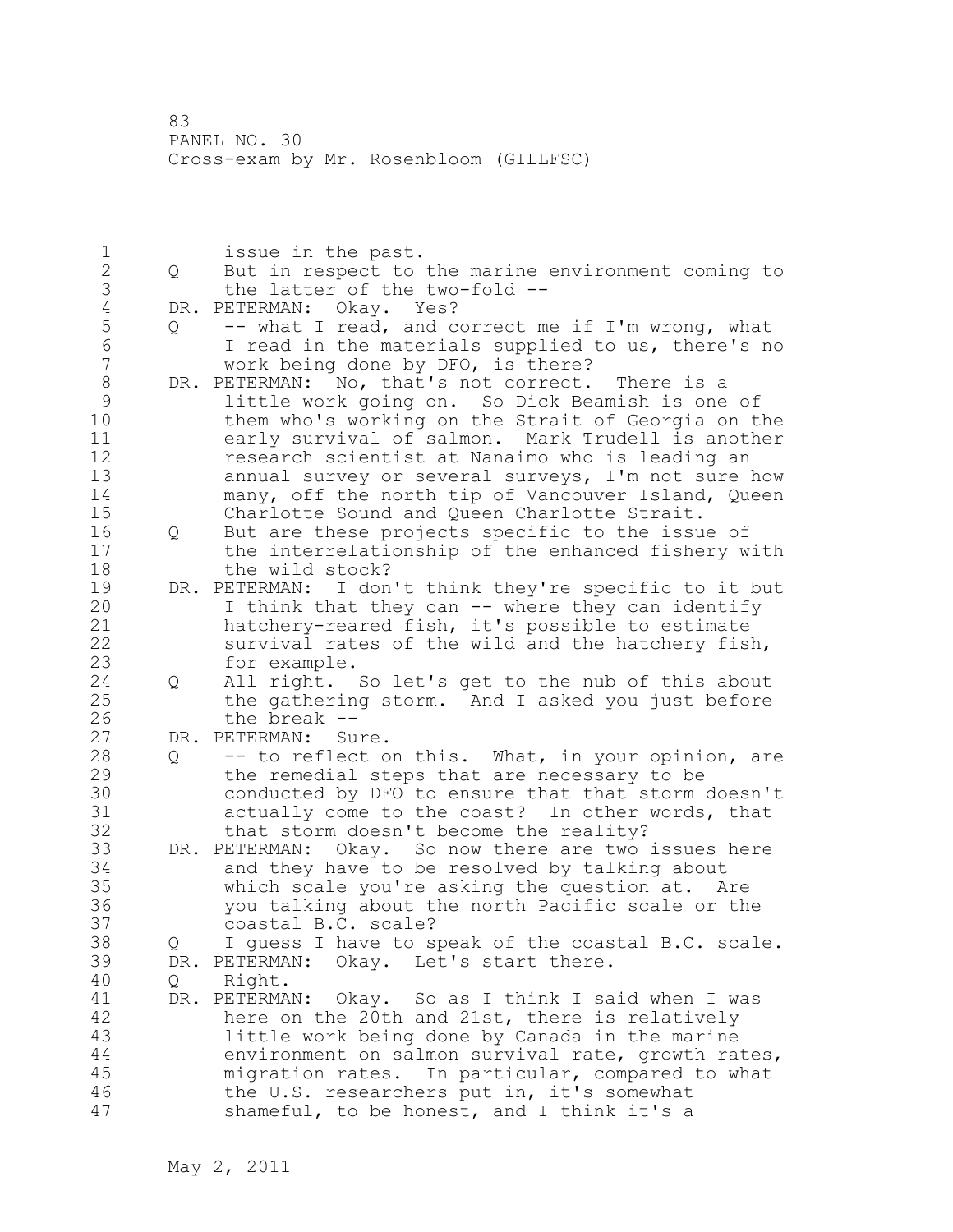1 budgetary issue. It's not the lack of interest. 2 I know several scientists who are very interested 3 in these questions but simply the resources aren't<br>4 available to mount the kind of projects we see 4 available to mount the kind of projects we see 5 mounted by our American colleagues who have much 6 larger budgets at their disposal. So I think the kinds of projects that Mark Trudell and Dick 8 Beamish are doing are important because what 9 they're trying to do is look at the field data on<br>10 survival rates, migration rates, timing, movement survival rates, migration rates, timing, movement, 11 mix of stocks through these areas but these are 12 relatively small efforts compared to what could be 13 done in a more coordinated fashion. And I think I 14 mentioned this in the context last week or two 15 weeks ago in terms of, if we're trying to 16 understand the causal mechanisms behind the 17 decline in Fraser River sockeye stocks, those 18 kinds of initiatives that Drs. Beamish and Trudell 19 are doing right now, should be complimented by<br>20 bther researchers going out at the same time other researchers going out at the same time 21 working in the same places but measuring other 22 variables that could potentially reflect other 23 mortality mechanisms. 24 Q All right. So if Commissioner Cohen concludes 25 that the warnings that were given in the past, as 26 I've just documented them with you, continue to be<br>27 elevant to today's fishery, have you concluded relevant to today's fishery, have you concluded 28 your response as to the recommendations you'd give 29 to the Commissioner as to the remedial steps that 30 should be taken?<br>31 DR. PETERMAN: No. I' DR. PETERMAN: No, I've not quite concluded my response 32 because -- 33 Q Fair enough. 34 DR. PETERMAN: -- there's the bigger scale question. 35 And I think this is an extremely point, Mr. 36 Commissioner, and I'm glad that you brought this 37 up, Mr. Rosenbloom. 38 Q Thank you. 39 DR. PETERMAN: I appreciate this. Some of the 40 documents that I presented through the Commission 41 lawyers in my affidavit deal with the fact that<br>42 apparently our fish are influenced by interactional apparently our fish are influenced by interactions 43 with fish from other countries. So it's hard 44 enough to try to understand the dynamics of our 45 fish populations and to manage them. But when we 46 have a common pool resource like we have for the 47 food for salmon out there in the north Pacific, we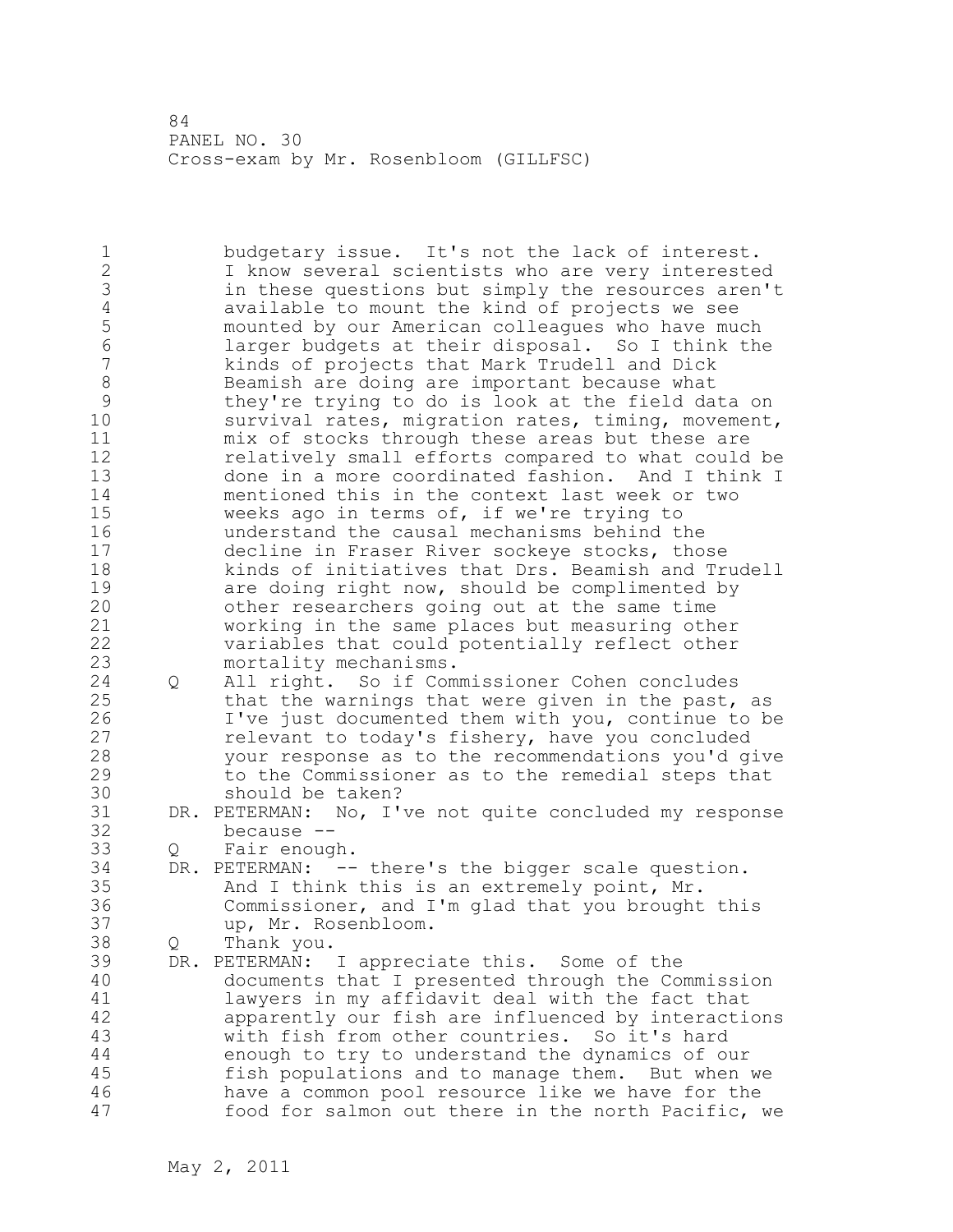1 have to be cognizant of the fact that there are 2 other resource-grabbers, if you will, other fish 3 from other nations and I'd just like to point out,<br>4 for example, that in 1984, I documented that there 4 for example, that in 1984, I documented that there<br>5 was a decrease of up to 22 percent in the body 5 was a decrease of up to 22 percent in the body<br>6 weight of Chilko adult sockeve salmon when the 6 weight of Chilko adult sockeye salmon when they were present in the ocean two years before with 8 large numbers of Bristol Bay sockeye salmon. Both<br>9 of these are wild stocks. But stick with me for a 9 of these are wild stocks. But stick with me for a<br>10 minute here -minute here --

- 11 Q Yes.
- 12 DR. PETERMAN: -- because it will come to the hatchery 13 issue. So there was documentation back then of 14 this potential interaction. And several other 15 researchers have found the same sort of thing 16 subsequently and the analogy is like a 17 pastureland. If you're a rancher and you don't 18 have any fences around you but you just send your 19 cattle out to this pasture and every year they<br>20 come back fat and happy and you do what you do come back fat and happy and you do what you do 21 with them, and then other people who live adjacent 22 to that pasture started putting out cattle on that 23 pastureland, too, well, at some point if they get 24 enough competitors your cattle are probably going 25 to come back a little thinner, a little scrawnier 26 than they would otherwise. Well, we're in exactly<br>27 that situation now in the sense that we send our that situation now in the sense that we send our 28 fish out there, "send" in a loose sense of the 29 word, to grab the food resources that are in the 30 north Pacific but the Japanese are doing the same<br>31 thing, the Russians are doing the same thing and thing, the Russians are doing the same thing and 32 so are the Alaskans.
- 33 Q And there is a higher abundance of these what 34 we'll call "foreign fish", Japanese, Russian, 35 whatever, coming into that common area -- 36 DR. PETERMAN: That's right.

37 Q -- (indiscernible - overlapping speakers) past, is 38 that correct, sir?<br>39 DR. PETERMAN: That's c

- 39 DR. PETERMAN: That's correct. Yeah.
- 40 Q And why is that?
- 41 DR. PETERMAN: Well, there are just more abundant populations in several areas, Alaska in 43 particular. Depends on the species you're talking 44 about. In Alaska, they have quite a few 45 hatcheries for pink salmon and in Japan they have 46 quite a few hatcheries for chum salmon. 47 Q That increased abundance by these foreign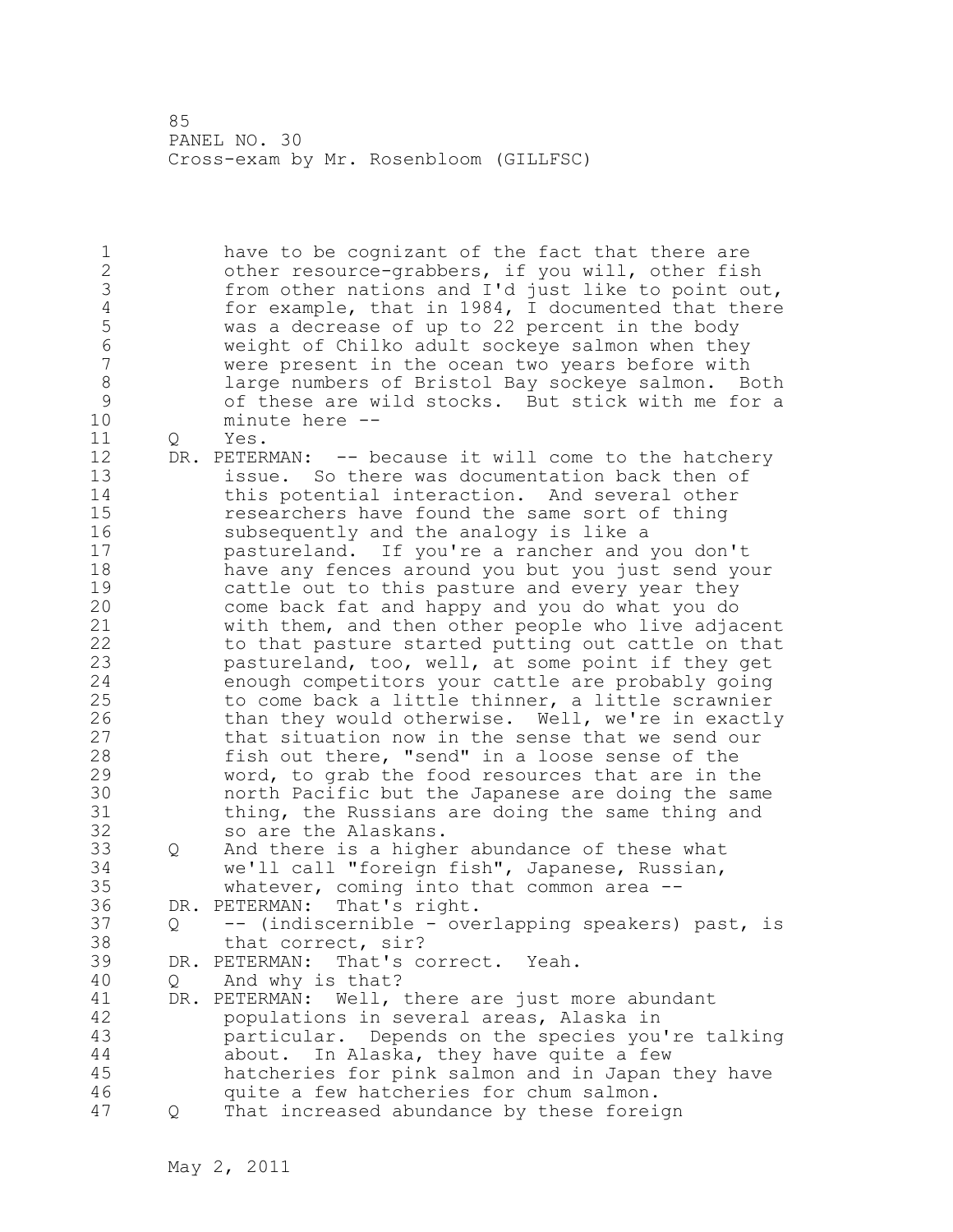1 countries is, in part, an increase in enhancement 2 programs in those jurisdictions, is it not, sir? 3 DR. PETERMAN: It's part. Yes, I think in our paper,<br>4 the Ruggerone *et al* 2010 paper, we document that 4 the Ruggerone *et al* 2010 paper, we document that 5 22 percent of the adult salmon coming out of the<br>6 morth Pacific every year are hatchery-derived. 6 north Pacific every year are hatchery-derived. Q Right.

8 DR. PETERMAN: Hatchery-derived. We're not talking<br>9 about spawning channels there; it was hatchery 9 about spawning channels there; it was hatchery-<br>10 derived. But still there are wild populations derived. But still there are wild populations 11 that have gone up tremendously in abundance over 12 the last few decades compared to the 1950s and 13 1960s. So in combination, what these fish are 14 doing is they're competing for an apparently 15 limited food resource and Greg Ruggerone and 16 Jennifer Nielsen published a paper in 2004, which 17 is one of the documents that I presented, showing 18 that indeed there is an effect, a clear-cut effect 19 of Asian pink salmon on a decrease in body size<br>20 **beer adult for Bristol Bay sockeye salmon and al** per adult for Bristol Bay sockeye salmon and also 21 a decrease in the survival rate of those Bristol 22 Bay sockeye salmon. So here you have an 23 interaction between species because there is an 24 overlap in their diet. And that kind of worked.

25 They reviewed extensively in that paper and 26 they attributed a loss of about three million<br>27 Bristol Bay sockeye per year to that interact. Bristol Bay sockeye per year to that interaction 28 with pink salmon from Asia. And then there's one 29 final step in the logic here, which is bring it 30 back down the Fraser River scale. Greg Ruggerone produced a document for our PSC workshop in June 32 last year that is an exhibit in this hearing where 33 he showed that there is an inverse relationship 34 between the abundance of pink salmon in the north 35 Pacific as a whole, Alaska, Russia and Canada, and 36 the productivity of Fraser sockeye. Productivity 37 being adult recruits produced per spawner. So 38 this is a very significant observation. It's a 39 correlation. It's not a causal mechanism but at 40 least raises a flag that, again coming back to my 41 initial point, there is evidence that our fish are<br>42 being affected by fish from other nations. being affected by fish from other nations. 43 Q Right. And because my time is so short and I have 44 other questions I have to ask --

- 45 DR. PETERMAN: Sure.
- 46 Q -- or I want to ask, you then call for some 47 remedial steps. And to speed this up, in the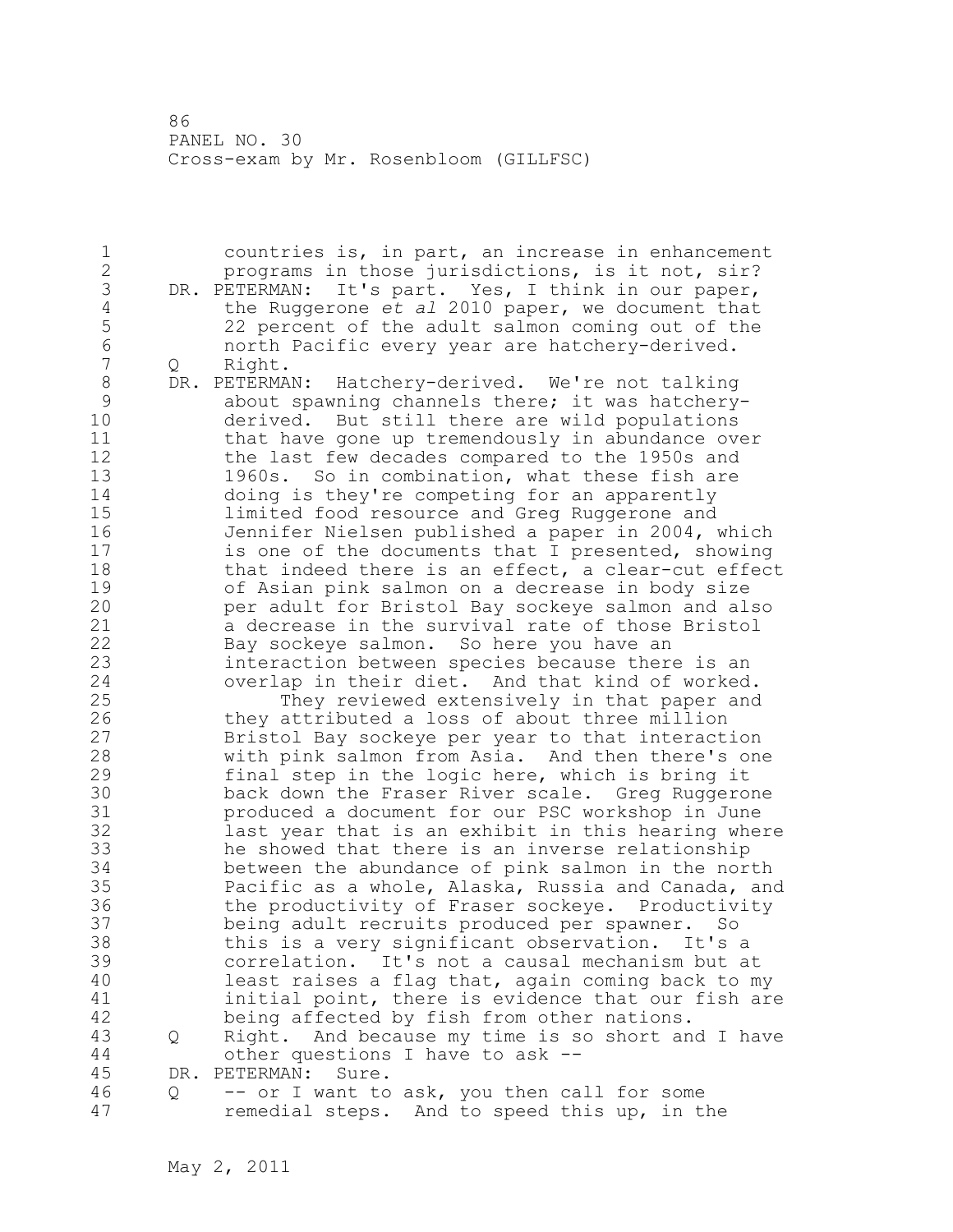1 material I've read that you have filed, you want 2 certain international -- 3 DR. PETERMAN: Establishments.<br>4 0 -- establishments of inte 4 Q -- establishments of international bodies to start 5 governing or monitoring this international<br>6 situation, is that fair to sav in a verv si 6 situation, is that fair to say in a very short --<br>7 DR. PETERMAN: Almost, ves. I'd sav an international DR. PETERMAN: Almost, yes. I'd say an international 8 discussion should happen. So I'd say it's 9 incumbent upon DFO and Foreign Affairs or whoever it is in Canada to start serious discussions with 11 these other salmon-producing nations who occupy 12 these areas in the north Pacific where B.C. 13 sockeye and other salmon species also go and 14 starting a discussion to say how can we share the 15 limited resources out there? 16 Q And it hasn't been happening up until now -- 17 DR. PETERMAN: No. 18 Q -- to the best of your knowledge? 19 DR. PETERMAN: No, not to my knowledge. The North<br>20 Pacific Anadromous Fish Commission is the mos Pacific Anadromous Fish Commission is the most 21 logical place for it to happen. There might have 22 been some cursory discussions of this in 23 conferences but I don't know of any serious 24 negotiations. 25 Q And it concerns you, doesn't it? 26 DR. PETERMAN: Yes, definitely.<br>27 0 Thank you. Now, very, ver 27 Q Thank you. Now, very, very briefly to any of the<br>28 panel, is the Cultus Lake and Sakinaw enhancement panel, is the Cultus Lake and Sakinaw enhancement 29 programs, are they considered successful? Maybe 30 to you, Ms. -- excuse me, I apologize -- Ms.<br>31 Cross, I'm sorry. Thank you. 31 Cross, I'm sorry. Thank you.<br>32 MS. CROSS: The Cultus enhancement MS. CROSS: The Cultus enhancement program has recently 33 undergone a scientific assessment through our 34 formal advice review process. And certainly it 35 appears that there is potential for the stock to 36 recover. We are redesigning that program now 37 because it appears that the one component of it is 38 contributing a significant portion of the fish. 39 So yes, considered successful. 40 Q It's considered successful up to this point in 41 time?<br>42 MS. CROSS: MS. CROSS: That's correct. 43 Q Thank you. Unless any panel member disagrees with 44 that. What about Sakinaw? 45 MS. CROSS: Still in review. We don't have enough 46 returns yet to do a full assessment. 47 Q The jury's still out on that one?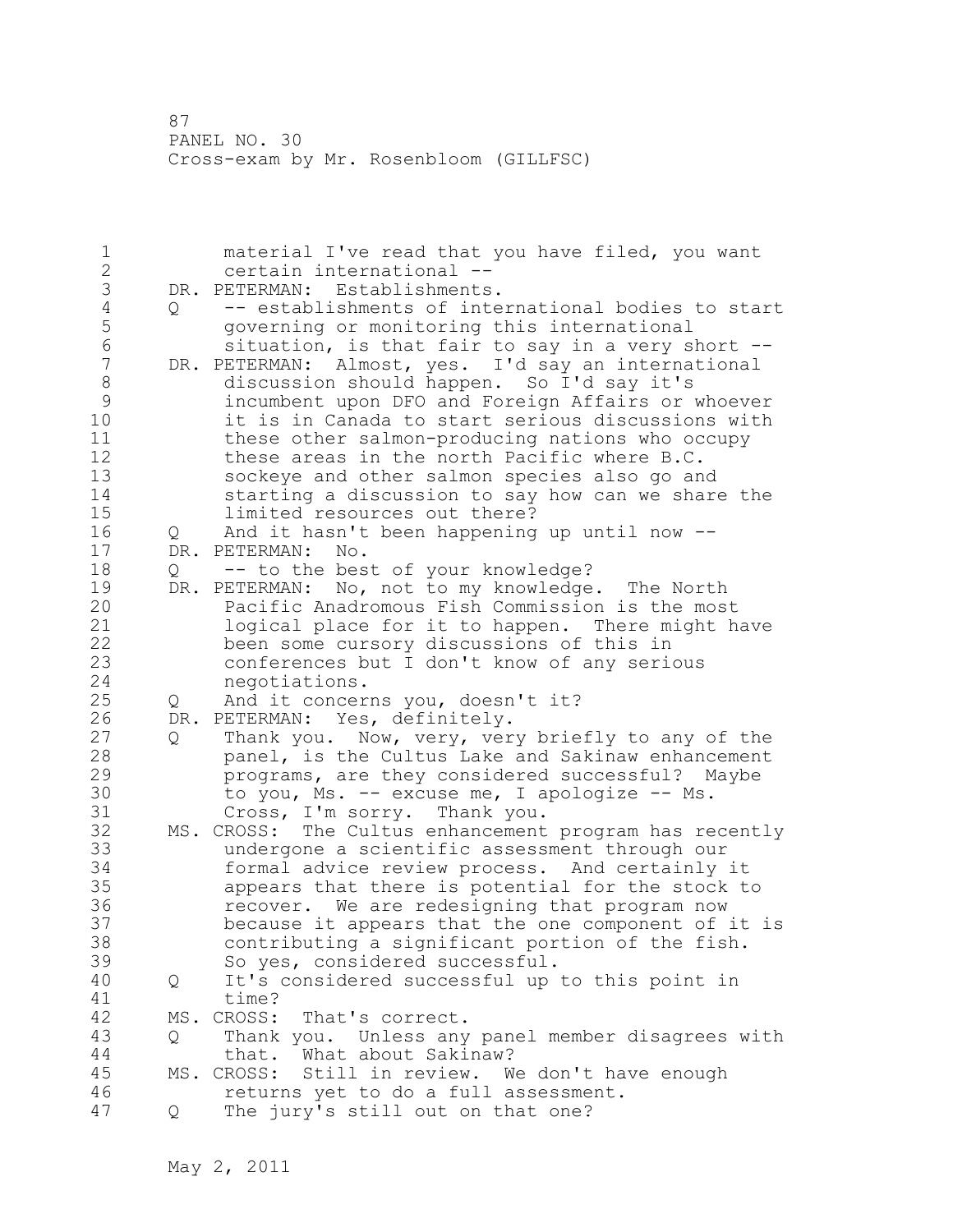1 MS. CROSS: That's correct. 2 Q Thank you. In the PPR, and I appreciate that none 3 of you -- I assume none of you authored the PPR --<br>4 page 63, there is a curious statement that I 4 page 63, there is a curious statement that I<br>5 wondered if any of you can interpret it for i 5 wondered if any of you can interpret it for me.<br>6 Baragraph 173, which starts at page 62. I'll, 6 Paragraph 173, which starts at page 62. I'll, just to put it in context, read a sentence or two 8 before the sentence where I want interpretation.<br>9 I'm three lines from the bottom of page 62. I'm three lines from the bottom of page 62. 10 11 SEP's original goal of doubling the 12 commercial catch has failed, although Upper<br>13 adams sockeve are cited as an example of a Adams sockeye are cited as an example of a 14 SEP enhancement success and some might argue 15 that enhancement may be the only thing 16 keeping the Cultus stock from extinction. 17 18 Then it says, and I quote:  $\frac{19}{20}$ In any event, DFO acknowledges that fish 21 culture is not sustainable over the long-run. 22 Fraser River sockeye enhancement funding 23 issues. If this is the case, then it 24 supports a reconsideration of the funding 25 model.  $\frac{26}{27}$ I am intrigued by that comment. Is it the 28 position of DFO that fish culture is not 29 sustainable over the long run? Ms. Cross, you 30 look a little curious at this statement. Does it<br>31 mun contrary to your understanding of your run contrary to your understanding of your 32 department's position? 33 MS. CROSS: I was just curious what document 324, what 34 the footnote referred to. 35 MR. ROSENBLOOM: Okay. I'm sorry. I don't have that 36 in front of me and maybe Commission counsel can 37 assist us? Is it possible for you, Mr. Lunn, to 38 bring forward that document 324? It is 324, CAN 39 document 023193 at page 2, I think. It's actually 40 324, yes, CAN 023193. 41 MR. LUNN: It'll take me a few moments to bring it up.<br>42 MR. ROSENBLOOM: Yes, it'll take a moment. MR. ROSENBLOOM: Yes, it'll take a moment. 43 Q As we await this document, you're surprised to see 44 that in the PPR? 45 MS. CROSS: No, I have seen the PPR before. Could you 46 scroll back to that, please, while -- 47 MR. LUNN: Certainly.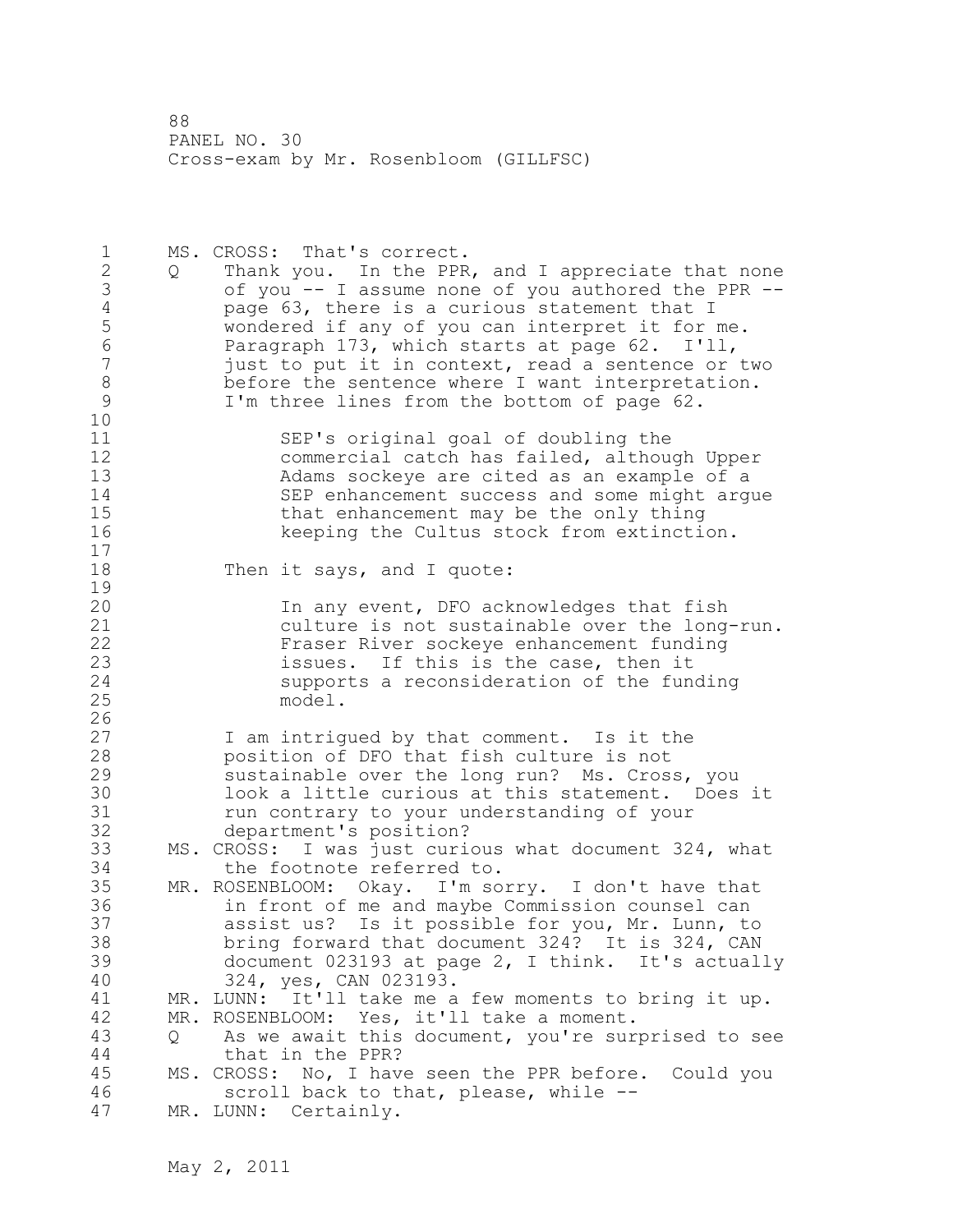1 MS. CROSS: Thank you. 2 MR. ROSENBLOOM: 3 Q Okay. I now have, through the assistance of<br>4 Commission counsel, Ms. Baker, she informs me 4 Commission counsel, Ms. Baker, she informs me the<br>5 document is "Re The Role of Public Groups in 5 document is "Re The Role of Public Groups in 6 Protecting and Restoring Freshwater Habitats in 7 British Columbia with a Special Emphasis on Urban 8 Streams - A Background Report Prepared for 9 Consideration by the Pacific Fisheries Resource Conservation Council". 11 MS. CROSS: My recollection is that that remark was -- 12 or that was taken out of context from that 13 document and that we had actually provided some 14 clarification in our comments on the PPR. 15 Q Okay. So again, because time is so precious, to 16 the best of your knowledge, what I read out there 17 is not the policy of DFO. DFO does not have an 18 expectation that the cultured program is not 19 sustainable in the long term?<br>20 MS. CROSS: Well, as I say, I thin MS. CROSS: Well, as I say, I think there was quite a 21 bit more to that statement so I think it's taken 22 right out of context. 23 Q All right. Well, we'll have to investigate it but 24 obviously not now. Mr. Savard, do you have 25 anything to say on this regard? 26 MR. SAVARD: No.<br>27 0 No. Thank Q No. Thank you. And I assume Dr. Peterman 28 doesn't. 29 DR. PETERMAN: No. 30 Q Very, very briefly, lastly, I was discussing this<br>31 morning the budgetary issues. And in the PPR, and 31 morning the budgetary issues. And in the PPR, and Mr. Harrison also made reference to this, there 33 are directives about the WSP, the Wild Salmon 34 Policy, and responsibilities for enhancement under 35 that program. I've got to be very general in my 36 question in light of the timing. And you're 37 obviously aware of those responsibilities under 38 WSP. Are you of the opinion that your current 39 budget permits you to carry out the 40 responsibilities, as dictated in the WSP when it 41 comes to enhancement and restoration? Ms. Cross?<br>42 MS. CROSS: So our specific responsibilities under the MS. CROSS: So our specific responsibilities under the 43 WSP refer to factors such as using enhancement as 44 to meet conservation unit objectives, providing 45 information through the IFMP process on production 46 levels and a biological risk assessment framework. 47 With respect to the first two, we don't have broad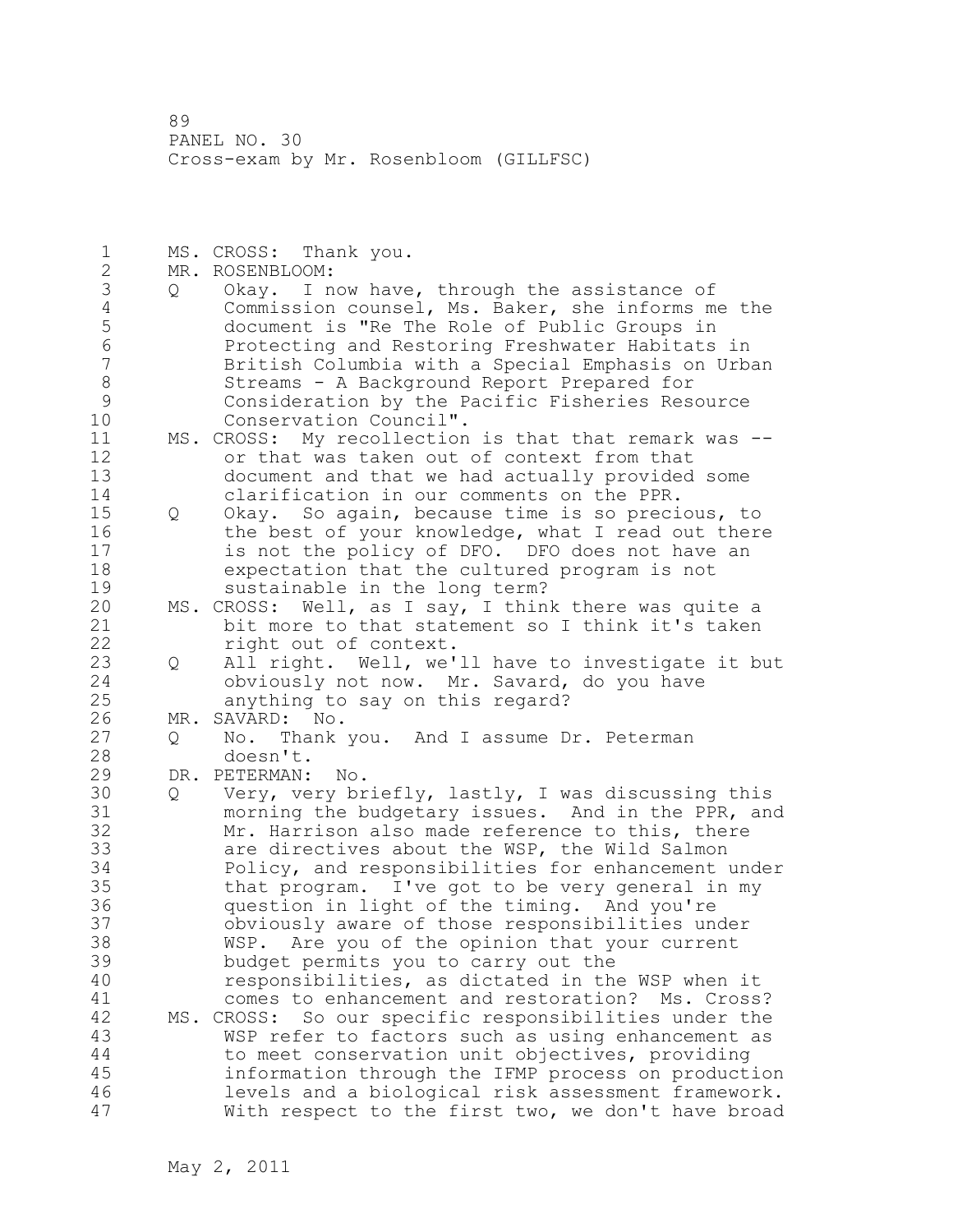90 PANEL NO. 30 Cross-exam by Mr. Rosenbloom (GILLFSC) Cross-exam by Ms. Gaertner (FNC)

1 scale conservation unit objectives yet that 2 involve enhancement. But for those where we do, 3 we are contributing to those. That's Cultus and<br>4 Sakinaw. The risk assessment framework, that 4 Sakinaw. The risk assessment framework, that<br>5 biece of work is just beginning. There will 5 piece of work is just beginning. There will be a 6 considerable cooperative piece of work required with Science Branch. I don't know what that study 8 will loo like ultimately and I don't know what the 9 funding requirements would be for that.<br>10 0 Holding the position you do at the DFO, 10 Q Holding the position you do at the DFO, are you of 11 the belief that the current funding provided to 12 you under your budget will permit your carrying 13 out your responsibilities under WSP? 14 MS. CROSS: If there is a requirement for us to 15 contribute to the rebuilding of additional stocks 16 that are at risk, those are extensive programs. 17 Under our current budget, that would require us to 18 realign some of the current projects to meet 19 those.<br>20 0 And re 20 Q And realign would mean taking from one project to 21 fund another project? 22 MS. CROSS: Would mean to fund those, that's correct. 23 Q And that could be to the loss of instead of maybe 24 Fraser River sockeye, it could be the loss of 25 another specie of salmon in the Fraser watershed 26 or indeed anywhere in the province, correct?<br>27 MS. CROSS: It would be a realignment of projects MS. CROSS: It would be a realignment of projects, yes. 28 MR. ROSENBLOOM: Thank you. I have no further 29 questions. 30 MS. GAERTNER: Good afternoon, Mr. Commissioner. 31 Brenda Gaertner for the First Nation Coalition and with me Crystal Reeves. 33 34 CROSS-EXAMINATION BY MS. GAERTNER: 35 36 Q Good afternoon, panel. I think for some reason, 37 I'm not quite sure why, but I'm going to start 38 with Dr. Peterman and then return to the other 39 panel members. Dr. Peterman, I think the reason 40 why I'm doing that is that at the end of your 41 short affidavit you give us some recommendations<br>42 that I think inform the managers a bit so I thin that I think inform the managers a bit so I think 43 I'll take you through your affidavit, ask the 44 questions I have and then end with your 45 recommendations. 46 DR. PETERMAN: Okay. 47 Q And then we'll turn to some of the questions of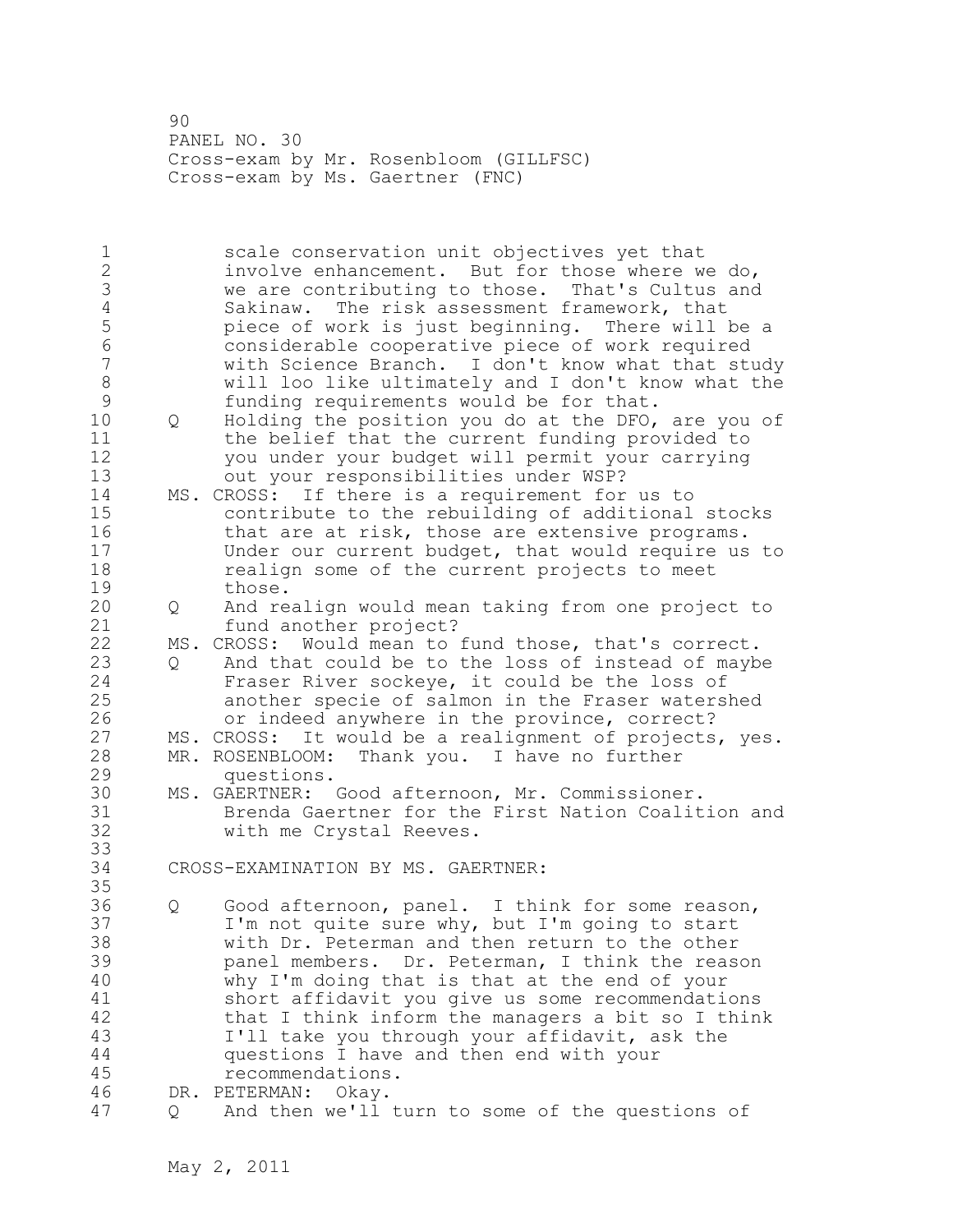1 the managers. I'm going to go to the exhibit 2 that's attached to Exhibit 759, which is Dr. 3 Peterman's affidavit, and I'm going to start at<br>4 page 2 and just briefly go through some of the 4 page 2 and just briefly go through some of the<br>5 points that you've raised and ask a couple 5 points that you've raised and ask a couple 6 questions of you, Dr. Peterman. Particularly, 7 let's start at the interactions between wild and 8 enhanced fish that's at paragraph 2. You start 9 with some of the overlaps related between wild and enhanced salmon in space and time. 11 It's my understanding from my clients that 12 most of that which is local environments can be -- 13 those issues can be dealt with, with the sighting 14 of the hatchery and then the timing of the release 15 of the fish and that that's what they work with 16 DFO on in the situations where they're working 17 directly with them. 18 Is that the kind of thing you're talking 19 about there where you had to minimize where -- you<br>20 how, take good care at a local level as to where know, take good care at a local level as to where 21 you sight the hatchery and then take good care at 22 when you're going to release the fish out? 23 DR. PETERMAN: Certainly. At the local scale, it can 24 be dealt with fairly easily, yes. 25 Q Much easier than at that grander scale that we're 26 talking about.<br>27 DR. PETERMAN: Yes. DR. PETERMAN: Yes. 28 Q And then on the next one and on a local scale, 29 there are places where hatchery-produced salmon 30 outnumber wild salmon. Again, my understanding,<br>31 and I tried to get through some of the articles and I tried to get through some of the articles 32 that got listed all over the place last week 33 coming into this, that my understanding with 34 respect to Fraser River sockeye hatchery, there's 35 relatively few Fraser River sockeye hatcheries in 36 relation to the wild stocks that are out there. 37 We're not putting out that much relative to what 38 other countries are doing; is that correct? 39 DR. PETERMAN: That's right. Well, in fact, I think 40 even within the Fraser, the number of hatchery-41 reared Fraser sockeye is very small compared to<br>42 the wild -the wild  $-$ 43 Q Very small. 44 DR. PETERMAN: -- Fraser sockeye. 45 Q Thank you. So then if I'm reading the concerns 46 that you raise in your affidavit correctly, as it 47 relates to Fraser River sockeye stocks, your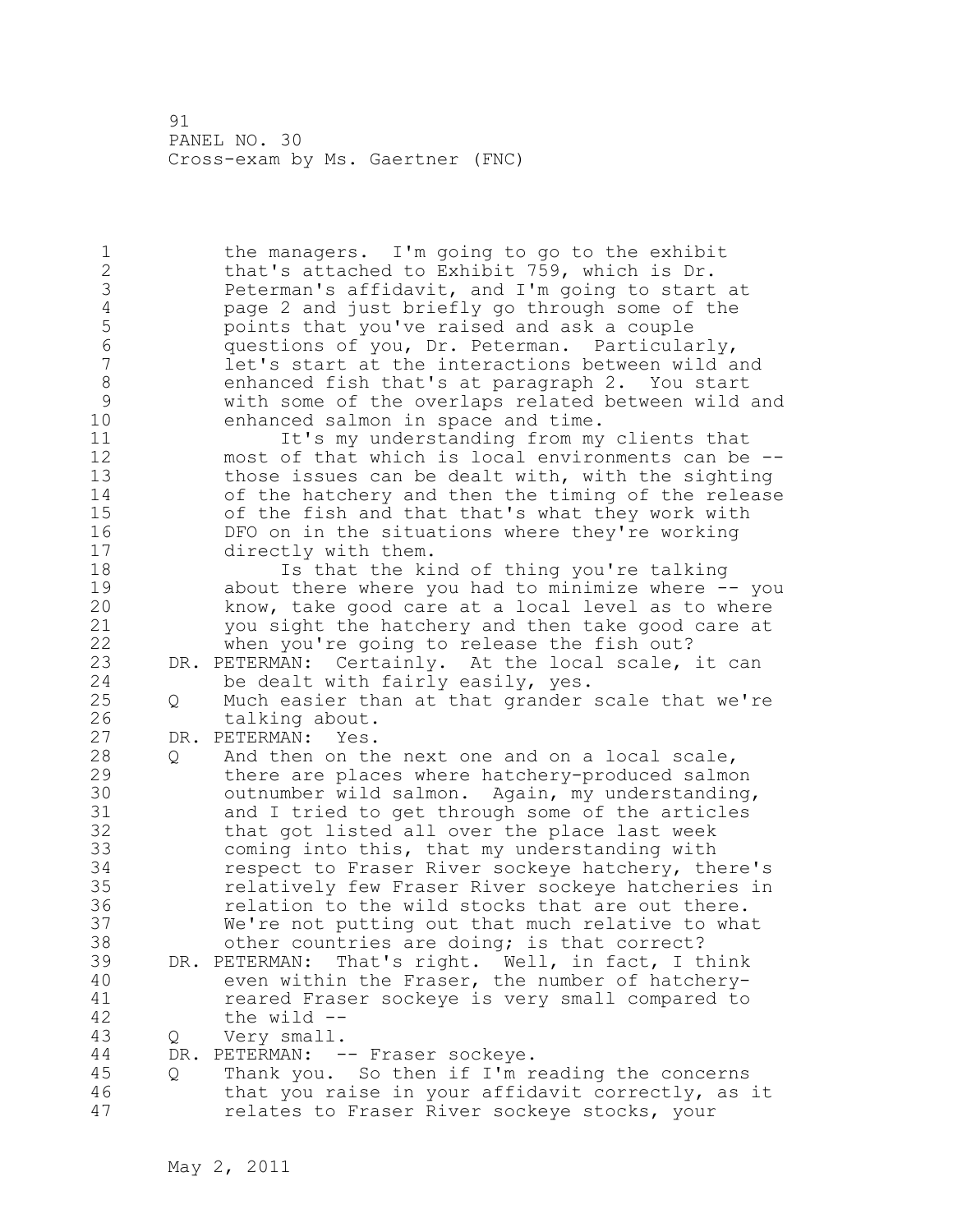1 concern would primarily be about the concern that 2 Mr. Rosenbloom took you to, which is the 3 interaction with pinks. Am I correct on that?<br>4 DR. PETERMAN: At a minimum, yes, that's right. 4 DR. PETERMAN: At a minimum, yes, that's right.<br>5 Q At a minimum? 5 Q At a minimum?<br>6 DR. PETERMAN: Wel 6 DR. PETERMAN: Well, that's all --<br>7 0 Please don't let me --Q Please don't let me --8 DR. PETERMAN: The strongest data evidence that we have<br>9 comes from the interaction between pink salmon and 9 comes from the interaction between pink salmon and the sockeye. But that hasn't really been 11 investigated very thoroughly for other sorts of 12 interactions. 13 Q Okay. And then so on page -- sorry, mine don't 14 have page -- I guess it's the third page. It's 15 the last paragraph. It's 3(d) of your affidavit. 16 You go: 17 18 After adults leave the ocean, large numbers 19 of hatchery fish straying into spawning areas<br>20 for wild fish -for wild fish --21 22 - and you emphasized this morning -23 24 -- can decrease biological diversity and 25 fitness of the wild stocks.  $\frac{26}{27}$ That's not a local situation on the Fraser that 28 you're raising there? 29 DR. PETERMAN: Probably not. Except for, well, I'm 30 thinking of Cultus. I couldn't tell you and maybe<br>31 my colleagues on the panel here could tell you the 31 my colleagues on the panel here could tell you the number of hatchery-reared Cultus sockeye there are 33 compared to the wild. 34 Q So with the exception of Cultus, which is a very 35 at-risk species in which we're doing conservation 36 responses, that this concern would not be a 37 concern you have on the Fraser; is that correct? 38 DR. PETERMAN: I think that's right. 39 Q All right. I mean these are good things. I like 40 it when we can check off things that aren't 41 concerns. Now, with respect to 3(c), I'm going to<br>42 summarize that concern as being mixed stock summarize that concern as being mixed stock 43 fishery concerns, i.e., when you've got a very 44 successful enhancement hatchery or an enhancement 45 program and they mix with the wild stocks. Those 46 are definitely concerns that my clients share. 47 Would you agree with me that if managers are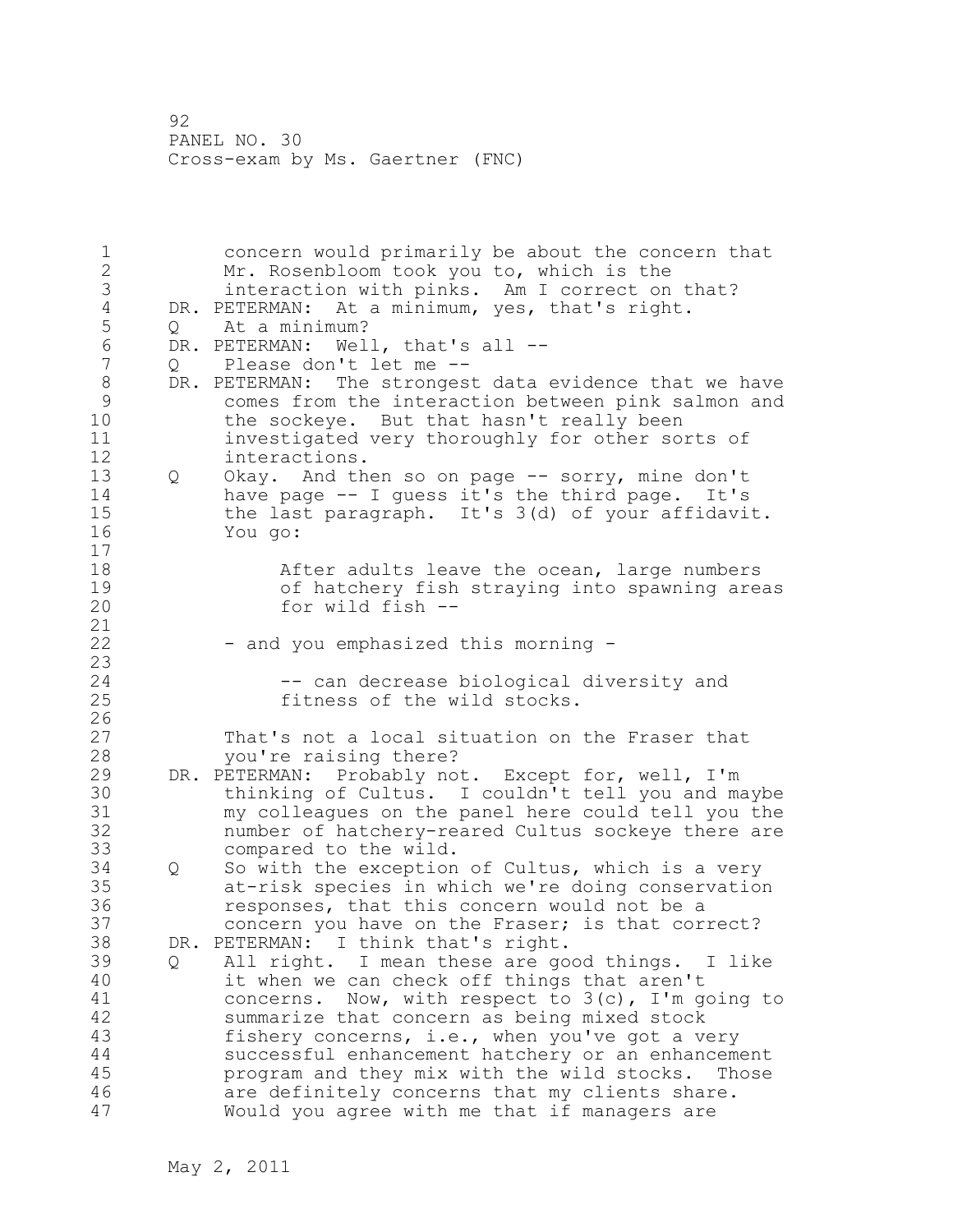1 looking at terminal or near terminal fisheries 2 that that's one of the ways that we can solve that 3 type of concern so that the mixed stocks are no<br>4 longer mixed and we're harvesting those that are 4 10 longer mixed and we're harvesting those that are<br>5 11 in abundance and leaving those that are weak to 5 in abundance and leaving those that are weak to<br>6 return to their spawning grounds? 6 return to their spawning grounds?<br>7 DR. PETERMAN: Well, ves, if indeed vo DR. PETERMAN: Well, yes, if indeed you can get 8 terminal fisheries but let's define terminal. 9 Terminal is often just identified as, well, it's<br>10 in an inlet. But in fact -in an inlet. But in fact --11 Q No, I think in the Fraser, my clients are very 12 clear that terminal in some circumstances is once 13 the stocks have been separated out and they're 14 closer to their spawning channels so they can be 15 identified specific. Would you agree with me that 16 that would address the concern that you've raised 17 in 3(c)? 18 DR. PETERMAN: That's right. If you're harvesting fish 19 right near the spawning grounds, then obviously<br>20 they're going to be differentiated from other they're going to be differentiated from other 21 stocks nearby at other spawning grounds. 22 Q And in fact, when it comes to excess fish that 23 have been created through hatcheries or something, 24 DFO has the ESSR programs where they're actually 25 caught very close to the hatcheries. And you're 26 aware of that, aren't you?<br>27 DR. PETERMAN: Yes, I am. DR. PETERMAN: Yes, I am. 28 Q Yes. Okay. So then I want to get to the concern 29 that you have raised, which is very important to 30 us all, on page 5. So that's the interaction so<br>31 far as best we can see the potential interaction far as best we can see the potential interaction 32 with the increase in pinks. And you raise a 33 concern at 4(c) on page 5 of your affidavit: 34 35 The concern about competing for limited 36 resources -- 37 38 And here you're talking about limited food 39 resources in the marine -- 40 DR. PETERMAN: Yes.  $41$  Q<br> $42$ -- may become considerably more acute if the 43 north Pacific becomes less productive again. 44 45 This is precisely why you're asking for 46 international cooperation, isn't it? 47 DR. PETERMAN: It's one reason for it, yes, definitely.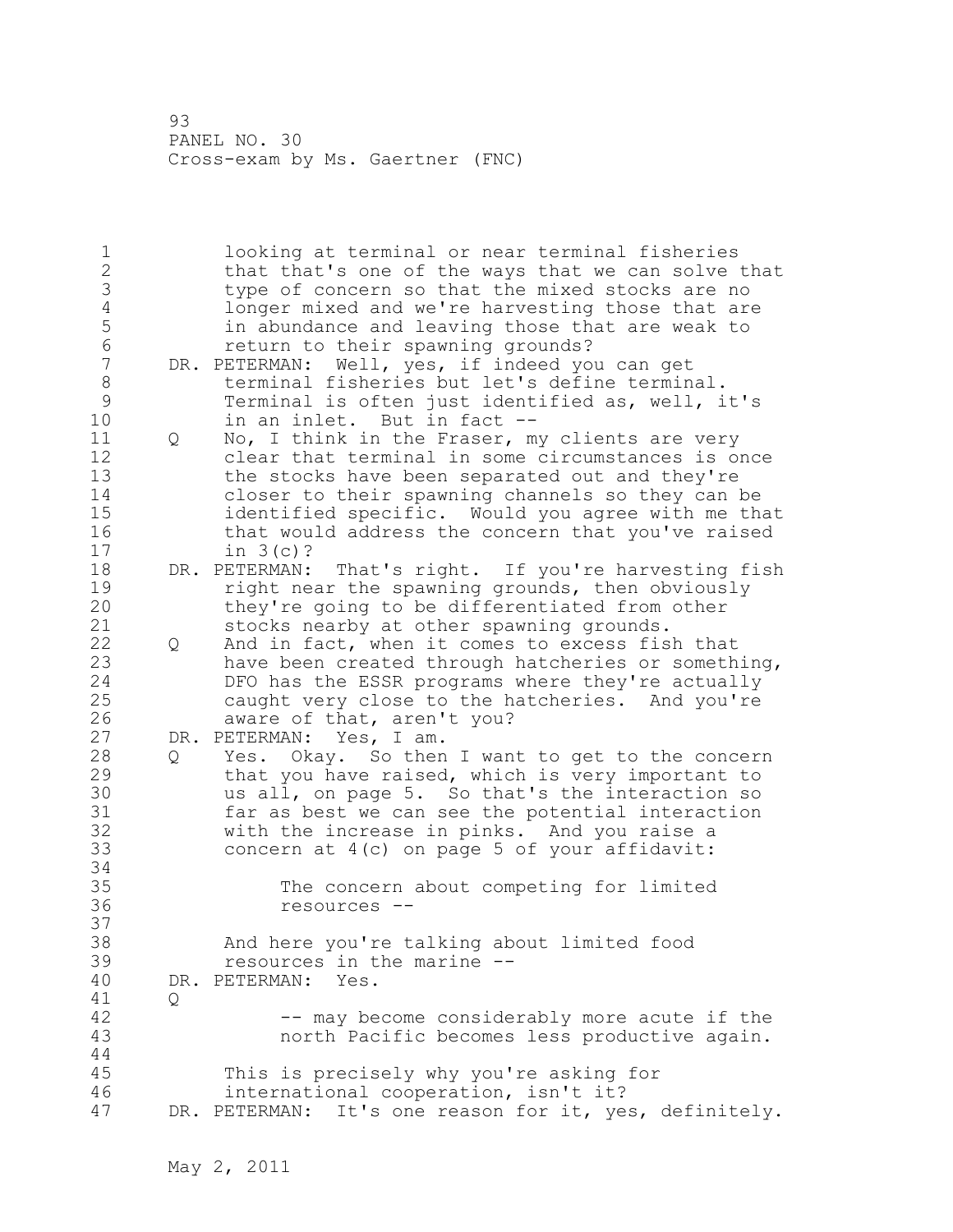1 Q And in fact, it only can be addressed with 2 international cooperation when it comes to the 3 Fraser River stocks?<br>4 DR. PETERMAN: Yes, well, 4 DR. PETERMAN: Yes, well, from our perspective --<br>5 Q Yes. 5 Q Yes.<br>6 DR.PETER 6 DR. PETERMAN: -- being worried about Fraser River<br>7 socks, ves, that's right. socks, yes, that's right. 8 Q Yes, this is --<br>9 DR. PETERMAN: The i 9 DR. PETERMAN: The international concern is the main<br>10 one. one. 11 Q All right. And that's why you go into 6(a) in 12 your recommendations, if I read them right. 13 You've suggested the north Pacific Anadromous Fish 14 Commission but any other treaty -- but that's the 15 one you're aware of that could actually take this 16 task on? 17 DR. PETERMAN: Well, it's a logical one. Right now, it 18 doesn't have that under its mandate. 19 Q What's Canada's participation in that Commission?<br>20 DR. PETERMAN: Well, I don't know exactly how it's DR. PETERMAN: Well, I don't know exactly how it's 21 formally structured but there are delegates to the 22 North Pacific Anadromous Fish Commission from DFO. 23 Q Do you sit on that Commission? 24 DR. PETERMAN: No, I don't. 25 Q So if the Commissioner were to do any 26 recommendations, it would be recommendations as to<br>27 how to -- for DFO's delegates for this Commission? how to -- for DFO's delegates for this Commission? 28 DR. PETERMAN: Well, that's certainly one avenue but 29 from what I've heard from people who have been to 30 those meetings, and Dr. Beamish in the audience<br>31 here could perhaps tell us otherwise, this topi here could perhaps tell us otherwise, this topic 32 of international regulation of releases of fish is 33 not one that goes over very well because it's 34 basically saying something about sovereignty and 35 I'm not sure that going through the NPAFC is 36 necessarily the right avenue. It's worth trying 37 but it could be some other forum might be 38 appropriate just bilateral or multilateral 39 direction negotiations. 40 Q And have I got the problem somewhat correct by 41 saying that in some of these other countries<br>42 they're quite dependent on their hatchery they're quite dependent on their hatchery 43 fisheries, as distinct from wild stocks, so they 44 may not have an interest in protecting wild 45 stocks; is that correct? 46 DR. PETERMAN: That's right. 47 Q Now, the next one you've recommended is something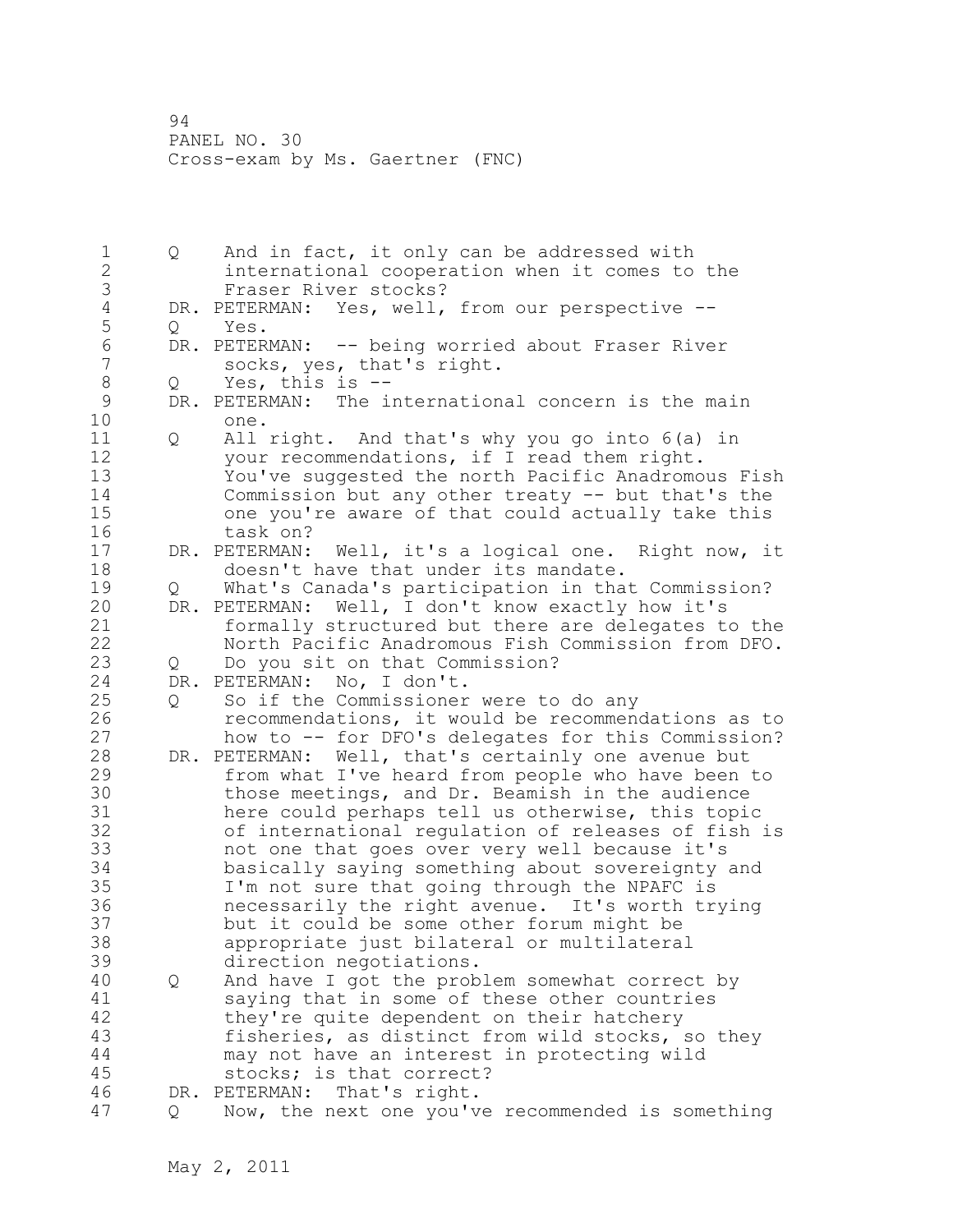1 we could do something about, which is all 2 hatchery-released juvenile salmon should be marked 3 in some way so that resulting adults can be<br>4 estimated separately from wild fish. And the 4 estimated separately from wild fish. And that's<br>5 for data collection but also -- not only for 5 for data collection but also -- not only for<br>6 survival but for fecundity and other things 6 survival but for fecundity and other things that<br>7 vou've been mentioning: is that true? you've been mentioning; is that true? 8 DR. PETERMAN: Well, the main thing is to identify what<br>9 oroportion of the fish caught are from hatchery-9 proportion of the fish caught are from hatchery-<br>10 meared as opposed to wild populations and also t reared as opposed to wild populations and also to 11 get the survival rates from wild fish compared to 12 hatchery-reared fish. And I only mention this as 13 an example of something. And again, my colleagues 14 on the panel here could speak to it more directly 15 but I learned over the last few years that there 16 are some hatchery programs, I think, mainly in 17 Washington State where they're not marking all 18 hatchery-released fish. And I know that's the 19 case because I was at a conference a few weeks ago<br>20 where someone was going through great machinations where someone was going through great machinations 21 statistically to try to separate out what -- or 22 try to estimate what proportion of the catch 23 actually was hatchery-released catch because they 24 didn't have all the fish marked. 25 Q So it's clearly important from your perspective 26 that we make sure all the hatchery-released fish<br>27 are marked? are marked? 28 DR. PETERMAN: Yes. 29 Q All right. And then you say something very broad 30 here that I needed examples of and I'm wondering<br>31 if the Commissioner might also. 6(c): if the Commissioner might also.  $6(c)$ : 32 33 Managers should carefully examine assumptions 34 behind program objectives. 35 36 That's got to be one of the more general comments 37 that I've heard from you, Mr. Peterman, so I 38 wondered if you could help us by providing some 39 examples of the kind of the concerns you were 40 concerned about with respect to program objectives 41 and assumptions.<br>42 DR. PETERMAN: Right. DR. PETERMAN: Right. Well, I guess the first example 43 of that would be back when the Salmonid 44 Enhancement Program was started and other 45 enhancement programs in the U.S. In particular, I 46 was aware that what they were often basing their 47 goals on was what the catches used to be. And I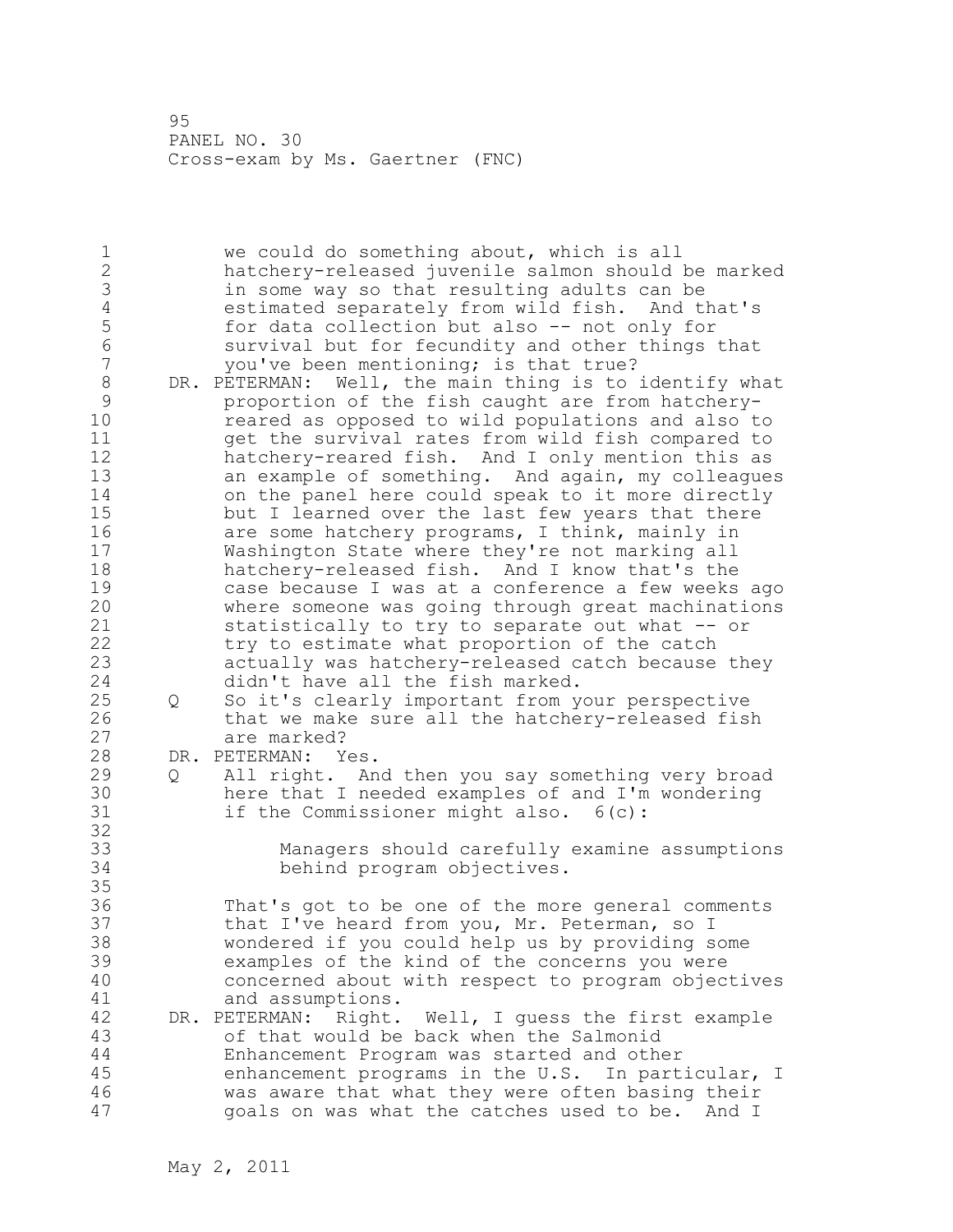1 can't say for sure the DFO quoted it, but they 2 were pointing to this objective of doubling the 3 number of salmon in 1976, as a goal of the 4 Salmonid Enhancement Program. And you can't 5 5 assume that the ocean is going to be the same in<br>6 5 the future as it was in the past. And we now know 6 the future as it was in the past. And we now know<br>7 that's definitely not the case so it's a dynamic that's definitely not the case so it's a dynamic 8 system out there. So that's one basic assumption<br>9 bthat has to be carefully examined when undergoing 9 that has to be carefully examined when undergoing<br>10 any kind of program to increase the abundance. any kind of program to increase the abundance. 11 Q So let me see if I've got that. The dynamic 12 marine environment needs to be carefully 13 considered when making assumptions around hatchery 14 and enhancement program objectives? 15 DR. PETERMAN: That's right. 16 Q And finally, you suggest that: 17 18 Salmon management agencies around the north 19 **Pacific should develop plans for regulations**<br>20 **Pacific should develop plans for regulations** and activities. 21 22 Could you give me an example of what you're 23 talking about in this paragraph? 24 DR. PETERMAN: Okay. Well, this relates to the point I 25 was making in response to Mr. Rosenbloom's 26 question, that is, I think there should be some<br>27 htind of discussion internationally about kind of discussion internationally about 28 regulating the number of hatcheries that are built 29 and the number of hatchery fish that are released 30 in the various countries. Alaska has huge pink 31 salmon hatcheries and Japan has huge numbers of<br>32 bink salmon released from hatcheries and same w pink salmon released from hatcheries and same with 33 Japan for their chums. And these fish overlap to 34 some extent with B.C. salmon. So to the extent 35 that we can talk about some kind of regulations 36 that will be in everyone's interest because body 37 size is affected in all of these stocks from all 38 places where they overlap, I think everyone would 39 be better off. And I'd just like to point out one 40 important example of where this sort of thing 41 might work. So it might seem intractable based on<br>42 what you just said earlier about some countries what you just said earlier about some countries 43 not being interested in maintaining their wild 44 populations whereas we are. 45 There's an example of the North Pacific fur 46 seal or northern fur seal, pardon me. In the 47 early 1900s, I don't know the exact layout and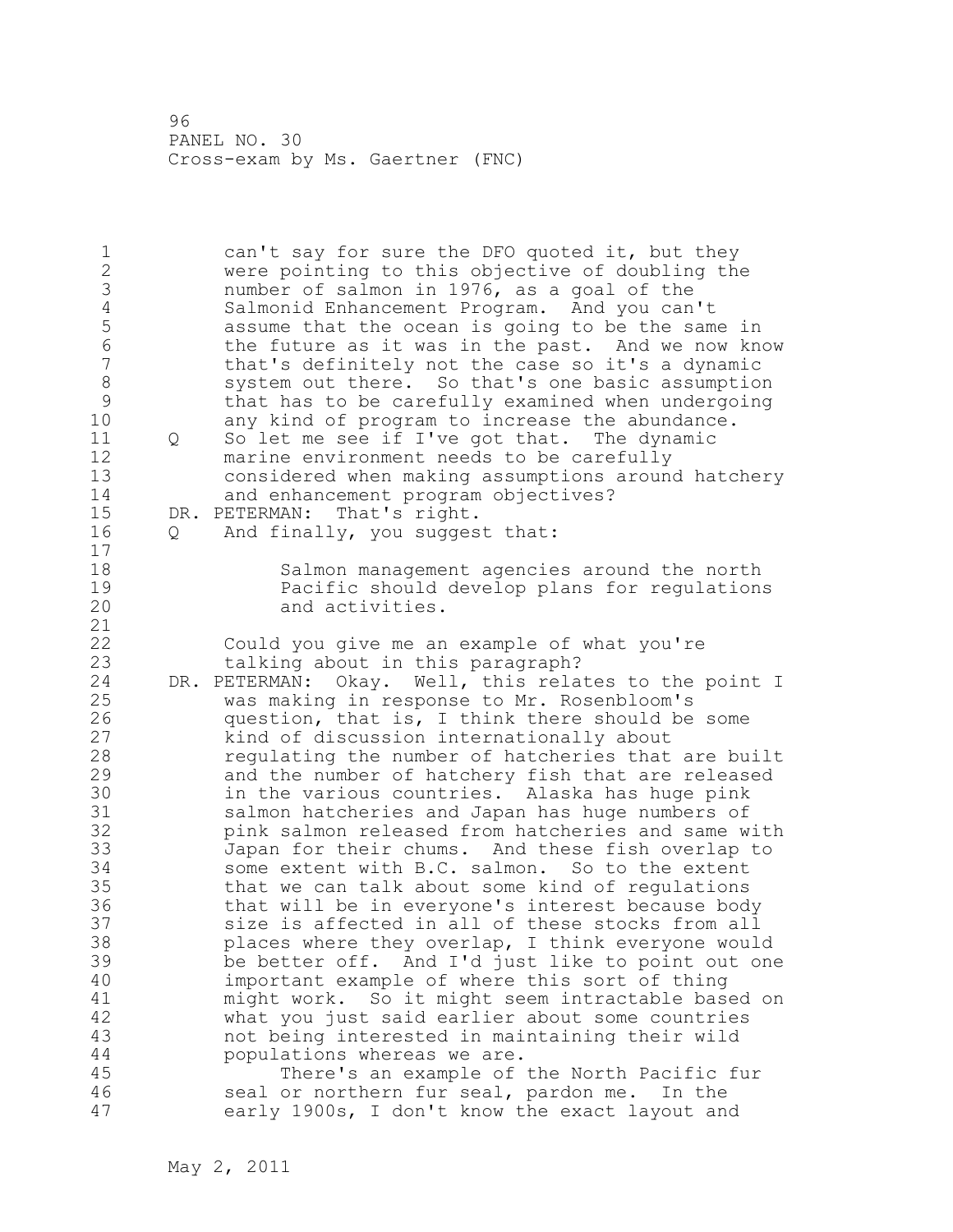1 I'll make it quick here but Japan, Russia, the 2 U.S. and Canada were all involved in harvesting 3 northern fur seal. And the American's pointed out 4 that, well, we've got all the rookeries here, the<br>5 rearing grounds essentially, and we want to 5 5 rearing grounds essentially, and we want to<br>6 maintain these because there's a serious pr 6 maintain these because there's a serious problem with the depletion of those populations. And so 8 they went through the same kind of discussion that<br>9 I'm saying we need to go through here for salmon 9 I'm saying we need to go through here for salmon and it was clearly the harvesters from Japan and 11 Russia, I believe, were the main ones, maybe 12 Canada, too, were going to be at a disadvantage if 13 the Americans said no more harvesting of fur 14 seals. But what they did was they had some sort 15 of side payment arrangement. So they couldn't 16 come to an agreement on trading rights to fur 17 seal, if you will, but rather they made some other 18 side payment of those institutions in the 19 countries that were harvesting them to cut back on<br>20 the harvest. And that might be what we need to do the harvest. And that might be what we need to do 21 for the salmon. 22 Q That's innovative. All right. I just had one 23 final question on your recommendations and it 24 actually is -- for some reason I'm working 25 backwards today but let's go to the research 26 priorities. You're suggesting under (a):  $\begin{array}{c} 27 \\ 28 \end{array}$ Enhancement of salmon of any species should 29 be planned as large scale experiments. 30<br>31 31 That got me worried. I wasn't quite sure what you meant there. 33 34 And evaluations of such plans should take 35 into account density dependent processes and 36 the benefit cost analysis. 37 38 It's my understanding those are usually quite 39 long-term projects that could do those types of 40 things. And then I wasn't quite sure what -- to 41 understand the density dependence issues of the<br>42 marine that would take sometime, if I'm correct marine that would take sometime, if I'm correct. 43 DR. PETERMAN: Yes. 44 Q Like decades; is that correct? 45 DR. PETERMAN: Not necessarily decades but maybe a 46 decade. 47 Q A decade?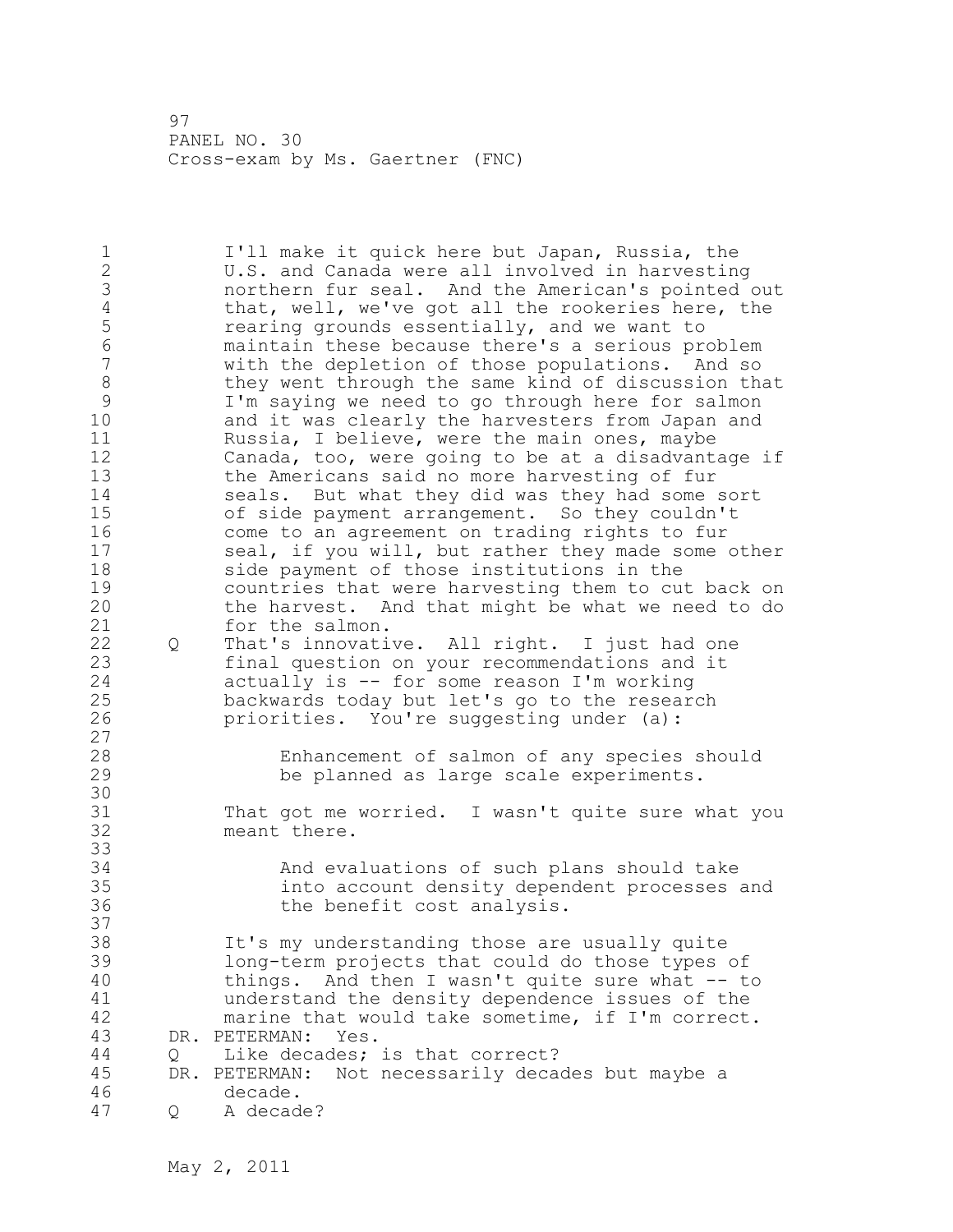1 DR. PETERMAN: It depends on what measures you're 2 looking at. 3 Q So we're looking for longer-term commitments for<br>4 cesearch into these areas: is that what you're 4 research into these areas; is that what you're<br>5 suggesting? 5 suggesting?<br>6 DR. PETERMAN: Y 6 DR. PETERMAN: Yeah, well, it's not research. This is<br>7 The ally part of management. So obviously we're in really part of management. So obviously we're in 8 a realm here where there are uncertainties about 9 what's going to happen with any kind of management regulation. And so the basic notion described in 11 5(a) here is a longstanding idea from Carl Walters 12 back in 1976 that there should be some 13 consideration to the value of the information 14 you're going to get out of your management 15 actions, as well as the economic and social 16 values. 17 Q Right. 18 DR. PETERMAN: The value of information comes from 19 creating contrasting treatments so that you have a<br>20 before-and-after or a spatial comparison. So this before-and-after or a spatial comparison. So this 21 is part of what was suggested, I think, by Walters 22 and I'm not sure who else about the Strait of 23 Georgia coho hatcheries was, well, if we want to 24 test whether there's some strong negative density-25 dependent effects, just shut down those hatcheries 26 for a few years and see what happens. And that's<br>27 the only way you're going to be able to tease the only way you're going to be able to tease 28 apart whether the changes observed in the wild 29 stocks are due to natural processed or hatchery or 30 both together. 31 Q Gotcha, okay. Just finally, the last question I 32 have for you on your affidavit is, as I understand 33 it, and correct me if I'm wrong, it's clear that 34 the interaction between hatchery and wild stocks 35 in the marine did not, from your perspective, 36 you're not suggesting it caused the 2009 37 catastrophic return but could it be possibly 38 affecting some of the long-term trends that you 39 came to give evidence about last week? 40 DR. PETERMAN: Yes, it very well could be. And I just 41 draw your attention to the second figure in the Ruggerone 2010 document. I don't know if you want 43 to take the time to look at that? 44 Q I think it's important, if it influences that 45 trend. 46 DR. PETERMAN: Okay, yes. So could we have a look at -47 - it's the document that is Ruggerone 2010; he's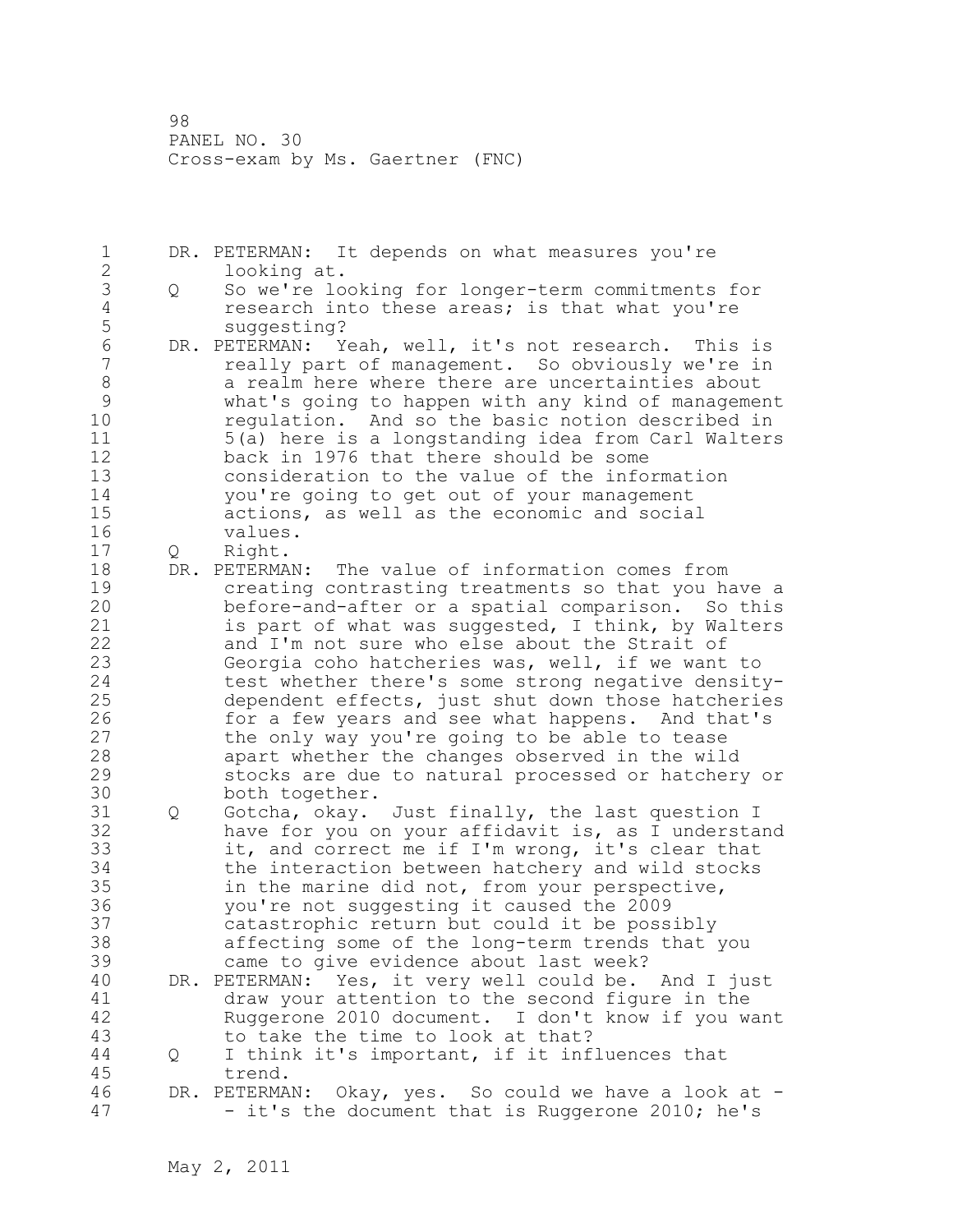1 the sole author and it was -- which document was 2 it on my submission? It was -- 3 Q He's the sole author?<br>4 DR. PETERMAN: He is the s 4 DR. PETERMAN: He is the sole author. So it was<br>5 Appendix 2, Part 2. 5 Appendix 2, Part 2.<br>6 MS. BAKER: It's 573. 6 MS. BAKER: It's 573.<br>7 MR. LUNN: Thank vou. MR. LUNN: Thank you. 8 DR. PETERMAN: Thank you. 9 MS. GAERTNER: Thank you, Ms. Baker.<br>10 DR. PETERMAN: So if you go to his s DR. PETERMAN: So if you go to his second figure, yeah, 11 that's the one, yeah, so it's about page 88 or 89 12 of that document. Keep going. There we go. 13 Okay, right there. So what you see is this is, on 14 the left-hand axis, just look at the top graph 15 only. 16 Q Yeah? 17 DR. PETERMAN: This is the average productivity for 16 18 Fraser sockeye salmon stocks and it's the "Natural 19 Log of Recruits-Per-Spawner". So it's just<br>20 basically how productive each spawner is in basically how productive each spawner is in terms 21 of producing adults. And as you'll see, that 22 productivity is negatively correlated with an 23 abundance of pink salmon for three different areas 24 summed, Fraser River, southeast Alaska and Prince 25 William Sound. So we got up to two million pink 26 salmon and you see the productivity has gone down<br>27 compared to what it is, that very low number of compared to what it is, that very low number of 28 pink salmon. 29 The bottom graph is the same as the top 30 except now the author added in the Russian pink<br>31 salmon. So in answer to your question then, I salmon. So in answer to your question then, I 32 said, yes, there is some evidence that this 33 interaction on the high seas could be affecting 34 Fraser sockeye. And the fact that he's got this 35 time series of productivity indices that we were 36 all provided with from 1961 to 2005, that does 37 include the period when the Fraser sockeye 38 productivity has decreased. But again, this is 39 just a correlative graph. It doesn't say anything 40 about causation. 41 You could plot the price of oil on the "X"<br>42 axis. That has also been increasing. And it axis. That has also been increasing. And it 43 could be that there's an association with this as 44 well. I don't know. I haven't done it. But 45 that's the problem with any correlation analysis; 46 you need to get down to the mechanisms. 47 Q From your vantage point, Dr. Peterman, is that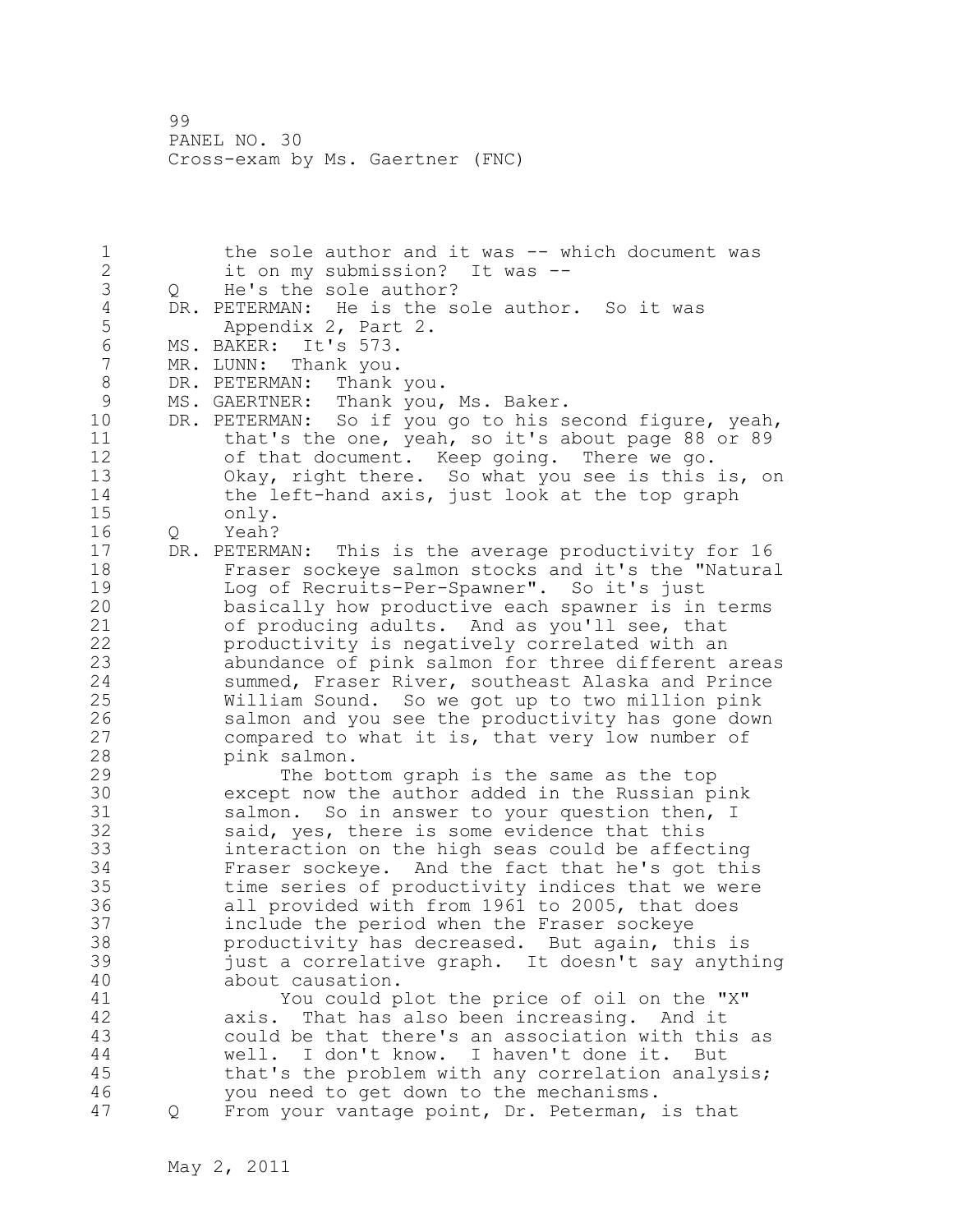1 correlation strong enough that there should be a 2 recommendation from this Commission that has us 3 specifically looking at this matter?<br>4 DR. PETERMAN: Yes, I would think so becar 4 DR. PETERMAN: Yes, I would think so because there are<br>5 enough other pieces of evidence suggesting that 5 enough other pieces of evidence suggesting that<br>6 this pink salmon abundance is important and 6 this pink salmon abundance is important and particularly in the previous graph of this paper. 8 If you want to go up one, please, Mr. Lunn? So 9 here, the author is showing the even/odd year<br>10 difference. And I won't go into it but the p difference. And I won't go into it but the pink 11 salmon abundances are much higher on the odd years 12 than they are on the even years because they're a 13 fixed two-year life cycle. 14 Q Yes? 15 DR. PETERMAN: And it just turns out that the signal 16 shows up very strongly on a stock-by-stock basis 17 in this regard as well. 18 MS. GAERTNER: Thank you very much, Dr. Peterman. This 19 might be an appropriate time, Mr. Commissioner, to<br>20 iust say this. I'm loathe to complain about just say this. I'm loathe to complain about 21 process issues, as you know, and we're all 22 struggling with this but I have to say that much 23 of this evidence came in very late in the day last 24 week. I'm happy to bring it forward but I have 25 not been able to get client instructions on this 26 matter at all.<br>27 If there If there is further information that we would 28 like to bring forward either through Dr. Peterman 29 or otherwise, I would like the opportunity to. 30 Obviously, over the weekend when I reviewed this<br>31 material, I feared some of the answers or were material, I feared some of the answers or were 32 interested in some of the answers. I was bold 33 enough to ask them today but I do believe this 34 matter requires some further consideration and I 35 am concerned sometimes by the lateness in which we 36 get the material. 37 Q Thank you, Dr. Peterman, very much. That was very 38 helpful. And Ms. Cross and Mr. Savard, my rest of 39 my time I'm going to ask some questions of you. I 40 didn't get an opportunity to speak to you. I just 41 wanted you to know that my clients' participation<br>42 in this Commission have been most particularly in this Commission have been most particularly 43 interested in seeing how the information that gets 44 brought forward could be brought into useful 45 recommendations going forward. So while there is 46 some factual foundations that I need to take you 47 through on some of these questions, I'll be most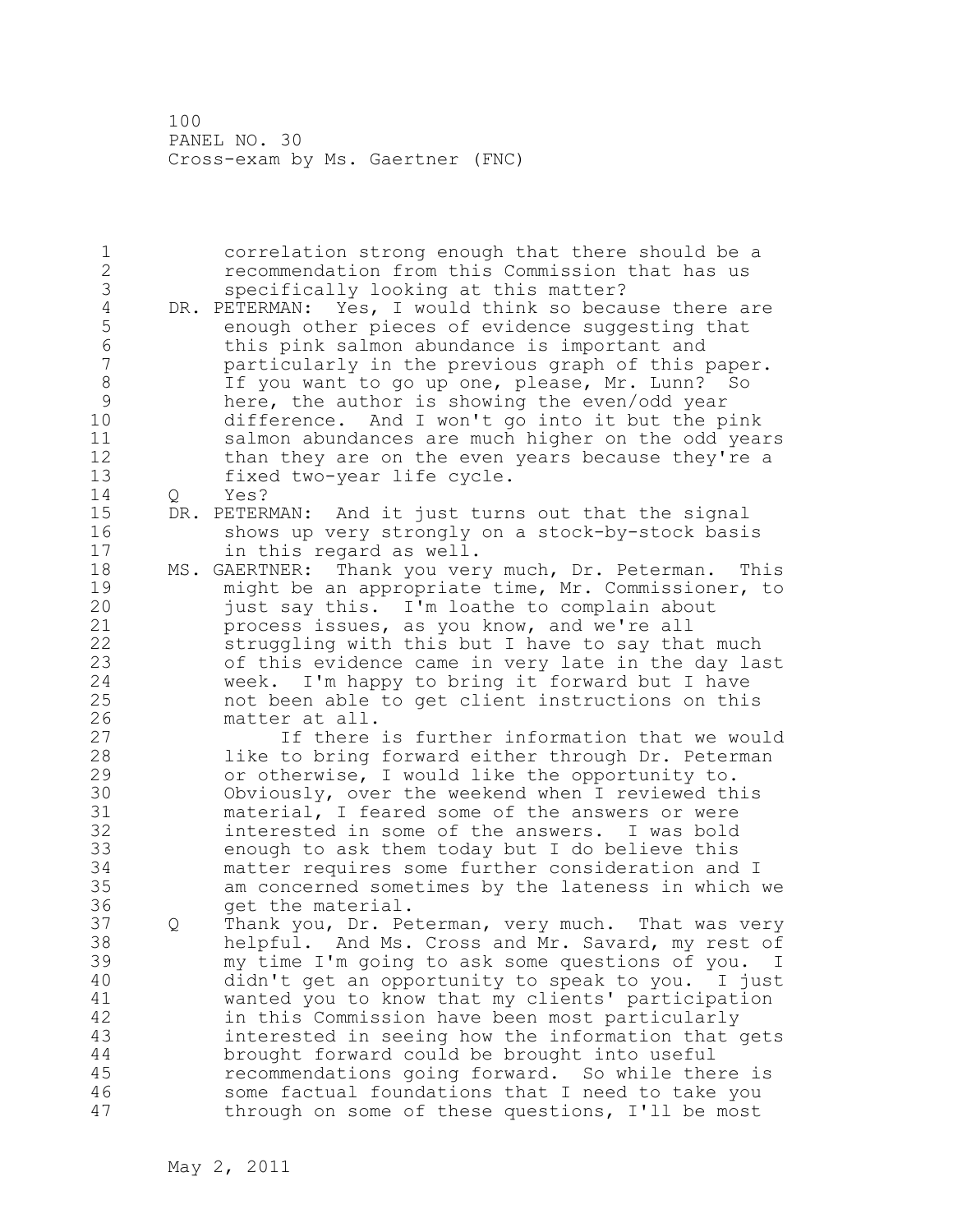1 interested in seeing if you can help frame some 2 recommendations, particularly as it relates to 3 working with First Nations around SEP and other 4 parts of your terms of reference or your working<br>5 environment. So first of all, I'd like you to qu 5 environment. So first of all, I'd like you to go<br>6 to Tab 2 of the Commission's documents, which is a 6 to Tab 2 of the Commission's documents, which is a -- and when we were brought to this document, we 8 see it's Draft 2. And at the bottom of it, it 9 tells me that it was created perhaps by the policy branch Alison Webb of PR headquarters. Are you 11 guys familiar with this document, either one of 12 you? 13 MS. CROSS: I'm familiar with it. I actually developed 14 it. 15 Q Oh, great. 16 MS. CROSS: Yeah. 17 MS. GAERTNER: That's good news for me. I would like 18 this document marked as the next exhibit. 19 THE REGISTRAR: Exhibit 774.<br>20 MS. GAERTNER: 774. MS. GAERTNER: 774. 21 22 EXHIBIT 774: Draft 2 - WSP Enhancement 23 Operational Guidelines, Confidential - For 24 Discussion Purposes Only - Feb. 3 25 26 MS. GAERTNER:<br>27 0 And okay Q And okay, then I think my questions around this, 28 I'll direct to you, Ms. Cross, and we'll see where 29 we go. I'm going to, first of all, take you to 30 page 3 of 25. And it's just that that's where you<br>31 do some of the history of the SEP, and just have do some of the history of the SEP, and just have 32 you confirm that one of the five accounts of the 33 initial program was to benefit Native people; is 34 that correct? 35 MS. CROSS: Yes, that's correct. 36 Q That's the SEP program. And in fact, as it 37 initially was developed, it had, as its goal, to 38 work closely with Native people, as it relates to 39 both spawning channels and hatchery developments; 40 is that correct? 41 MS. CROSS: Yes, that's correct. 42 Q And would you say that it's fair to say that right 43 now in the present situation , in particular, in 44 the los of funding and other things, that First 45 Nations' involvement in SEP is not one of the key 46 priorities or the key risk assessments or any of 47 those thing that are used to determined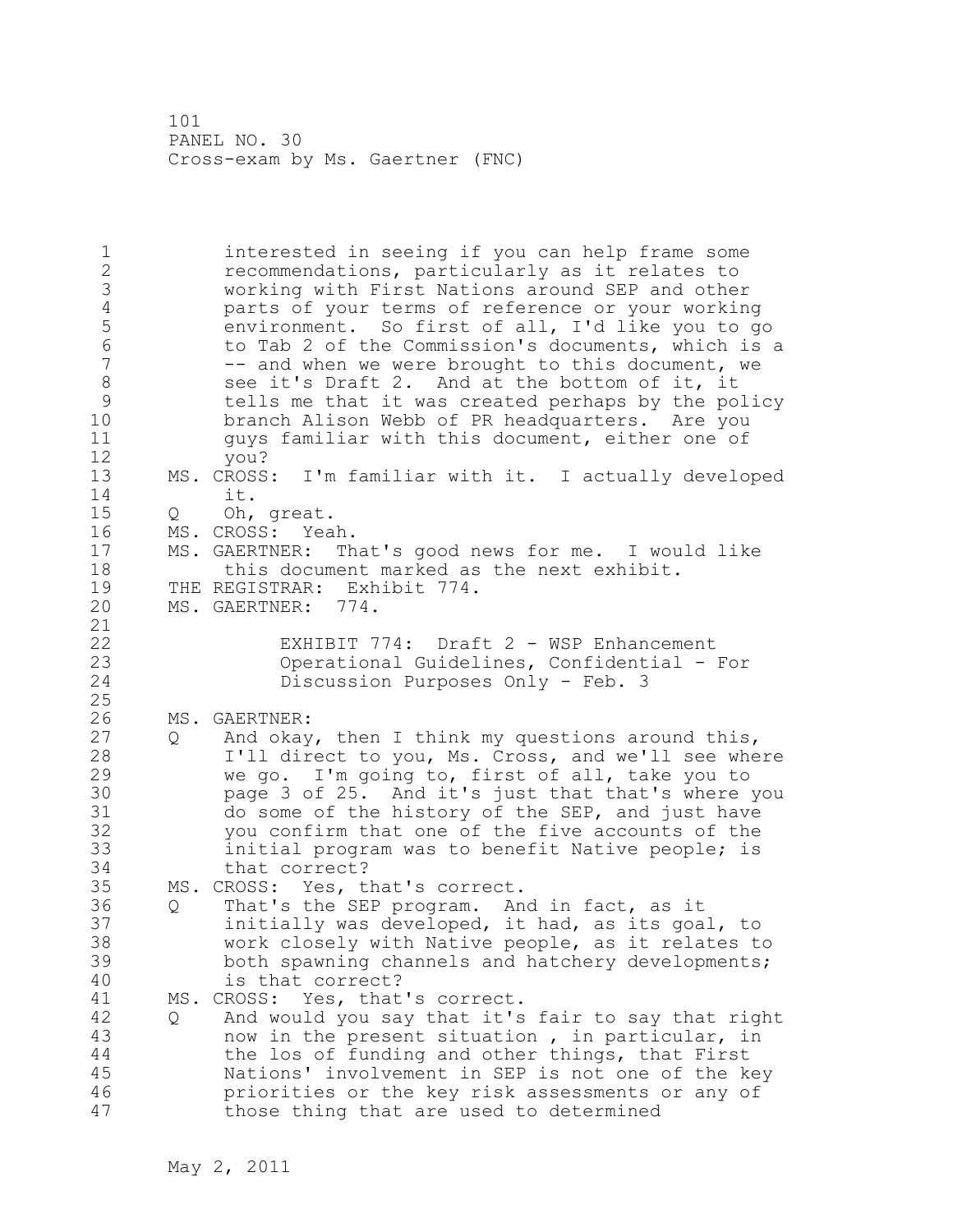1 priorities? 2 MS. CROSS: I wouldn't quite say it that way. I'd say 3 that the First Nations' component of the program<br>4 has been fairly static for the last few years. 4 has been fairly static for the last few years. We<br>5 do have a set of performance measures. And one of 5 do have a set of performance measures. And one of 6 the performance measures is specific to benefits<br>7 for First Nations, both from the perspective of for First Nations, both from the perspective of 8 employment contracts and some of the ESSR 9 benefits. And in the most recent lodging model,<br>10 we have identified partnerships with First Natio we have identified partnerships with First Nations 11 and other parties as part of our ongoing program. 12 Q Perhaps we could just take a moment and help me 13 make sure that I've got my information correct. 14 The First Nations' involvement in the SEP program 15 is through the CIP's component of it; is that 16 generally true? 17 MS. CROSS: Yeah, there is a component there. There is 18 also employment at some of our facilities of First 19 **Nations' people.**<br>20 0 And is it true t 20 Q And is it true that some of that employment or 21 contracting at facilities is done through the CEDP 22 part of the SEP program? 23 MS. CROSS: There are contracts with the CEDP part of 24 the program with First Nations but there are also 25 First Nations' employees at DFO facilities. 26 Q As DFO employees?<br>27 MS. CROSS: Yes, that' MS. CROSS: Yes, that's correct.<br>O Okay. Now, one of my clien 28 Q Okay. Now, one of my clients, which is the 29 Chehalis First Nations, is working with the 30 Department as it relates to the Weaver Creek<br>31 hatchery. And it's my information that thin hatchery. And it's my information that things 32 like the marking programs and other on-the-ground 33 programs are somewhat languishing because the CEDP 34 program is being cut. Is that a concern that 35 you're aware of? 36 MS. CROSS: So the Chehalis First Nation at the Weaver 37 Creek spawning channel, that's a DFO program, it's 38 not a CEDP program. 39 Q Okay. 40 MS. CROSS: There has been some reduced marking in 41 **recent years at some facilities.**<br>42 0 And so when you heard Dr. Peterm 42 Q And so when you heard Dr. Peterman's concerns 43 about trying to make sure that all juveniles are 44 marked coming out of the programs. Would you 45 agree with me that it might be useful to get a 46 recommendation that ensures funding for marking at 47 all of the hatchery programs?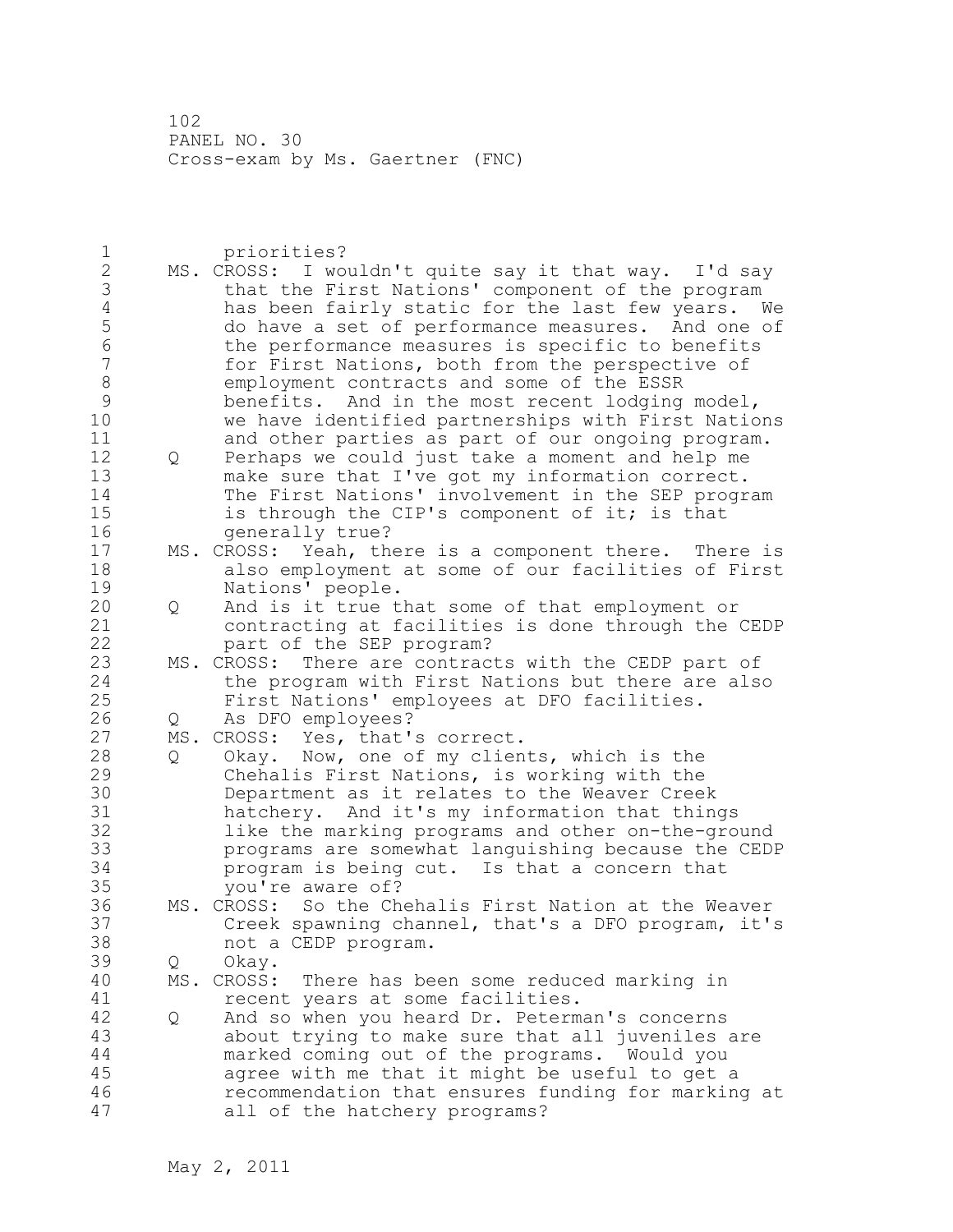1 MS. CROSS: I think it's important, just to provide a 2 little clarification and background on the 3 objective of the marking programs that DFO<br>4 currently undertakes, we do not mark all o 4 currently undertakes, we do not mark all of our 5 5 salmon. And that is because the salmon that we do<br>6 6 mark, we have a marking framework that has been 6 mark, we have a marking framework that has been developed cooperatively with the Science Branch 8 and it addresses the international marking<br>9 compresents that we have for Pacific Salm 9 9 requirements that we have for Pacific Salmon<br>10 Treaty stocks and as such it meets those Treaty stocks and as such it meets those 11 statistical requirements. And the way those 12 programs work is that we mark a statistically 13 significant portion of specific releases and those 14 marks represent the unmarked fish in those groups. 15 And we use those results to manage surrogates for 16 wild salmon, to manage wild salmon populations. 17 So the kind of marking that Dr. Peterman is 18 mentioning is for a different objective and that 19 is to identify all hatchery fish that are being<br>20 seen in the catch or the escapement. seen in the catch or the escapement. 21 Q So that's an improvement that could be done? 22 MS. CROSS: It's a different objective and I think we 23 need to be clear on the reason for that, yeah. 24 Q And so would additional funding need to be found 25 to do those types of markings or are those 26 markings that could be done at the same time as<br>27 everything else? everything else? 28 MS. CROSS: There would be additional funding required 29 to do that kind of marking and additional funding 30 **19 required in the fishery sampling and in the**<br>31 **19 reseapement sampling programs.** There are al escapement sampling programs. There are also some 32 logistical constraints around this as well because 33 in order to do something like marking our 40 34 million chinook salmon, they all have to be marked 35 over quite a short time period, over the course of 36 three weeks to a month. And you know, these 37 things could potentially be done in the future but 38 there would be a development phase in order for us 39 to actually be able to do that logistically. 40 Q All right. I want to go to Tab 17 of our 41 documents next. And that's a memo for the<br>42 assistant deputy minister on the Salmonid assistant deputy minister on the Salmonid 43 Enhancement Program. It's like a briefing memo. 44 Are either, Mr. Savard or Ms. Cross, are you aware 45 of this briefing memo? 46 MR. SAVARD: Yes, I am. 47 Q Great. And actually if I could, 18, 19, 20 and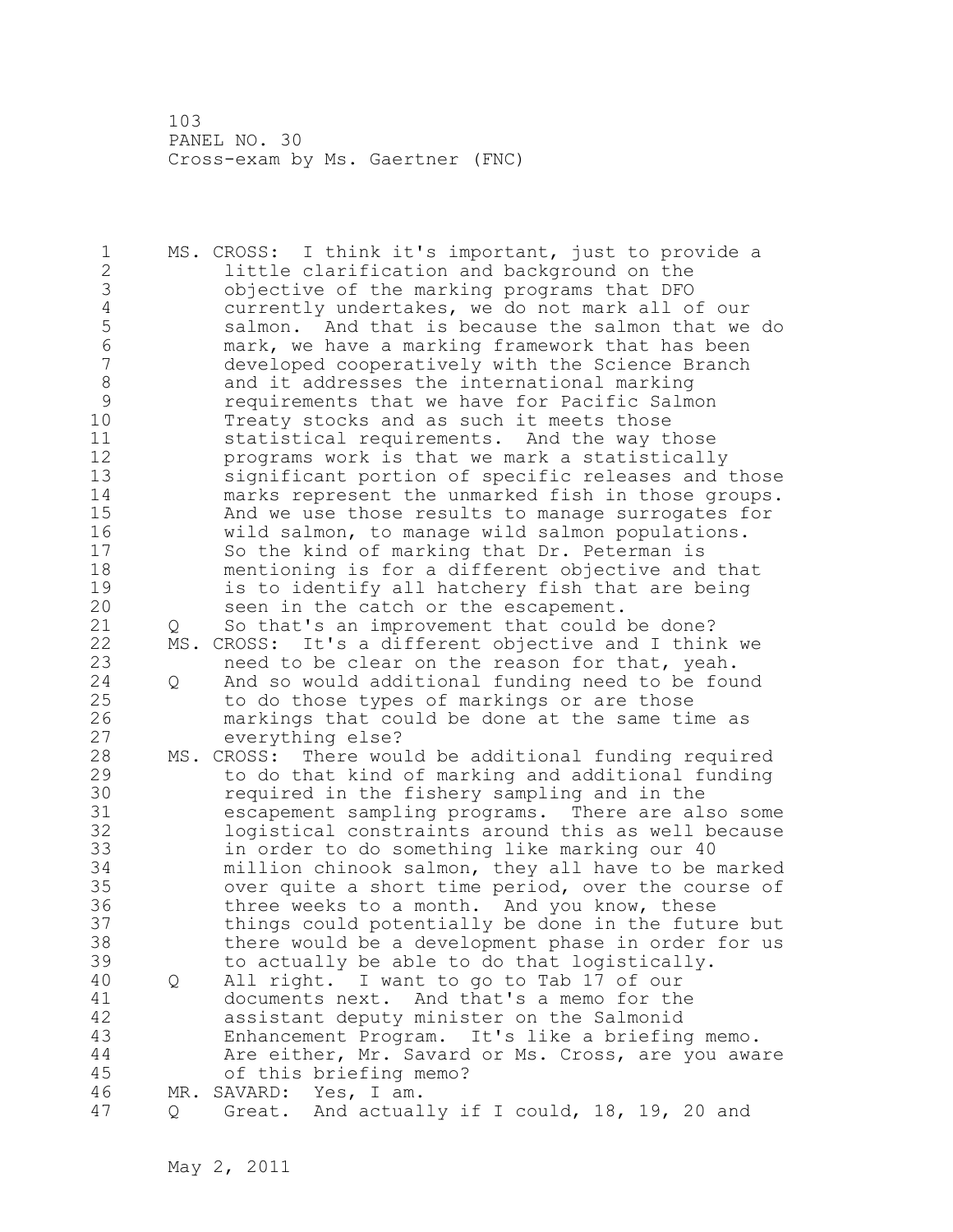1 21, of our list are all the exhibits of that memo, 2 if you could just piece through them and I can 3 have them marked as one exhibit if you can confirm 4 that. You can confirm that those remaining<br>5 exhibits are the appendices to that memo? 5 exhibits are the appendices to that memo?<br>6 MR. SAVARD: Yes, they are. 6 MR. SAVARD: Yes, they are.<br>7 MS. GAERTNER: I wonder if MS. GAERTNER: I wonder if I could have this marked as 8 the next exhibit? And with 19, 20 and 21 marked<br>9 as A, B and C, if you'd like. 9 as A, B and C, if you'd like.<br>10 THE REGISTRAR: Be Exhibit Number THE REGISTRAR: Be Exhibit Number 775. And we've got 11 775-A, will be attachment 1; 775-B, be attachment 12 2; and attachment 3 will be 775-C. 13 14 EXHIBIT 775: Salmonid Enhancement Program (SEP) Adjustments for Alignment with Budget  $\begin{array}{c} 16 \\ 17 \end{array}$ EXHIBIT 775-A: Attachment 1 18 19 EXHIBIT 775-B: Attachment 2 20 21 EXHIBIT 775-C: Attachment 3 22 23 MS. GAERTNER: 24 Q Now, if I was to summarize what I took from this 25 memo and its attachments is that we're continuing 26 to face cutbacks, including in the CEDP budgets,<br>27 and suggest that there will also be cuts across and suggest that there will also be cuts across 28 some of the facilities, I'm going to now ask you 29 both a more general question and see if you can 30 help me out. It's not clear in any of the<br>31 documentary material or in the PPR what ene 31 documentary material or in the PPR what engagement with First Nations there is at all when 33 determining priorities for cutbacks or priorities 34 for programs that are going to continue. And so 35 I'd like to know what steps you take or your 36 department takes when making determinations about 37 priorities in cutbacks in relation to First 38 Nations, particularly those that have been working 39 closely with DFO in these programs. 40 MR. SAVARD: Okay. So there's a few different 41 processes that we utilize in terms of developing annual spending plans in the Salmonid Enhancement 43 Program. The one that we spend a lot of time on, 44 but not exclusively, is talking with people about 45 the production plans and including First Nations. 46 So where we have First Nations involved in 47 operating a community economic development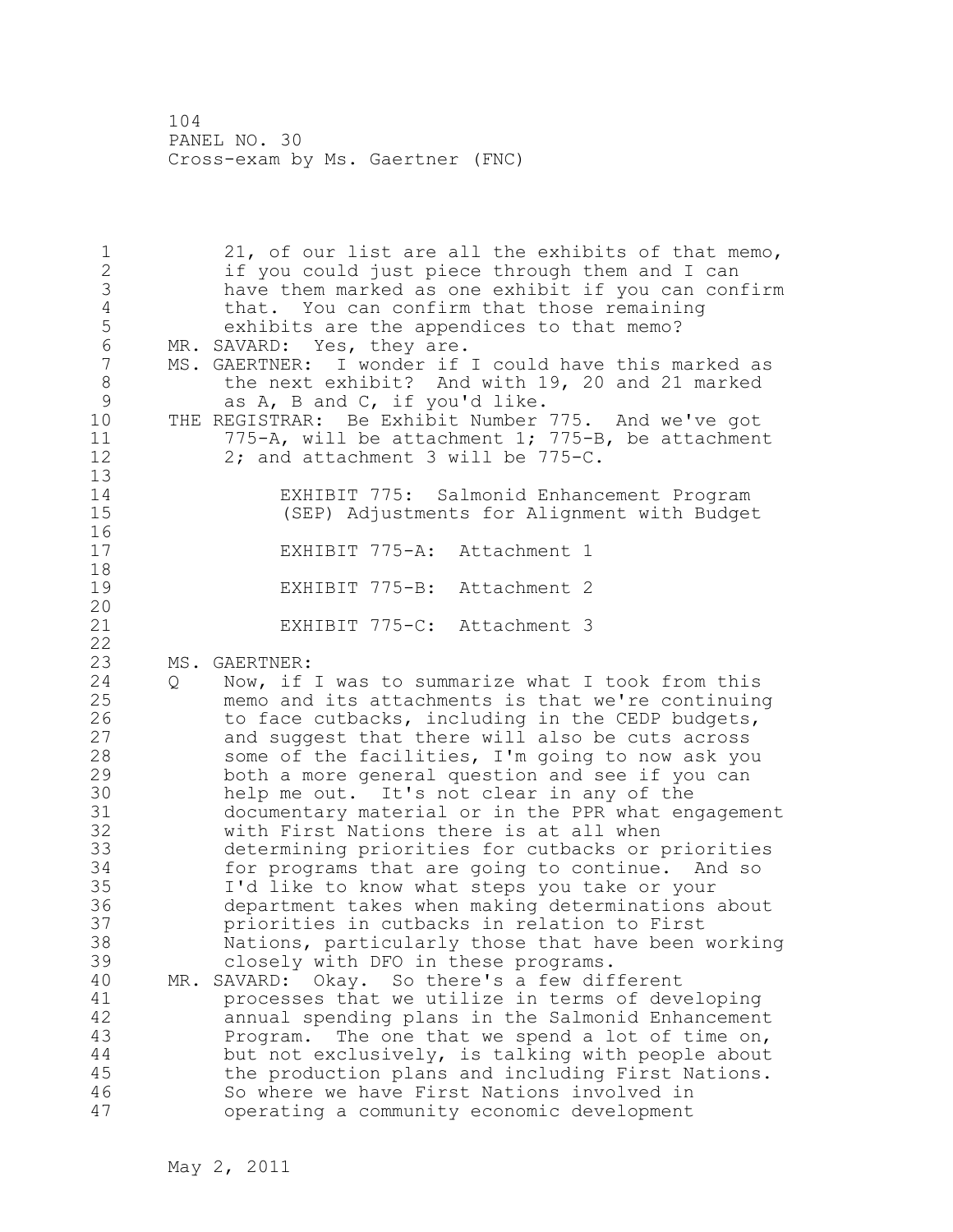1 facility there is direct engagement with the 2 community advisors that we have in the areas 3 working with those facilities, talking to them<br>4 about production opportunities and plans and 4 about production opportunities and plans and<br>5 interest for the coming year. In addition to 5 interest for the coming year. In addition to<br>6 that, a broader process, the process that we 6 that, a broader process, the process that we use<br>7 to develop the Integrated Fisheries Management to develop the Integrated Fisheries Management 8 Plans on an annual basis, all of the production<br>9 blans that are developed on an annual basis are 9 plans that are developed on an annual basis are talked about and reviewed in that process as well. 11 Q So are you talking about the IHPC process at that 12 point in time? 13 MR. SAVARD: That's correct, yes. 14 Q So do you participate in the IHPC program or do 15 you leave it in the hands of the managers to do 16 that? 17 MR. SAVARD: I personally don't but there are salmon 18 enhancement managers that do. 19 Q And so the Commission has heard a fair bit of<br>20 information about the IHPC and, in particular information about the IHPC and, in particular, the 21 challenges associated with having First Nations 22 participate in that program at all. So are you 23 saying that you're actually relying on the IHPC to 24 do most of the discussions with First Nations 25 around priorities and planning? 26 MR. SAVARD: In part. That is one place. But we do<br>27 bilateral discussions with our fisheries manage bilateral discussions with our fisheries managers, 28 as I understand, on an annual basis in developing 29 Aboriginal fisheries' strategy agreements. As I 30 mentioned, the community advisors are talking with First Nations on a bilateral basis around salmon 32 enhancement activities so the development of the 33 IFMPs is one place where there's an opportunity. 34 But there is also more detailed bilateral 35 opportunities through a number of different 36 processes as well. 37 Q Actually, it's hard, I suppose, to figure out how 38 my clients are experiencing it and how you're 39 describing it because they've informed me that 40 what they experience is a budget that starts with 41 something gets cut one year, then the next thing 42 gets cut the next year, then the next thing gets 43 cut the third year and by the fourth year we're 44 pretty well not doing the program anymore. So 45 that's an experience that you're aware of with 46 First Nations, I'm sure, on the Fraser River, as 47 it relates to some of these enhancement programs,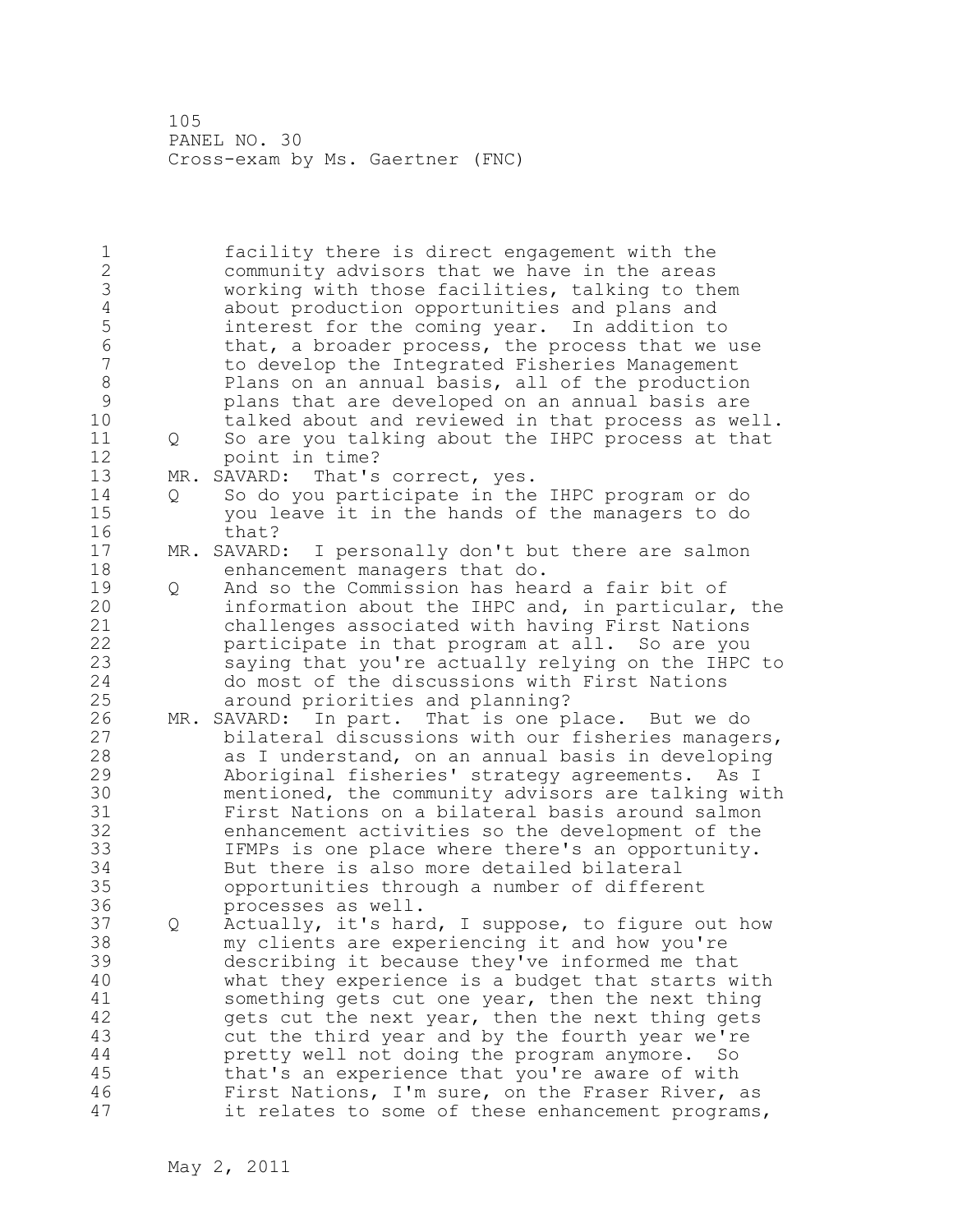1 correct? 2 MR. SAVARD: Yeah, with respect to the community 3 economic development program, and I think that's<br>4 what you're referring to, is how those discussio 4 what you're referring to, is how those discussions<br>5 are approached each year is a discussion about 5 are approached each year is a discussion about 6 production planning opportunities and within a financial framework as well. And at the end of 8 the -- before the plan is finalized, you know, 9 there are ongoing discussions about, in the case<br>10 of CEDP facilities, escapement of work, what the of CEDP facilities, escapement of work, what the 11 particular facility is -- what work they're going 12 to do. And in the case of community economic 13 development facilities that are producing fish in 14 the statement of work, there would be some 15 information. And there are identified what the 16 commitments are around fish culture, for example. 17 But there might be other activities as well. And 18 you know, in some years, we will agree to fund 19 certain things and other things we might not fund<br>20 those and it's all kind of depending on what all those and it's all kind of depending on what all 21 kind of the regional interests and pressures and 22 priorities are for the program. 23 Q So it's really decisions that are made not in 24 consultation with First Nations. You find out, 25 you talk to them about what some of their 26 priorities are, those are put into a mix by DFO<br>27 and decisions around priorities are made by DFO and decisions around priorities are made by DFO? 28 MR. SAVARD: Well, with input from the various First 29 Nations communities, yes. 30 Q I wonder if I could take you now to document 34 on<br>31 0 our list. And Mr. Savard, if I've got this right,  $\frac{31}{32}$  our list. And Mr. Savard, if I've got this right,<br>32 this is an email chain between you and Paul this is an email chain between you and Paul 33 Sprout. And I'm going to take you to page 2 of 34 that in which you're talking about the SEP program 35 and the second-last bullet. 36 37 If there is continued interest in facility 38 closures, my initial thinking is that we 39 would fallow (no fall egg takes) -- 40 41 And then you continue to: 42 43 -- the sites noted in the 5% option in the 44 DMC BASR2 document. 45 46 What's the DMC BASR2 document? 47 MR. SAVARD: So "DMC" stands for Departmental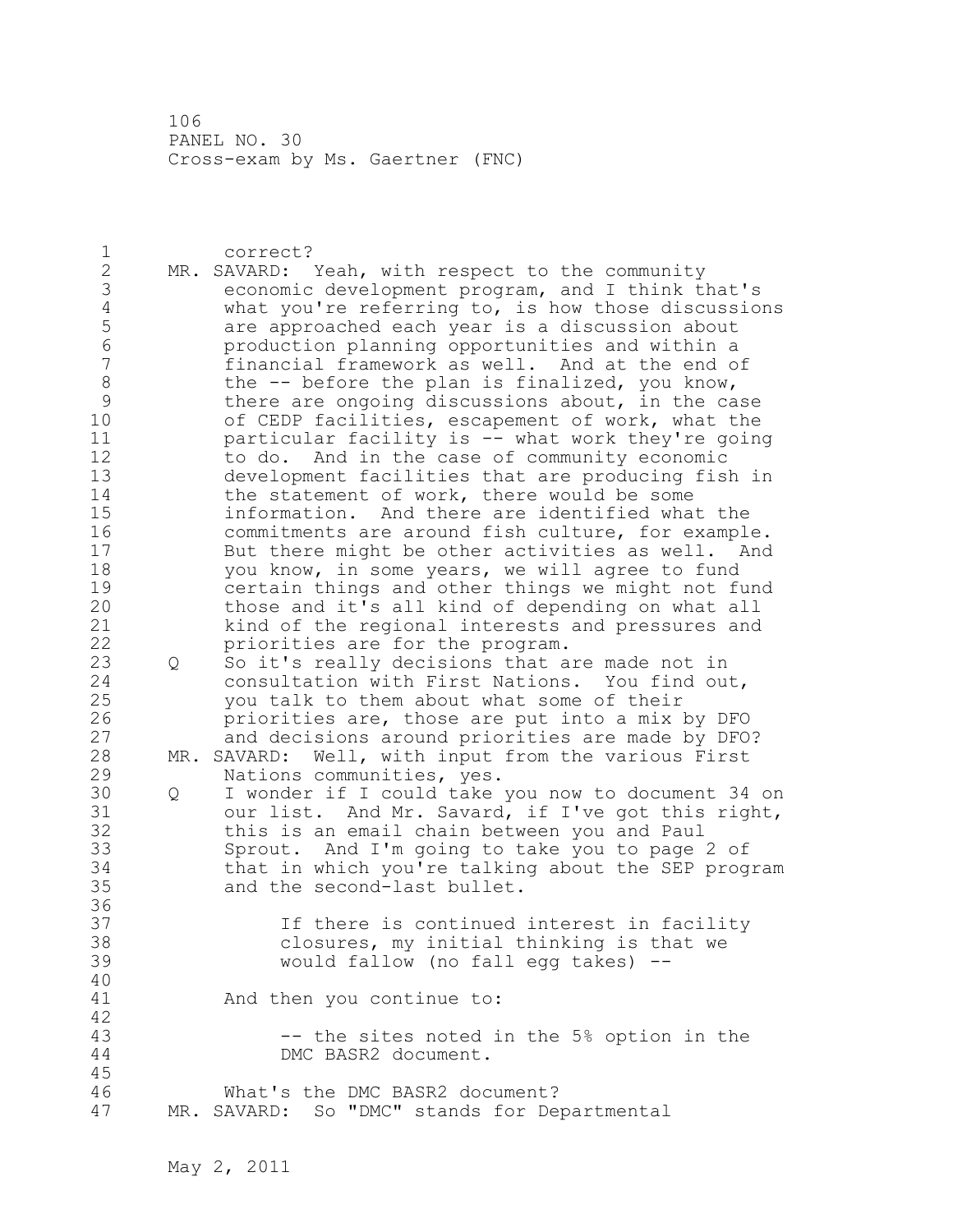1 Management Commission and the "BASR2" is Budget 2 Alignment Strategic Review and there was two 3 phases to that initiative.<br>4 Q And that was done by Depar 4 Q And that was done by Department officials?<br>5 MR. SAVARD: That's right, yes. 5 MR. SAVARD: That's right, yes.<br>6 0 Are you aware of any consu 6 Q Are you aware of any consultation that occurred with First Nations around the 5 percent option in 8 the DMC BASR2 document? 9 MR. SAVARD: I guess a couple of comments on this<br>10 **particular one.** This particular note was a particular one. This particular note was a 11 discussion that was, you know, a snapshot of time 12 about discussions that were ongoing around a 13 potential 5 percent option. In the final 14 analysis, this 5 percent option that's described 15 here was not pursued. But with respect to 16 consultation with First Nations around this kind 17 of activity, I would kind of go back to my earlier 18 comments about whenever we make decisions in the 19 **program around what the expenditures will look**<br>20 **hotal like on an annual basis, there is consultation** like on an annual basis, there is consultation 21 with First Nations' communities as part of the 22 overall kind of work that goes into making final 23 decisions around financial allocations. 24 Q Sorry. I need to unlock that a little bit, Mr. 25 Savard. As I understood your evidence earlier, 26 you speak to the First Nations who were involved<br>27 in development production plans and you get -- you in development production plans and you get -- you 28 know, if they're directly involved in either the 29 spawning channel or the hatchery, you'll talk to 30 them about what the foreseeable, maybe the one-<br>31 vear, two-vear or three-vear production plans a 31 year, two-year or three-year production plans are<br>32 and you get a sense of what's possible at the and you get a sense of what's possible at the 33 facilities. Then I heard you say is that you then 34 take those into consideration in regional planning 35 or priority issues. Did I hear your evidence 36 correctly? 37 MR. SAVARD: I think you did. What I'm saying is that 38 we do consult at various different scales and 39 through various different processes. At the end 40 of the day, we have to roll up an entire plan for 41 the region that talks about where we're going to<br>42 spend monev. spend money. 43 Q All right. And that's a decision that's made by 44 the Department. And there isn't a consultative 45 process on those priorities on a general basis 46 with First Nations. The Department is doing that; 47 is that correct?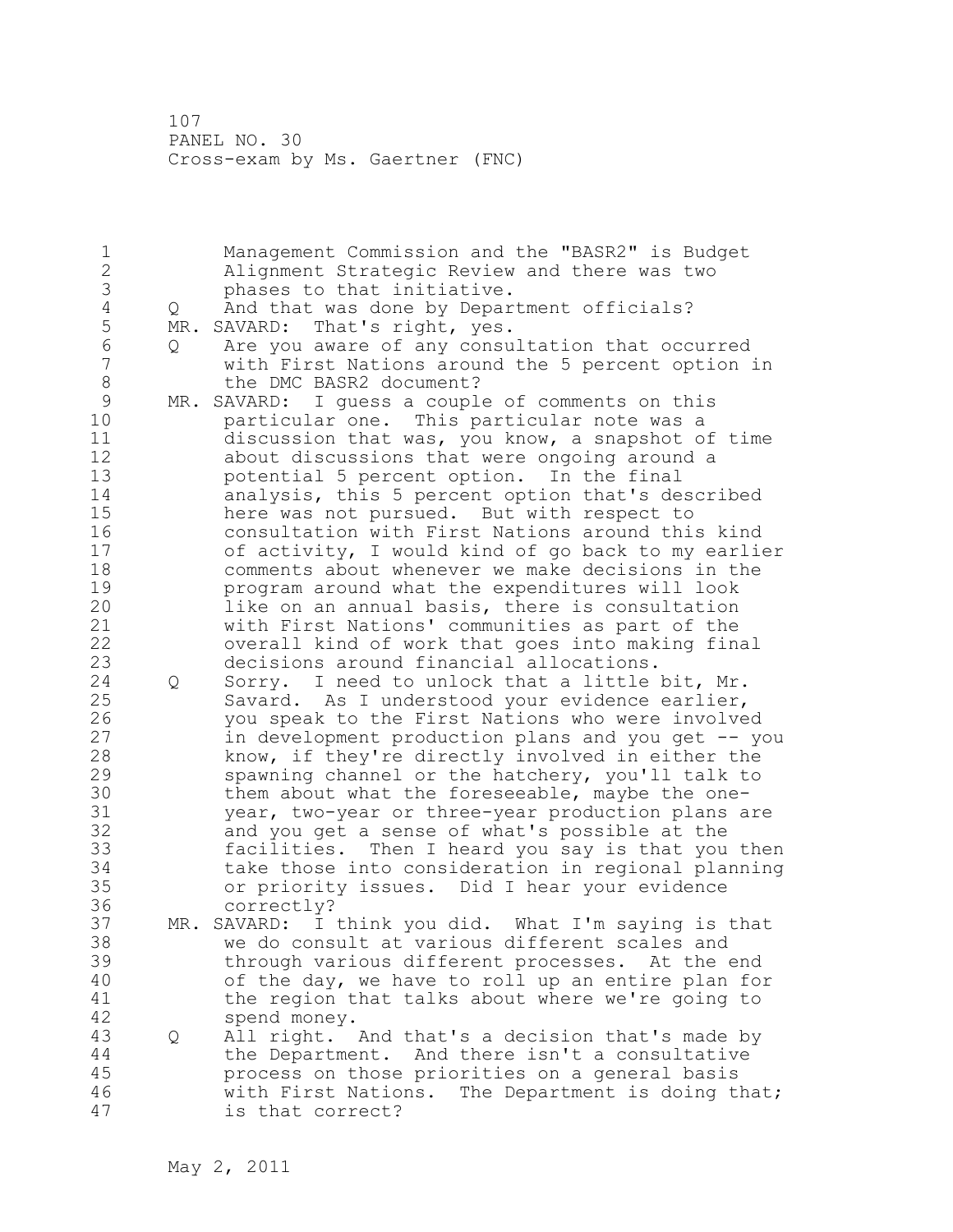1 MR. SAVARD: Well, when we talk about production 2 planning things, we are also talking to First 3 Nations and others about the departmental<br>4 priorities that we're looking at in terms 4 priorities that we're looking at in terms of<br>5 trying to support, as we develop. 5 trying to support, as we develop.<br>6 0 Okav. Then I need to make sure t 6 Q Okay. Then I need to make sure that you do that through the IHPC  $-$ -8 MR. SAVARD: We do it through the IHPC process. We do<br>9 it through bilateral consultations with our 9 it through bilateral consultations with our community advisors. We do it with our fisheries 11 managers. And there's a number of different 12 forums where we're talking to a whole range of 13 people, including First Nations. 14 MS. GAERTNER: I wonder if I could have that marked as 15 the next exhibit? 16 THE REGISTRAR: 776.<br>17 MS. GAERTNER: 776? 17 MS. GAERTNER: 18 THE REGISTRAR: That's correct. 19 MS. GAERTNER: Thank you. 20 21 EXHIBIT 776: Email chain between Greg Savard 22 and Paul Sprout 23 24 MS. GAERTNER: 25 Q And then I need to take you to document 27. Now, 26 this may not be something you're familiar with but<br>27 it's a question that came out of around -- well, it's a question that came out of around -- well, 28 I'll take you to it first and see if you do know 29 it. It's an email exchange between Adrian Wall 30 and Jason Hwang. And this takes us to the next<br>31 issue, which is the SEP Logic Planning Model. issue, which is the SEP Logic Planning Model. As 32 I understand the PPR, that's a performance measure 33 and assessment priority model the Department is 34 now working with; is that correct? Have I got 35 that right? 36 MR. SAVARD: Yeah, it's a model that describes outcomes 37 for the program but is supported by -- it talks 38 about a number of different activities and inputs 39 and outputs but ultimately leads to supporting 40 outcomes. 41 Q So there's a question that's being exchanged here<br>42 between, as I understand it, if I've read this between, as I understand it, if I've read this 43 email correctly, for two DFO people. And they're 44 asking whether there's any plan to consult on 45 outcomes of the SEP Logic Planning Model. My 46 understanding from my clients is there hasn't been 47 consultation on the SEP Logic Planning Model. Do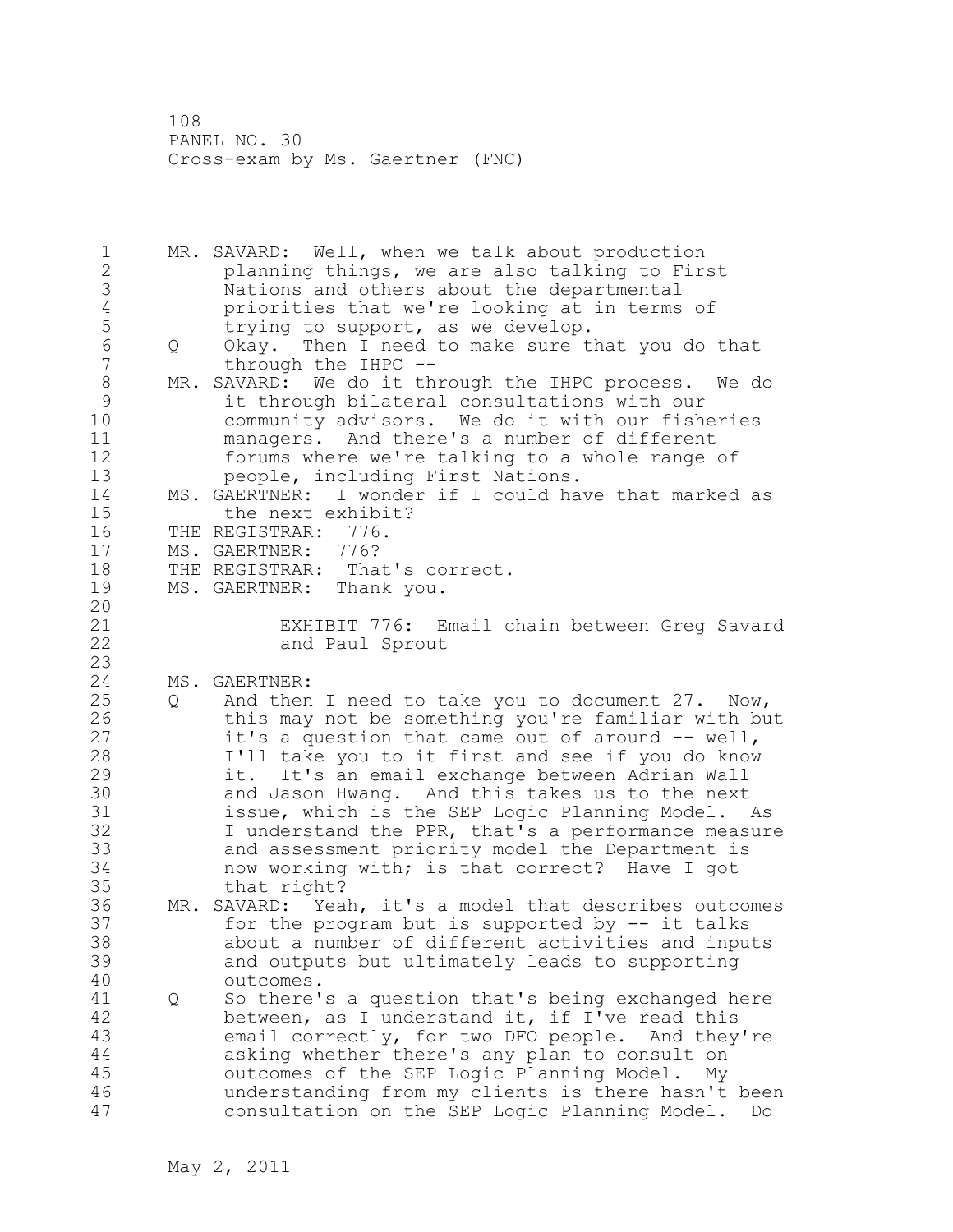1 you know if you intend to or if you plan to and 2 who would be responsible for that and how it would 3 happen?<br>4 MR. SAVARD: 4 MR. SAVARD: I'm not aware of what consultation might<br>5 have been done with this particular First Nation 5 have been done with this particular First Nations 6 community around the model. There has been some level of consultation and discussion with 8 different folks on the model but I'm not certain<br>9 about what level would have taken place with this 9 about what level would have taken place with this<br>10 (indiscernible - overlapping speakers).  $(indiscernible - overlapping speakers)$ . 11 Q Ms. Cross, do you know of anything to add to this? 12 MS. CROSS: I'll add a couple of comments. So this 13 logic model is part of an overall performance 14 measurement framework that's required under the 15 Treasury Board policy for all programs. And so 16 the logic model was developed with input from the 17 folks who are experts at this, some consultants. 18 And the approach they had proposed to us was that 19 we get this logic model developed, freeze it and<br>20 then begin consultation on it. We have done some then begin consultation on it. We have done some 21 of that to date. We have a new Integrated Harvest 22 Planning Committee work group that's focused just 23 on SEP issues so that's a SEP working group and it 24 includes some First Nations participants. We did 25 present that model to them probably nearly a year 26 ago now and an expectation that we will continue<br>27 to provide that to people for consultation. to provide that to people for consultation. 28 Q So if I've understood that right, you developed 29 the model internally on your own, you've locked it 30 in place and now you're going to talk about it? MS. CROSS: Yes. 32 MS. GAERTNER: Okay. Can I mark that as the next 33 exhibit, please? 34 THE REGISTRAR: 777. 35 36 EXHIBIT 777: Email chain between Adrian Wall 37 and Jason Hwang 38 39 MS. GAERTNER: 40 Q I've just got one more factual area, one or two, 41 and then I'm going to go to those recommendations<br>42 we talked about. I got a little confused. As vor we talked about. I got a little confused. As you 43 can see, that's sometimes not that hard for me to 44 do. But I was reading the Policy and Practice 45 Report and, in particular, at pages 11 and 12. 46 And if we start at paragraph 23, we've got the 47 Enhancement Guidelines. Again, these are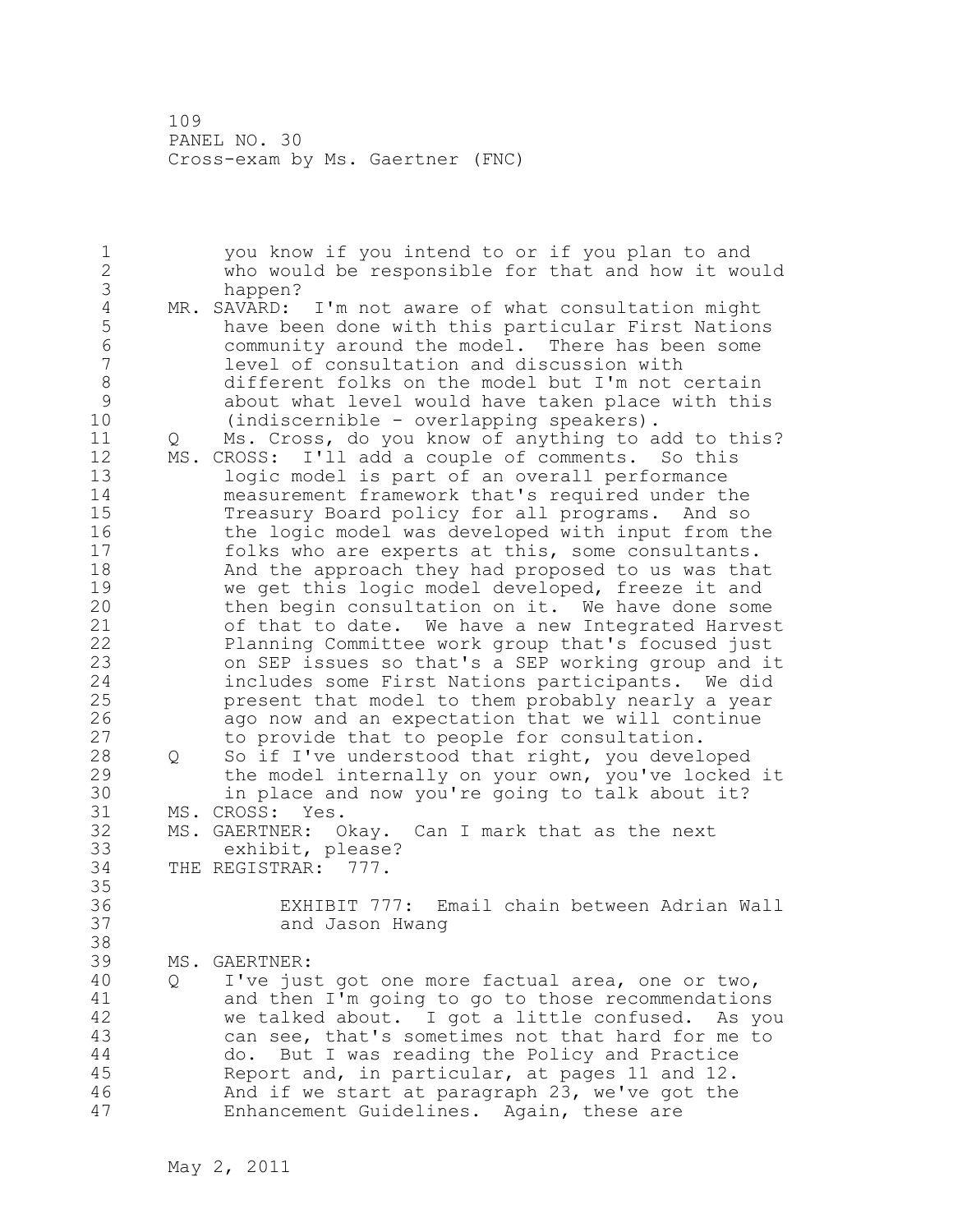1 guidelines that were developed by the Department. 2 Is that right, Ms. Cross? 3 MS. CROSS: Yes.<br>4 0 And they co 4 Q And they contain specific directions as to what 5 managers should consider when assessing management 6 strategies and weighing associated risks, benefits and costs of enhancement. And there's quite an 8 extensive list there. And then at paragraph 24 9 and 25, this is where I got confused, even with<br>10 the corrections that happened earlier todav. Y the corrections that happened earlier today. You 11 haven't worked through this list to determine how 12 to incorporate these considerations into your 13 practices. Some of these items are supposed to be 14 encompassed by the biological risk assessment 15 framework currently under development. And then 16 we have that the Enhancement Guidelines exist only 17 in draft form but they represent the practices 18 that the Salmonid Enhancement Program currently 19 has in place. So I have to say I got a little<br>20 confused. What's in place, what isn't in place confused. What's in place, what isn't in place, 21 what are you working on and how are you going to 22 work with First Nations to do this? 23 MS. CROSS: So in my affidavit, I think I noted in 24 there the pieces of the Enhancement Guidelines 25 that are pretty much completed and in usage and 26 that there are other components on the Enhancement<br>27 Guidelines that are still under development and Guidelines that are still under development and 28 actively being worked on. So that fairly 29 exhaustive list that you had earlier there, that 30 **19 represents some fairly early thinking on all of** 31 the things that we need to consider in the cour the things that we need to consider in the course 32 of our work and that's a piece of work that will 33 undergo some further development. Many components 34 of the Guidelines are specific to how we need to 35 do our job. 36 So for example, the Spawning Guidelines are 37 specific to how we need to collect brood stock and 38 how that spawning needs to take place. And those 39 are technical guidelines for information purposes 40 and we will work with First Nations and with 41 communities on those in terms of how can we help<br>42 vou and how can you incorporate this into your you and how can you incorporate this into your 43 operation? So those are really the kind of thing 44 that we would consult on. They're pieces of 45 science translated into operational aspects of our 46 work that we would provide to support people in 47 doing their work as contractors or volunteers.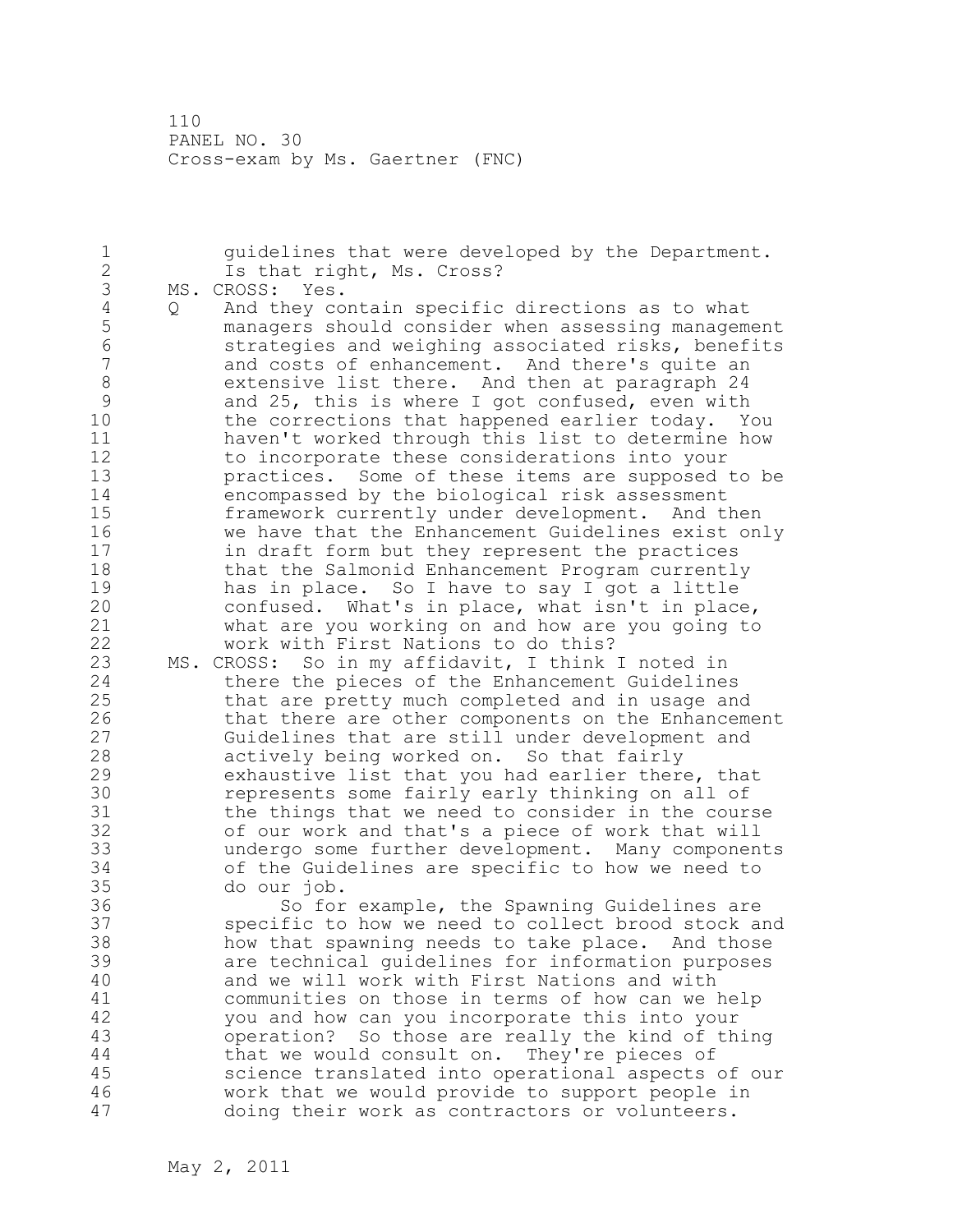1 I'll stop there.<br>2 0 I quess I'm stil 2 Q I guess I'm still not clear what part of the 3 Enhancement Guidelines are in place.<br>4 MS. CROSS: So if you look at my affidavi 4 MS. CROSS: So if you look at my affidavit, I don't 5 have it in front of me, but I referred to the<br>6 Spawning Guidelines, the assessment, marking 6 Spawning Guidelines, the assessment, marking and one other component as being in practice and in 8 **blace.** And that there were aspects of the fish 9 health management plans and bio security that were under development. 11 Q All right. And then if I now take you back to 12 Exhibit 774, maybe that's where they come together 13 for me because in Exhibit 774, specifically at<br>14 pages 6 of 25, and maybe I've mixed these up a pages 6 of 25, and maybe I've mixed these up and 15 are the wrong way, 7 and 8, you've got very 16 specific descriptions of what you're going to do 17 about some of the risk mitigation issues, partly, 18 as I read them, to address some of the issues that 19 generally were raised by Dr. Peterman. Have I<br>20 mderstood that correct, Ms. Cross? understood that correct, Ms. Cross? 21 MS. CROSS: Yeah, and perhaps I can provide some 22 context of these Operational Guidelines, which are 23 different than the other guidelines that we were 24 looking at earlier. These specific Operational 25 Guidelines, as you'll note, these are called the 26 WSP Enhancement Operational Guidelines at the top?<br>27 0 Yes, I see that. Q Yes, I see that. 28 MS. CROSS: So these Guidelines were developed to 29 support an earlier draft and approach to the Wild 30 Salmon Policy that was developed in 2000. So<br>31 orior to the current Wild Salmon Policy that prior to the current Wild Salmon Policy that we 32 have in place right now, there was an approach 33 that was being developed for Wild Salmon Policy 34 that was far less fulsome than the current 35 approach. And the intent was to provide a fairly 36 high level policy document that would be supported 37 by a series of detailed Operational Guidelines 38 from the various component programs. So this was 39 our set of Enhancement Operational Guidelines done 40 to support a very early draft of the Wild Salmon 41 Policy. So there's components of this material,<br>42 vou'll see has worked its way into other documen you'll see has worked its way into other documents 43 and some of which are the newer version of the 44 Operational Guidelines that we talked about 45 earlier. 46 Q Actually, it might help me. It might help all of 47 us. I note that I don't have the date. Like I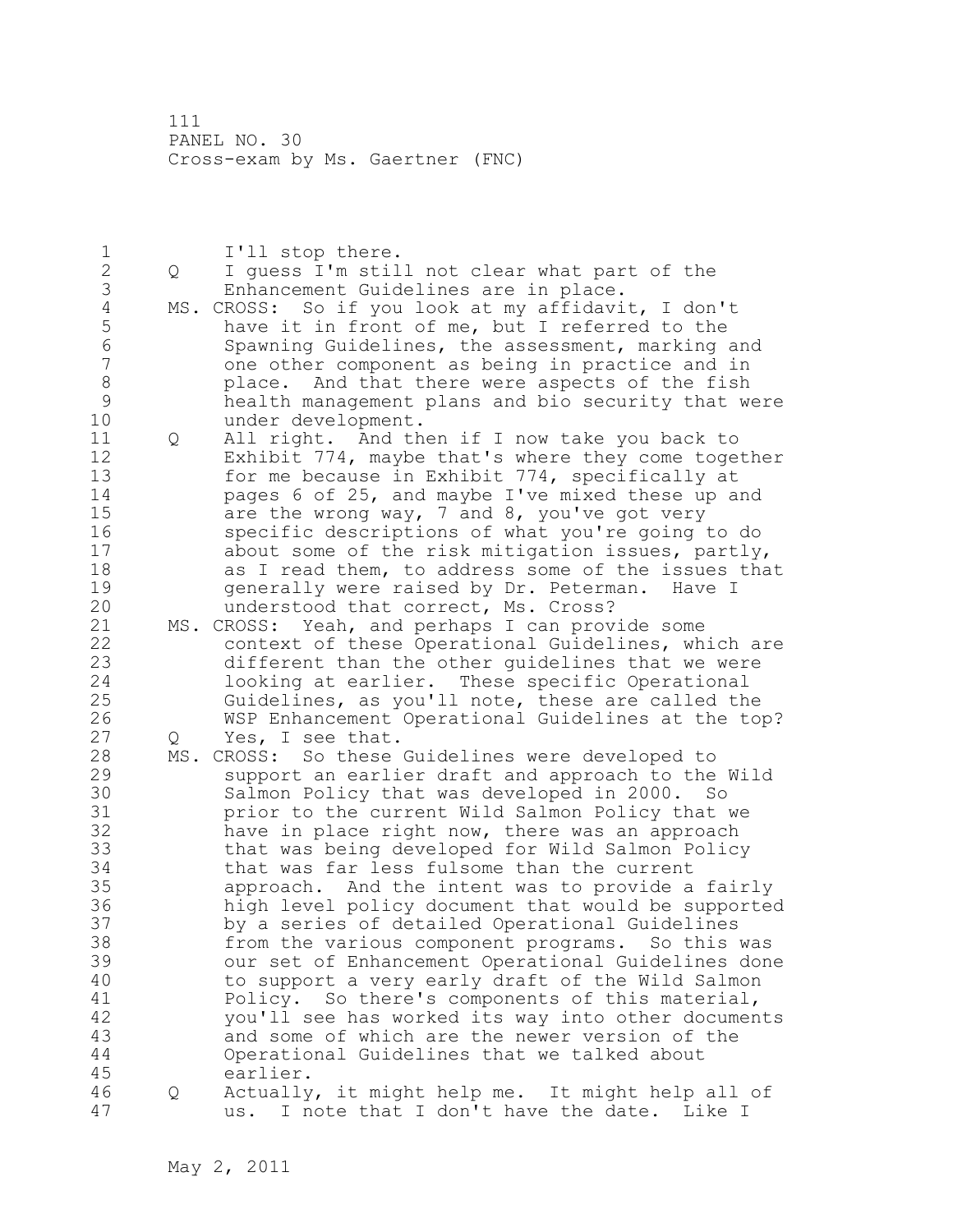1 notice that this is a Wild Salmon Policy 2 Enhancement Operational Guidelines February 3rd. 3 What year?<br>4 MS. CROSS: 200 4 MS. CROSS: 2003.<br>5 0 Thank you. 5 Q Thank you. And so these operating strategies for 6 enhancement that are set out in section 5, as it 7 relates to this Wild Salmon Policy are not 8 necessarily the ones you're going to currently 9 work -- are they going to be the base on which<br>10 vou're going to work from, as it relates to the you're going to work from, as it relates to the 11 Wild Salmon Policy that's in place now, or where 12 are you going with these, Ms. Cross? 13 MS. CROSS: Could you go to section 5 for me, please? 14 Q So it starts at page -- well, this is really 15 confusing. Well, actually, no, I'll start at 3. 16 Go to the top of page 3 or section 3. 17 MS. CROSS: Okay. So for example, we've identified as 18 part of this a series of risks and some of those 19 were around genetic risks and some practices that<br>20 can be undertaken to mitigate for those risks. can be undertaken to mitigate for those risks. 21 And so we build this kind of risk mitigation 22 practice into our Spawning Guidelines, for 23 example, and our Brood Stock Collection 24 Guidelines. 25 Q Okay. 26 MS. CROSS: And I referred earlier to the biological<br>27 fisk analysis tool for hatcheries. And that to risk analysis tool for hatcheries. And that tool 28 also includes the identification of a number of 29 these risks and mitigators that can be put in 30 place to address them.<br>31 0 All right. So these a 0 All right. So these are not in the Enhancement 32 Guidelines. These are different. And these are a 33 work-in-progress as it relates to the Wild Salmon 34 Policy? 35 MS. CROSS: There is no more work done on these. This 36 would be the end, the last draft of these, and 37 these were done to support a previous version of 38 the Wild Salmon Policy, an approach that was not 39 continued. 40 Q Do you have a similar type of document, as it 41 relates to the present Wild Salmon Policy?<br>42 MS. CROSS: No, because the present Wild Salmon MS. CROSS: No, because the present Wild Salmon Policy 43 was developed to be far more specific in terms of 44 the kinds of things -- some of these things are 45 actually included in the current Wild Salmon 46 Policy but there was not an intention to develop a 47 set of specific operational guidelines to support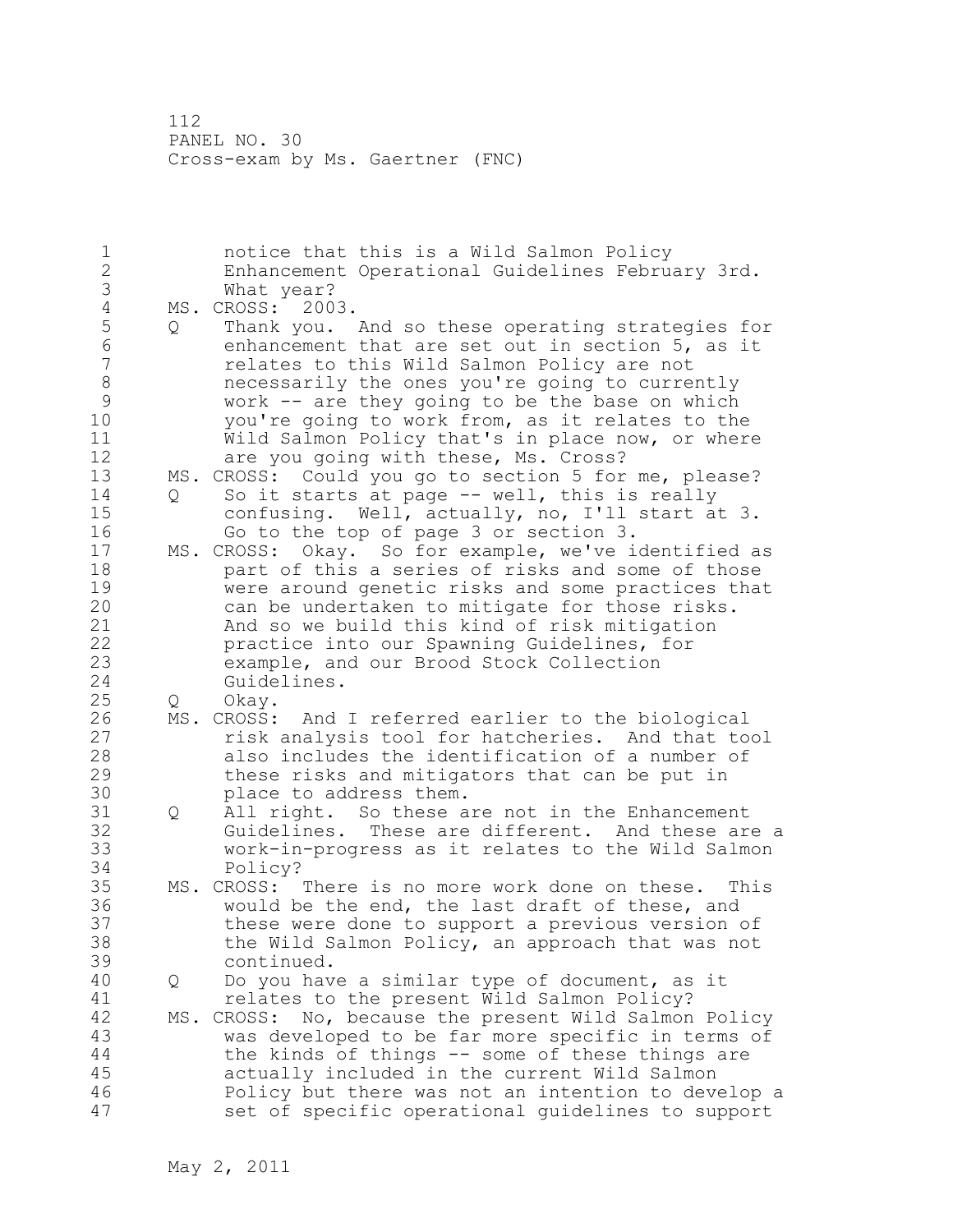1 the new Wild Salmon Policy.<br>2 0 So then if I've got it righ 2 Q So then if I've got it right, the Enhancement 3 Guidelines and the SEP Logic Model are the two 4 models you're most actively using internal<br>5 assessment; is that right? 5 assessment; is that right?<br>6 MS. CROSS: The logic model is 6 MS. CROSS: The logic model is the component that we are using as part of our performance measurement 8 framework. And the Operational Guidelines are the 9 guidelines that we are using to provide for our facilities to use to mitigate risks using the 11 technical guidelines that they contain. 12 Q Dr. Peterman, have you ever taken a look at those 13 Enhancement Guidelines, those Operational 14 Guidelines? 15 DR. PETERMAN: No, I haven't. 16 Q Now, I just have a couple more questions of Ms. 17 Cross and Mr. Savard. You can hear from the 18 questions that I've asked that many of my clients 19 have raised concerns around what engagement<br>20 processes DFO are using to consult around y processes DFO are using to consult around your 21 priorities around funding and changes in funding, 22 as it relates to the SEP program, and in 23 particular the CEDP program and others that are 24 affecting them. If you're relying on the IHPC, 25 would you agree that recommendations from this 26 Commission need to be very clear that if DFO is<br>27 oping to rely on the IHPC process for going to rely on the IHPC process for 28 consultations with First Nations, that (a) we need 29 to make sure First Nations are involved in that 30 process, and (b) you need to have the right people at the table and the right mandates at the table? 32 MR. SAVARD: I guess I would just like to step back a 33 bit. And I think that with respect to -- and I'm 34 not sure which clients you're representing but 35 with respect to consultation with First Nations 36 communities around the Salmonid Enhancement 37 Program, we have five different areas within the 38 Pacific region. And within those areas, we have 39 an area chief of the Oceans, Habitat and 40 Enhancement Branch that has responsibility for the 41 Salmonid Enhancement Program in a particular area.<br>42 And it's my understanding, and I'm not sure what And it's my understanding, and I'm not sure what 43 your clients are experiencing, but it's my 44 understanding that there will be a regular 45 consultation process on an annual basis with First 46 Nations and others around the SEP program and 47 production planning.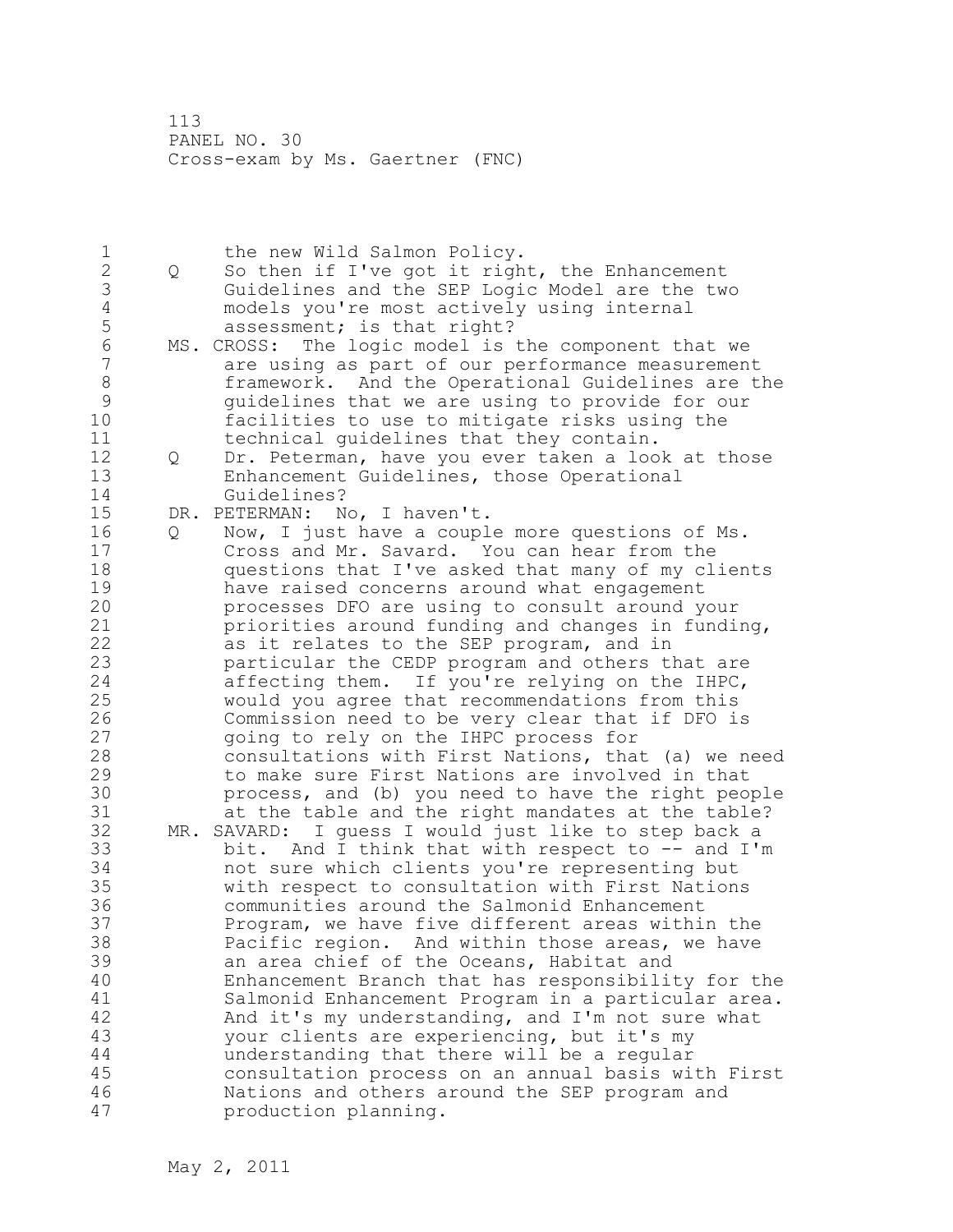1 And so that for me is what I think about as 2 would be kind of the key First Nations 3 consultation forum, those interactions in the 4 local areas and with the various different local<br>5 (aroups. There is an element of consultation at 5 5 groups. There is an element of consultation at<br>6 the IHPC process in terms of developing the 6 the IHPC process in terms of developing the Integrated Fisheries Management Plan. That 8 includes production planning. But with respect to<br>9 kind of specific interests, comments and of -- in 9 kind of specific interests, comments and of -- in<br>10 10 cal areas, there are other processes that happer local areas, there are other processes that happen 11 in those areas that will -- all of that 12 information, the results from those consultations 13 come together to make final decisions around the 14 Salmonid Enhancement Program on an annual basis. 15 So I guess I'm not suggesting that the one 16 and only place to consult with First Nations is 17 the IHPC process but to the extent that your 18 clients are concerned about their involvement or 19 how they might engage at that table with respect<br>20 to the Salmonid Enhancement Program, if there's to the Salmonid Enhancement Program, if there's 21 suggestions about improvements to that then I 22 think any recommendations that they might make 23 would be helpful. 24 Q Well, how could consultation with First Nations on 25 SEP priorities, on SEP assessments, all of those, 26 be improved?<br>27 MR. SAVARD: Well MR. SAVARD: Well, I think what I'm hearing from you 28 and the clients that you represent is that perhaps 29 we might need to think about what the nature of 30 the consultations are in the local area and if<br>31 there's places that we can improve those there's places that we can improve those 32 consultations and seek advice and recommendations 33 from First Nations in local areas, I think that's 34 one of the key areas I would focus on. 35 Q And would you also agree that when DFO is 36 conducting and completing things like their SEP 37 Logics and their Guidelines, that those are going 38 to affect First Nations and their local 39 environments? 40 MR. SAVARD: Yes, I would agree. 41 Q And so that consultation with respect to that<br>42 could be improved? could be improved? 43 MR. SAVARD: Yes, and again I would look at those local 44 consultations in the local areas and those would 45 be places where I think that the most detailed 46 discussions might be had rather than trying to 47 kind of include it all in the IHPC process.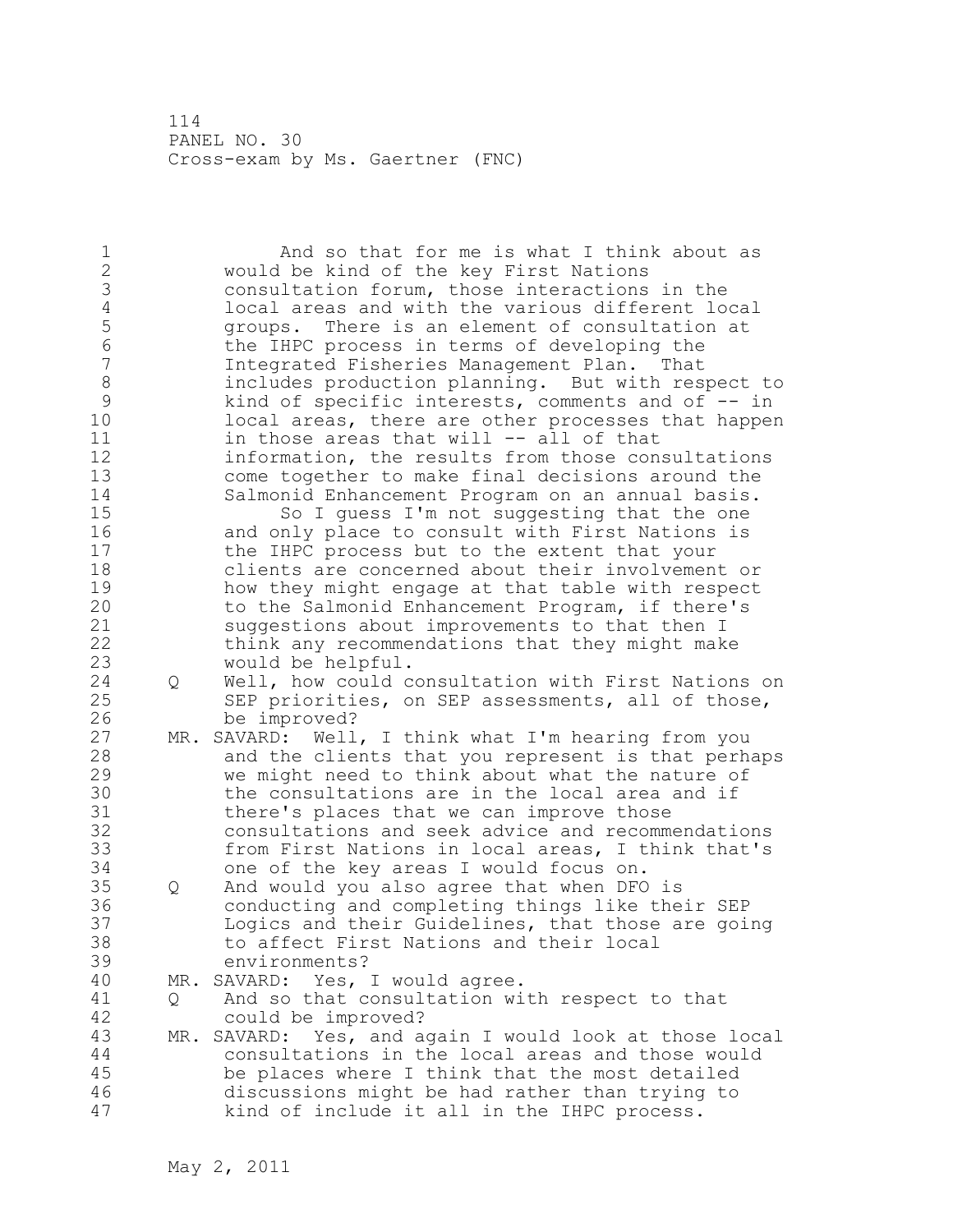115 PANEL NO. 30 Proceedings

1 MS. GAERTNER: Those are my questions, Mr. 2 Commissioner. 3 THE COMMISSIONER: Thank you very much.<br>4 MS. BAKER: Mr. Commissioner, the next 4 MS. BAKER: Mr. Commissioner, the next questioner is<br>5 Lisa Fong and I'm wondering if, given that we ha 5 Lisa Fong and I'm wondering if, given that we have<br>6 40 minutes left todav, Ms. Fong has estimated 30 6 40 minutes left today, Ms. Fong has estimated 30 minutes and I'm hoping that we might have a few 8 minutes for DFO to put those last PPR corrections 9 to the witnesses, I wonder if we could not have a<br>10 break this afternoon? Is that possible, or could break this afternoon? Is that possible, or could 11 we have a very short one? 12 THE COMMISSIONER: No, I would like a short break, 13 thank you. 14 MS. BAKER: Okay. 15 THE REGISTRAR: The hearing will now recess for ten 16 minutes. 17 18 (PROCEEDINGS ADJOURNED FOR AFTERNOON RECESS) 19 (PROCEEDINGS RECONVENED) 20 21 THE REGISTRAR: Order. The hearing is now resumed. 22 MS. GAERTNER: Sorry, Mr. Commissioner, just a 23 housekeeping matter. Exhibit 775 that was marked 24 as the memo, all of the appendices were marked as 25 A, B and C. Could I also ask that the routing 26 slip, which is Tab 18 of my documents, be marked<br>27 as D to that exhibit? as D to that exhibit? 28 THE REGISTRAR: That will be so marked, 775D. 29 30 EXHIBIT 775D: DFO Routing Slip from Paul Sprout to David Bevan via Rebecca Reid, dated 32 June 24, 2008, re: Salmonid Enhancement 33 Program (SEP) Adjustments for Alignment with 34 Budget 35 36 MS. GAERTNER: Thank you. 37 THE COMMISSIONER: Thank you. 38 MR. ROSENBLOOM: Mr. Commissioner, also in the course 39 of my cross-examination I neglected to tender as a 40 document the document related to the Advice 41 Related to Five "Big Picture" Science Issues for<br>42 BC Salmon, and it was a workshop of which Dr. BC Salmon, and it was a workshop of which Dr. 43 Peterman and others participated, dated January 44 the 11th, 2004. This is ringtail document 45 CAN267755. It was up on the screen, and is up on 46 the screen, and I would ask that that document be 47 marked as an exhibit, as it has been identified by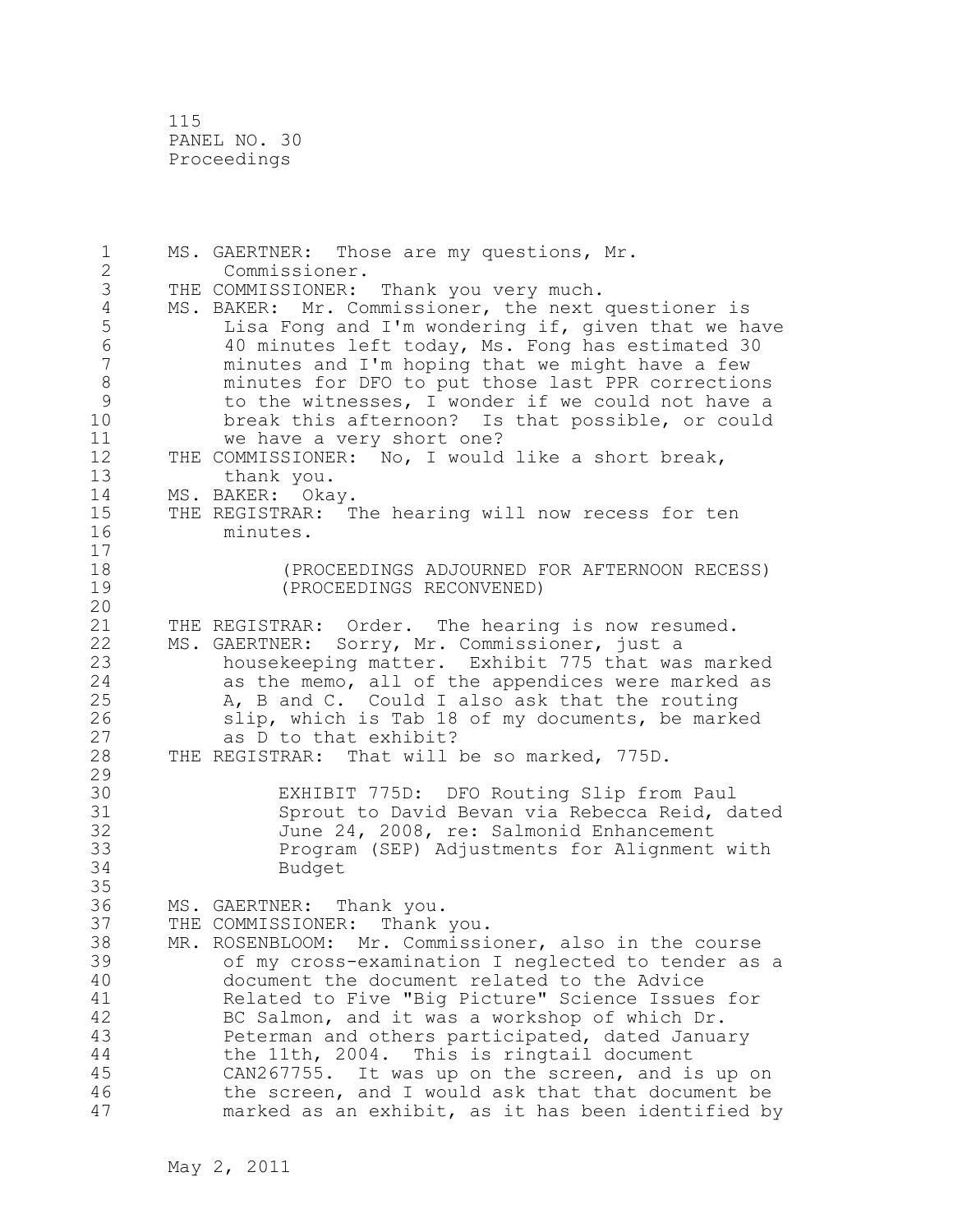1 Dr. Peterman. Thank you. 2 THE REGISTRAR: That will be marked as Exhibit 778. 3 4 EXHIBIT 778: Advice Related to Five "Big<br>5 Ficture" Science Issues for BC Salmon, Rep 5 Picture" Science Issues for BC Salmon, Report<br>6 6 6 6-7 November 2004 Workshop, Prepared by 6 on 6-7 November 2004 Workshop, Prepared by Karl English et al 8<br>9 9 MR. ROSENBLOOM: Thank you.<br>10 MS. FONG: Mr. Commissioner MS. FONG: Mr. Commissioner and panel members, Lisa 11 Fong for Heiltsuk Tribal Council, and with me is 12 Ben Ralston, Articled Student. My first questions 13 are about conservation hatcheries and will be for 14 Dr. Peterman.  $\frac{15}{16}$ CROSS-EXAMINATION BY MS. FONG: 17 18 Q Dr. Peterman, I'm going to ask you about 19 conservation hatcheries in an effort to unpack<br>20 what they are, and then I'm going to ask -- I'm what they are, and then  $I'm$  going to ask  $-- I'm$ 21 going to describe a hatchery which my clients 22 operate now and see if it fits within that 23 definition, so that we have an example of what one 24 is. 25 Now, in your affidavit, you state that there 26 are conservation-oriented supplementation<br>27 hatcheries that exist with the aim to reb hatcheries that exist with the aim to rebuild 28 extremely small wild populations. So unpacking 29 that, the conservation aspect, and I'll call this, 30 in shorthand, conservation hatcheries, the<br>31 conservation aspect is it's restoration of 31 conservation aspect is it's restoration of a wild<br>32 bopulation that's at risk of extirpation; is that population that's at risk of extirpation; is that 33 correct? 34 DR. PETERMAN: Well, it certainly is a conservation 35 concern. I don't know if it's at risk of 36 extirpation. 37 Q I see. Would you agree, then, that it could be 38 extended as far as the conservation aspect being 39 that the wild population has fallen below the 40 carrying capacity of that habitat system, so it 41 doesn't have to be at risk of extirpation?<br>42 DR. PETERMAN: Well, almost any population is b DR. PETERMAN: Well, almost any population is below its 43 carrying capacity, so I would say, instead -- 44 Q Mm-hmm? 45 DR. PETERMAN: -- I think what you're driving at is 46 that the population has fallen low enough in 47 abundance to be of concern from a conservation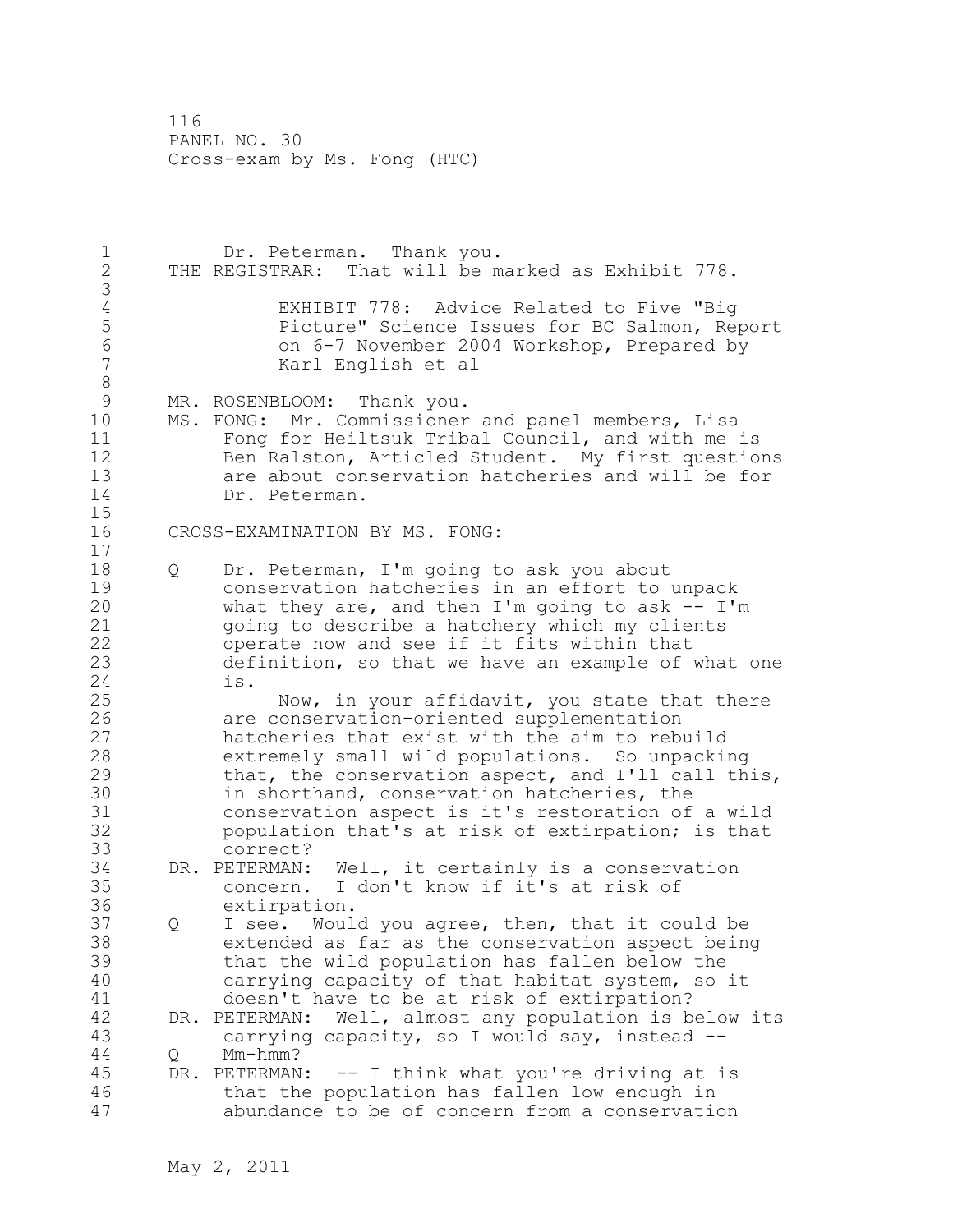1 perspective.<br>2 Q Been a conce 2 Q Been a concern, thank you. And the rebuilding 3 aspect, so the restoration aspect, means to<br>4 cestore to a self-sustaining population in 4 restore to a self-sustaining population in these 5 conservation hatcheries?<br>6 DR. PETERMAN: Well, I don't 6 DR. PETERMAN: Well, I don't know if that's -- I can't speak for the government and what their objectives 8 are in those hatcheries, but it's certainly the<br>9 case that you want to rebuild the abundance to 9 case that you want to rebuild the abundance to the<br>10 opint where they're no longer a concern. Whether point where they're no longer a concern. Whether 11 they're self-sustaining, I don't know. 12 Q Okay. But in your definition, the goal of a 13 conservation hatchery, would that be one of the 14 goals, then, a self-sustaining population, so that 15 you wouldn't have to continue to hatch? 16 DR. PETERMAN: Well, that's certainly a desirable goal, 17 yes. Whether it is the goal for the conservation-18 oriented hatcheries in the province, I can't say. 19 Magain, it's up to DFO.<br>20 0 Okay. But in your own 20 Q Okay. But in your own definition of what a 21 conservation hatchery is, and I'll just keep 22 proceeding with that, so on this notion of self-23 sustaining, which I understand your evidence to be 24 is a good thing, self-sustaining means, then, that 25 the conservation hatcheries are not a permanent 26 fixture but exist only until the population is<br>27 self-sustaining, so there's that sunset concep self-sustaining, so there's that sunset concept. 28 Would that be something you would agree is a 29 feature of a conservation hatcheries? 30 DR. PETERMAN: That could be, yes, but again, you could<br>31 find reasons to keep it going because you've got find reasons to keep it going because you've got 32 such a highly variable environment that the fish 33 are in that you want to make sure you've got 34 insurance, to speak, an insurance policy, by 35 having the hatchery going along further in time 36 than you might have originally planned. 37 Q Okay. And once a fish population -- so let's go 38 with the self-sustaining feature, but once a fish 39 population is self-sustaining, and I'm just 40 getting back to Mr. Harrison's question, you 41 wouldn't refer to that fish as a hatchery fish or<br>42 an enhanced fish, but then you'd be referring to an enhanced fish, but then you'd be referring to 43 them as a wild fish, like when they're no longer 44 hatched; is that correct? 45 DR. PETERMAN: No, I'm afraid I can't say that, because 46 there are various definitions of wild fish around, 47 and I haven't really kept track of them, myself,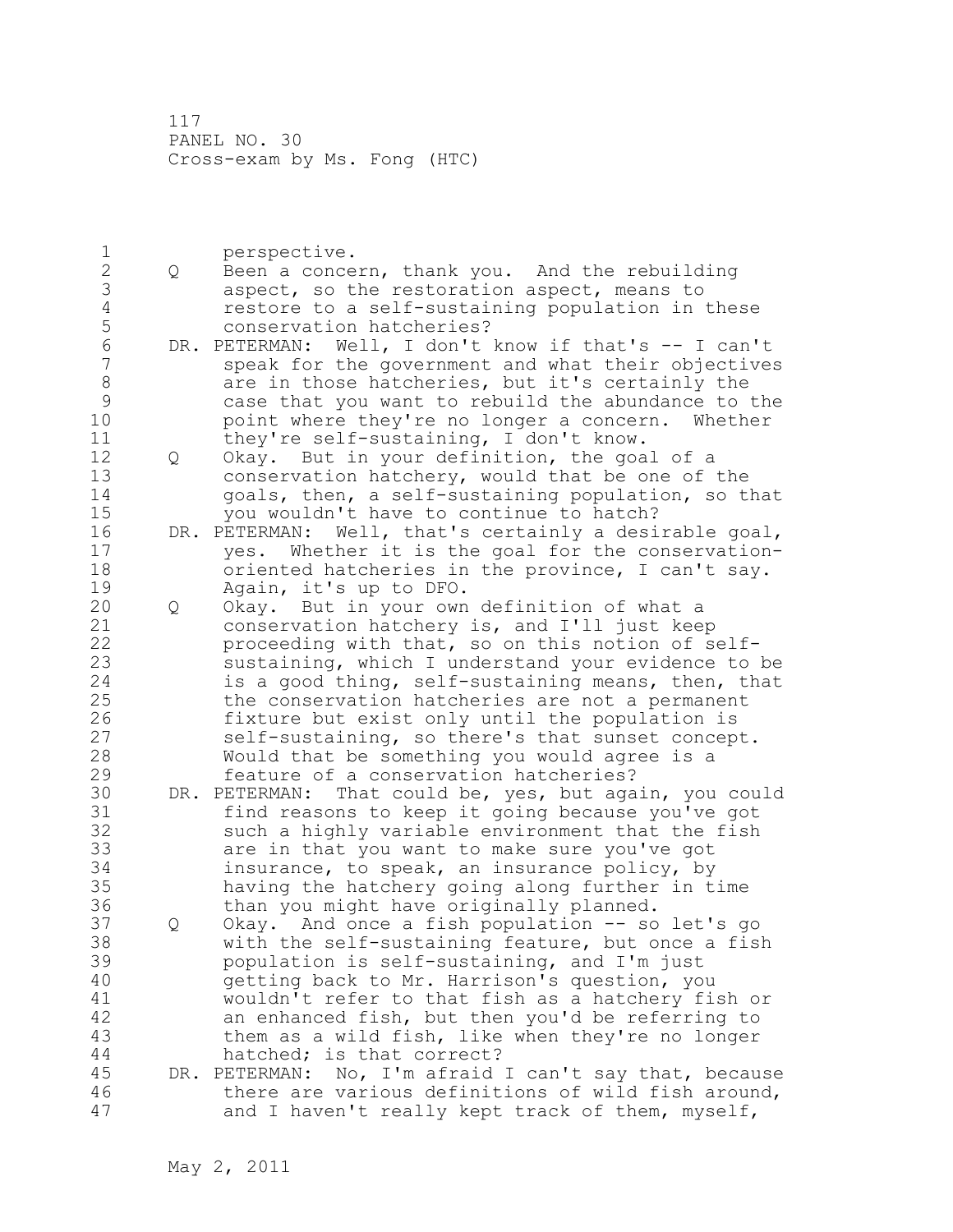1 and believe it or not, there's debate among 2 biologists what you should label as a wild. So is 3 it wild if it's been in the reproductive cycle<br>4 one, two, or three generations, is that wild? 4 one, two, or three generations, is that wild? Or<br>5 is it just one as to hatchery stray that's gotten 5 is it just one as to hatchery stray that's gotten<br>6 in to spawn and in the spring come back, is that 6 in to spawn and in the spring come back, is that<br>7 and the same off when it comes to now wild? All bets are off when it comes to 8 getting my opinion because I just don't know where 9 you draw the line.<br>10 0 Okav. 0 Okay. 11 DR. PETERMAN: And I think it's a fine point that's 12 only relevant if you're worried about the really 13 technical definition of "wild" and that may be a 14 completely legitimate concern for certain purposes 15 here, but I'm afraid I just haven't bothered to 16 **get the detailed, technical things down.** 17 Q Okay. So for the purposes of your affidavit, 18 then, when you use the phrase "enhanced fish" or 19 the "hatchery fish", are you referring to -- I'm<br>20 trying to understand, are you referring -- you're trying to understand, are you referring -- you're 21 referring to fish that have been hatched as 22 opposed to -- 23 DR. PETERMAN: Yes. 24 Q -- fish whose parents were hatched? 25 DR. PETERMAN: That's right. 26 Q Okay. Thank you. Now, in terms of the relevance<br>27 to Fraser River sockeye salmon, would you agree to Fraser River sockeye salmon, would you agree 28 that successful conservation hatcheries increase 29 the portfolio of harvest choices? 30 DR. PETERMAN: If you mean by "portfolio harvest 31 choices" you mean the stock composition available to be harvested? 33 Q Yes. 34 DR. PETERMAN: Yes. Well, no, wait a minute, I would 35 only say yes if there has been sufficiently large 36 increase in the supplemented population to get it 37 up to where it can be harvested. 38 Q Right. Right. But assuming that it's at a point 39 where it could be harvested, and that's what I 40 meant by "successful" conservation hatchery -- 41 DR. PETERMAN: Right.<br>42 0 -- a successful 42 Q -- a successful conservation hatchery would 43 increase a portfolio of those harvest choices, 44 correct? 45 DR. PETERMAN: Yes, assuming, again, the hatchery had 46 used the genetic stock that was from that adjacent 47 wild population.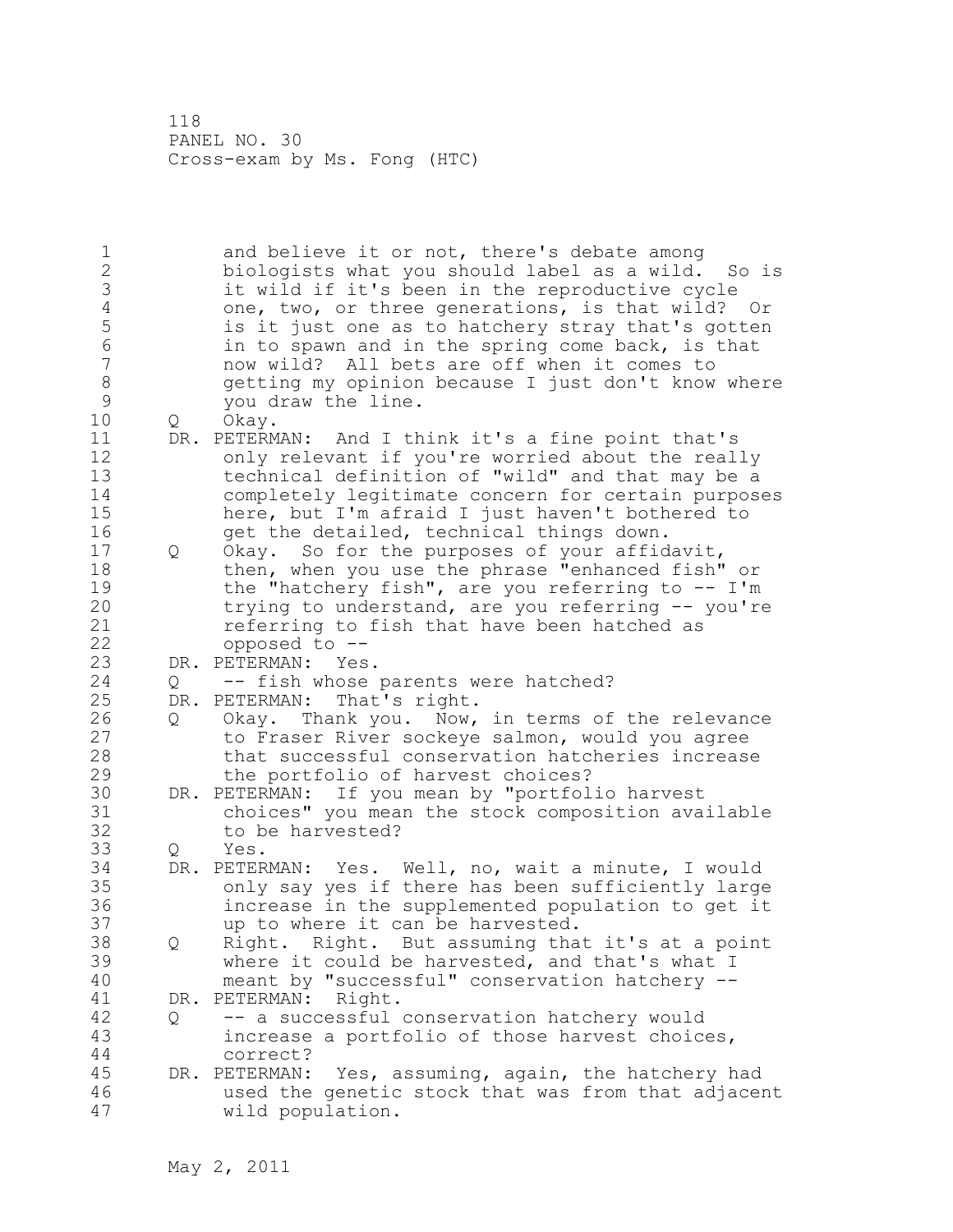1 Q Right. And being able to choose to fish one stock 2 over another, in other words, having a portfolio 3 of stocks, is useful if you want to conserve a 4 particular stock, because then you can fish some<br>5 other stock, right; would you agree with that? 5 other stock, right; would you agree with that?<br>6 DR. PETERMAN: No. That's one of the problems with 6 DR. PETERMAN: No. That's one of the problems with<br>7 mixed stock fisheries is you often do not have mixed stock fisheries is you often do not have the 8 luxury, as a harvester, to choose exactly which 9 stock you fish, because they're going through a<br>10 fishing area simultaneously with other stocks. fishing area simultaneously with other stocks. 11 And so, for instance, the example we talked about 12 a few times today is the late-run sockeye salmon 13 are composed of several different stocks or 14 populations. And one of those, the Cultus, might 15 be in really dire straits and you would not, as a 16 manager, want to expose those fish to a high 17 harvest rate. But there's no way to tag -- pardon 18 me, to identify when someone's on the fishing 19 grounds, "Oh, at this minute and at this location<br>20 these are non-Cultus, so I can go fish." these are non-Cultus, so I can go fish." 21 Unfortunately, that's not the case. 22 Q Okay. I'll address that later in relation to 23 conservation hatcheries, but let me pose to you 24 another scenario, because conservation hatcheries 25 and their fish don't only exist in the scenario 26 which you point out. Conservation hatcheries can,<br>27 for example, occur within inland rivers and inland for example, occur within inland rivers and inland 28 streams, which are then rebuilt, so they have a 29 salmon stock in them, and the salmon stock, for 30 example, can be fished at where the entrance to<br>31 those rivers are, or close to the shallows, so 31 those rivers are, or close to the shallows, so<br>32 that there isn't the problem, the mixed stock that there isn't the problem, the mixed stock 33 problem. 34 So in that scenario, where you may have 35 multiple conservation hatcheries, restoring wild 36 stocks in some of these, you know, destroyed 37 habitats or habitats in danger, would that be a 38 circumstance where you could create this portfolio 39 of fish, where you have a portfolio of fish and 40 then, therefore, people can rely on -- communities 41 can rely on those in-rivers and in-stream-bred<br>42 fish so that they don't have to be out there fish so that they don't have to be out there 43 fishing the Fraser River sockeye salmon when it's 44 time to conserve that particular run? 45 DR. PETERMAN: Yes, again, your key point there being 46 -- or key assumption being you can identify places 47 where those rebuilt stocks can be harvested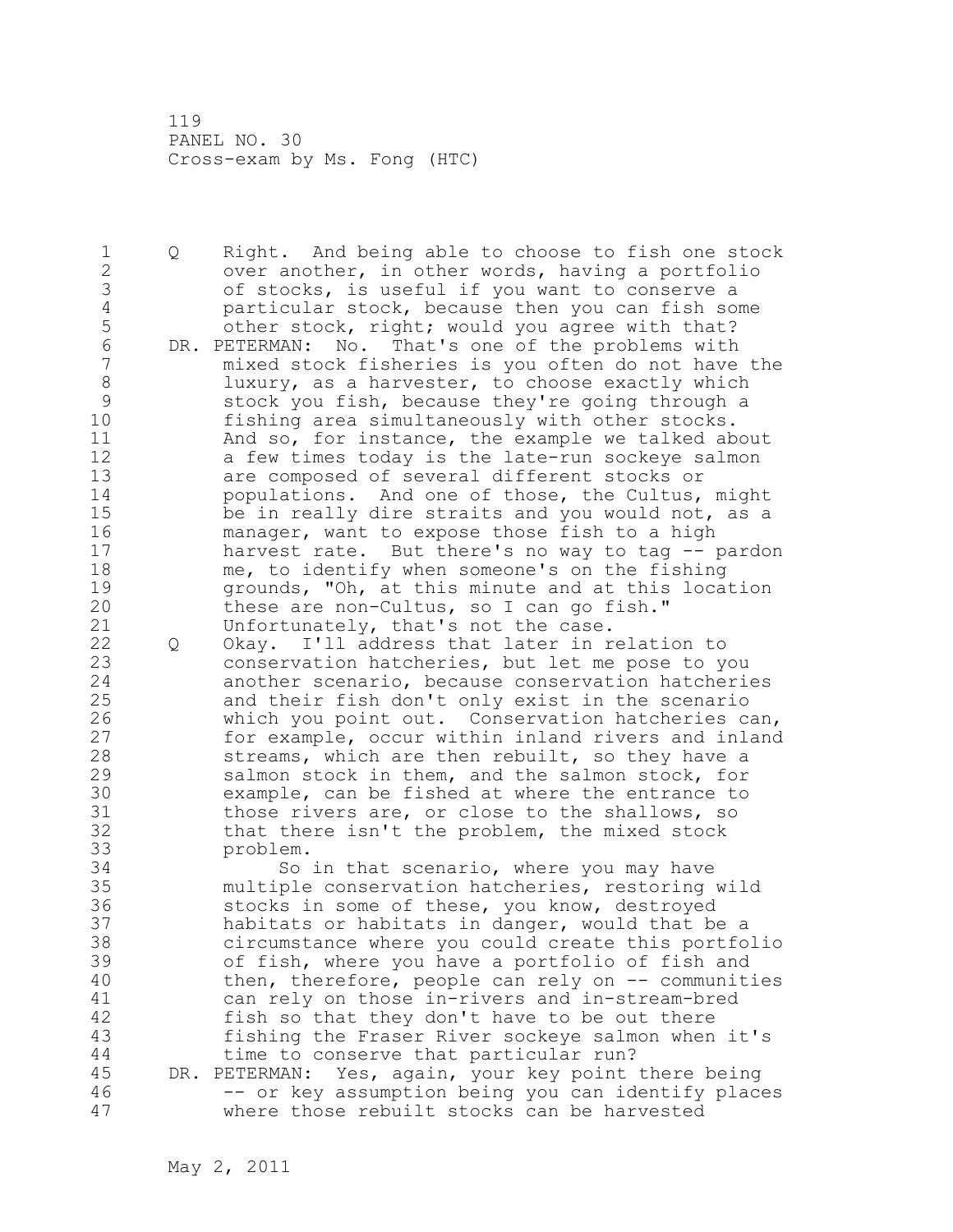1 separately from any other stock.<br>2 0 Okay. Now, let me ask you wheth 2 Q Okay. Now, let me ask you whether this is a 3 conservation hatchery. So my clients will be<br>4 qiving testimony on this later on, in July, w 4 giving testimony on this later on, in July, when<br>5 the Aboriginal fishing hearing comes, but I'm 5 the Aboriginal fishing hearing comes, but I'm<br>6 being told that they operate a hatchery and the 6 being told that they operate a hatchery and they operate at a place called Emily Lake, and Emily 8 Lake but for the purposes of restoring a sockeye<br>9 population in what's called the Tankeeah River 9 population in what's called the Tankeeah River system. Now, I'm going to describe to you what 11 they've told me. 12 What they do is they take wild brood stock 13 from the Tankeeah system to the hatchery in Emily 14 Lake. Emily Lake is a closed system. They engage 15 in matrix breeding, 48 females to 48 males, the 16 eggs are hatched at the hatchery and then reared 17 **until they're fry, and then the fry are** 18 transported back to Tankeeah and then released 19 alongside the Tankeeah wild fry.<br>20 Now, they started this hatc Now, they started this hatchery in 1997, and 21 at that time they had 800 to 1,200 sockeye per 22 cycle, and some years as low as 100. Currently, 23 in 2010, there's a release of 100,000 fry back 24 into the Tankeeah system, and a return of 6,500 25 sockeye. The Heiltsuk fish, of those 6,500, 2,000 26 of the sockeye and let the rest go back to spawn.<br>27 The plan is that in three years Heiltsuk will sto The plan is that in three years Heiltsuk will stop 28 using the hatchery at Emily Lake to feed Tankeeah, 29 because it will be a self-sustaining system. 30 Now, does the hatchery which I've described<br>31 to you fall within your definition of a to you fall within your definition of a 32 conservation hatchery? 33 DR. PETERMAN: Sounds like it, yes. 34 Q Now, in your affidavit, you raise potential 35 negative effects of large numbers of hatchery fish 36 competing of the same food as wild fish. Now, in 37 the case of conservation hatcheries, do you still 38 have those same concerns? 39 DR. PETERMAN: Well, again, it may be a matter of 40 geography, because it could be that there's some 41 other wild population that's very low in abundance<br>42 adjacent to one that is being treated with this adjacent to one that is being treated with this 43 hatchery, in which case that untreated wild stock 44 might still be armed by the additional hatchery 45 fish you can put out adjacent to it. I can't 46 speak to any specific case until I know the exact 47 geography of it, but in general, I think your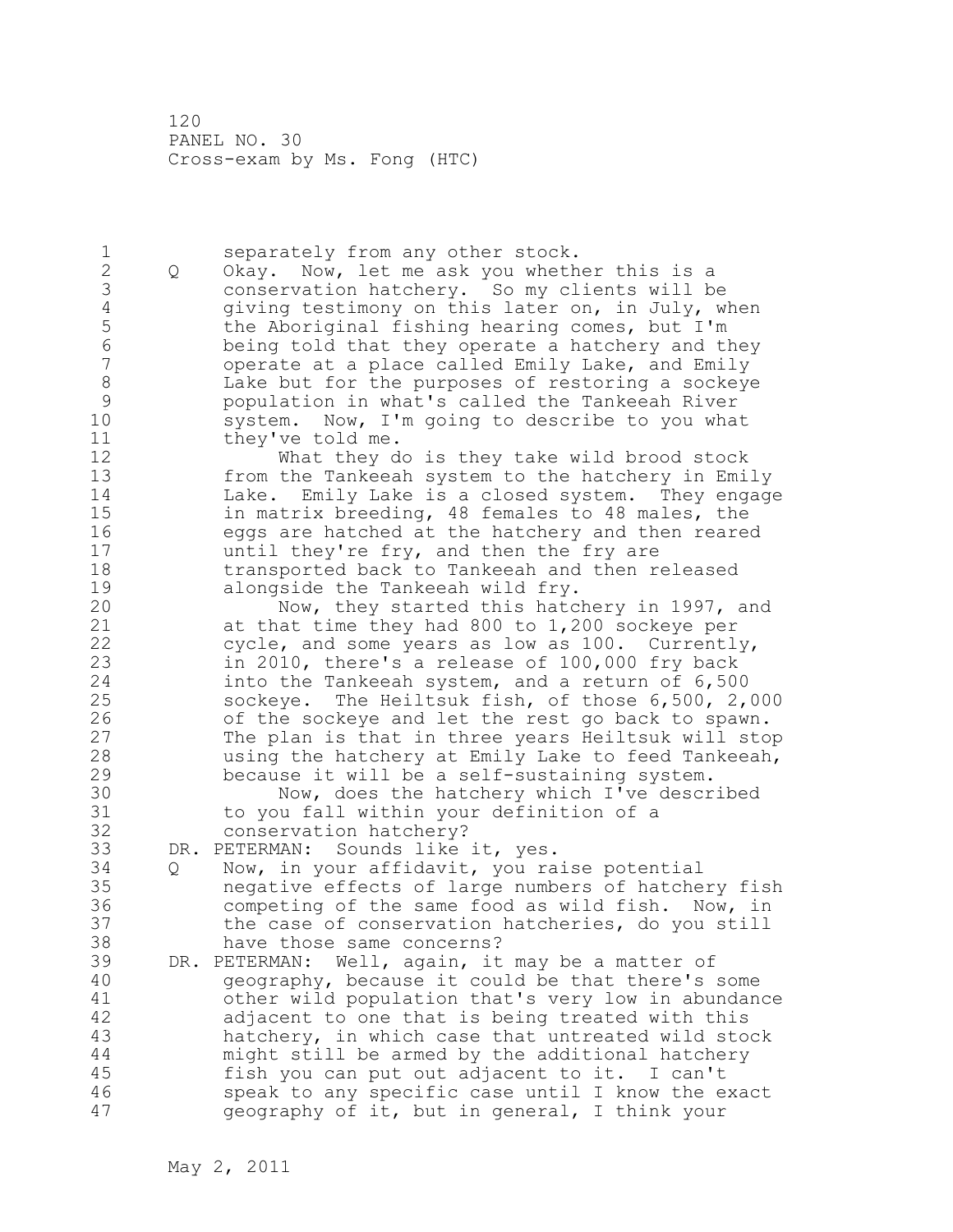1 intent is in saying if these hatchery fish can be 2 separate in their migration route then they 3 wouldn't affect the wild stocks.<br>4 0 And would you have the same comm 4 Q And would you have the same comment if I asked you<br>5 about another potential negative effect you raise, 5 about another potential negative effect you raise,<br>6 which is about the mixed stock fishing concern? 6 which is about the mixed stock fishing concern?<br>7 DR. PETERMAN: I'm sorry, what was the question agai DR. PETERMAN: I'm sorry, what was the question again? 8 Q Sorry. Do conservation hatcheries dodge the mixed 9 stock fishing concern that you have?<br>10 DR. PETERMAN: Well, no, not necessarily. DR. PETERMAN: Well, no, not necessarily. Again, if 11 it's in -- if a conservation hatchery is a form 12 that you described the Heiltsuk is doing in Emily 13 Lake, then I don't know whether those fish come<br>14 back as adults through a fishing zone at times back as adults through a fishing zone at times 15 that other fish stocks do. So I didn't hear any 16 information about that, so I can't say. But if 17 you can identify a conservation hatchery on a 18 stock where the adults come back and can be 19 harvested separately from any other stock, then,<br>20 ho, by definition there won't be a mixed stock no, by definition there won't be a mixed stock 21 hatchery -- or a mixed stock fishery problem. 22 Q Okay. Well, I understand from my clients they 23 don't run at the same time, so it isn't a mixed 24 stock -- 25 DR. PETERMAN: I see. 26 Q -- hatchery problem. But, you know, I think it<br>27 would be useful for us to understand, in your would be useful for us to understand, in your 28 view, assuming there is a mixed stock hatchery 29 problem, or a mixed stock fishing problem, given 30 the benefits and disadvantages, like given the<br>31 megative impact of mixed stock fishing and the negative impact of mixed stock fishing and the 32 conservation hatchery addressing a species or a 33 stock that's in danger or low, would you have a 34 view as to whether there should be a conservation 35 hatchery in those circumstances? 36 DR. PETERMAN: I'm not a manager, so I don't know, 37 because it depends on the management objective. 38 If the management objective says, "Thou shalt not 39 put at risk any other fish population by putting a 40 hatchery in on a given fish population," then the 41 mixed stock fishery might still be an issue.<br>42 0 Okay. And a third issue which you raised in 42 Q Okay. And a third issue which you raised in your 43 affidavit is the potential negative effects of 44 hatchery fish decreasing the biological diversity 45 and fitness of wild stocks. 46 DR. PETERMAN: Mm-hmm. 47 Q Now, again, I'm going to ask you, is that still a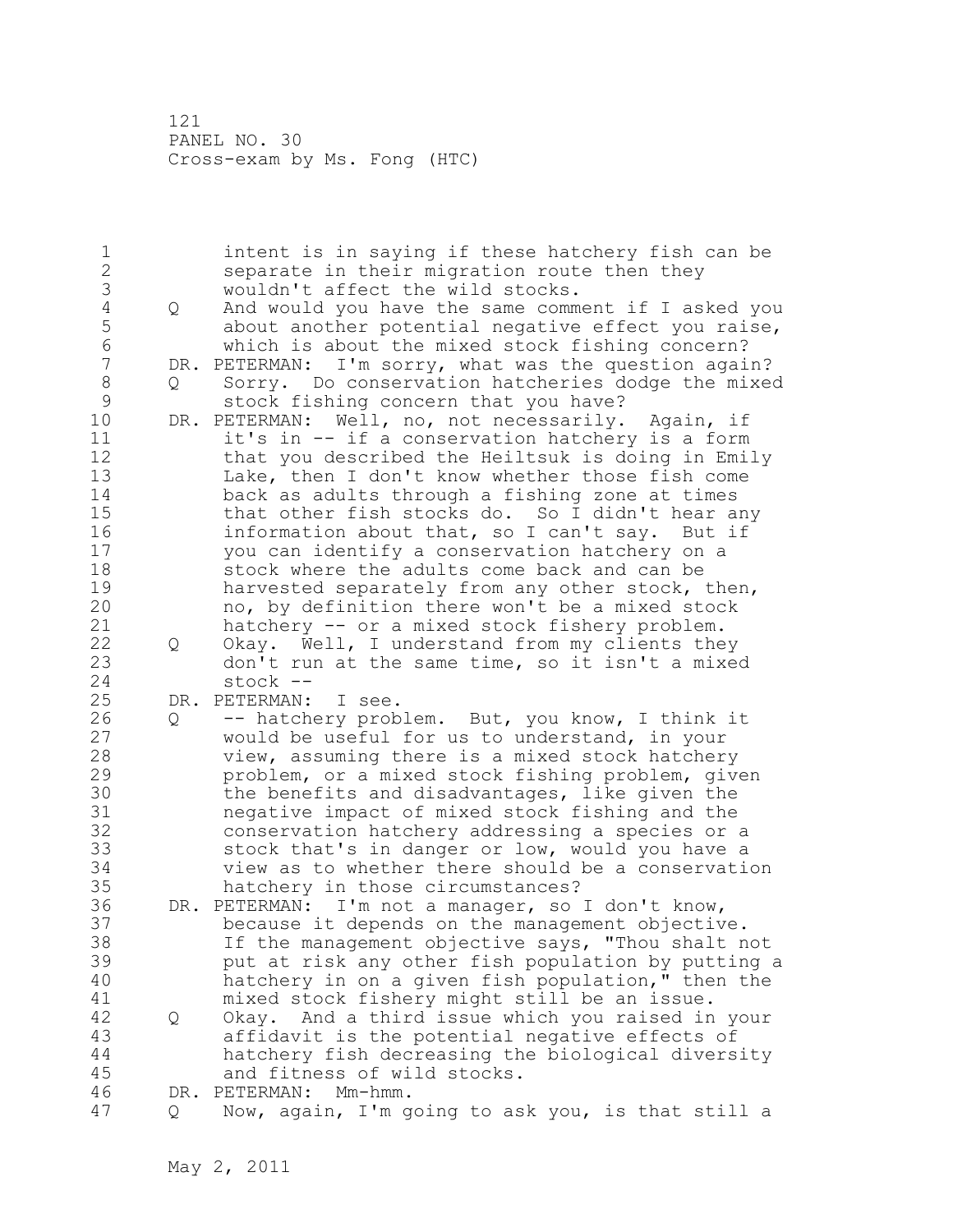1 concern that you would still have in relation to 2 conservation hatcheries? 3 DR. PETERMAN: Well, again, it depends on the nature of<br>4 the selection pressures in the hatchery, so the 4 the selection pressures in the hatchery, so the<br>5 process of collecting the adults, rearing them, 5 process of collecting the adults, rearing them,<br>6 and then releasing them into the wild. 6 and then releasing them into the wild.<br>7 0 Thank you. Now, Dr. Peterman, you've Q Thank you. Now, Dr. Peterman, you've read the SEP 8 Enhancement Guidelines, yes?<br>9 DR. PETERMAN: No. 9 DR. PETERMAN: No.<br>10 0 Okav. Then I 0 Okay. Then I'm going to tell you that one of the 11 goals of the SEP is the restoration of a depleted 12 stock. So you'll agree with me that the 13 conservation hatcheries are consistent with that 14 goal? 15 DR. PETERMAN: Yes. 16 Q Okay. And another goal of the SEP is the 17 alleviation of major habitat loss, and you'd agree 18 that conservation hatcheries are consistent with 19 that goal in that habitat restoration is sometimes<br>20 an aspect of rebuilding a stock? an aspect of rebuilding a stock? 21 DR. PETERMAN: Yes, as one aspect of it, sure. 22 Q Okay. And another goal of the SEP is the 23 provision of harvest opportunities, so you'd agree 24 that conservation hatcheries are also consistent 25 with that goal? 26 DR. PETERMAN: Only to the extent that they're<br>27 successful enough to allow fishery harves successful enough to allow fishery harvest rates 28 to increase. 29 Q Okay. And another goal of the SEP is the 30 **reestablishment of extirpated stocks, and so,**<br>31 again, conservation hatcheries are consistent again, conservation hatcheries are consistent with 32 that goal? 33 DR. PETERMAN: Depends on where they draw the brood 34 stock from, but that is certainly their intent in 35 cases where there is extirpation, by definition, 36 you'd have to go somewhere else to get the brood 37 stock. So they won't be the same fish, 38 genetically, as the ones that have been 39 extirpated. 40 Q Yes. And Ms. Cross and Mr. Savard, do you 41 disagree with any of Dr. Peterman's answers?<br>42 MS. CROSS: No. MS. CROSS: No. 43 Q Mr. Savard? 44 MR. SAVARD: No, I think his answers were good. 45 Q Okay. And a question for all three of you. 46 You'll agree that these conservation hatcheries 47 are consistent with the Wild Salmon Policy as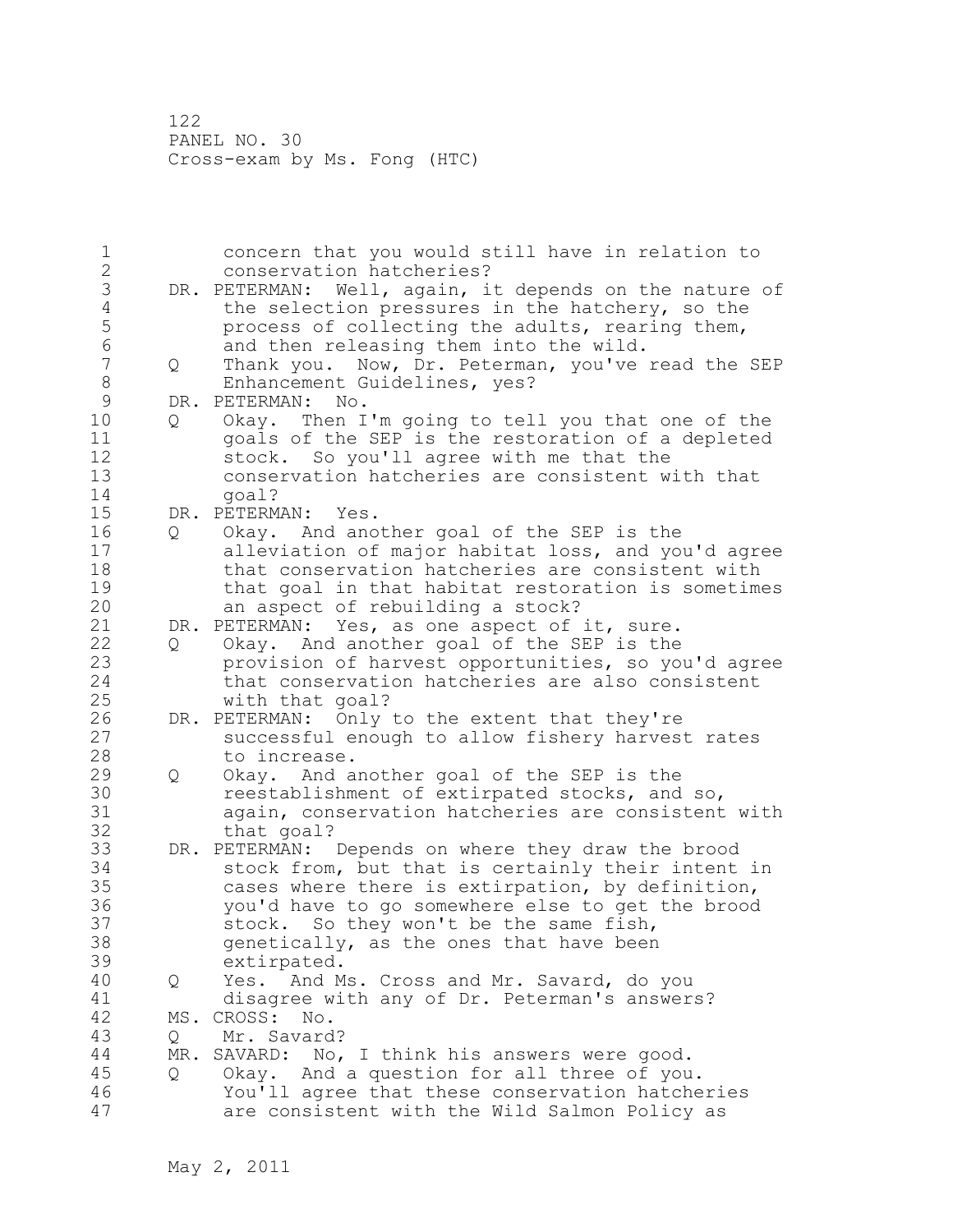1 well? And anyone can answer first. 2 MS. CROSS: Yes, I'd agree. 3 Q Mr. Savard?<br>4 MR. SAVARD: Yes 4 MR. SAVARD: Yes, I'd agree.<br>5 0 Dr. Peterman? 5 Q Dr. Peterman?<br>6 DR. PETERMAN: Yes 6 DR. PETERMAN: Yes.<br>7 0 Thank vou. Ok 7 Q Thank you. Okay, now, I'd like to -- I believe 8 it's Ms. Cross who would have the most facility<br>9 with this question. And Mr. Lunn, could you 9 with this question. And Mr. Lunn, could you<br>10 blease assist us by pulling up, it was docume please assist us by pulling up, it was document 11 number 2 on our list, which is Exhibit 349. It's 12 the IFMP 2010/2011, page 40. 13 I'll ask the question, and I believe it's Ms. 14 Cross who could answer the question, but Mr. 15 Savard, if it's appropriate for you, please go 16 ahead and answer the question. Both of you are 17 familiar with the IFMP, yes? 18 MS. CROSS: Yes. 19 Q Okay. And specifically these sections regarding<br>20 the SEP. Now, this page is the section of the the SEP. Now, this page is the section of the 21 IFMP which deals with the SEP program as it 22 relates to sockeye salmon, and there's a chart, 23 and on that chart there's a column, the very first 24 column under Project, and if you go down seven 25 rows it says, Emily Cr, and, in fact, that's Emily 26 Creek or Emily Lake, and that's the Heiltsuk<br>27 hatchery. And then if we move all the way o 27 hatchery. And then if we move all the way over<br>28 to, let's see, the column that savs 2009 Brood to, let's see, the column that says 2009 Brood 29 Release Target, you'll see that the brood release 30 target was 90,000; is that correct, Ms. Cross?<br>31 MS. CROSS: I'm not familiar with the specific 31 MS. CROSS: I'm not familiar with the specific production plan for this facility,  $so...$ 33 Q Okay, but in reading this chart, am I reading this 34 correctly, like what it means is this is a brood 35 release target? 36 MS. CROSS: Yeah, that's correct. 37 Q Okay. And so it's not the actual release target, 38 it's -- or, sorry, it's not he actual release; 39 it's a target for that year? 40 MS. CROSS: That's right. 41 Q Okay. And then moving over, over to 2010, that's<br>42 the target for 2010 And then moving further the target for 2010 And then moving further 43 right, under the column where it says, 2010 Brood 44 Exp Adults, I understand that column to mean brood 45 expected adults, so those would be expected 46 returns; is that correct? Is that what that 47 column is intended to mean?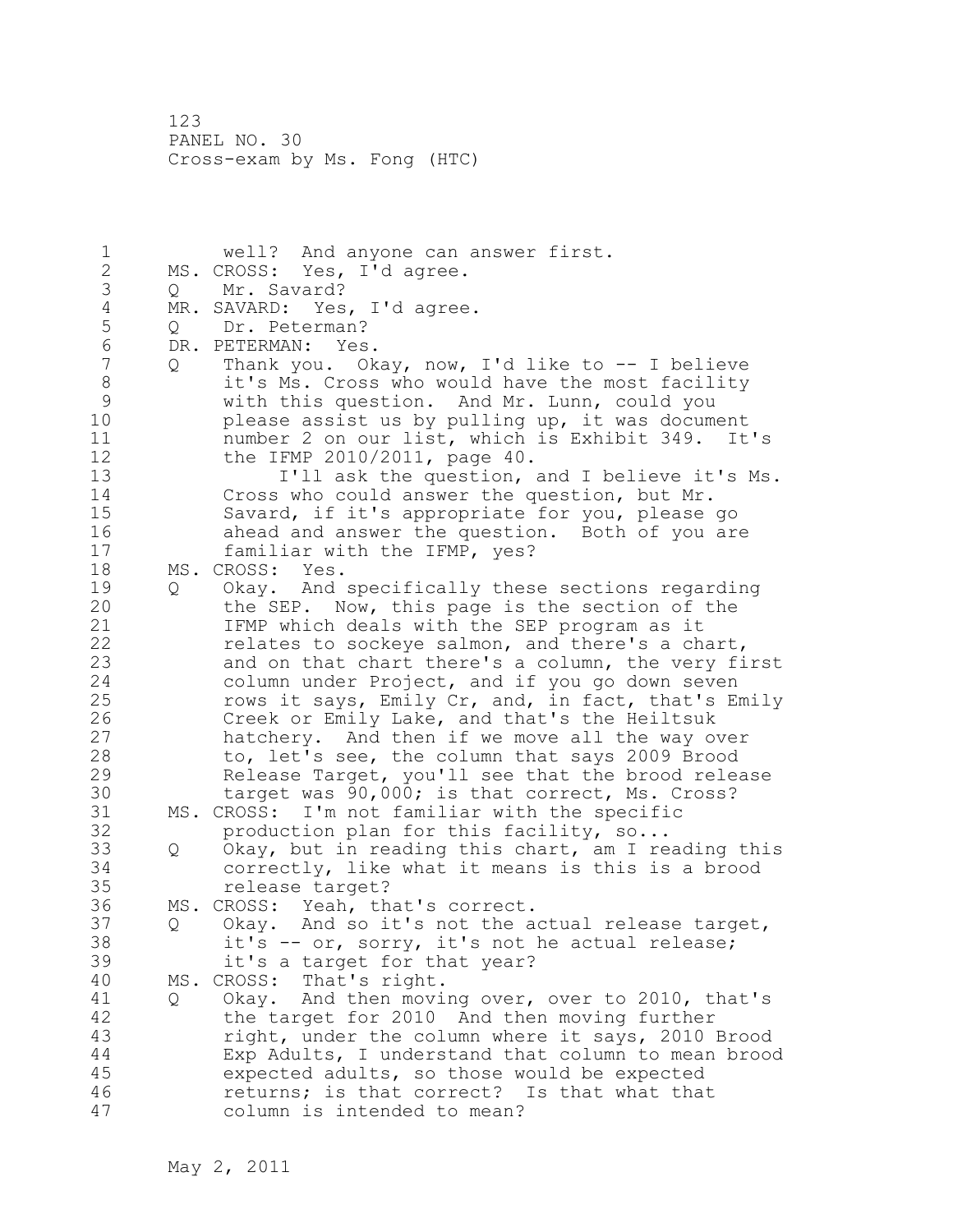1 MS. CROSS: Yeah, that's intended to be the expected 2 number of adults that would result from a release 3 of 90,000 fish.<br>4 Q Okay. And I no 4 Q Okay. And I notice the number's 900, so that's 5 one percent of the 90,000. Is that meaningful 6 somehow? Like is that sort of the baseline for  $minimum$  success, or what does that  $--$  is there 8 meaning to that number? 9 MS. CROSS: That number would be established based on<br>10 what we would consider to be kind of average what we would consider to be kind of average 11 survival rates for sockeye hatchery releases. 12 Q Okay. And so the one percent number, do you know 13 how that relates to wild fish? 14 MS. CROSS: No, I don't. 15 Q Okay. Mr. Savard, are you aware of that? 16 MR. SAVARD: (No audible response). 17 Q And Dr. Peterman, I don't suppose you're aware of 18 that, are you? 19 DR. PETERMAN: No.<br>20 0 Okay. 20 Q Okay. 21 DR. PETERMAN: Sorry. 22 Q Okay. Thank you. And Okay, so now I'd like to go 23 to the next document, which is document number 1 24 on our list, which was a draft IFMP north for 25 2011/2012. So this is this year, and it's in 26 draft form still, because they haven't finalized<br>27 the IFMP. And if we can go, then, to page 107, the IFMP. And if we can go, then, to page  $107$ , 28 Mr. Lunn. It should be an IFMP. It's number 1 on 29 our list. That's it. No, that's not it. IFMP 30 North 2011/2012.<br>31 MR. LUNN: I'm sorry, MR. LUNN: I'm sorry, there just seems to be something 32 with the tab numbering I have. 33 MS. FONG: Okay, if you could, Mr. Lunn, if you could 34 look for that, I'll just finish that line of 35 questioning and I'll just ask something else. 36 Q Ms. Cross and Mr. Savard, you've talked about the 37 numbers of large and community economic 38 development hatcheries, and you've heard Dr. 39 Peterman's description of a conservation hatchery. 40 Are you able to tell me, just in terms of numbers, 41 how many of the hatcheries are conservation<br>42 hatcheries by Dr. Peterman's definition? hatcheries by Dr. Peterman's definition? 43 MS. CROSS: I think it's important to understand that, 44 in fact, hatcheries do a variety of things. Some 45 of them do a component of conservation, but at the 46 same time they'll be producing fish for harvest, 47 and so we don't typically describe hatcheries as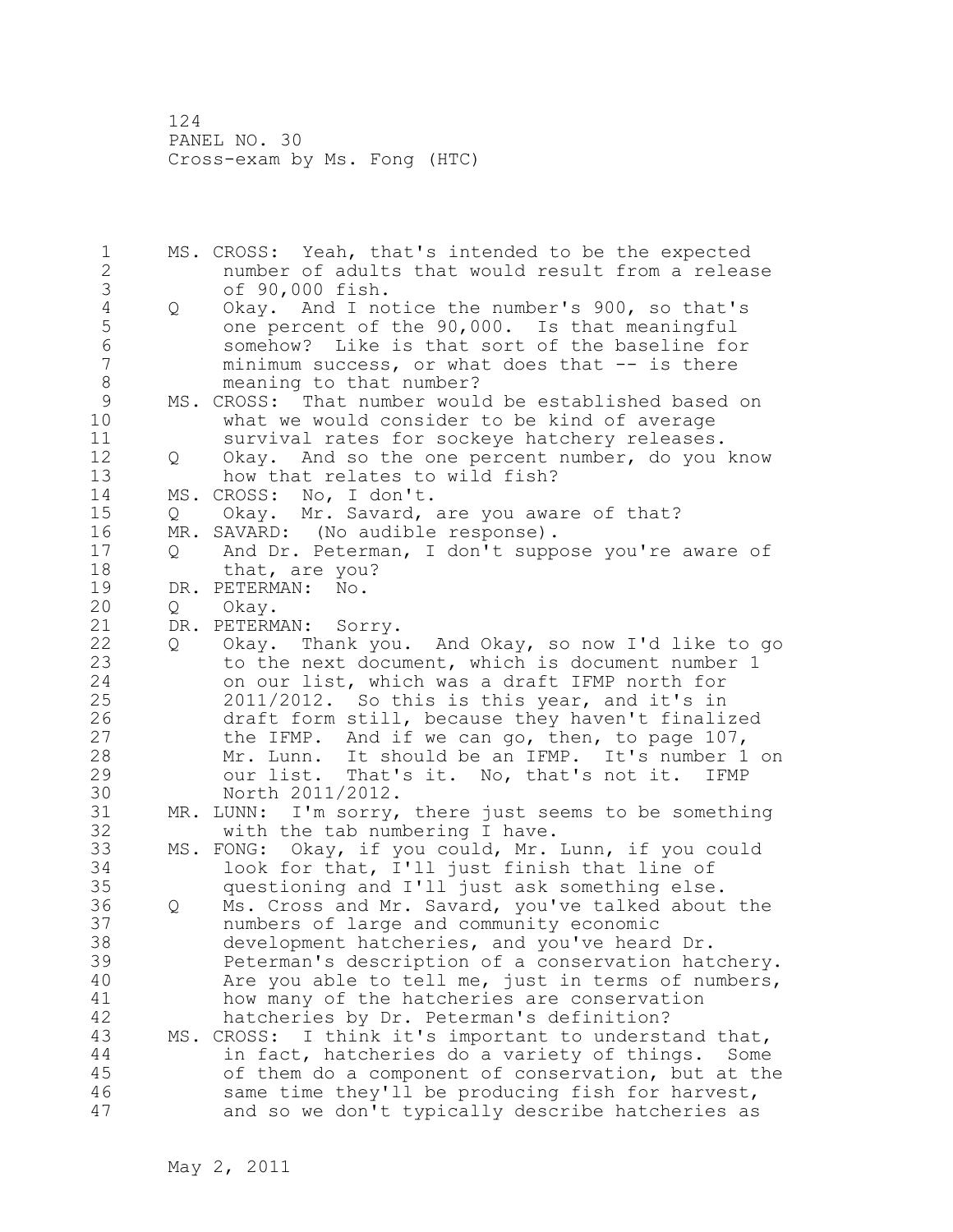| $\mathbf 1$<br>$\overline{c}$<br>3<br>$\overline{4}$<br>5<br>$\sqrt{6}$<br>$\overline{7}$<br>$\,8\,$<br>9<br>10 | Q             | conservation hatcheries. There's a component of<br>the production that's described as conservation<br>for -- production for a conservation objective.<br>I see. Are there hatcheries - maybe the other way<br>I can speak about it is - are there hatcheries<br>whose goal is to add to the natural carrying<br>capacity of a habitat system? So they're fish on<br>top of fish that the natural habitat system can<br>carry, as opposed to these other hatcheries where<br>you're trying to restore or rebuild the stock? Is                                                                                                                                                                    |
|-----------------------------------------------------------------------------------------------------------------|---------------|--------------------------------------------------------------------------------------------------------------------------------------------------------------------------------------------------------------------------------------------------------------------------------------------------------------------------------------------------------------------------------------------------------------------------------------------------------------------------------------------------------------------------------------------------------------------------------------------------------------------------------------------------------------------------------------------------|
| 11<br>12<br>13<br>14<br>15<br>16<br>17<br>18                                                                    |               | that a way of being able to differentiate between<br>types of hatcheries?<br>MS. CROSS: Yeah, again, I think the issue is around<br>the production lines within a hatchery, so there<br>are, within given hatcheries, production lines<br>that are intended to support harvest, as well as<br>production lines that are intended to support<br>conservation.                                                                                                                                                                                                                                                                                                                                     |
| 19<br>20                                                                                                        | Q             | Okay. Do you know the ones that are -- are there<br>ones that are purely supposed to support                                                                                                                                                                                                                                                                                                                                                                                                                                                                                                                                                                                                     |
| 21<br>22<br>23                                                                                                  | MS.           | conservation so its pure restoration?<br>CROSS: You know, again, it is a mix of objectives,<br>yeah.                                                                                                                                                                                                                                                                                                                                                                                                                                                                                                                                                                                             |
| 24<br>25<br>26<br>27<br>28<br>29<br>30<br>31<br>32<br>33<br>34<br>35<br>36<br>37<br>38                          | Q<br>MS.<br>Q | Okay.<br>CROSS: Yeah.<br>We'll leave it at that. Okay, so now we've got<br>the document, and could we please go to page 107.<br>Okay, thank you. So Ms. Cross, this is the chart<br>that's in the IFMP draft, the draft this year, and<br>it looks a little different, it's got some more<br>categories in it, but again, if you run down the<br>Project row you'll see Heiltsuk under Community<br>Economic Development, and that's the Emily<br>Lake/Tankeeah hatchery, and if you run across the<br>row to the, let's see, the column under Release<br>Target, you'll see that 90,000 number which we saw<br>-- which is consistent with the number we saw on<br>the previous chart, correct? |
| 39<br>40<br>41<br>42<br>43                                                                                      | Q             | MS. CROSS:<br>Yes.<br>Okay. And then we get to a new column where it<br>says, Actual Release 104,737. So as I understand<br>it, what this means is that there were more fry<br>released than the target; is that correct?                                                                                                                                                                                                                                                                                                                                                                                                                                                                        |
| 44<br>45<br>46<br>47                                                                                            | Q             | MS. CROSS:<br>Yes.<br>Okay. And then if we go down to the bullets and<br>the one, two, three, fourth bullet where it says:                                                                                                                                                                                                                                                                                                                                                                                                                                                                                                                                                                       |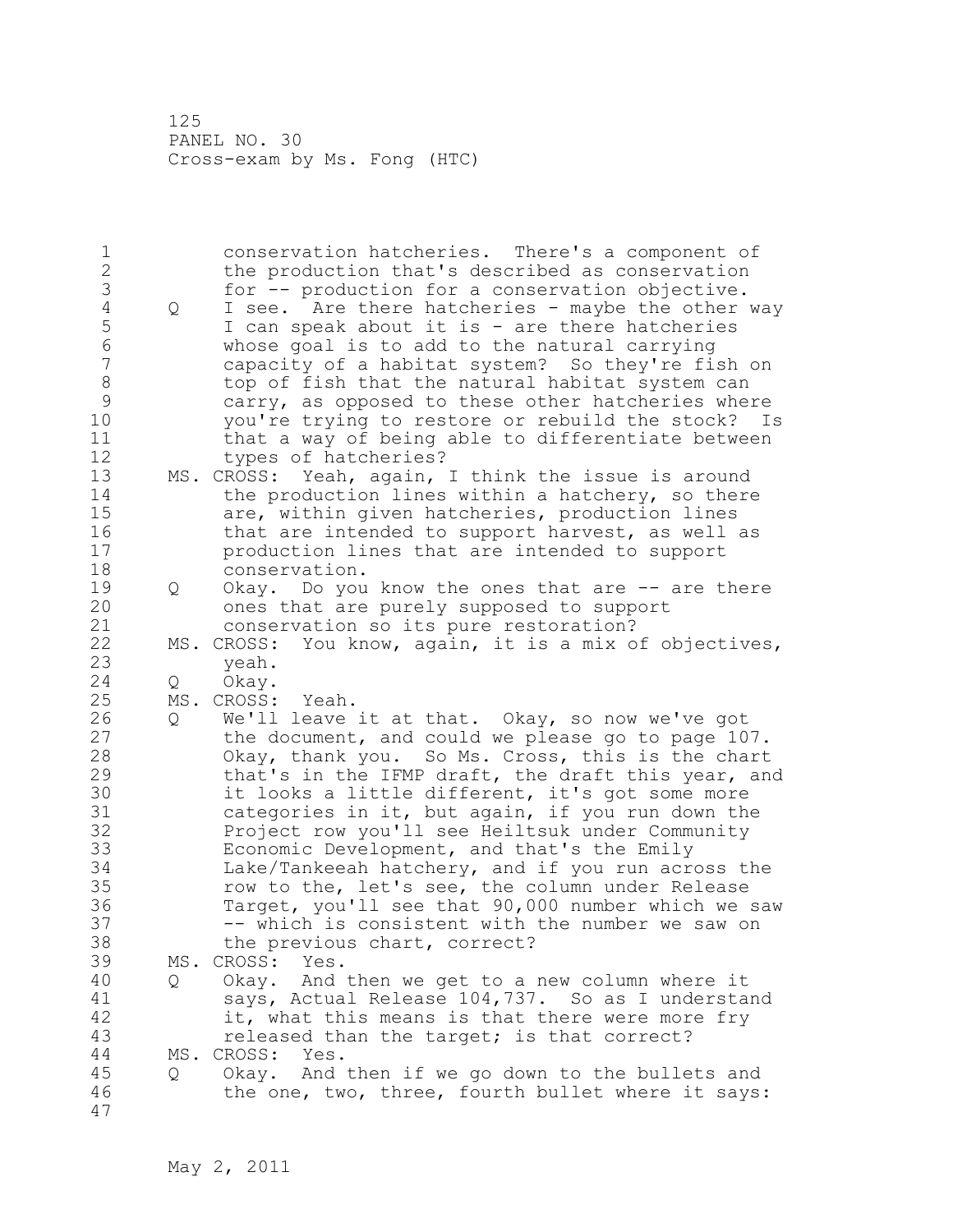| 1<br>$\overline{c}$<br>3<br>$\overline{4}$                            |                   | Heiltsuk (Emily Lake Hatchery: is a sockeye<br>facility run by the Heiltsuk First Nation.<br>Returns were good in 2009.                                                                                                                                                                                 |
|-----------------------------------------------------------------------|-------------------|---------------------------------------------------------------------------------------------------------------------------------------------------------------------------------------------------------------------------------------------------------------------------------------------------------|
| 5<br>$6\phantom{a}$<br>$\overline{7}$<br>$\,8\,$<br>$\mathsf 9$<br>10 |                   | You've already said you're not aware as to the<br>production of this particular hatchery, so if I<br>told you that my clients report that their return<br>was 6,500, not 900, but 6,500, would that surprise<br>you? So not that one percent, but they're more<br>at, what, five or six percent return. |
| 11<br>12<br>13<br>14<br>15                                            |                   | MS. CROSS: Well, that return, I'd want to understand<br>what the components of that return were, but an<br>analysis, a run reconstruction analysis to look at<br>the survival rate would be a useful piece of<br>information to understand that return, yes.                                            |
| 16                                                                    | Q                 | Okay. And that return, as I understand it, is                                                                                                                                                                                                                                                           |
| 17                                                                    |                   | fish coming back?                                                                                                                                                                                                                                                                                       |
| 18                                                                    |                   | MS. CROSS: That return is --                                                                                                                                                                                                                                                                            |
| 19                                                                    | Q                 | To spawn.                                                                                                                                                                                                                                                                                               |
| 20                                                                    |                   | MS. CROSS: Not necessarily. That return is the                                                                                                                                                                                                                                                          |
| 21                                                                    |                   | expected production from that release group.                                                                                                                                                                                                                                                            |
| 22                                                                    | Q                 | Oh, sorry, the 900 was the expected production                                                                                                                                                                                                                                                          |
| 23                                                                    |                   | from this release group --                                                                                                                                                                                                                                                                              |
| 24                                                                    |                   | MS. CROSS: That's right.                                                                                                                                                                                                                                                                                |
| 25                                                                    | Q                 | -- right, in the previous chart.                                                                                                                                                                                                                                                                        |
| 26                                                                    |                   | MS. CROSS: Okay.                                                                                                                                                                                                                                                                                        |
| 27                                                                    | $Q \qquad \qquad$ | What I'm telling you is that the actual return, my                                                                                                                                                                                                                                                      |
| 28                                                                    |                   | clients tell me, that this hatchery has                                                                                                                                                                                                                                                                 |
| 29                                                                    |                   | experienced for the 2009 -- no, this year, not the                                                                                                                                                                                                                                                      |
| 30                                                                    |                   | 2009 release, was 6,500 sockeye.                                                                                                                                                                                                                                                                        |
| 31                                                                    |                   | MS. CROSS: And I guess I just want to understand what                                                                                                                                                                                                                                                   |
| 32                                                                    |                   | the wild production might have been that was                                                                                                                                                                                                                                                            |
| 33                                                                    |                   | contributing to that as well.                                                                                                                                                                                                                                                                           |
| 34                                                                    | Q                 | Okay. Thank you. Okay, and are you aware that                                                                                                                                                                                                                                                           |
| 35                                                                    |                   | this is a hatchery which is slotted to cease in                                                                                                                                                                                                                                                         |
| 36                                                                    |                   | three years because it will become self-                                                                                                                                                                                                                                                                |
| 37                                                                    |                   | sustaining?                                                                                                                                                                                                                                                                                             |
| 38                                                                    |                   | MS. CROSS: No, I wasn't aware of that.                                                                                                                                                                                                                                                                  |
| 39                                                                    | Q                 | Okay. So assuming, for now, the numbers of brood                                                                                                                                                                                                                                                        |
| 40                                                                    |                   | release, which you've seen in this chart,                                                                                                                                                                                                                                                               |
| 41                                                                    |                   | believing me that my clients have told me that                                                                                                                                                                                                                                                          |
| 42                                                                    |                   | 6,500 return and that in three years this is going                                                                                                                                                                                                                                                      |
| 43                                                                    |                   | to be a self-sustaining system -- oh, sorry, I                                                                                                                                                                                                                                                          |
| 44                                                                    |                   | missed the point, too, because I know you don't                                                                                                                                                                                                                                                         |
| 45                                                                    |                   | know anything about this particular hatchery, my                                                                                                                                                                                                                                                        |
| 46                                                                    |                   | clients tell me it's -- this costs \$45,000 a year                                                                                                                                                                                                                                                      |
| 47                                                                    |                   | of funding from SEP/DFO. Would you agree that                                                                                                                                                                                                                                                           |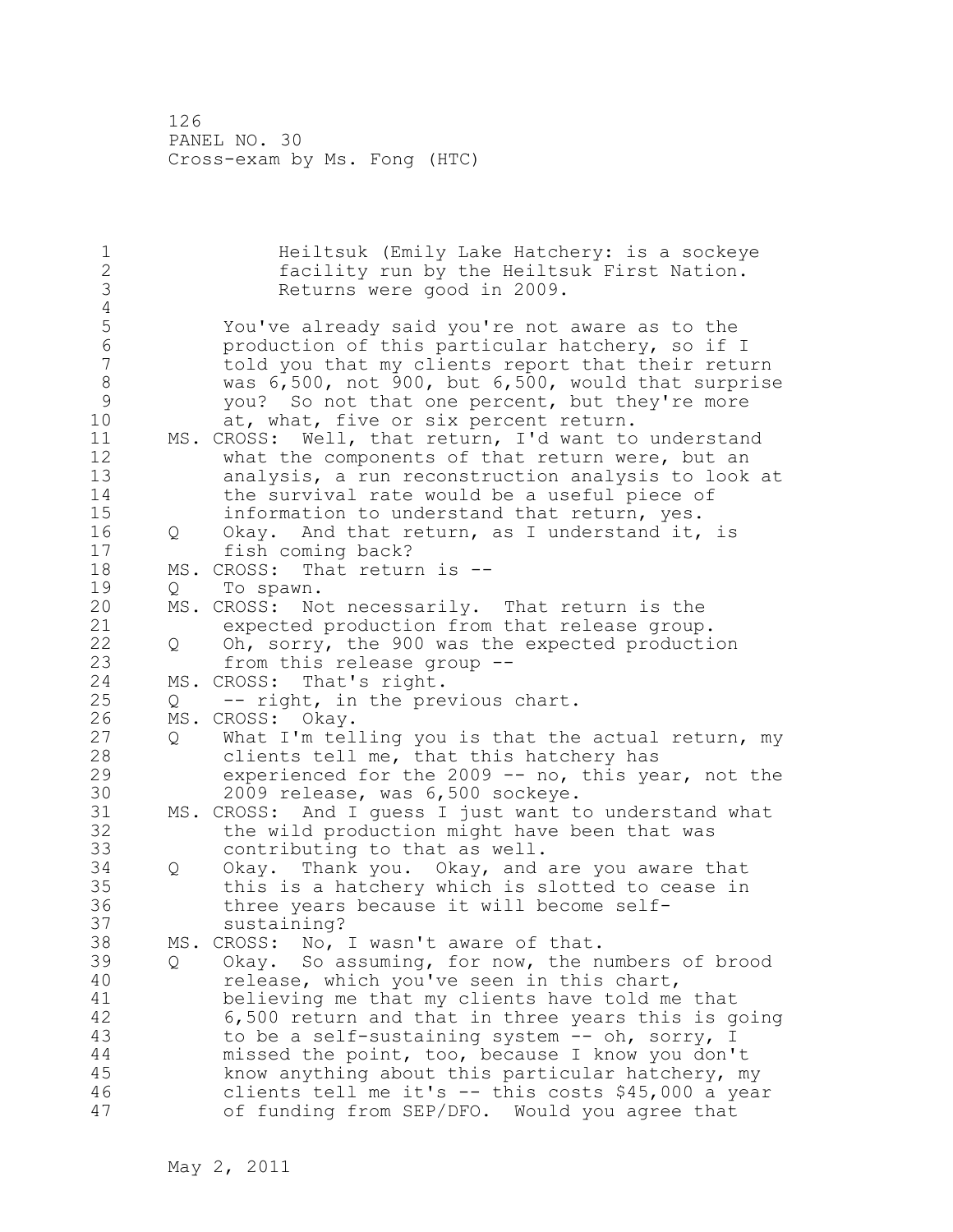1 this is an example of a successful hatchery? 2 MS. CROSS: So just -- 3 Q With all those assumptions.<br>4 MS. CROSS: So just a point of c 4 MS. CROSS: So just a point of clarification on the<br>5 funding source. I'm not clear that that funding 5 funding source. I'm not clear that that funding<br>6 comes from SEP or whether it comes from the 6 comes from SEP or whether it comes from the Aboriginal Fisheries Strategy funding source. 8 Q Right.<br>9 MS. CROSS: 9 MS. CROSS: Yeah.<br>10 0 And that was 10 Q And that was something I was unclear about as 11 well. 12 MS. CROSS: Yeah. 13 Q But you're familiar with funding for hatcheries 14 and, you know, good money spent and money not 15 spent particularly well, this is a \$45,000 16 hatchery, from what my clients tell me. So my 17 question to you was, you know, with the 18 information on this chart and the assumptions that 19 I asked you to make, you know, would you agree,<br>20 1ike given your experience with these hatcherie like given your experience with these hatcheries, 21 that this is a good hatchery? 22 MS. CROSS: It sounds like the returns have been good, 23 but as I commented, I would like to understand 24 what the wild component of that return was as 25 well. 26 Q Okay. Thank you. Now, one of the major goals of<br>27 SEP is the alleviation of major habitat loss. SEP is the alleviation of major habitat loss. 28 You'd agree with me that major habitat loss means 29 a loss of spawning environment due to human 30 impacts, is that correct? Sorry, Ms. Cross or Mr. Savard? 32 MR. SAVARD: So loss of habitat from, sorry, from human 33 impact? 34 Q Sorry, due to human impacts. And that's not a 35 trick question, I took that right from the 36 enhancement guidelines. 37 MR. SAVARD: Yes. 38 Q Okay. And the budget, then -- I'm just mindful of 39 the time we're at right now. Okay, let's just go 40 right to the document. Mr. Lunn, could you go 41 please go to the document number 9 on my list.<br>42 And the page I'm looking for is - they're sort And the page I'm looking for is - they're sort of 43 oddly numbered - past the first page, past all the 44 handwritten pages, just keep going, and then 45 you'll hit a page called the Executive Summary, 46 and then the page after that, where it has the 47 Introduction.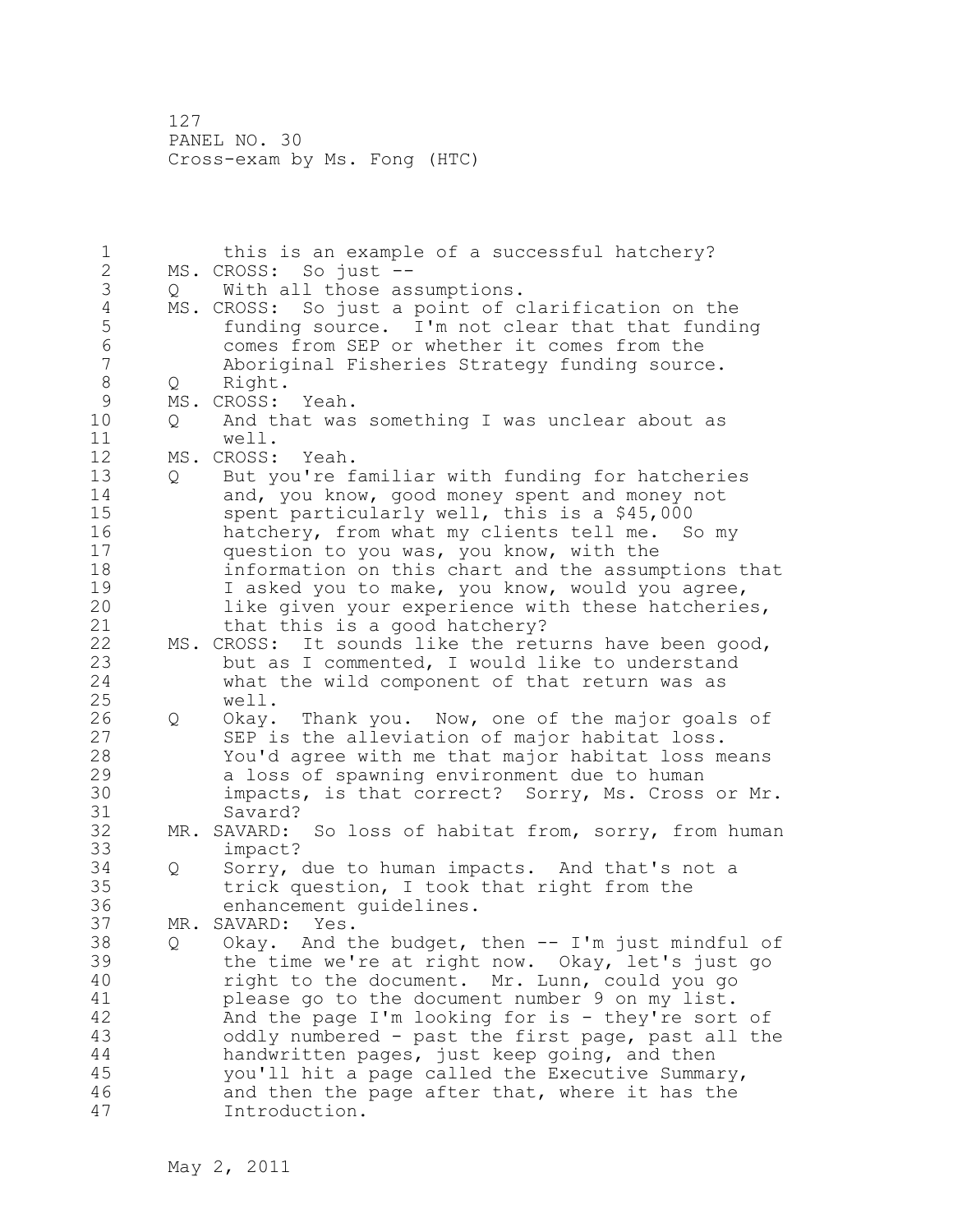1 Okay, Mr. Savard and Ms. Cross, this was an 2 application that was made by Heiltsuk in January 3 of 2001, for funding for habitat restoration. If<br>4 you could just take a look at the introduction and 4 you could just take a look at the introduction and<br>5 the project description, and I can summarize it 5 the project description, and I can summarize it<br>6 verv quickly while you're trying to read as well 6 very quickly while you're trying to read as well, that what's being asked here is for funding for 8 restoration due to DFO having done some stream<br>9 cleaning in 1985, which ended up damaging some 9 cleaning in 1985, which ended up damaging some of the habitat for fish, and so Heiltsuk, here, are 11 asking for funding to do field work to assess the 12 fish habitat and remove some of the obstructions 13 which were created by the DFO stream cleaning. 14 Are either of you aware of this application? 15 MR. SAVARD: I'm not aware of it. I do note, though, 16 it's 2001 vintage, and I'm just wondering about 17 the -- whether the information that's in the 18 application, how it might relate to 2011. And for 19 example, the things I think about is that it seems<br>20 to be describing a situation in 2001 which, 10 to be describing a situation in 2001 which, 10 21 years later, that system might be quite different 22 now than what was described here in this 23 particular document. 24 Q Right. So my understanding is that you're not 25 aware of this application, and are you aware of 26 any further applications that have been made?<br>27 Because I'm advised by my clients that they Because I'm advised by my clients that they 28 continue to ask for money to remediate the stream 29 cleaning that was done in 1985 by DFO, and they 30 ask for it in relation to this program here, the 31 Habitat Restoration Program. 32 MR. SAVARD: I'm personally not aware of this 33 application, no. 34 Q Thank you. Ms. Cross, do you have anything to add 35 to that? 36 MS. CROSS: No, I don't. I'm not aware of it, either. 37 Q Okay. And if we look -- if we just flip onto the 38 next -- sorry? 39 THE COMMISSIONER: Ms. Fong, I'm sorry to interrupt, 40 but we are going to have to adjourn. How much 41 longer do you need?<br>42 MS. FONG: I'm going to MS. FONG: I'm going to need another 10 or 15 minutes. 43 THE COMMISSIONER: We're going to have to adjourn, Ms. 44 Baker, I'm sorry. 45 MS. BAKER: Thank you, I'll -- 46 THE COMMISSIONER: It sounds like we need another half 47 an hour; is that correct?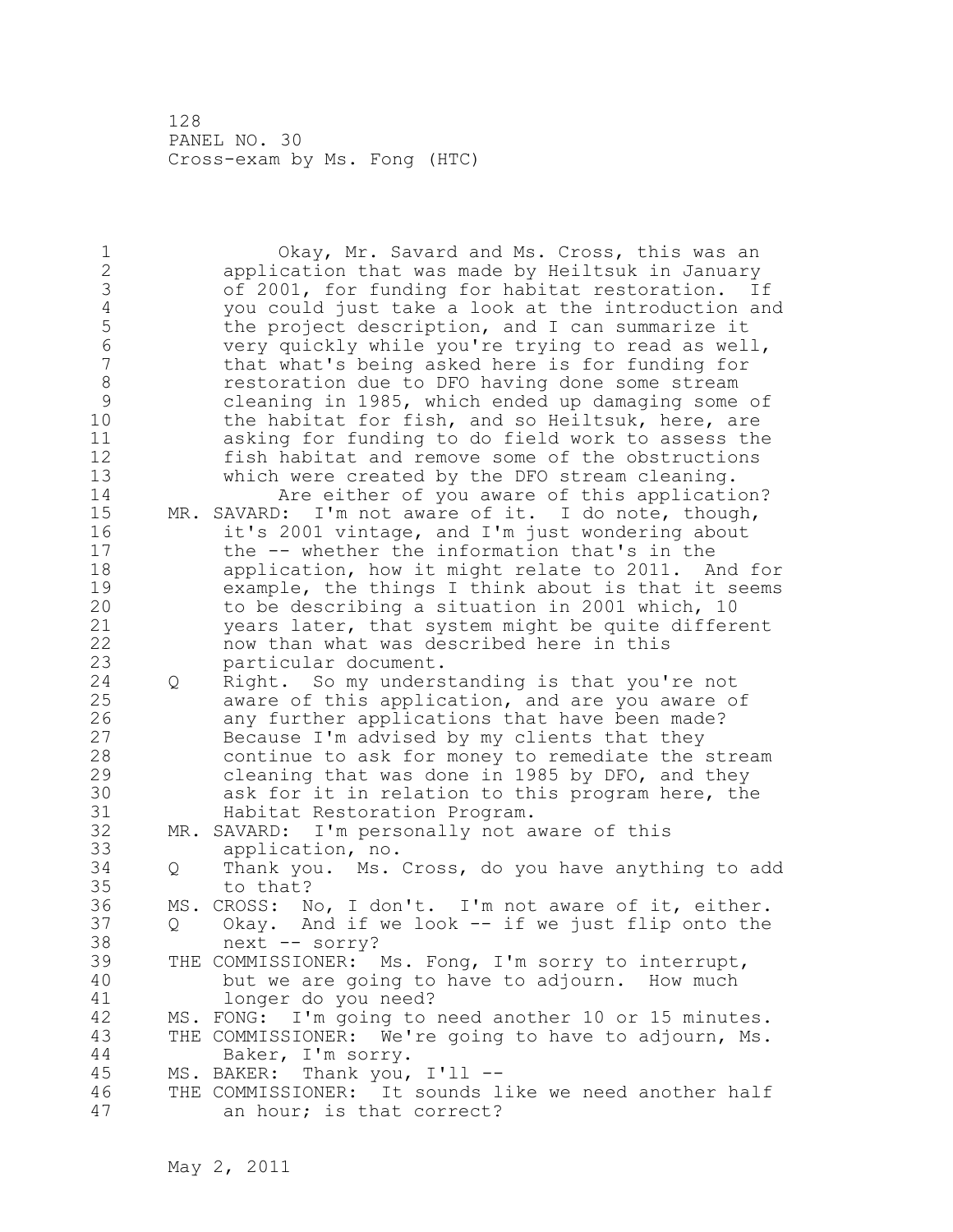1 MS. BAKER: That's fine, I'll talk to the counsel about 2 how we can accommodate additional time with these 3 witnesses. 4 THE COMMISSIONER: All right, thank you very much.<br>5 THE REGISTRAR: Ms. Fong, would you like to mark t 5 THE REGISTRAR: Ms. Fong, would you like to mark that<br>6 document? 6 document?<br>7 MS. FONG: Yes MS. FONG: Yes, thank you. 8 MR. TAYLOR: Well, I don't think anyone's identified<br>9 anything about it. It could be marked as an 9 anything about it. It could be marked as an<br>10 exhibit for ID. I suppose. exhibit for ID, I suppose. 11 MS. FONG: You know, I don't think we want to have that 12 dispute here, now. I don't have any problems with 13 that, because I can mark it during aboriginal 14 fishing, as well, so why don't we just leave it 15 for now, and then I can use it in the aboriginal 16 fishing and mark it then? Thank you. 17 MS. BAKER: Excuse me, before we complete, would you 18 **require all three witnesses to come back, or are** 19 your questions now focused on the two DFO<br>20 witnesses? witnesses? 21 MS. FONG: I will be asking about recommendations at 22 the end, for the Commissioner, at which point 23 three, or at least Ms. Cross and Dr. Peterman. 24 Thank you. 25 THE COMMISSIONER: Thank you. 26 THE REGISTRAR: The hearing is now adjourned for the<br>27 day and will resume on Wednesday morning at 10:0 27 day and will resume on Wednesday morning at 10:00<br>28 a.m. a.m. 29 30 (PROCEEDINGS ADJOURNED TO WEDNESDAY, MAY 4, 31 2011, AT 10:00 A.M.) 32 33 34 35 36 37 38 39 40 41 42 43 44 45 46 47